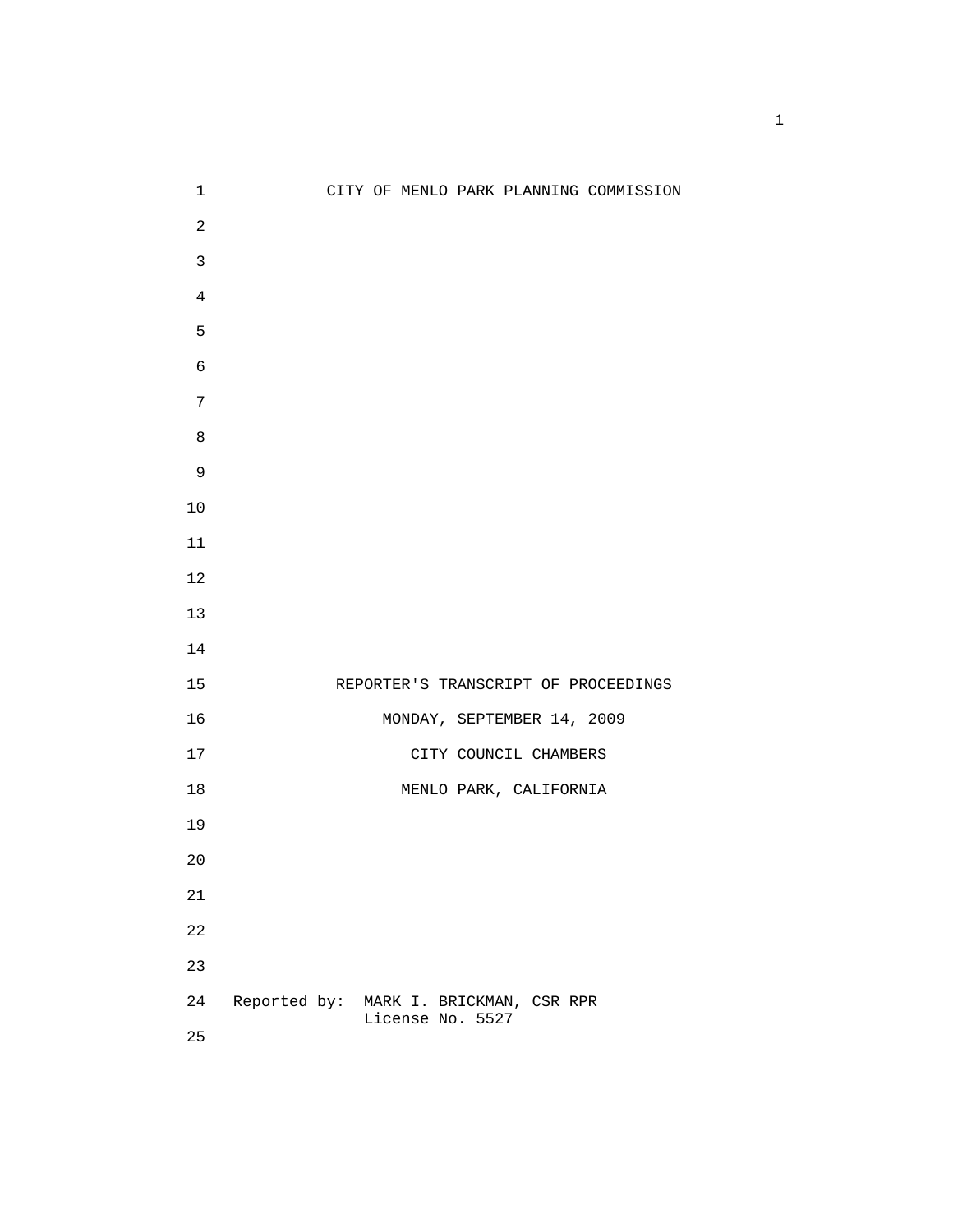1 ATTENDEES 2 THE PLANNING COMMISSION: 3 Henry Riggs - Chairman Jack O'Malley - Vice Chair 4 Vincent Bressler Katie Ferrick 5 John Kadvany Melody Pagee 6 Kirsten Keith (Not present) 7 8 CITY STAFF 9 Deanna Chow, Senior Planner Justin Murphy, Development Services Manager 10 Thomas Rogers, Associate Planner  $11$  ---000--- 12 13 14 15 BE IT REMEMBERED that, pursuant to Notice of 16 the Meeting, and on September 14, 2009, at the City Council 17 Chambers, Menlo Park, California, before me, MARK I. 18 BRICKMAN, CSR No. 5527, State of California, there 19 commenced a Planning Commission meeting under the 20 provisions of the City of Menlo Park.  $21$  ---000--- 22 23 24 25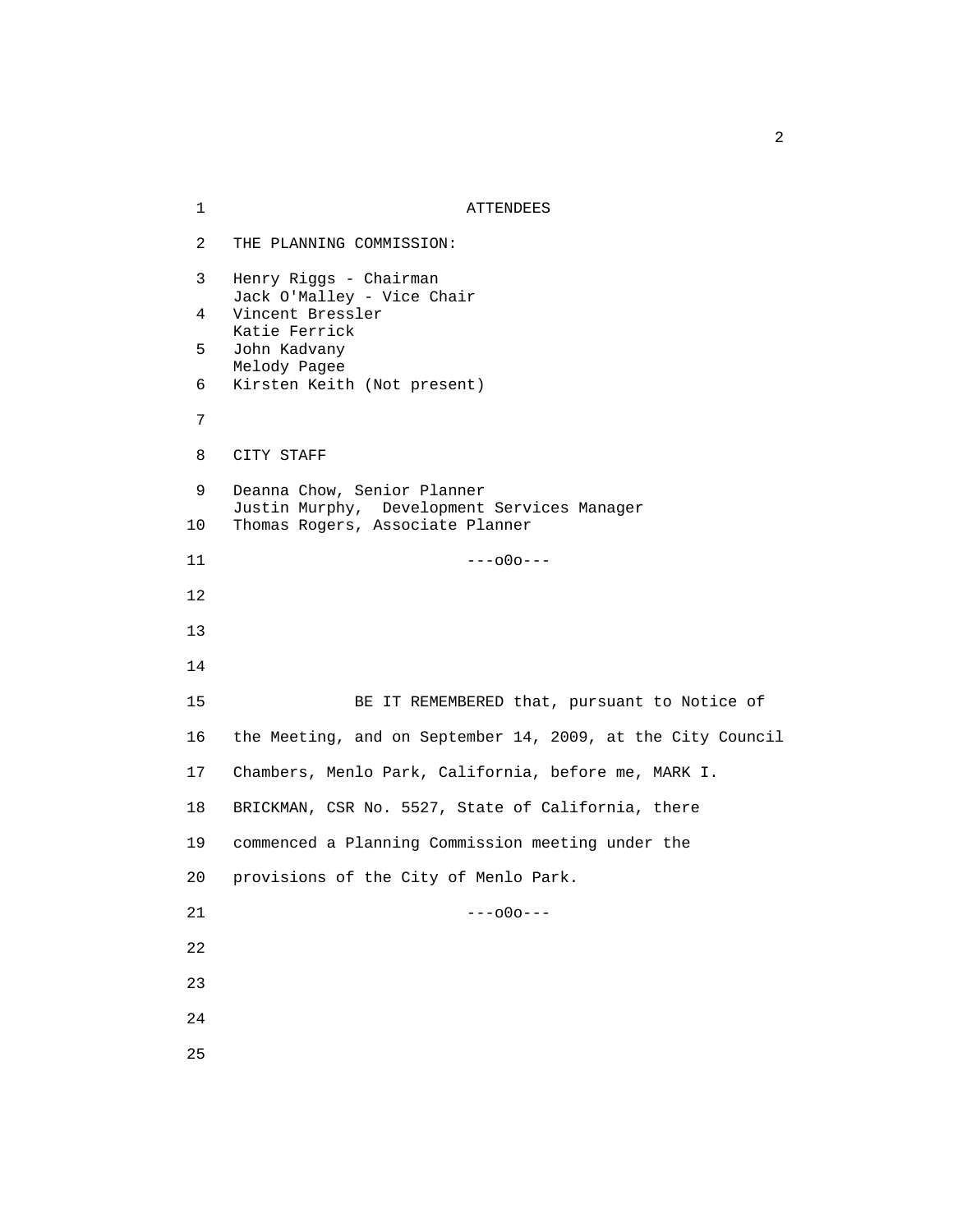| $\mathbf 1$    | <b>AGENDA</b>                                     |      |  |  |  |
|----------------|---------------------------------------------------|------|--|--|--|
| $\overline{2}$ |                                                   | Page |  |  |  |
| 3              | Call to Order - 7:02 PM                           | 4    |  |  |  |
| 4              | Roll Call                                         | 4    |  |  |  |
| 5              | A. Public Comments (None)                         |      |  |  |  |
| 6              | B. Consent (None)                                 |      |  |  |  |
| 7              | C. Public Hearing                                 |      |  |  |  |
| 8              | 1.<br>Re Bohannon Development Company 101-155     |      |  |  |  |
| 9              | Constitution Drive and 100-190 Independence Drive |      |  |  |  |
| 10             | (Menlo Gateway Project)                           | 5    |  |  |  |
| 11             | Staff Report - Thomas Rogers                      | 8    |  |  |  |
| 12             | Presentations by Consultants:                     |      |  |  |  |
| 13             | Rodney A. Jeung                                   | 13   |  |  |  |
| 14             | Mark Spencer                                      | 28   |  |  |  |
| 15             | David Doezema                                     | 35   |  |  |  |
| 16             | Public Comments -                                 | 45   |  |  |  |
| 17             | Commission Comments:                              | 64   |  |  |  |
| 18             | D. Commission Business                            |      |  |  |  |
| 19             | Review of planning items:<br>1.                   | 144  |  |  |  |
| 20             | E. Reports and Announcements - (None)             |      |  |  |  |
| 21             | Adjournment                                       | 145  |  |  |  |
| 22             |                                                   |      |  |  |  |
| 23             |                                                   |      |  |  |  |
| 24             |                                                   |      |  |  |  |
|                |                                                   |      |  |  |  |

 $\sim$  3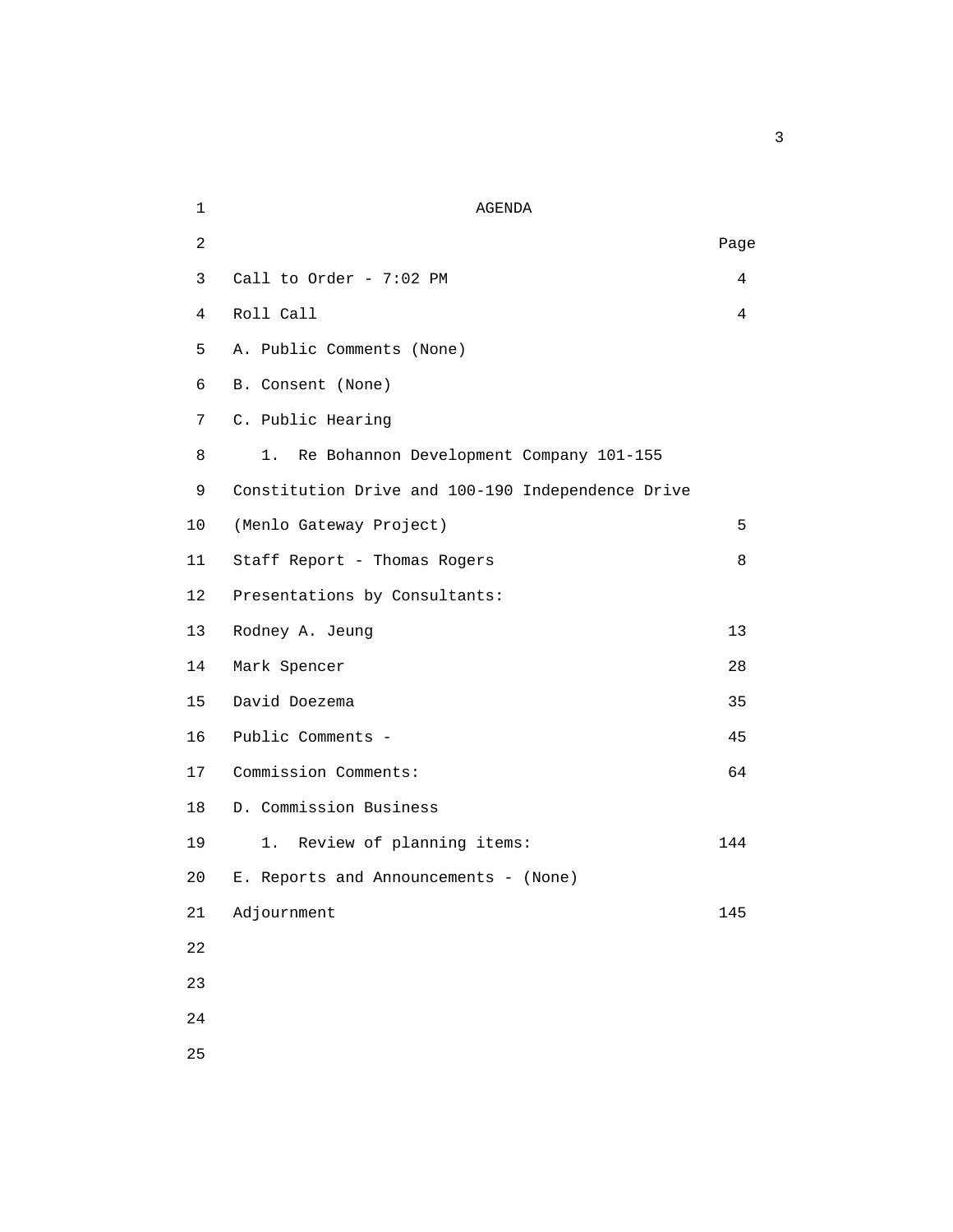1 CHAIRMAN RIGGS: Good evening and welcome to 2 the Menlo Park Planning Commission for September 14, 2009. 3 Tonight we have at the Commission from my left John Kadvany 4 and Jack O'Malley. I am Henry Riggs. To my right is 5 Melody Pagee, Vince Bressler and Katie Ferrick. 6 The staff tonight from the left, we have Deanna 7 Chow, our Senior Planner; Justin Murphy, our Development 8 Services Manager and Thomas Rogers, our Associate Planner. 9 We begin our hearings with public comment. This 10 is -- under public comment, the public may address the 11 Commission on a consent calendar item or any subject not 12 listed on the agenda within the jurisdiction of the 13 discussion. 14 When you do so, please state your name and city, 15 your political jurisdiction in which you live for the 16 record. 17 The Commission cannot respond to non-agendized 18 items, other than to receive testimony and/or provide 19 general information. 20 I see I do have cards for the public hearing. 21 All right? If there's no one for public comment at this 22 time, we will close the public comment period. 23 Move on to our consent calendar. We do not have 24 a consent item tonight, so that brings us right to our 25 public hearing.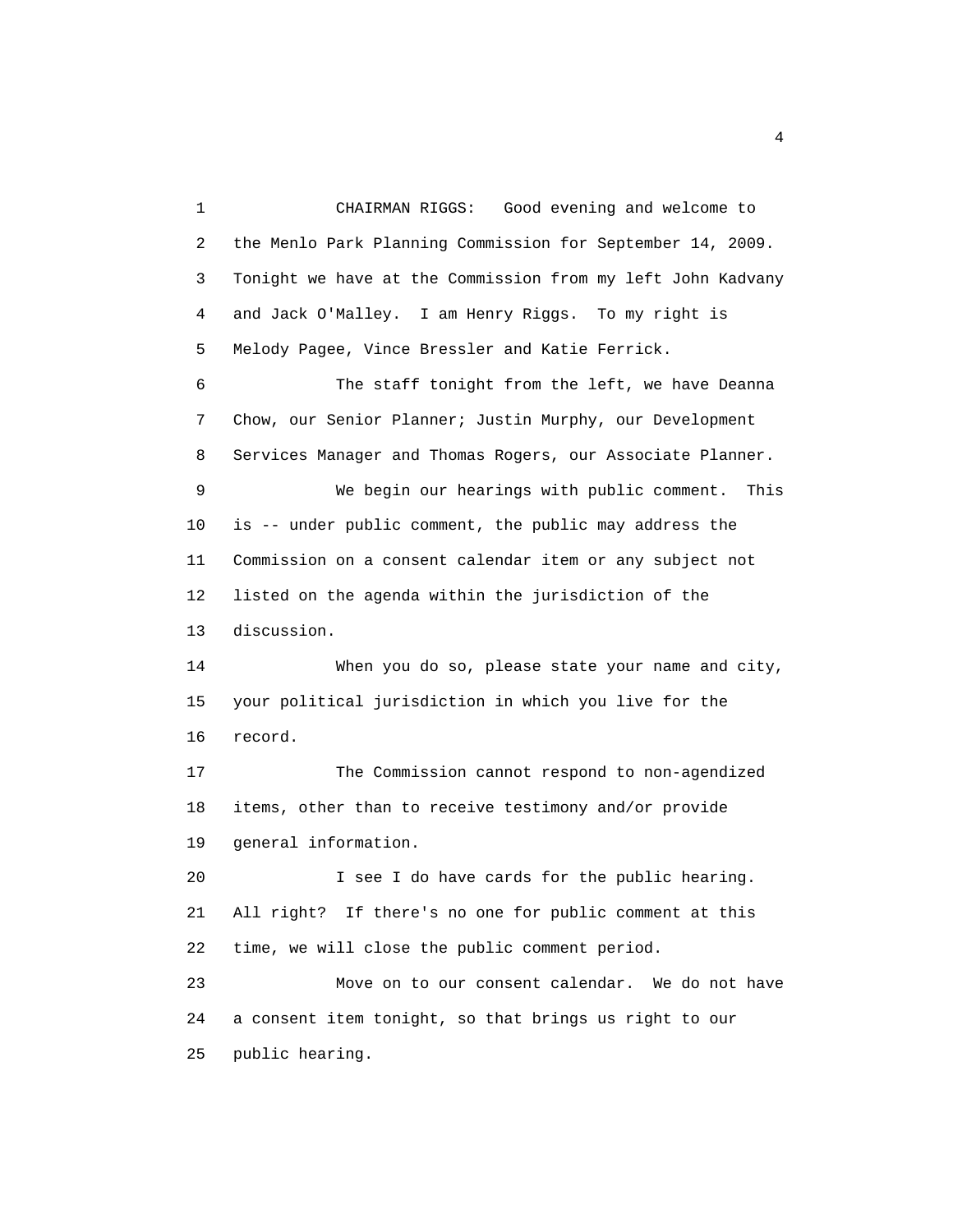1 Let me briefly review our process tonight. 2 After I read the item, which is conventionally known as the 3 Bohannon project, the -- we will introduce staff, the 4 consultant will present. There is a fairly lengthy 5 presentation. Then as usual, the Commission will have 6 questions for staff. 7 We'll limit ourselves to questions at that time 8 so that we can move on to public comment before we bring it 9 back up here for specific questions and comments. 10 So the hearing tonight is a request for a 11 General Plan Amendment, Zoning Ordinance Amendment, 12 Rezoning, Development Agreement. 13 I see Architectural Control written in here, 14 although I don't believe that's the case. Thomas; is that 15 right? 16 MR. ROGERS: There is an Architectural Control 17 component to this application, yes. 18 CHAIRMAN RIGGS: All right. Tentative Parcel 19 Maps, Heritage Tree Removal Permits, Below Market Rate 20 Agreement, an Environmental Review/ for Bohannon 21 Development Company, 101 to 155 Constitution Drive and 100 22 to 190 Independence Drive, Menlo Gateway Project. 23 Again, this is a summary of the project. This 24 is a General Plan Amendment to create a new mixed use 25 commercial business park land use designation which would

 $\sim$  5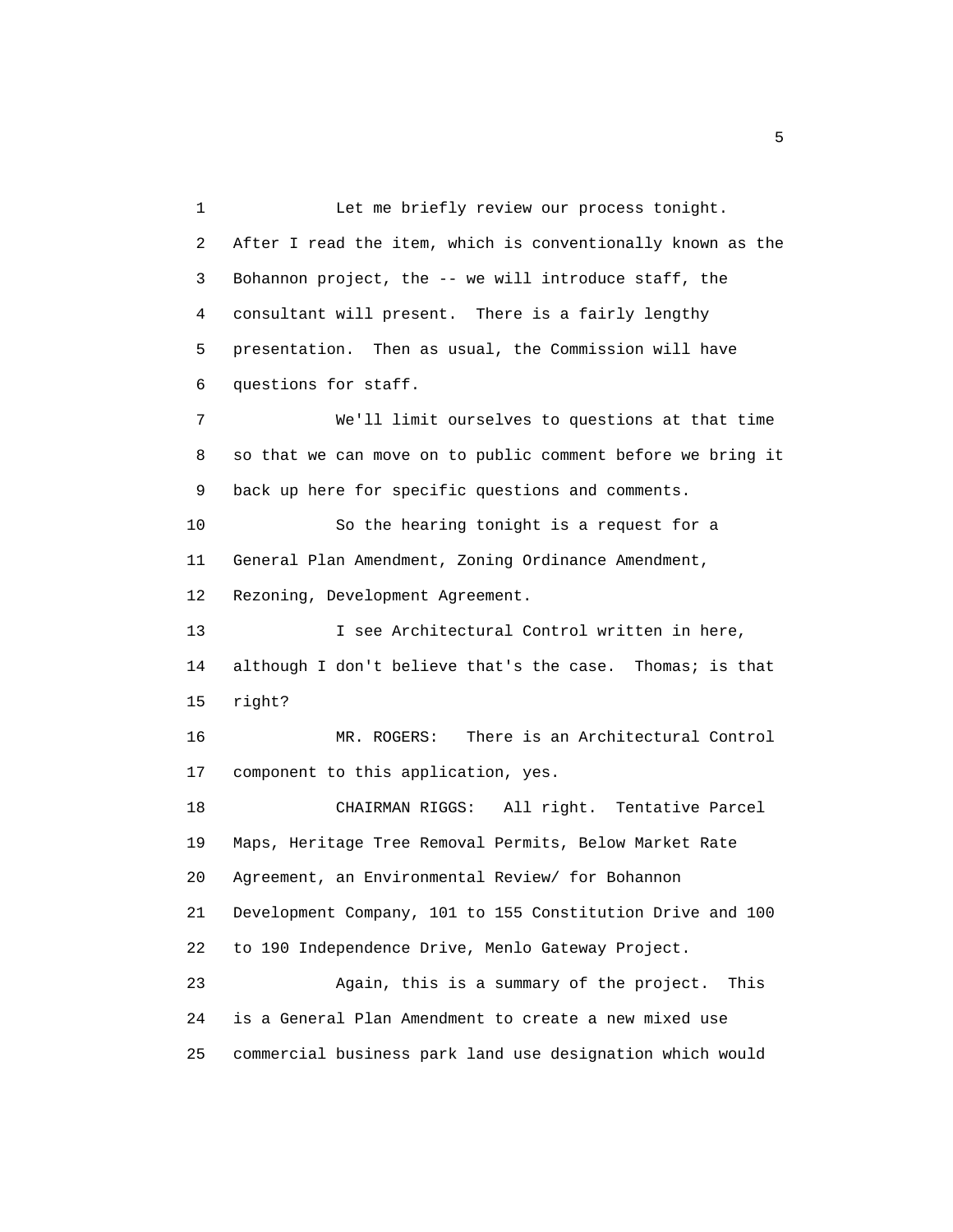1 allow research and development facilities, offices, hotel/ 2 motel, health fitness centers, cafe and restaurant and 3 related commercial use.

 4 The maximum floor area ratio or FAR would be set 5 at one hundred percent for offices, R&D and related 6 commercial facilities. Twelve and a half percent for 7 health and fitness centers, cafes and restaurants, day care 8 facilities and related retail and community facilities, and 9 25 percent for hotel or motel use for a maximum total FAR 10 for 137.5 percent.

 11 Secondly, the General Plan Amendment is to 12 change the land use designation of the properties from 13 limited industry to a new mixed use commercial business 14 park designation.

 15 Third, the Zoning Ordinance Amendment is to 16 create the new M-3 -- that is mixed use commercial business 17 park zoning district -- to allow for uses and FAR as stated 18 in the corresponding General Plan Land Use Designation.

 19 In addition, the M-3 zoning district would 20 permit a maximum building height of 140 feet and a maximum 21 number of 235 hotel rooms, would specify use based off- 22 street parking requirements.

 23 Four, rezoning the properties from M-2, general 24 industrial, to the new M-3, mixed use commercial business 25 park.

 $\sim$  6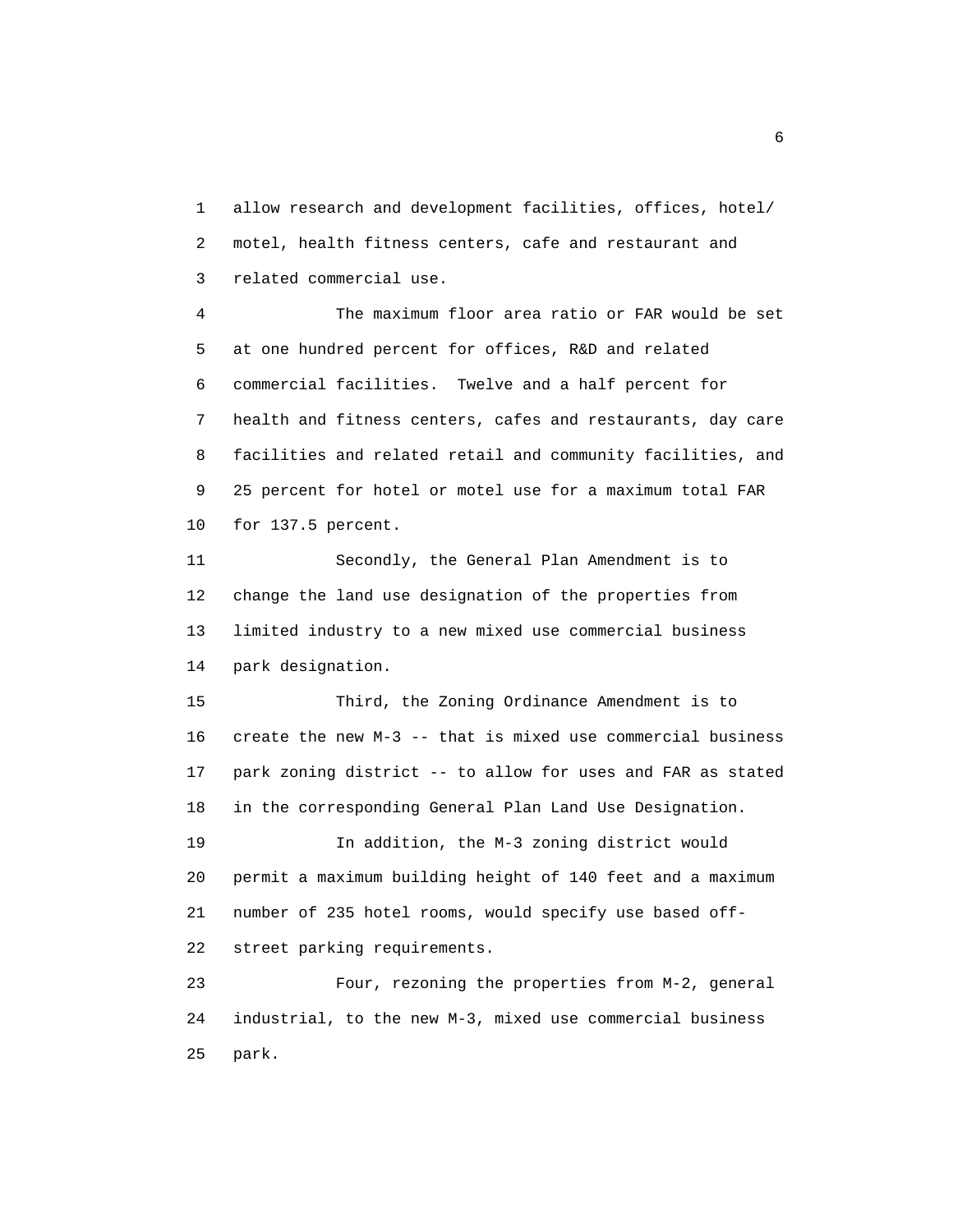1 Five, Development Agreement to create vested 2 rights in project approvals, address implementation of the 3 proposed design and infrastructure improvements in the 4 project area, and specify benefits to the City. 5 Six, architectural control approval of specific 6 project plans for the construction of new buildings with a

 7 maximum of 955,170 square feet of gross floor area -- that 8 would be the 137.5 percent FAR -- and a maximum building 9 height of 140 feet.

 10 Specifically the Construction (sic) Drive site 11 would include two eight-story office buildings totaling 12 494,669 square feet, potential neighborhood serving, 13 convenience retail and community facility space, two 14 multi-story parking structures.

 15 The Independence site would include a 200,000 16 square feet eight-story office building, a 171,563 square 17 foot eleven story 230 room hotel, a 68,519 square foot 18 health and fitness center, a 4,245 square foot restaurant, 19 potential neighborhood serving convenience retail and 20 community facility space, and a shared multi-story parking 21 structure.

 22 Seven, the tentative parcel maps, one on the 23 Independence site and one on the Constitution site, to 24 merge lots, adjust lot lines and establish easements. 25 Eight, heritage tree removal permits to remove

<u>2</u>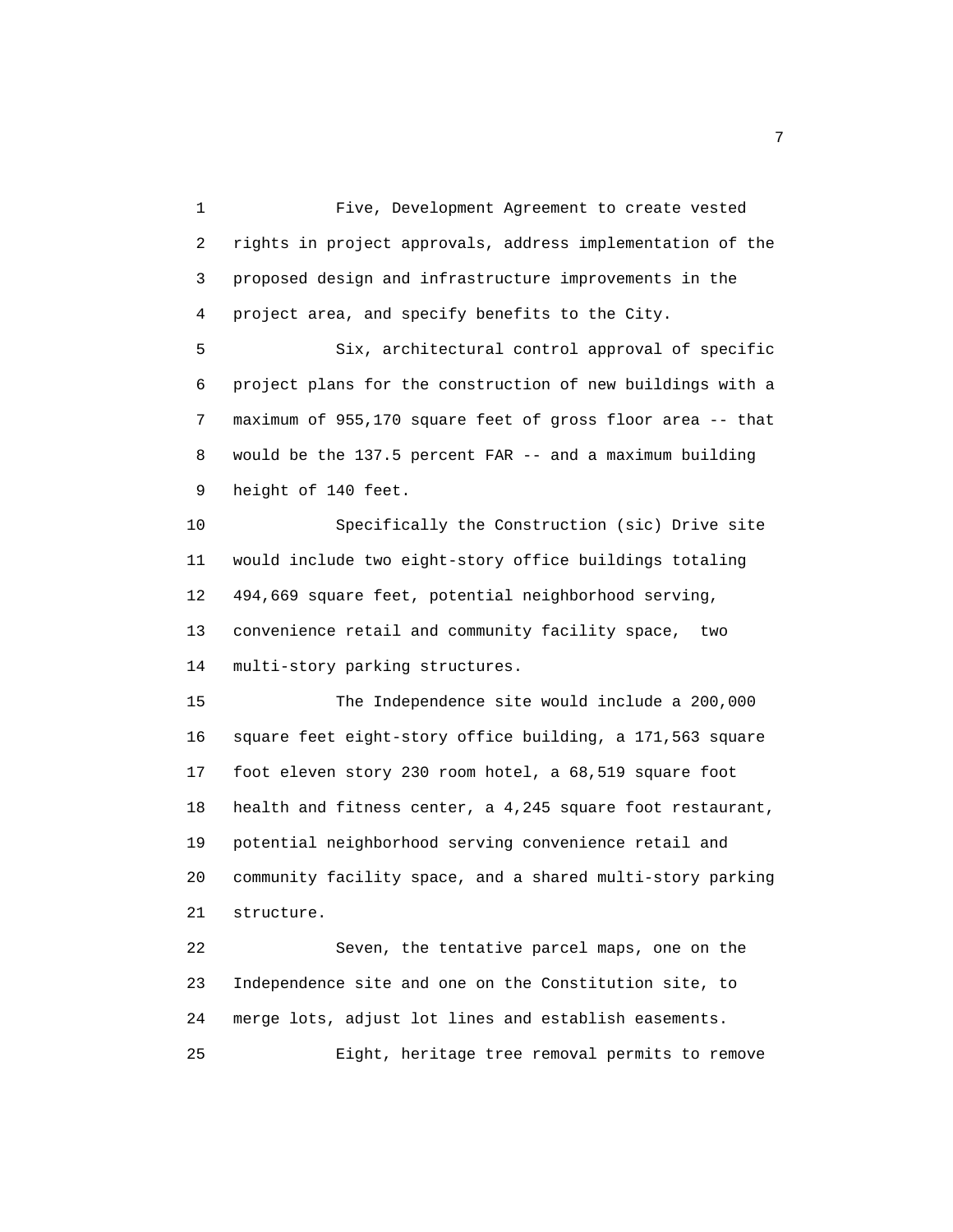1 forty heritage trees on the Independence site and 32 2 heritage trees on the Constitution site.

 3 Nine, a BMR agreement for the payment of in- 4 lieu fees associated with the City's below market rate 5 housing program; and ten, the Environmental Impact Report 6 or EIR to analyze the potential environmental impacts of 7 the proposal.

 8 Specifically this public hearing will be an 9 opportunity to provide comments on the content of the Draft 10 EIR prepared for the project.

 11 In addition, the Commission will hold a study 12 session on October 5 to review the proposed project in more 13 detail, including the fiscal impact analysis and potential 14 public benefit ideas.

15 Thomas.

16 MR. ROGERS: Thank you.

 17 As noted earlier, staff will now provide a brief 18 project summary to orient the proceedings for this evening. 19 The presentation on behalf of staff, I'm Thomas 20 Rogers. I will be giving a project summary. And I'll hand 21 things off then to Rod Jeung from PBS&J, the City's 22 environment document consultant for an overview of the 23 Draft EIR.

 24 Next, Mark Spencer from DKS Associates will 25 provide an overview of traffic and circulation section of

experience of the state of the state of the state of the state of the state of the state of the state of the s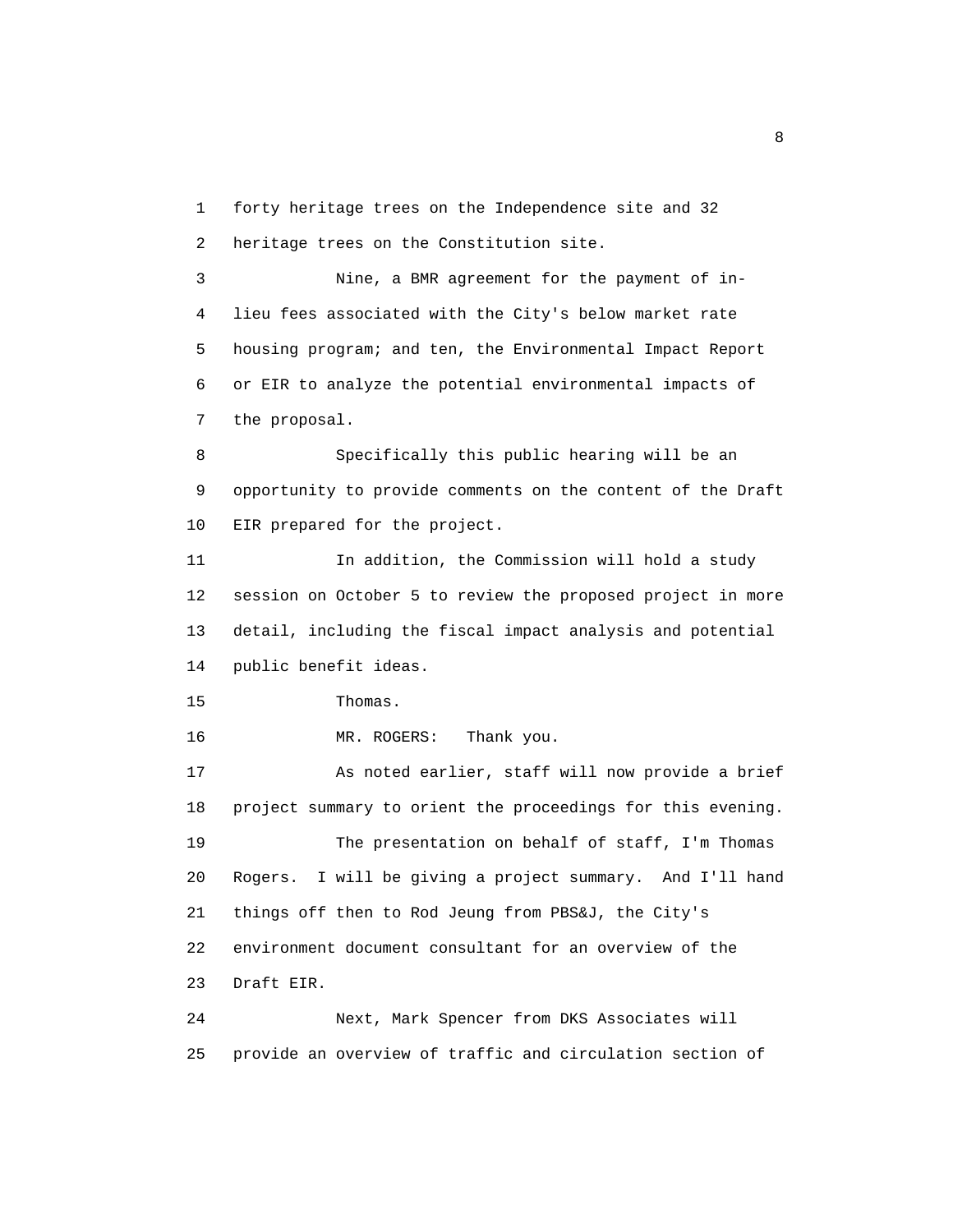1 the EIR, and David Doezema from Keyser Marston Associates 2 will provide information about the housing needs analysis 3 that was done for the EIR, which is available as an 4 appendix.

 5 The order is a little bit different than what 6 was printed in the staff report, but we believe this makes 7 for a more efficient meeting. So to give the Commission a 8 sense, we'll change the order to what's shown on the slide.

 9 The project location is located near the 10 intersection of US 101 and Marsh Road, and it's made up of 11 two sites, informally known as the Constitution sites on 12 the northeast and then Independence Drive on the southwest.

 13 Dialing in a little bit closer here on the 14 project sites, the Independence Drive site -- sorry. The 15 Constitution Drive sites is made up of parcels numbered 101 16 to 155 Constitution Drive. The total lot area of these 17 sites is approximately nine acres.

 18 On the southwest, the Independence site, which 19 abuts US 101, is made up of four parcels -- sorry. Five 20 parcels addressed 100 to 190 Independence drive. These 21 parcels total approximately seven acres in size.

 22 This provides -- this illustration provides an 23 overview of the proposed development showing in the bold 24 colors both these sites with the proposed development on 25 there.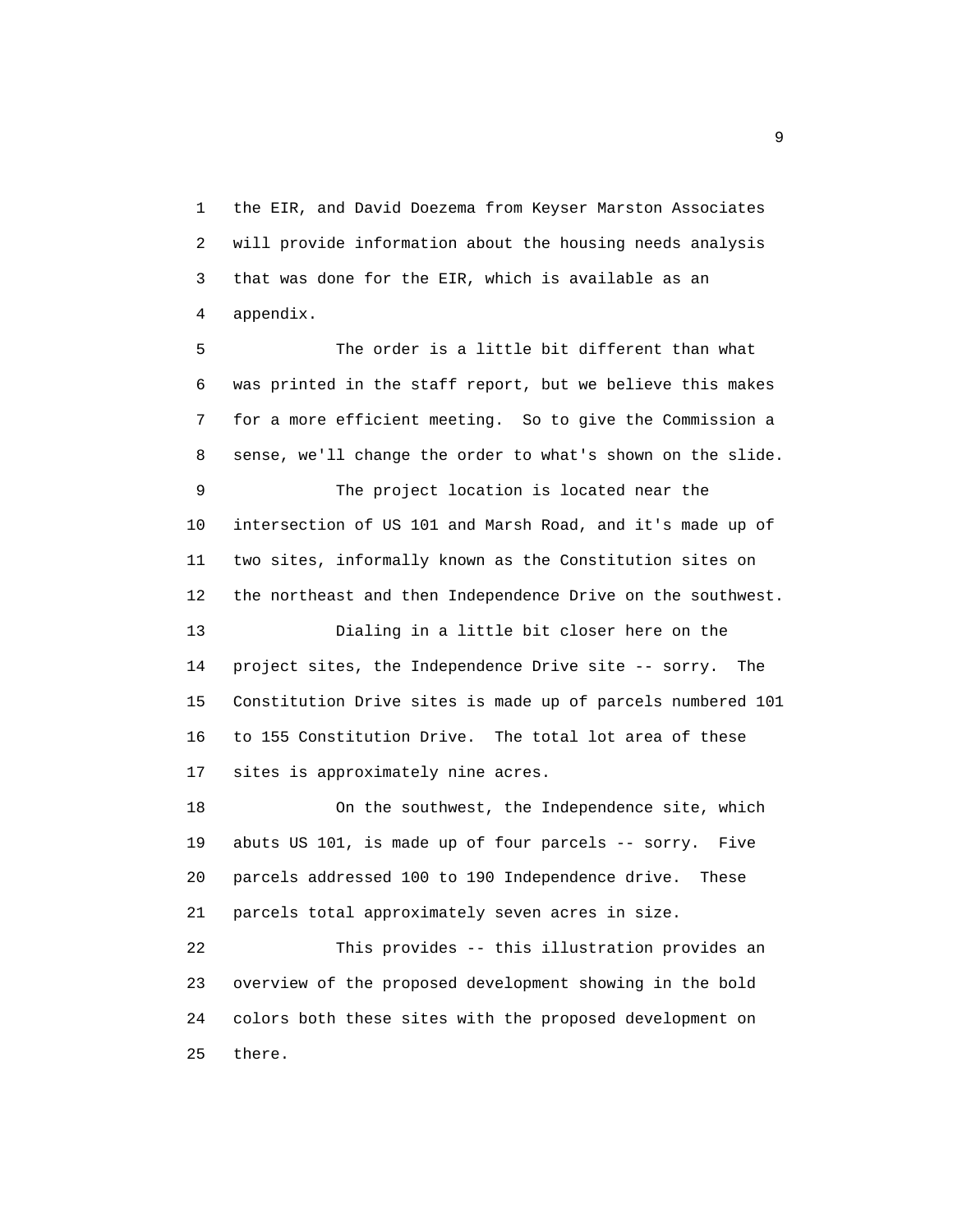1 We're going to dial in on the Independence Drive 2 site first. Again, this is the one abutting 101. On 3 -- going from left to right, there would be an office/R&D 4 building, research and development totaling 200,000 square 5 feet, of which up to 3,000 could be exchanged for retail or 6 community facilities.

 7 Moving over to the right, there's a parking 8 structure which has a size that's somewhat in flux. The 9 total size of that parking structure would be 1,017 spaces 10 to 1,230 spaces.

 11 Moving over to the right, there is a hotel/ 12 health club integrated development that would total 171,563 13 square feet in size. That totals 230 rooms. The health 14 club component of that would be 69,500 -- 467 square feet, 15 and additionally there would be a cafe restaurant that 16 would be part of that comeplex at 6,947 square feet.

 17 Moving to Constitution, there would be -- moving 18 from left to right a parking garage, two office buildings 19 and another parking garage. The two office R&D buildings 20 would total together 495,000 square feet.

 21 Of that, 7,420 could be neighborhood convenience 22 retail similar to the other developments.

 23 The parking garages, garage A on the left is 701 24 spaces. Garage B on the right would 803 spaces. In 25 addition, there would be 145 surface parking spaces, making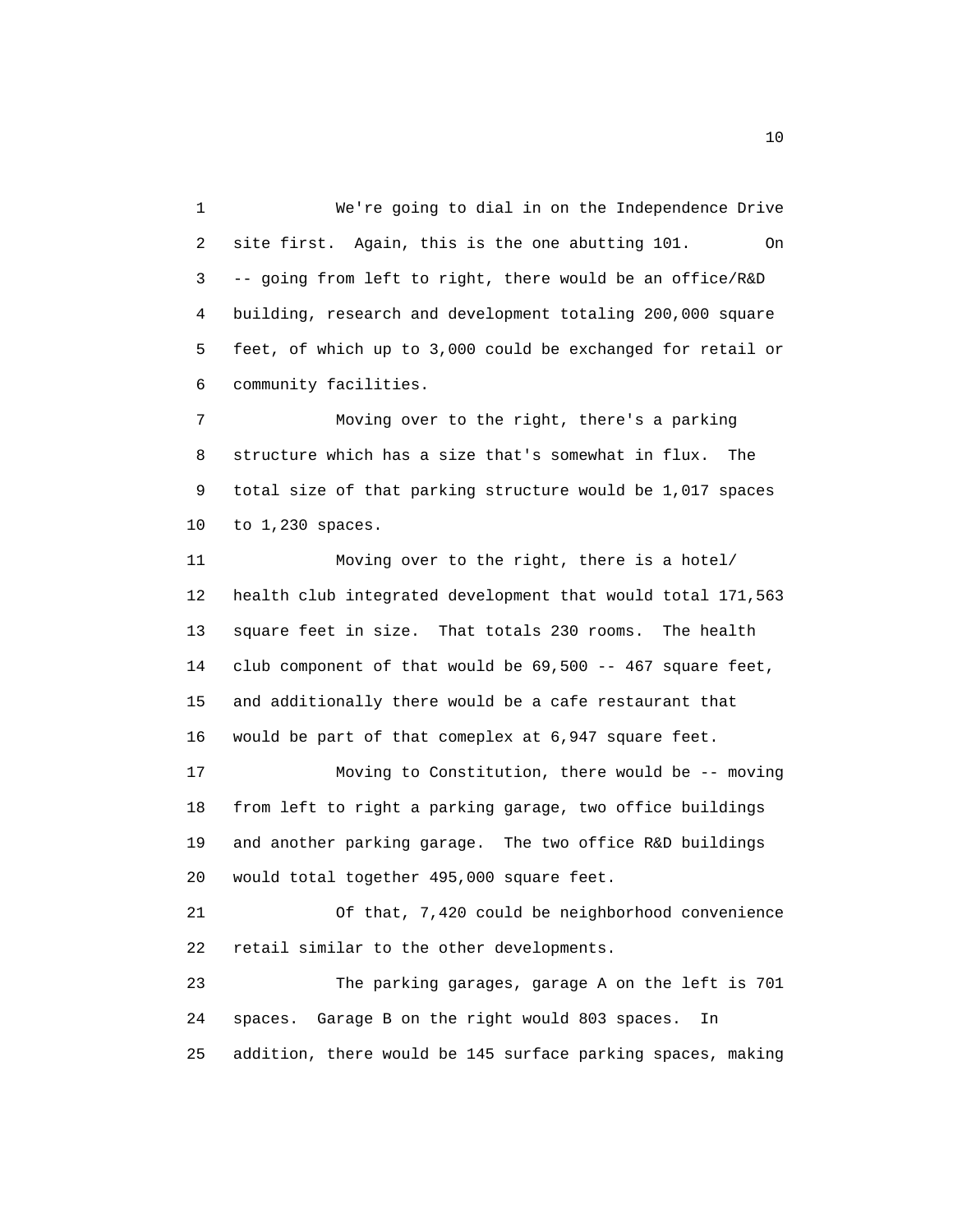1 up for a total of 1,649 spaces.

 2 As the chair noted, the project incorporates 3 several elements. First and foremost, there are amendments 4 to the General Plan and Zoning Ordinance Amendment creating 5 new mixed use commercial business park land use designation 6 and the new M-3 zoning district.

 7 In addition, this is -- there's specific 8 development proposals that are being proposed that conform 9 to the proposed General Plan and zoning as I noted on 10 Independence and Constitution.

 11 The M-3 and M-2 zoning districts differ in 12 several ways. Most notably the maximum allowed height 13 would be 140 feet under the proposed M-3 zoning from the 14 current 35 foot maximum, and in addition, total floor area 15 ratio, which is an expression of the maximum size of 16 buildings in relation to the size of the parcels 17 themselves, would be 137.5 percent, up from the current 55 18 percent maximum for light industrial, general industrial 19 uses.

 20 The specific development proposal is just a 21 total of the -- the developments that we went through when 22 we went through the site by site totals, and I believe that 23 that -- just to close, there's a bird's eye view, a 24 rendering that was prepared from a -- I believe a 25 helicopter-type view showing proposed development in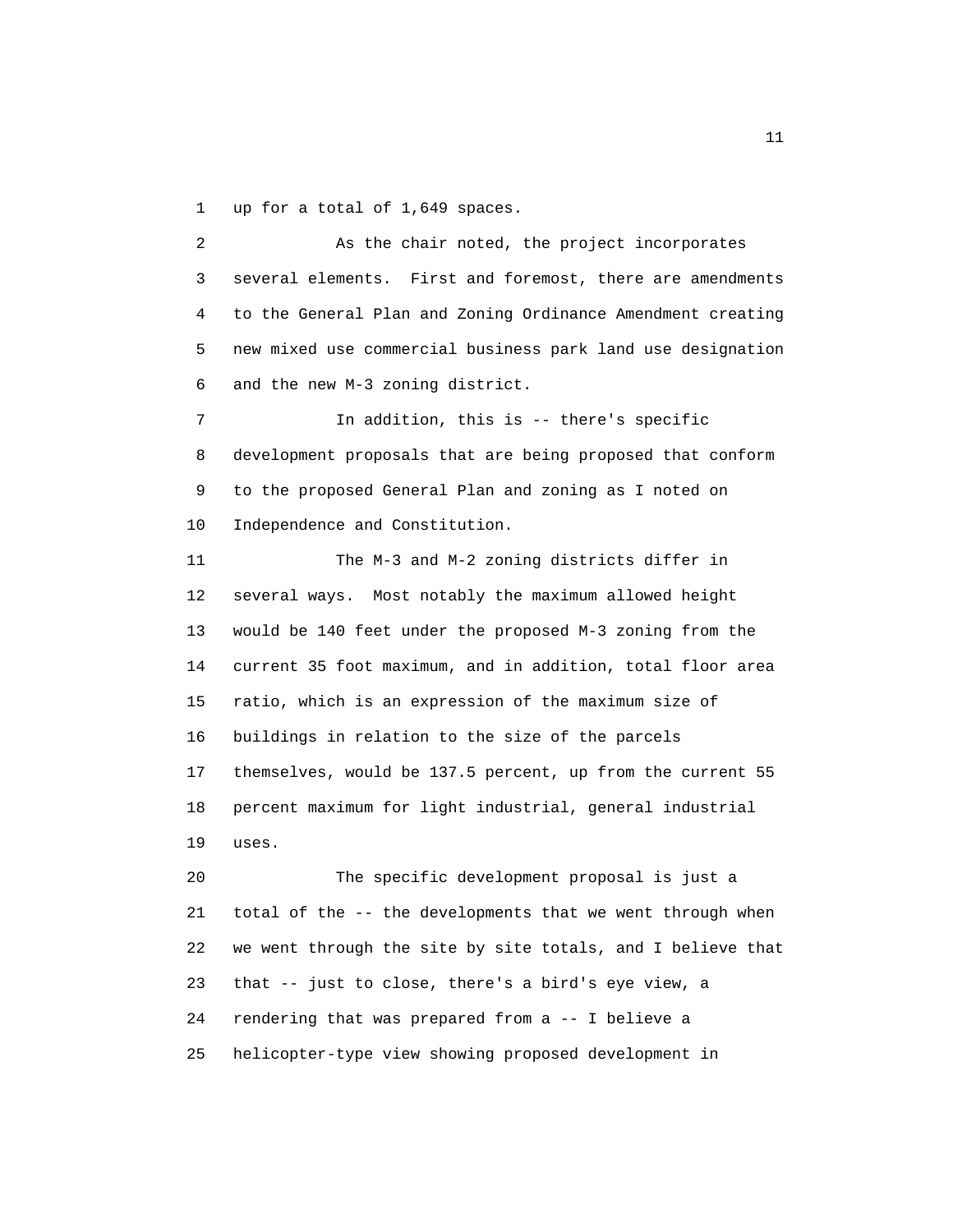1 relation to its surroundings.

 2 Before I hand things off to Rod on the 3 consultant side, just a reiteration, that the focus of the 4 meeting tonight will be on the Draft EIR, commenting 5 formally on the Draft EIR, which Rod will give you an 6 overview of.

 7 As always, the distinction between Draft EIR 8 comments and other types of project comments can be hard, 9 so I want to encourage the Commission to -- to feel free to 10 ask if anything is more an EIR comment or more a comment 11 that would be appropriate, and you can cancel that, Rod. I 12 don't think that -- it's was okay when we did it before. 13 The file should also be up in the window below.

 14 But the -- just to encourage the Commission, we 15 do have another study session scheduled, as the chair 16 noted, for October 5th. That will be much more general in 17 nature.

 18 So to the extent that the -- there's anything 19 that is not directly related to the EIR, but you want to 20 express, just know that there's a -- another opportunity 21 coming up in just a few short weeks.

22 There's always something with Microsoft.

23 MR. JEUNG: I apologize.

 24 MR. ROGERS: And another good opportunity would 25 be to just note that we have received two letters that were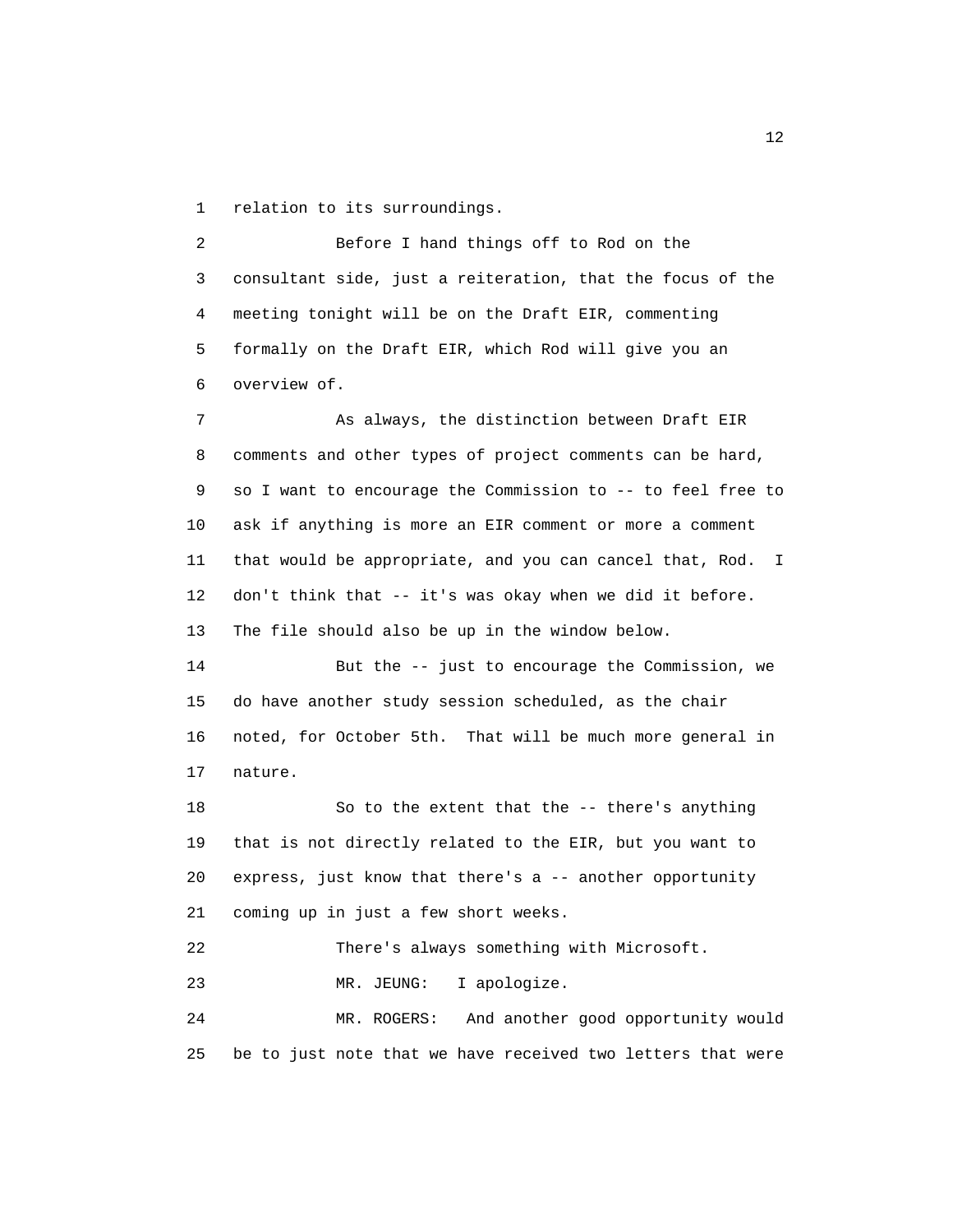1 distributed to the Commission, one from Morris Brown and 2 another from Elizabeth Lasensky.

 3 These are available. I believe we made some 4 extra copies to put on the rear dais. Those copies are 5 out. If you guys could share, I'd appreciate that. 6 The deadline, as Rod is going to note, for 7 comments is the 21st of September, next Monday night. 8 Those comments could be relayed to me in e-mail or through 9 hard copies, but they need to be in our hands on the 21st. 10 With that, I'll hand things over to Rod. 11 MR. JEUNG: Thank you very much, Thomas. 12 Good evening, Chairman Riggs, members of the 13 Planning Commission and members of the public. My name is 14 Rod Jeung. I'm the project director on this assignment. 15 I'm with PBS&J. We're based out of San 16 Francisco, and I'm very pleased this evening to be before 17 you to talk a little bit about some of the summary 18 conclusions that came out of the Draft Environmental Impact 19 Report that our firm prepared.

 20 This will look rather familiar because I know 21 Thomas and Justin have already gone through it, but from 22 our perspective, what we're going to do is provide you with 23 a very brief overview to the California Environmental 24 Quality Act, which you'll hear us referred to as CEQA 25 throughout the presentation.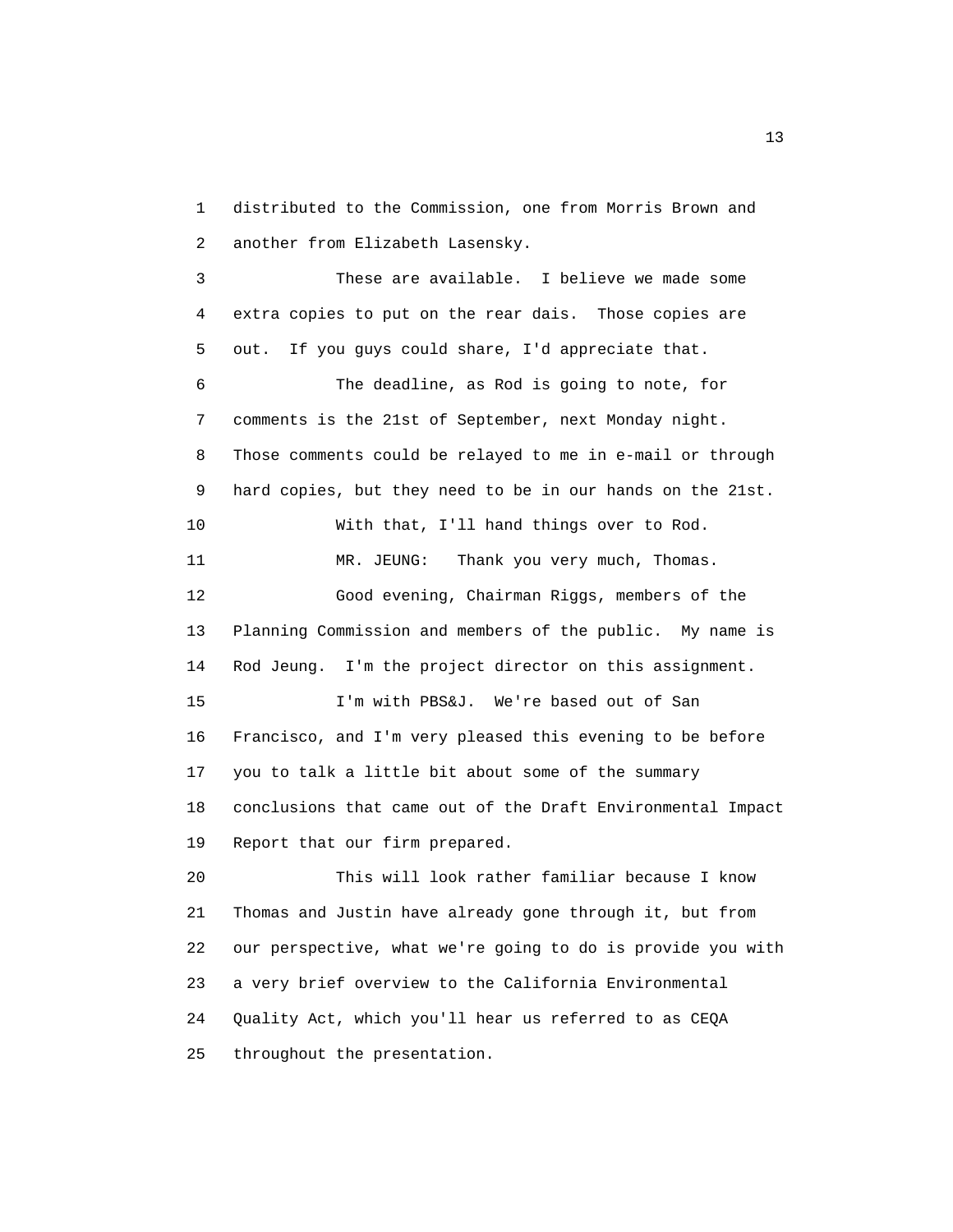1 I'll then go through a summary of some of the 2 key conclusions that were identified in the environmental 3 document.

 4 As Thomas said, I would like to stress that this 5 is a -- an opportunity for the public and the Planning 6 Commission and others to raise comments regarding the Draft 7 Environmental Impact Report, so I will go ahead and 8 identify the different methods by which we are seeking 9 public comments.

 10 And then as we all know in Menlo Park, traffic, 11 traffic, traffic is very, very important, and so I'm going 12 to be turning a lot of the presentation over to Mark 13 Spencer from DKS, and then because of the importance of the 14 size of this public and the potential housing implications, 15 turn it over to David from Keyser Marston Associates. 16 There's something that was very important in 17 what Thomas described earlier as the project location and 18 it's something that I want to reiterate from a CEQA 19 perspective, and that is when you take a look at the two 20 proposed project sites, the Constitution site and the 21 Independence site, the first thing that we notice from an 22 environmental perspective is that those sites are already 23 largely developed.

 24 There's already some 220,000 square feet of 25 office and research development on those two sites, and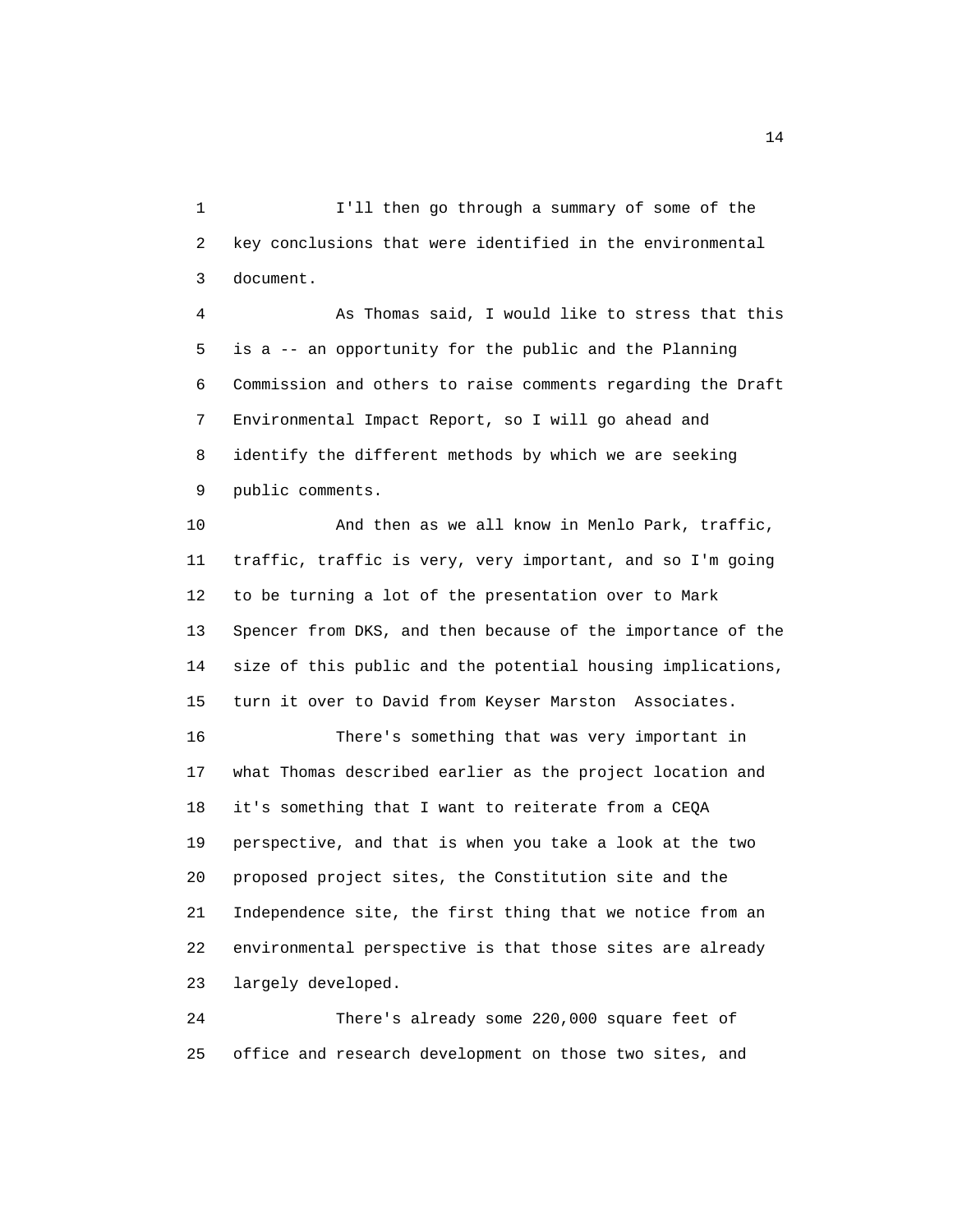1 what that means is that as we begin to evaluate the 2 proposed project and the additional square footage that 3 would be allowed under the new M-3 zoning, we're not going 4 to be taking a look at that full development potential, but 5 we're going to net out the amount of the development that 6 is that is currently on the site.

 7 Because what we're really concerned about is how 8 the existing conditions are going to change as a result of 9 the proposed project.

 10 The second thing that I would note is that as 11 you look at the boundaries that define the project sites, 12 you see that there's the Bayfront segment on the north, 13 there's the Marsh/101 interchange on the west. There's 14 Highway 101 on the south.

 15 So it's largely an isolated site. It's what we 16 might call an infill development site where we're looking 17 to intensify the amount of development that's occurring on 18 an area that's pretty much enclosed.

 19 If you look at the areas that are currently 20 residentially developed -- and I want to point this out 21 simply because oftentimes we're concerned about the 22 potential sensitivity of residential neighborhoods and the 23 effects that they might experience as a result of increased 24 development potential.

25 There is development over on the southeast side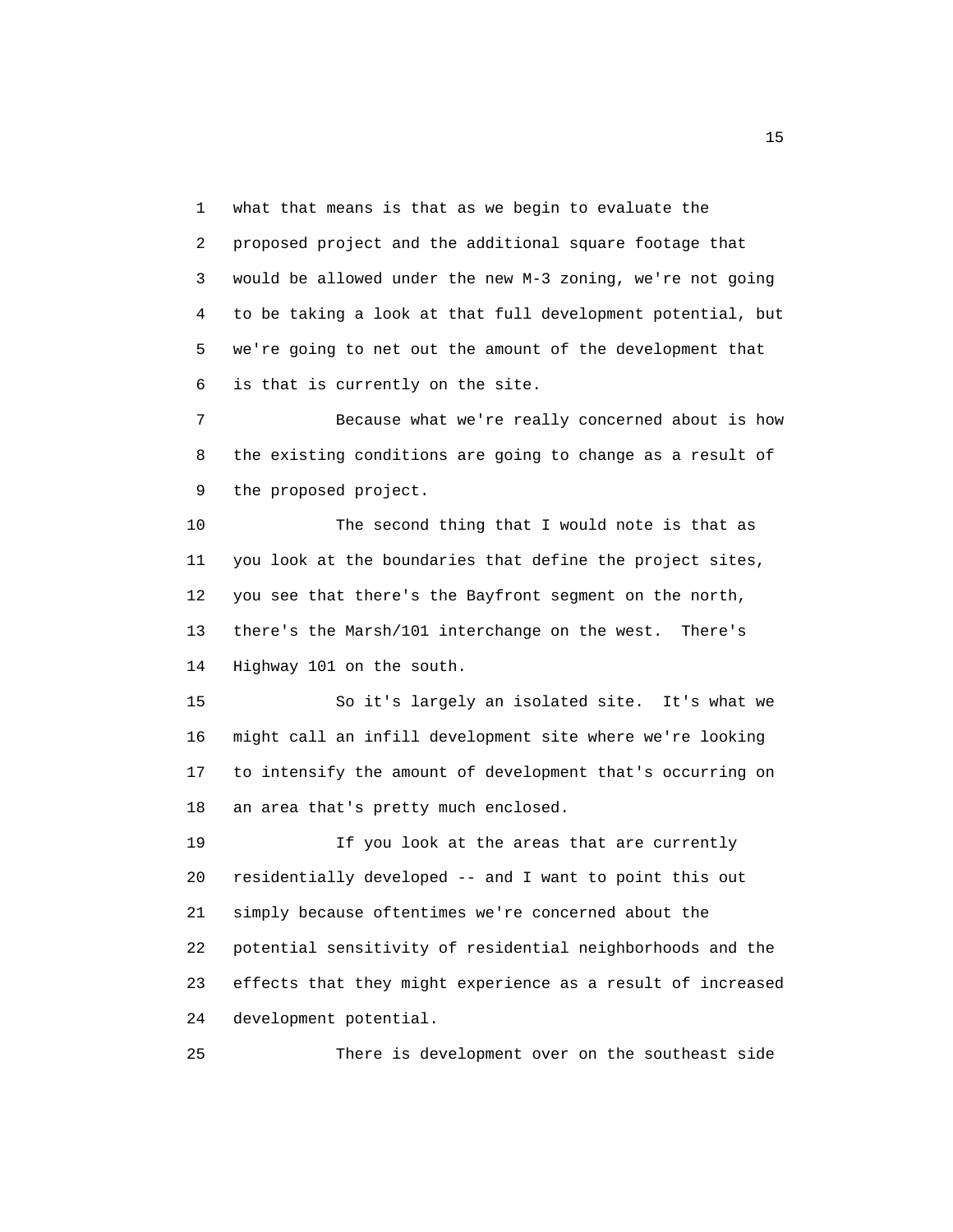1 or southwest side -- excuse me -- of the interchange, and 2 then there is the other residential neighborhood south of 3 the railroad tracks.

 4 So from a proximity perspective, we don't have 5 sensitive receptors nearby the zoning site.

 6 This again is just the area plan that Thomas 7 went over, and I just wanted to note that the two office 8 buildings on the Constitution side on the north basically 9 flank an open space feature that's intended to be an 10 amphitheater. So there is some open space relationship to 11 the Bayfront Park to the north of Menlo Park to the north. 12 There are two garages that are on either side, 13 the west and east sides of that project site, and then when 14 you look at the Independence side on the south, the office 15 building is right along the offramp of 101, the parking 16 garage is in between, and then the sports club or the 17 health club and the hotel are on the east side.

 18 So from the benefit of those of you who may not 19 be familiar with CEQA, the California Environmental Quality 20 Act, what I do want to stress is that this is a fairly 21 structured, very much regulated process that we go through. 22 The California Environmental Quality Act, CEQA 23 guidelines that are promulgated by the state and various 24 court cases that have interpreted CEQA basically tell us 25 what documentation should be prepared, what topics, what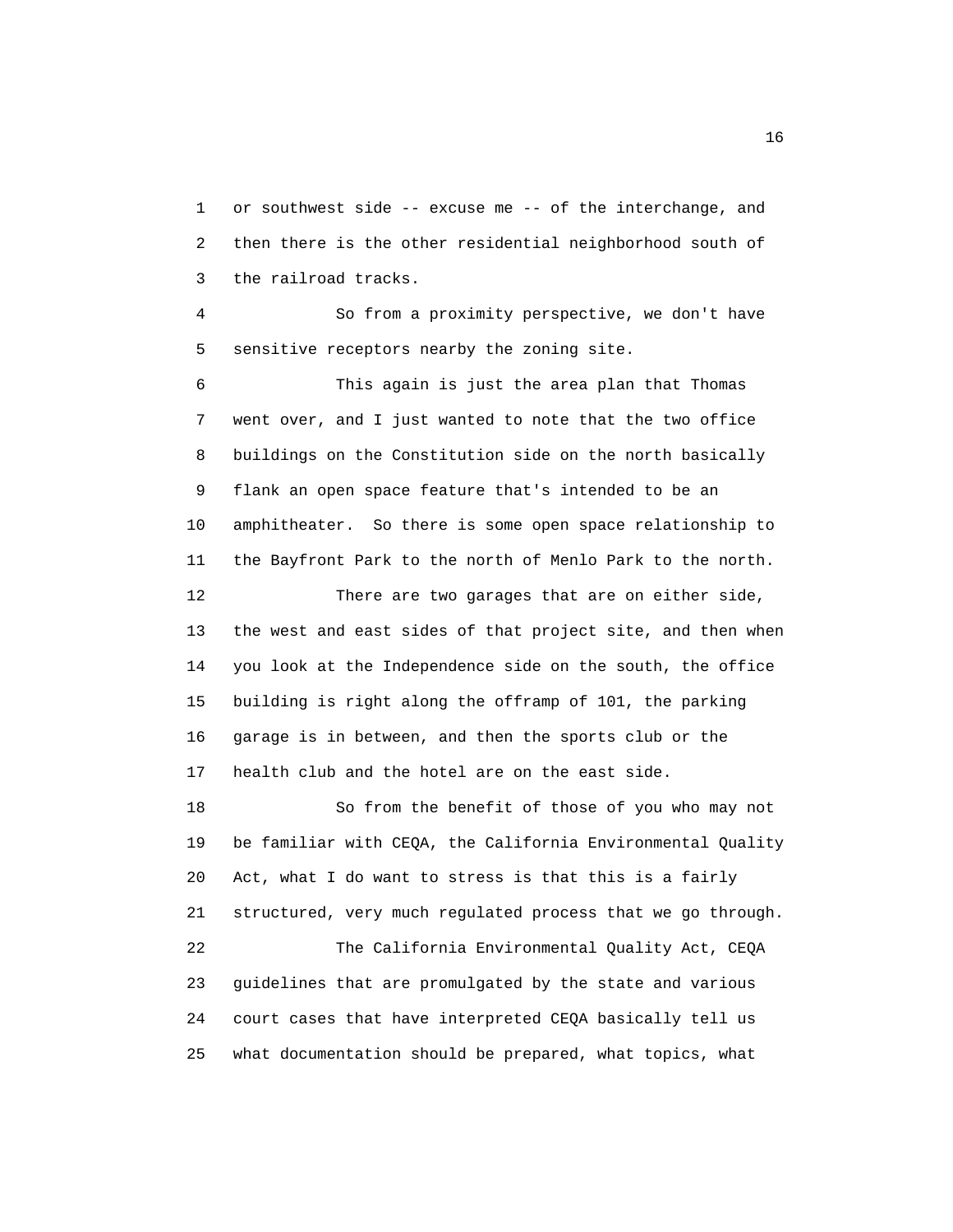1 subject matter should be included, how that information 2 should be presented.

 3 So there's already a lot of information. 4 There's a lot of guidelines that dictate what goes into an 5 environmental document.

 6 It's important to understand that the California 7 Environmental Quality Act specifies that the EIR is an 8 informational document. It's just one piece of the puzzle 9 that you need to consider as decision-makers.

 10 So as we go through the conversations tonight 11 and as you go into your study session later on, you'll 12 realize that the environmental impacts are but one piece. 13 You're also going to be considering to what

 14 extent this project satisfies the goals and visions that 15 have been articulated in the Menlo Park General Plan.

 16 You'll think about the fiscal benefits or 17 impacts associated with this. We'll talk a little bit more 18 about the housing implications of this project. We'll talk 19 about some of the demands that this project places on the 20 infrastructure, the road system, community resources and 21 natural resources, but the focus of the Environmental 22 Impact Report is really on the physical change that results 23 from this proposed project, and all those other pieces of 24 information that are going to be so critical to making a 25 decision are things that you're going to have to consider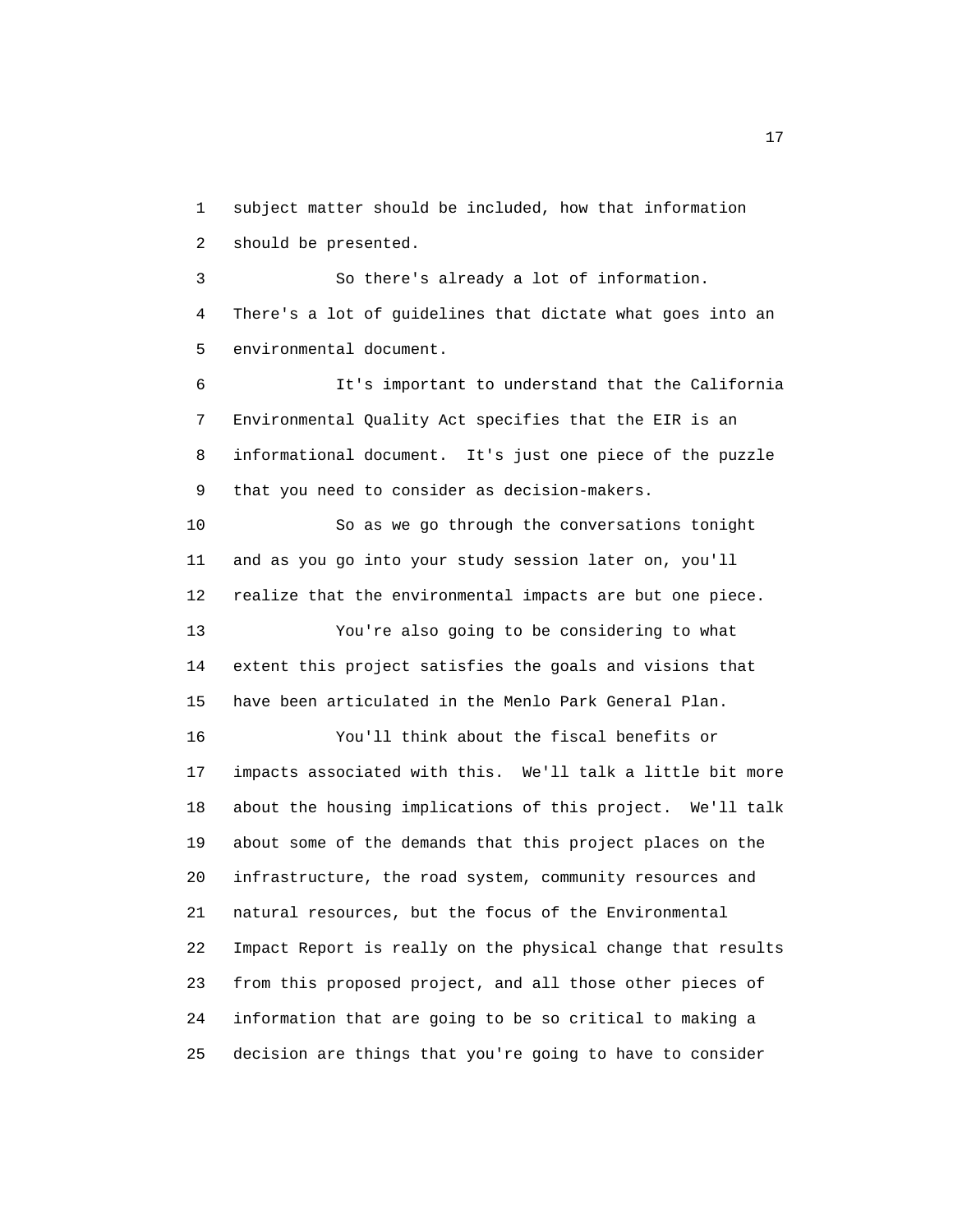1 in addition to the Environmental Impact Report.

 2 As I mentioned, the California Environmental 3 Quality Act specifies for us all of the different types of 4 topics that have to be evaluated in a comprehensive 5 environmental document.

 6 So as you can see on this list here, there are 7 some seventeen different topics ranging from land use to 8 hazards and visual quality, noise, traffic and circulation.

 9 These are all the things that are examined as 10 part of the California Environmental Quality Act, and 11 they're -- they're comprehensive. They're intended to 12 cover all of the different jurisdictions within the State 13 of California. So there are going to be things that aren't 14 necessarily relevant to Menlo Park.

 15 So, for example, agricultural resources, there 16 aren't such resources in the City.

 17 To speak real briefly about the Menlo Gateway 18 CEQA Project to date, a Notice of Preparation was released 19 for this project back on June 29th, 2005.

 20 A subsequent Notice of Preparation was issued 21 with the new application that came in from the project 22 sponsors. That Notice of Preparation was issued on May 23 29th, 2007, and the Notice of Preparation is simply an 24 announcement going out to the state and public and 25 interested parties that the City is intending to prepare an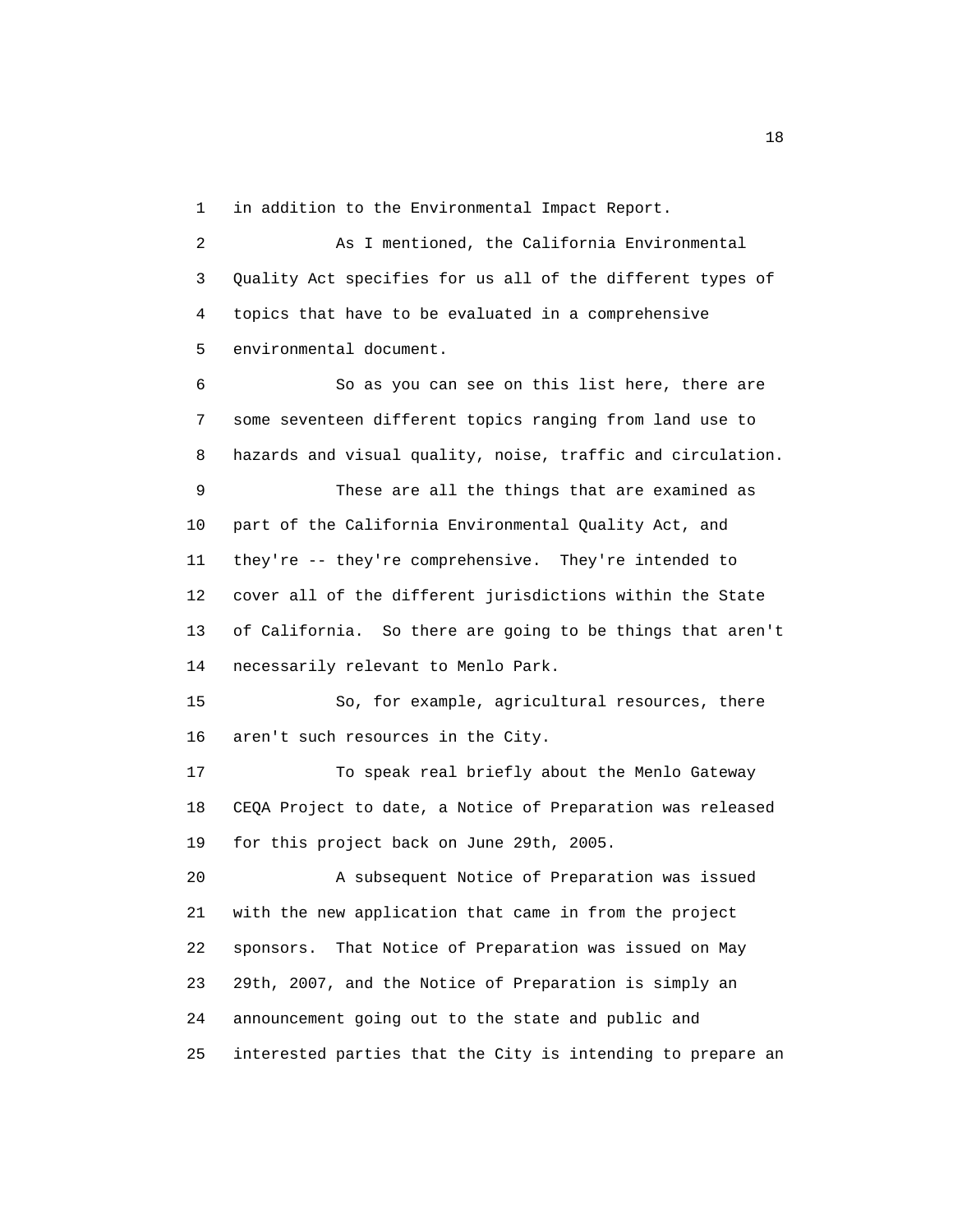1 Environmental Impact Report, but one of the key things that 2 we get out of that are responses to that Notice of 3 Preparation.

 4 So there are various public agencies and 5 interested parties who can submit comments to inform us 6 better about those topics that really deserve more priority 7 or closer examination.

8 As I showed earlier, there are seventeen 9 different topics that we have to look at, but you have to 10 look at those topics through the lens of local community 11 and to understand what's really going to be relevant.

 12 So not only do we take a look at the comments 13 that came in in response to the Notice of Preparation, but 14 there were scoping sessions there were held, one before the 15 Planning Commission back in June 2007, and then that same 16 month before the City Council, and the purpose of the 17 scoping meetings was again to solicit input from the 18 community and from the decision-makers about which issues 19 are going to be most relevant, which issues are going to be 20 most important, and also what alternatives should be 21 considered in the environmental document.

 22 All of that information was taken into account 23 as we began to develop the draft environmental document. 24 The draft environmental document that Chairman 25 Riggs read a little bit earlier was released on July 23rd,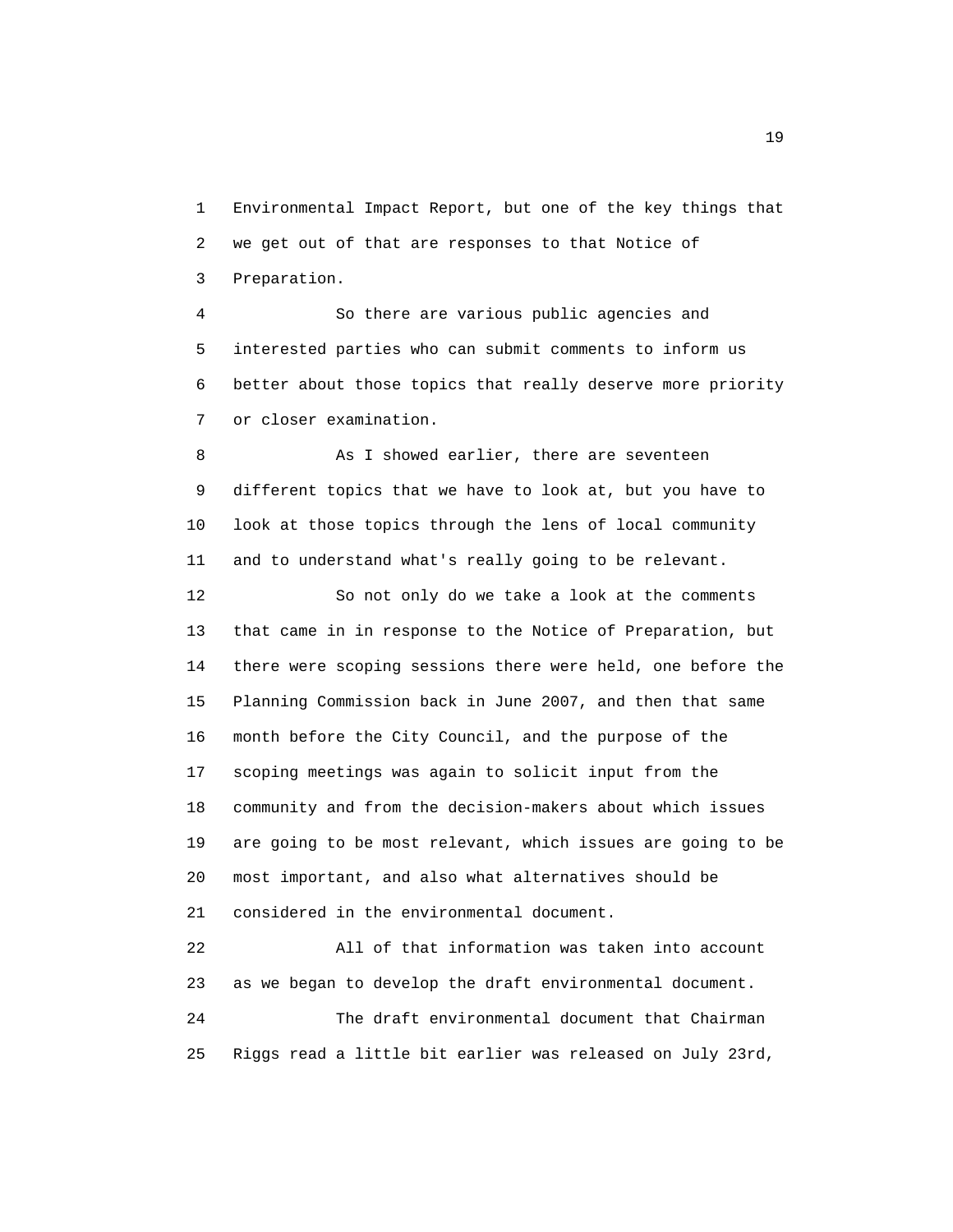1 2009, and then going beyond what CEQA requires as a 2 minimum, which is a 45-day review period, there's been a 3 sixty-day review period, and that public review period will 4 close on September 21st, next Monday.

 5 What I tried to do on the next two slides is 6 capture in a very summarized fashion some thirty or forty 7 pages that appear in the summary of the Draft Environmental 8 Impact Report, and what I have here is on the left-hand 9 column all the different impact topics that were evaluated 10 in the environmental document.

 11 And then I have three columns, one that's 12 labeled LTS for less than significant, one that's labeled 13 PF for potentially significant, and one that labeled SU for 14 significant avoidable, and what I tried to do is capture 15 within each of these different categories the range of 16 impacts that were identified in the Environmental Impact 17 Report.

 18 So when you take a look at the first row, as 19 just an example, aesthetics and visual quality, there are a 20 number of different specific issues or impacts that are 21 identified within that broader topic.

 22 Some of those issues or impacts were considered 23 less than significant, but there were some topics, some 24 impacts that are considered potentially significant, and if 25 there was a topic that was considered potentially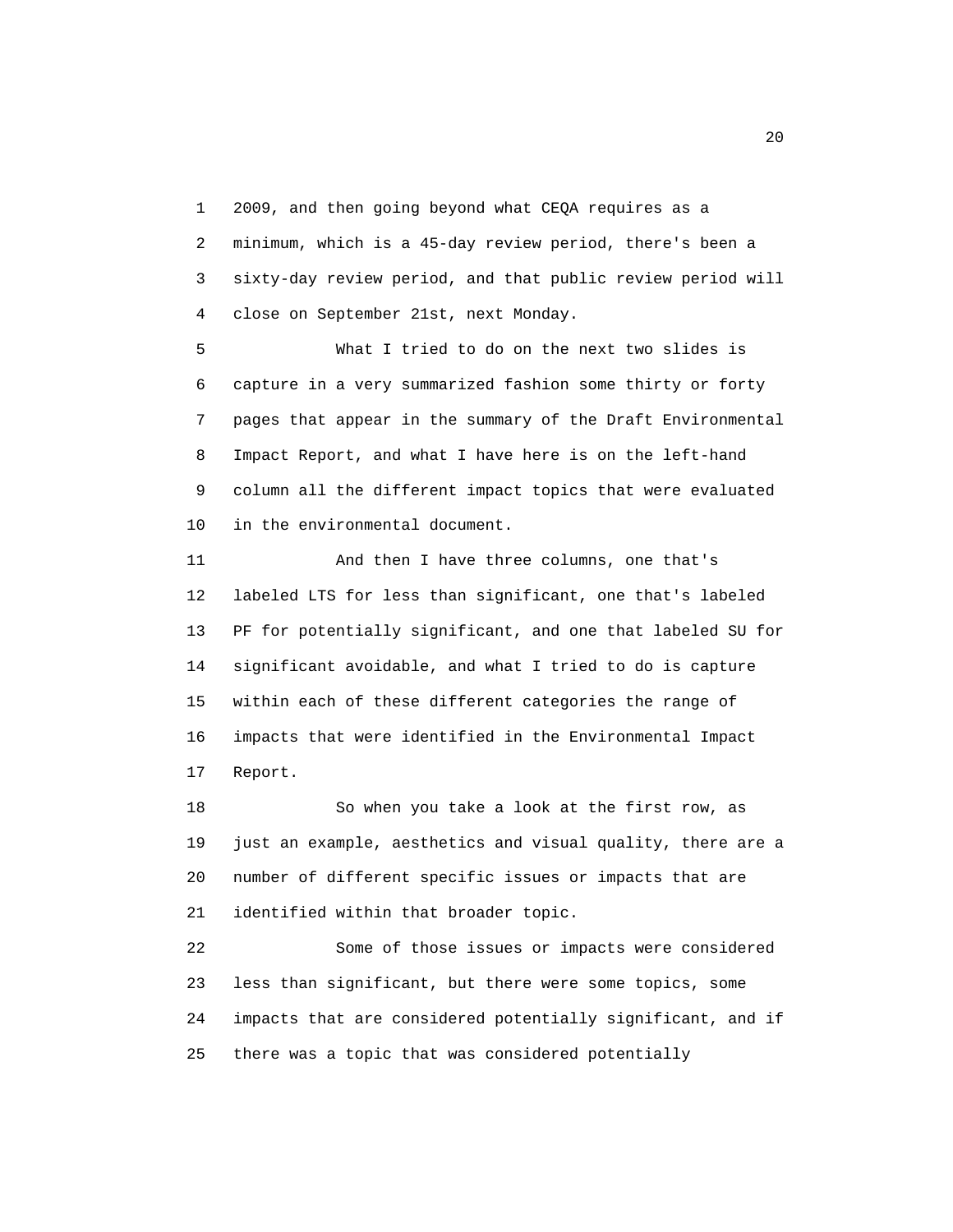1 significant, it's our obligation under the California

 2 Environmental Quality Act to suggest mitigation measures or 3 ways of reducing or alleviating those impacts.

 4 If there is nothing checked on the far right 5 column under significant and unavoidable, that means that 6 the mitigation measures in our estimation would reduce the 7 impacts to less than significant.

 8 If, however, there's a check mark in that far 9 right column under significant and unavoidable, it means 10 whatever mitigation measures we were able to devise working 11 with City Staff we deemed to be in -- un -- either 12 infeasible or not sufficient to reduce the impact to less 13 than significant.

 14 So I'm sorry if that was a little long or 15 confusing, but again, just taking this across -- let me 16 just run through air quality.

 17 There are some topics related to air quality 18 where the impacts are considered less than significant 19 and -- and no further analysis really warranted, no 20 developmental mitigation measures.

 21 However, when we looked at the construction 22 period, roughly the five or seven plus years that it would 23 take to go ahead and develop this project as it's been 24 presented, there would be construction related emissions 25 associated with the construction equipment, the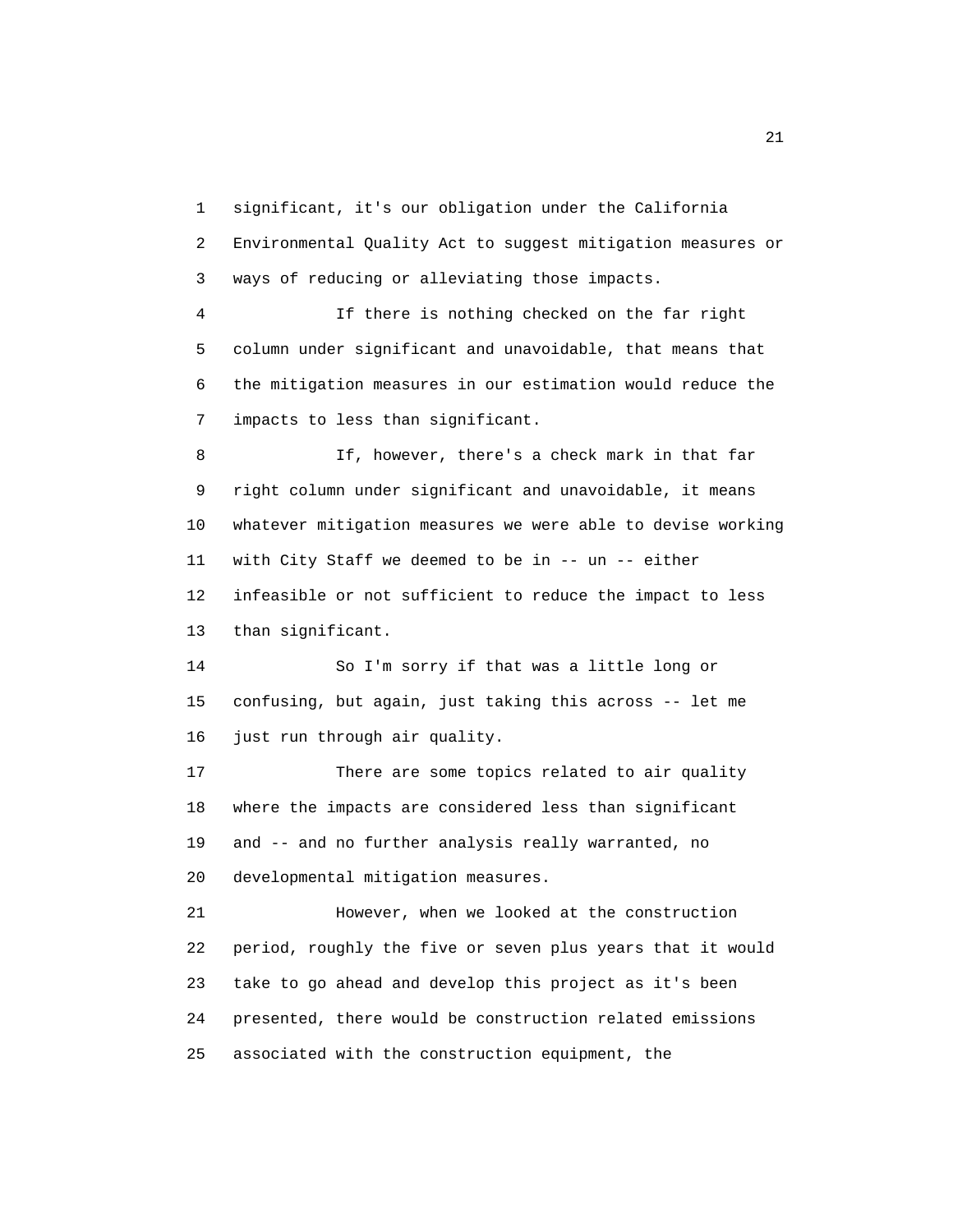1 construction trucks that are driving to the site, the 2 grading of the site, the demolition that would occur.

 3 Each of those different activities during the 4 construction period would result -- result in emissions 5 that are greater than the thresholds that have been 6 established for significance.

 7 There are mitigation measures that are 8 identified in the environmental document that we believe 9 would reduce those impacts to less than significant.

 10 However, when you get to the far right column, 11 you see that there are certain emissions that are called 12 NOx or nitrogen oxides and PM for particulate matter.

 13 Those two types of pollutants are going to 14 result in emissions that are greater than the thresholds 15 that have been established by the Bay Area Air Quality 16 Management District, and the mitigation measures that have 17 been identified in the Environmental Impact Report are not 18 sufficient to reduce it to less than significant. So those 19 are considered significant and unavoidable.

 20 So I'm not going to read through every single 21 one of these. Suffice it to say that if there are 22 questions that come up during the course of the question 23 and answer period, I'd be happy to come back to this, but 24 this is a summary of the information that's contained in 25 the environmental document.

22 and 23 and 23 and 23 and 23 and 23 and 23 and 23 and 23 and 23 and 23 and 23 and 23 and 23 and 23 and 23 and 23 and 24 and 25 and 26 and 26 and 26 and 26 and 26 and 26 and 26 and 26 and 26 and 26 and 26 and 26 and 26 an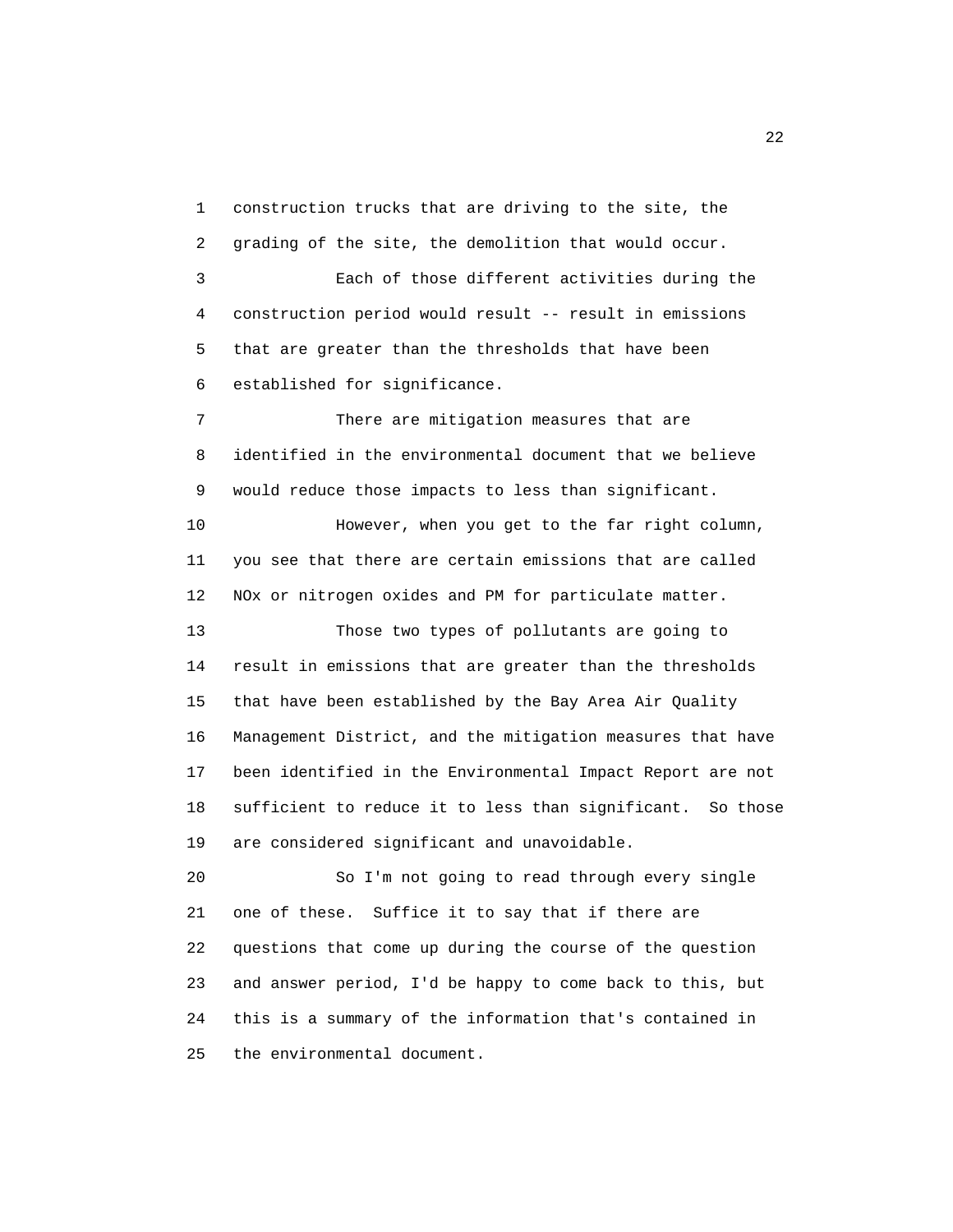1 As you can see in this first chart, just about 2 everything for every individual topic from aesthetics all 3 the way to hydrology and water quality, there are 4 mitigation measures that have been identified that would be 5 successful in reducing the impacts. Air quality is one of 6 those where we don't think that's possible. 7 The second chart shows all the other topics that 8 are evaluated in the environmental document from land use 9 through climate change. 10 Again, many of the issues, many of the impacts 11 within a particular topics are considered less than 12 significant. 13 There are two areas where there may be 14 potentially significant impacts related to construction 15 noise and the emission of greenhouse gases. There are 16 available mitigation measures to reduce those to less than 17 significant. 18 However, again, looking at the far right-hand 19 column, there's traffic noise, there's construction 20 vibration, especially if there's going to be any kind of 21 pile driving. 22 There are intersection delays and roadway 23 congestion that Mark will talk a little bit about later, 24 and there's an issue related to water supply that I want to 25 highlight in a moment.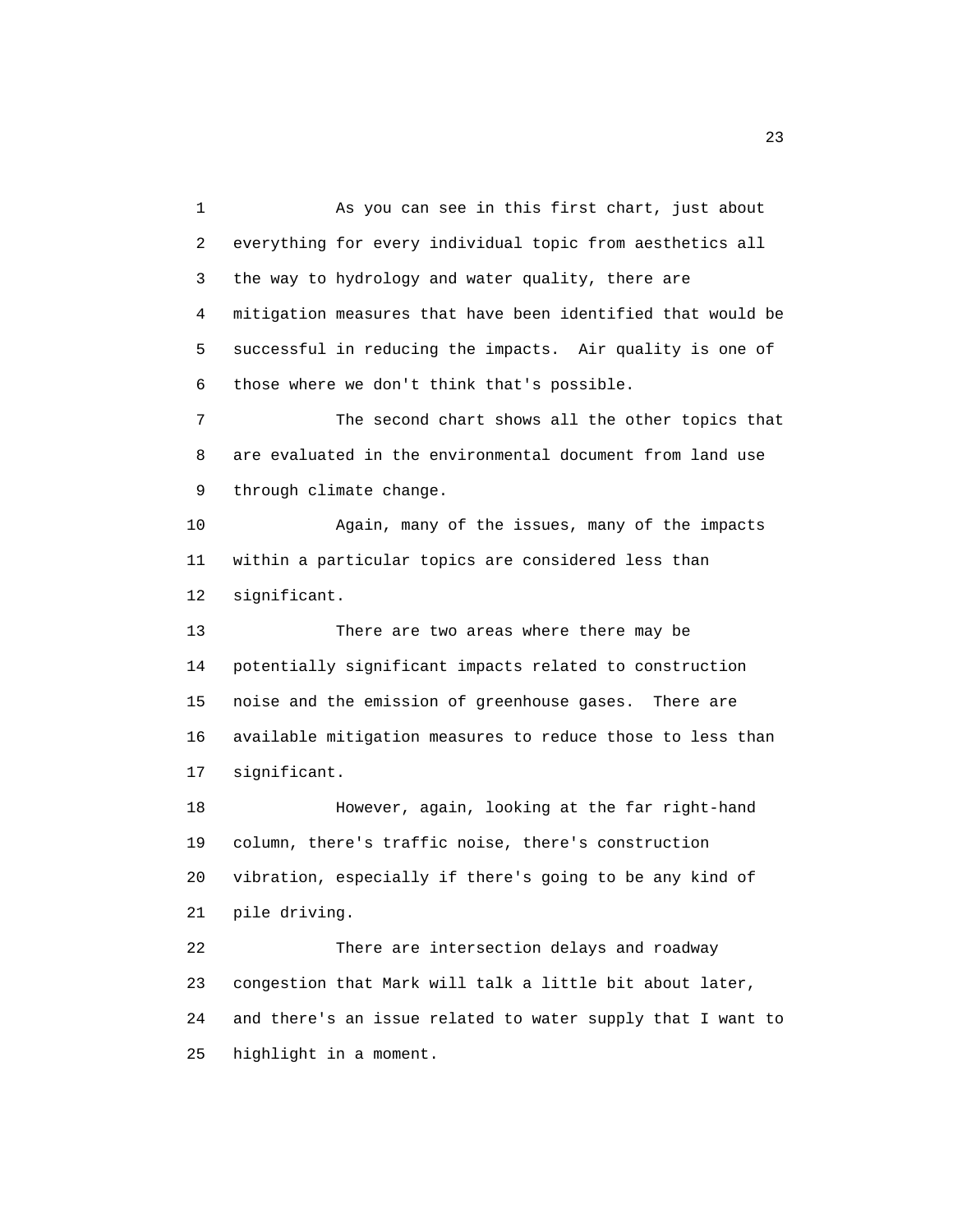1 Those are the impacts that were considered 2 significant and unavoidable.

 3 This is just another version of what I mentioned 4 as being those impacts that are considered significant and 5 unavoidable. There are four major areas: Air quality, 6 noise, traffic and water supply, and I will note that under 7 water supply, it's really specific scenarios under which we 8 might find the water supply in Menlo Park to be 9 insufficient and inadequate to support the proposed 10 project.

 11 As you know, the General Plan Amendment and the 12 zoning allows for a range of different uses. In the event 13 that one hundred percent of the floor area that comes in at 14 these sites is for R&D, research and development, and they 15 all involve wet labs.

 16 Under that particular scenario, we can envision 17 that there would be a significant water demand.

 18 Similarly, when you take a look at the 19 cumulative conditions and you go out and look at scenarios 20 where you have multiple dry years, in those particular 21 circumstances, there would also be a significant 22 unavoidable water supply impact.

 23 In conducting the Environmental Impact Report, 24 there's an obligation to prepare and identify mitigation 25 measures to reduce the impacts to less than significant.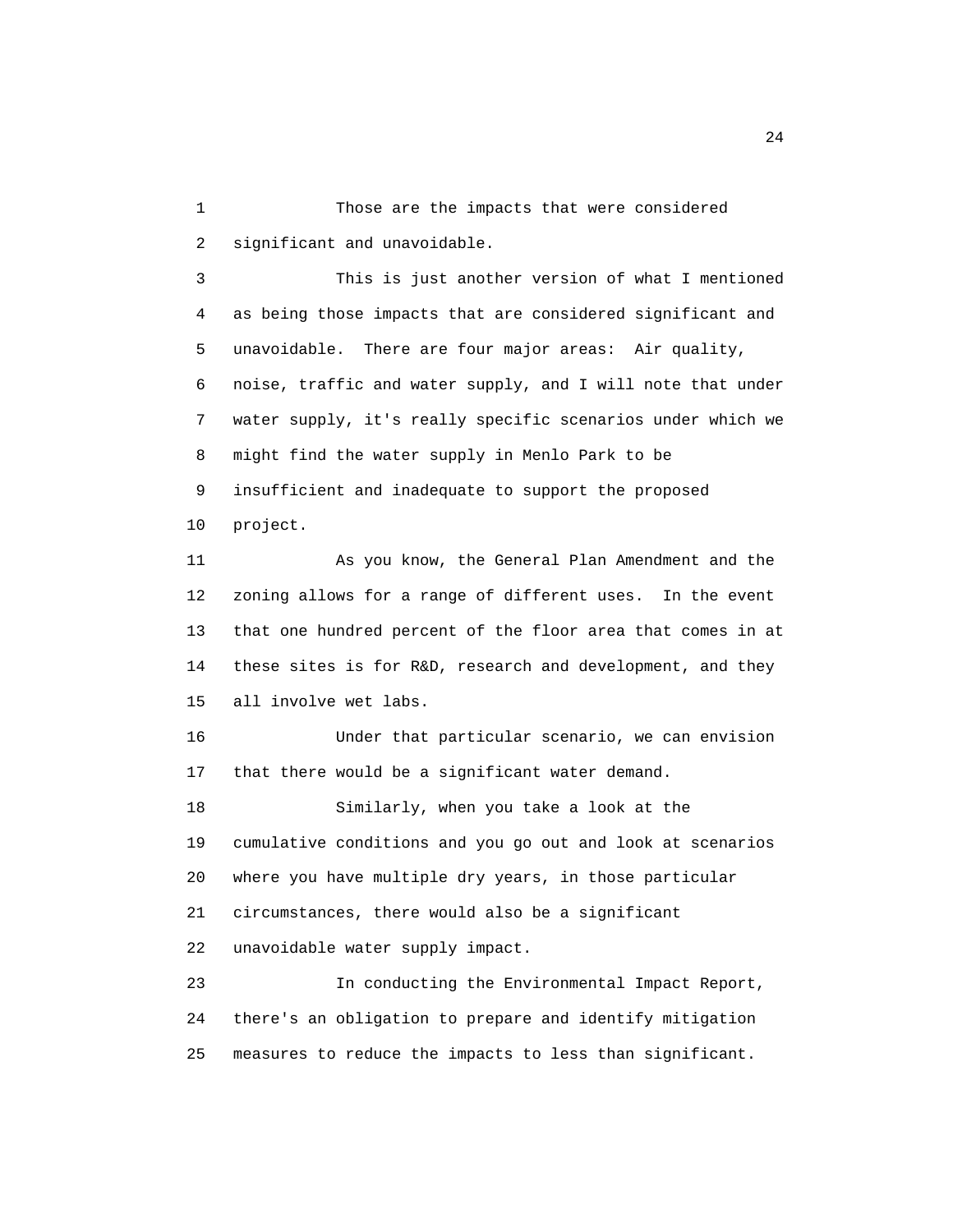1 There's also an obligation to take a look at 2 alternative ways of feasibly obtaining most of the project 3 objectives and seeking to reduce some of the project 4 impacts.

 5 So we've identified impacts that relate to water 6 supply, that relate to air quality, that relate to traffic 7 and that relate to noise, and so the impetus for these 8 different alternatives was to say: Can we reduce some of 9 the project related impacts by reducing the intensity of 10 development on the project site.

 11 And you can see on this chart that the project 12 would allow 137.5 percent floor area ratio. Each of the 13 different alternatives that have been identified for study 14 in the EIR result in a lower floor area ratio.

 15 The lowest would be 31.5 percent under 16 alternative one, and that's basically saying let's take the 17 existing buildings, leave them as they are and see what 18 would happen if they were fully occupied.

 19 So taking that existing roughly 220,000 square 20 feet and seeing what happens when that maxes out.

 21 At the other end, you have alternative five 22 where we're taking a look at the amount of development that 23 could occur with the new office/ R&D/hotel/health club, but 24 not at the intensity developed at the proposed project. 25 The implications of looking at these different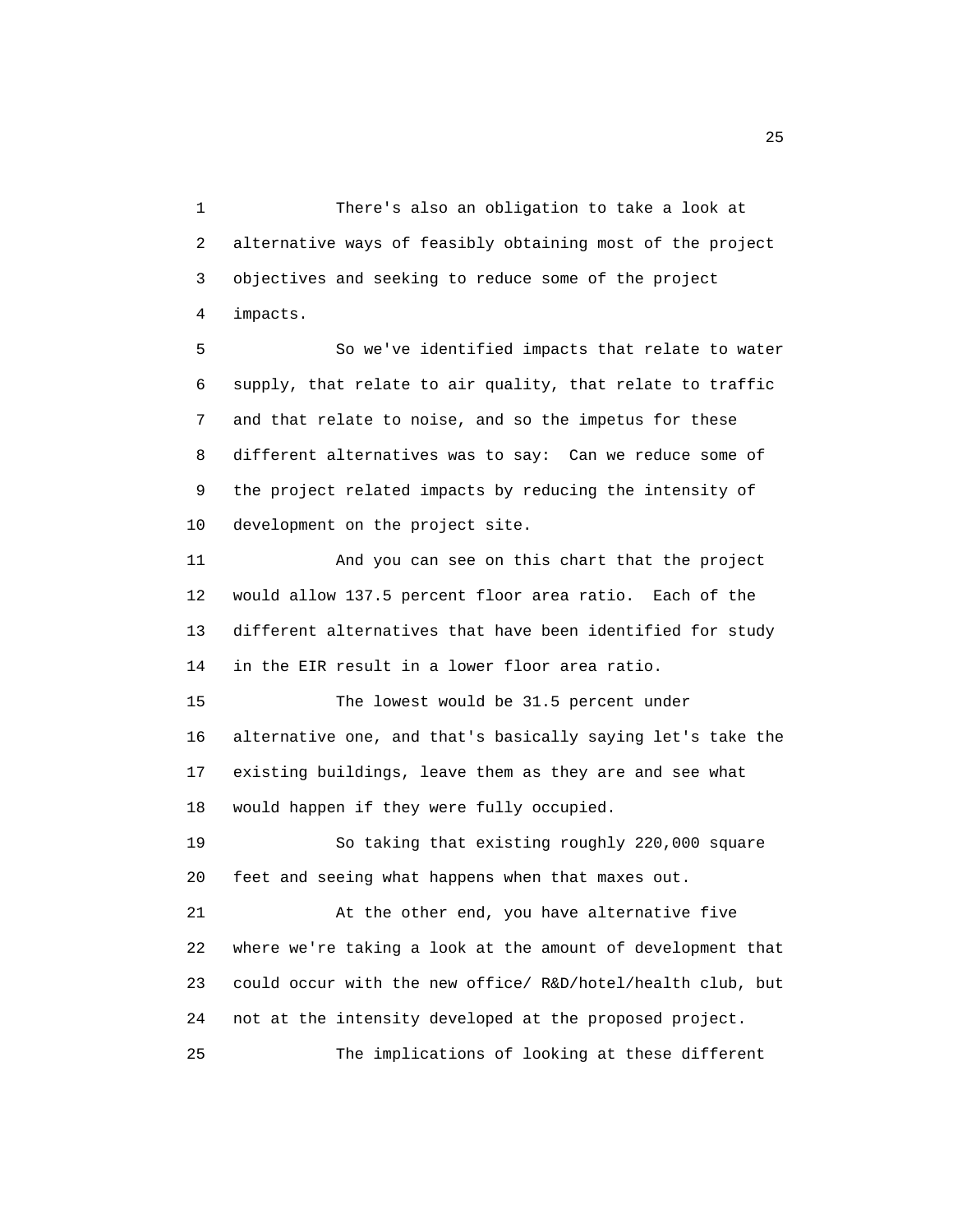1 alternatives was pretty instructive, and our goal was to 2 make sure that you had an adequate range of different 3 alternatives to make an informed decision about the 4 project, and we note that alternatives one through five, 5 basically taking a look at lower development intensities at 6 the site, would allow us to eliminate the noise impact that 7 was identified along Marsh Road.

 8 Alternatives four and five would also eliminate 9 the air quality impact associated with the oxides of 10 nitrogen. It would not, however, reduce the particulate 11 matter impact to a less than significant, and then all 12 alternatives would lessen to water supply impacts.

 13 So we're finding that as you go through all of 14 those different alternatives, you do have an opportunity to 15 review some of the impacts that are identified in the 16 Environmental Impact Report.

 17 In closing my part of the presentation tonight, 18 I wanted to reiterate something that was very important, 19 and that is the public process that we need to go through, 20 and as part of that public process, we are really 21 encouraging you and wanting to hear from yourselves and 22 from the public about any comments regarding the adequacy 23 of the environmental document, and this can be anything 24 from there's a -- there's an intersection that should have 25 been evaluated; there's an alternative you might want to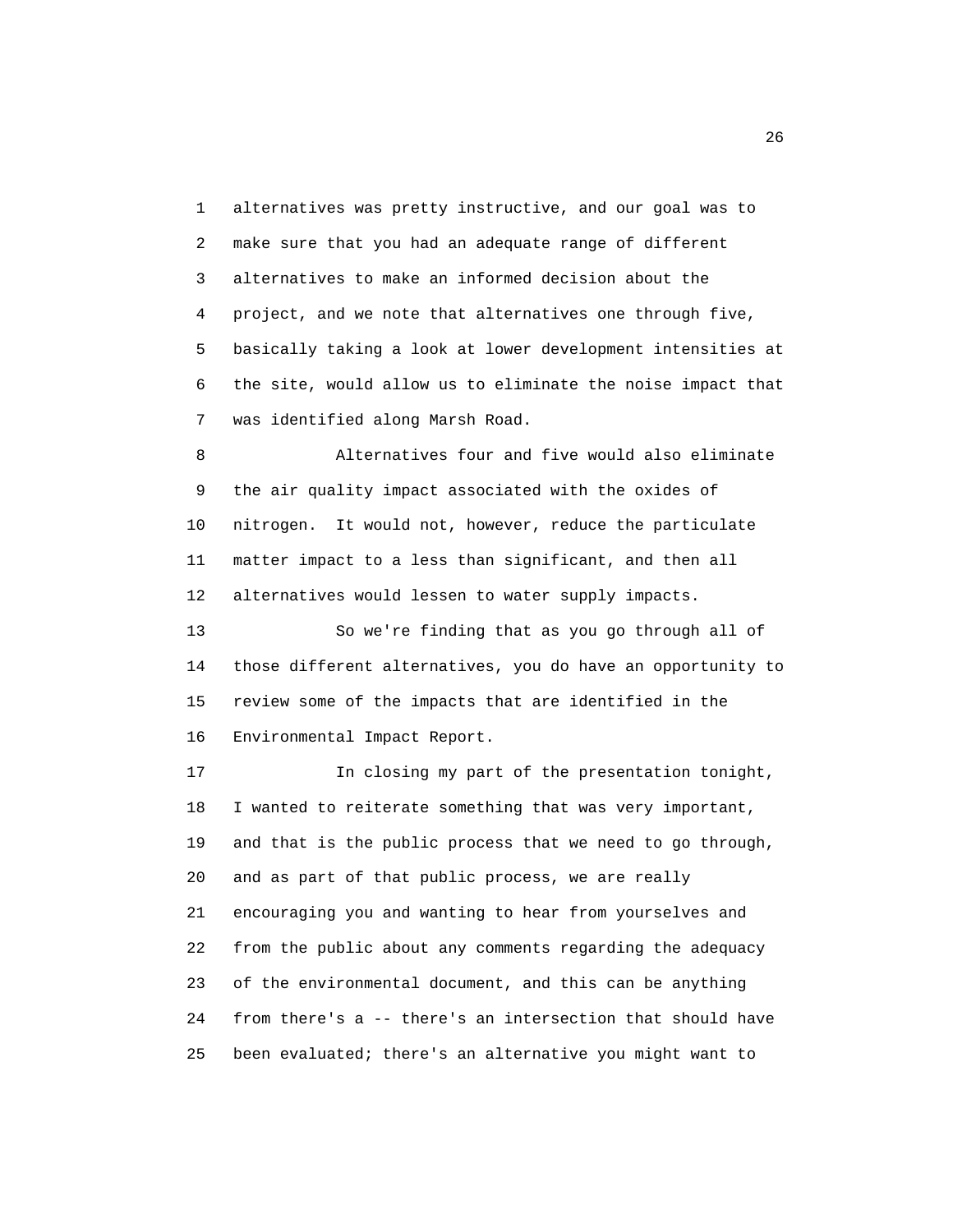1 consider; we don't agree with that classification or 2 conclusion about a significant impact. Anything regarding 3 the adequacy of this environmental document that's going to 4 be useful to you always a decision-maker.

 5 And so there are three different ways of 6 obtaining those comments. The first is to submit those 7 comments to Thomas Rogers, and his e-mail address is on the 8 screen.

 9 We do ask though those comments be submitted to 10 Thomas by September 21st, next Monday at 5:30 PM.

 11 A second option if people do not want to send 12 things by e-mail is to go ahead and prepare a letter and 13 bring it here to the City's offices or to go ahead and mail 14 it in to the City of address at 701 Laurel Street, Menlo 15 Park, zip code 94025.

 16 Or of course tonight our purpose for being here 17 is to open this up for public testimony later on, and we'll 18 be definitely taking comments and listening and recording 19 those comments.

 20 So with that, I'd like to turn the presentation 21 over to Mark who's going to spell out a little more detail 22 for you the transportation impacts.

23 Thank you.

 24 MR. SPENCER: Just give me a second to change 25 the presentation over.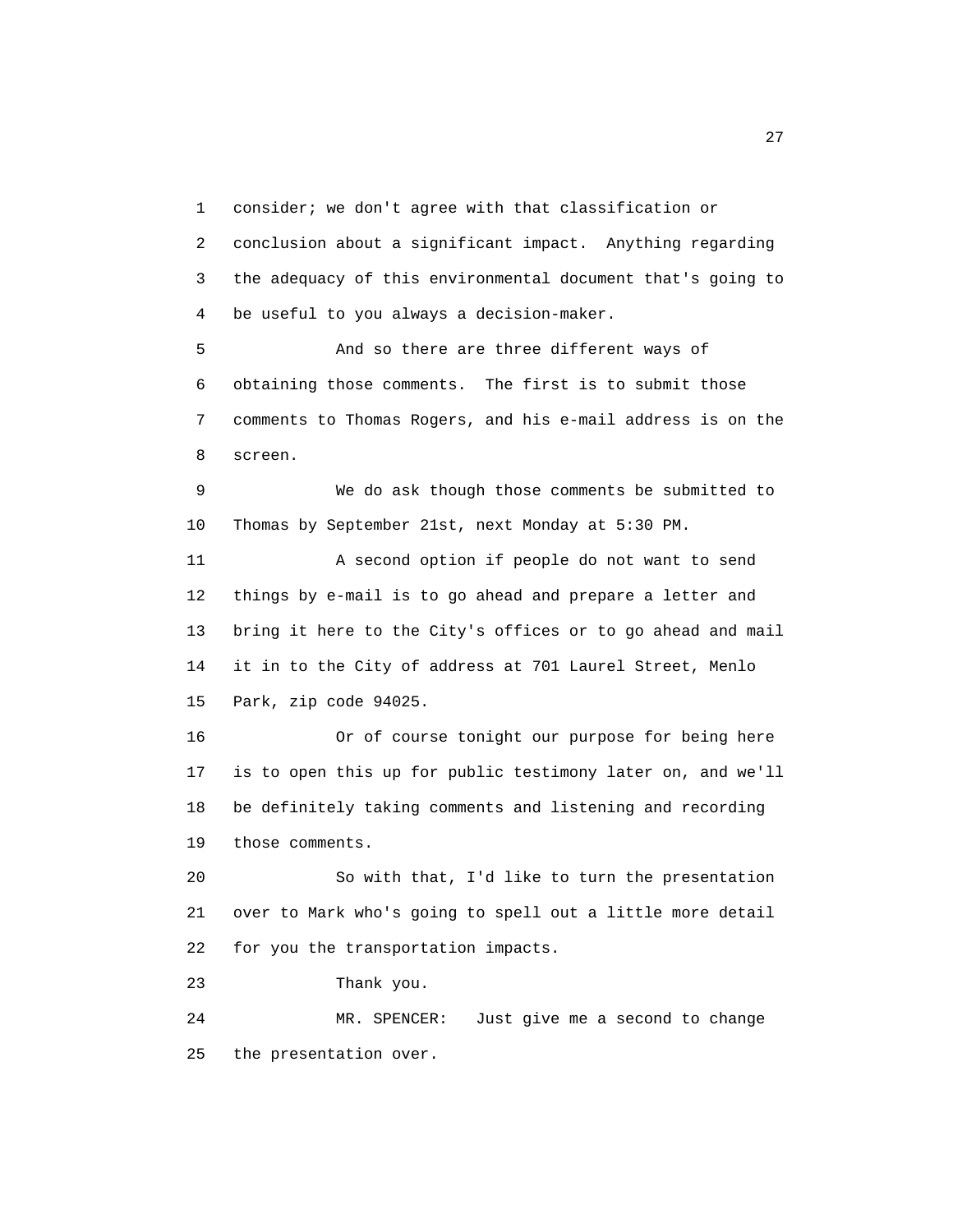1 Good evening. My name is Mark Spencer. I'm a 2 principal with DKS Associates, Transportation Engineers, 3 and we worked with the City Staff and with DBS&J and 4 associated consultants to prepare the transportation 5 analysis for this project.

 6 What I'm going to present this evening is a 7 summary that includes the following elements of the traffic 8 analysis:

 9 First, the elements that were included in the 10 transportation impact analysis or TIA, the findings of the 11 traffic analysis, summary of the impacts, particularly in 12 transportation impacts, mitigation measures and simply 13 where the location of those would be, as well as a 14 comparison of the project alternatives and how those 15 compare from a transportation perspective to the proposed 16 project.

 17 First, with respect to the traffic study 18 elements, we looked at three conditions in time: The 19 existing condition which, for the purposes of this 20 analysis, was based on traffic counts in 2006 and 2007. 21 We began this project actually back in 2005 and 22 did several iterations and updates with various traffic 23 counts.

 24 We also did a near-term analysis upon project 25 buildout as well as buildout of other projects within the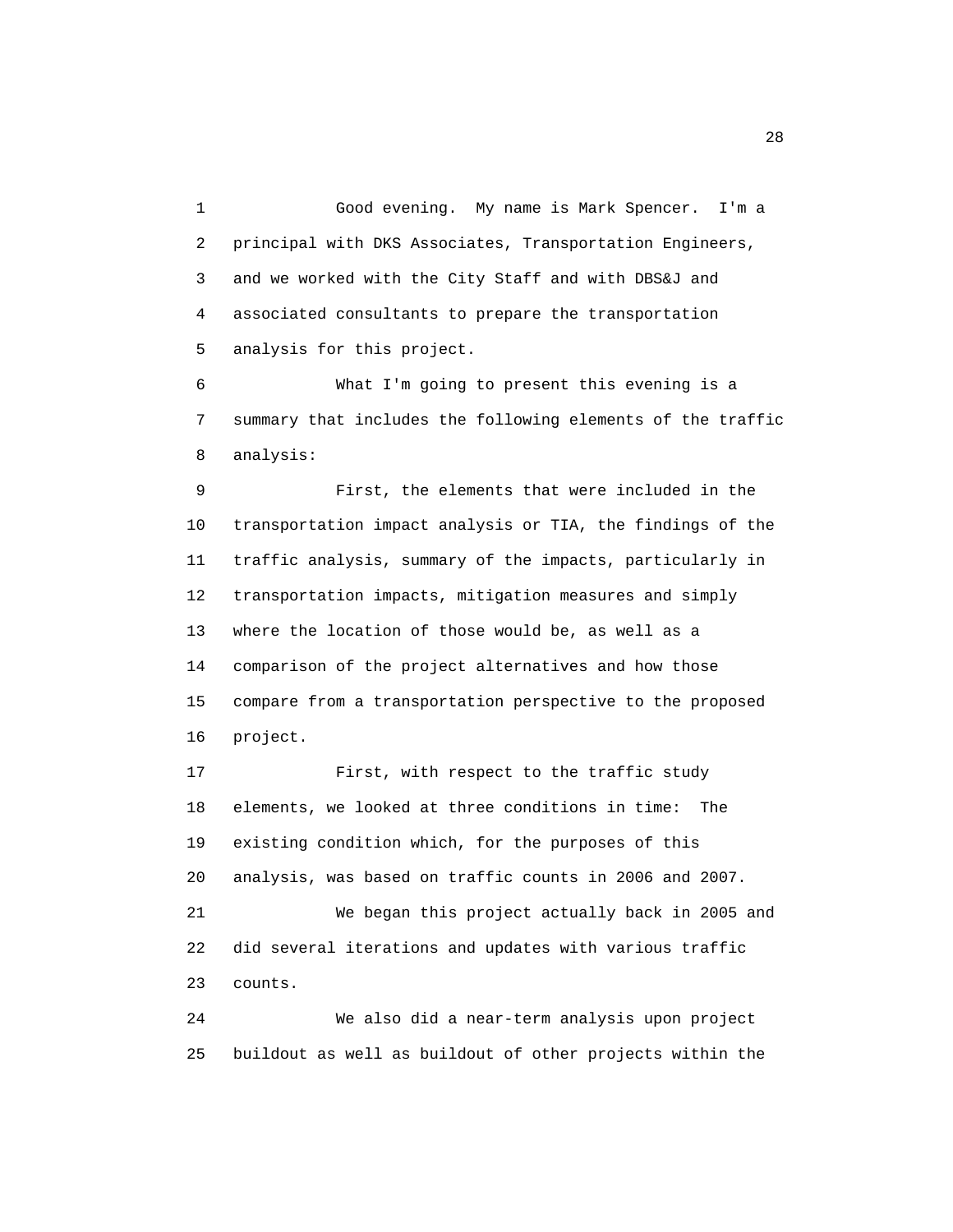1 area, and then a longer term or a cumulative condition as 2 Rod referred to.

 3 For intersection level of service analysis, we 4 looked at a total of 21 intersections in the area -- I'll 5 show a map of that in just a minute -- of which sixteen are 6 signalized and five in or around the project site are 7 unsignalized, and we looked at both weekday AM and PM peak 8 periods, and that's fairly common and also allows for a 9 common comparison to other traffic studies; not only in the 10 area, but within the broader region within the City or 11 within the county, perhaps.

 12 We also looked at roadway segment analysis. 13 This is part of the City of Menlo Park traffic impact 14 guidelines as well as that that's required from the county 15 itself, and we looked at nine different roadway segments as 16 well as routes of regional significance, and those are 17 described by C/CAG or the County of San Mateo.

 18 Those will include things like 101, State Route 19 84 and so forth.

 20 We also looked at several program employment and 21 planned transportation facility improvements and 22 incorporate -- incorporated those into the analysis at a 23 point in time in which those are anticipated to be 24 completed.

25 Those might include roadway widening projects or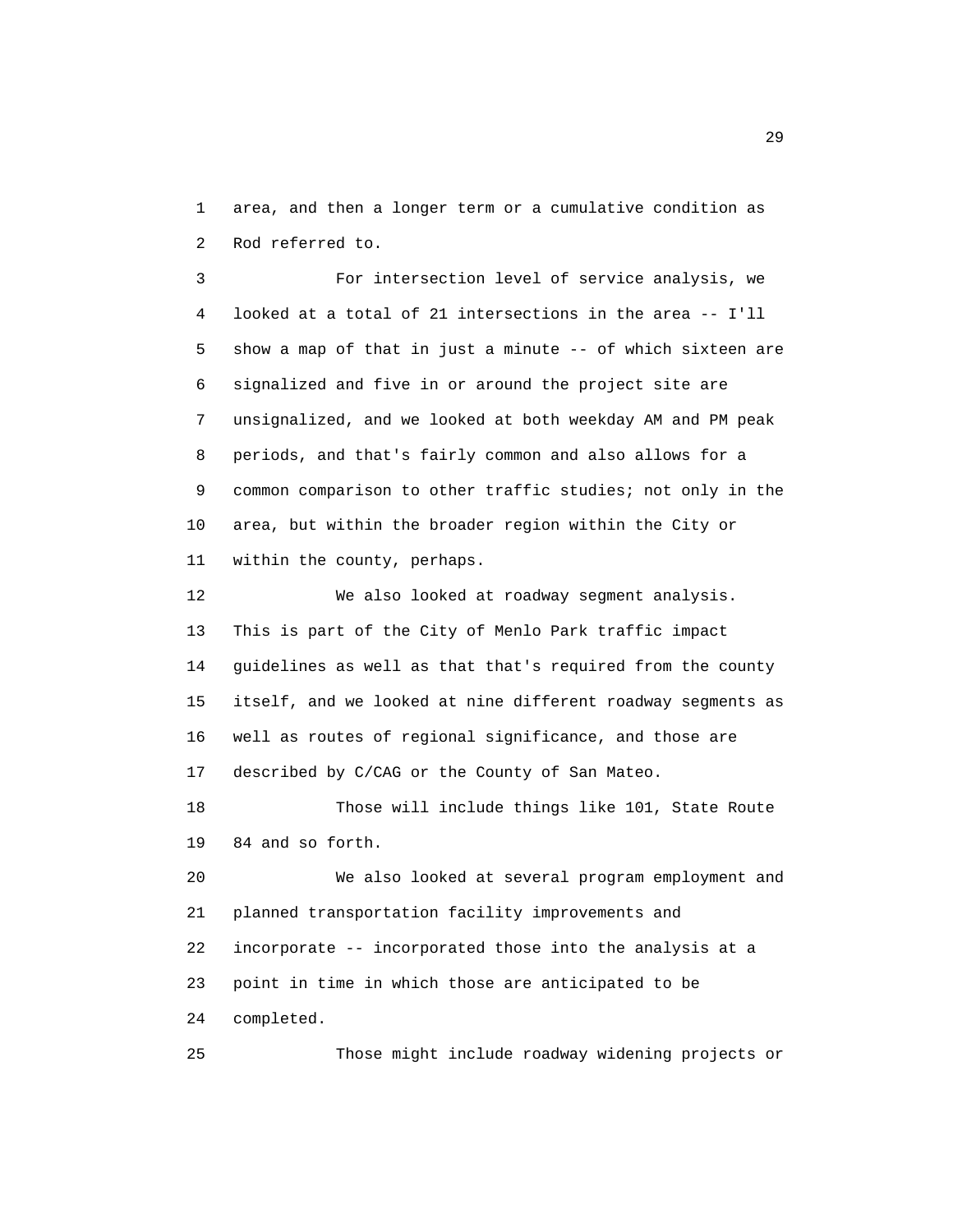1 signal modification projects, or even an improvement on a 2 freeway ramp. Anything that's programmed and funded is 3 included within the analysis and programmed in at such time 4 as when that's anticipated to be completed.

 5 Also we considered potential impacts to public 6 transit service as well as pedestrian and bicycle 7 facilities, as well as a parking analysis.

 8 The map that's on the screen right now shows the 9 study area and study intersections. First we'll look at 10 where -- obviously where the project sites are, and then 11 the highlighted dots show the study intersections. 12 Because of a translation with the Power Point, everything 13 came out as nice brown dots, but the unsignalized 14 intersections just for reference include those along 15 Independence and Chrysler and Constitution, mostly within 16 the -- in this area in here near the project sites 17 themselves.

 18 In terms of the project trip generation, what we 19 did is we took a look at what the existing uses are on the 20 site, and at the time we did the traffic counts what 21 percent of those buildings were occupied, and then we 22 subtracted that out of existing use or provided some level 23 of credit for that.

 24 We did do a net new trip analysis based on what 25 we would anticipate for both the Independence and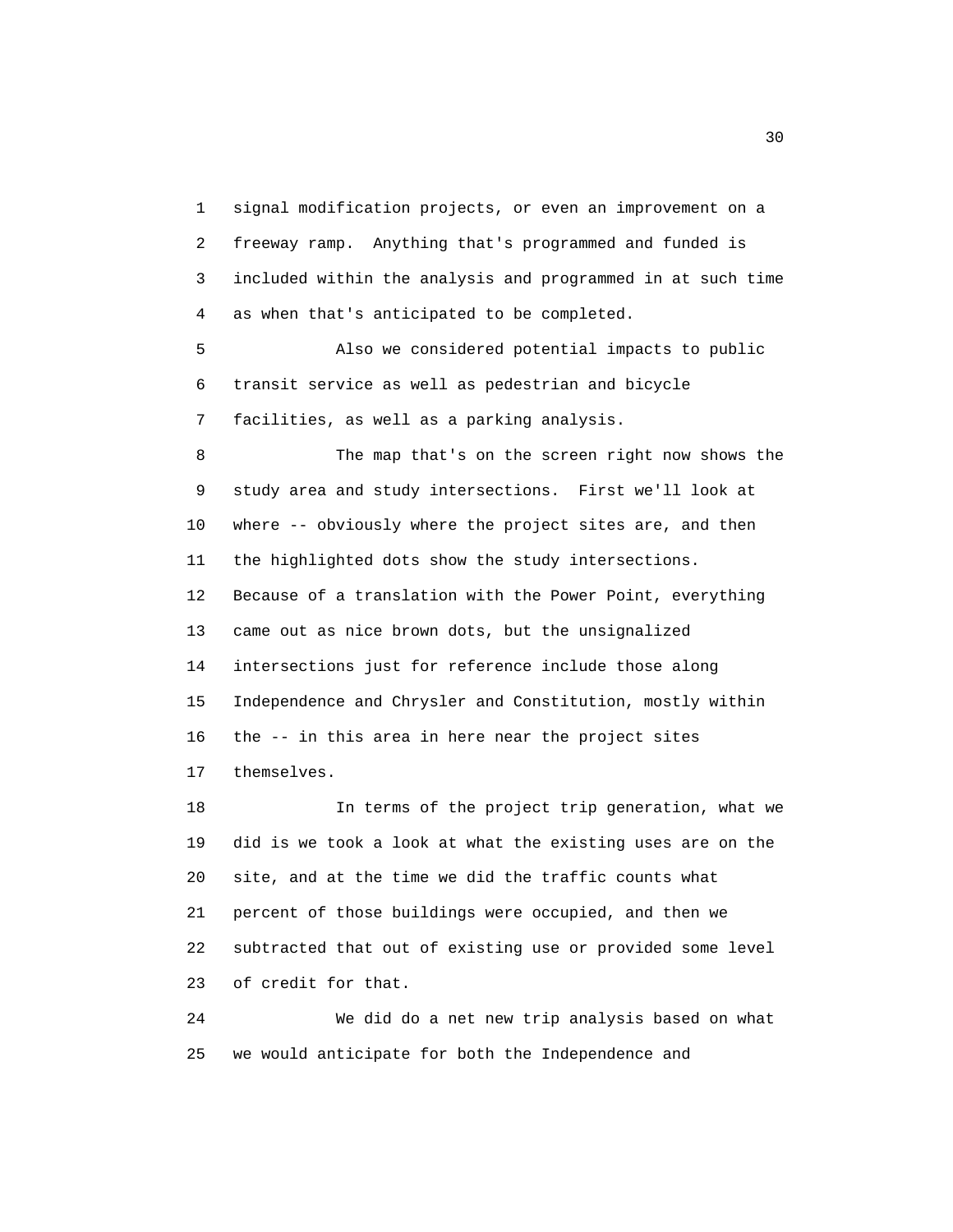1 Constitution sites. We went quite a bit back and forth 2 with City Staff to work on what would be an appropriate 3 trip generation for the site.

 4 And the sum totals that are on the bottom 5 actually are the same ones that are in the DEIR.

 6 As you can see, the project is relatively 7 intense in terms of its traffic generation, but not in 8 a -- there's projects and it's all relative to other 9 projects.

 10 When you look at this compared to the hotel 11 project on Sand Hill or other projects, you have to have a 12 little bit of perspective.

 13 This project generates about eleven to 1,200 14 hundred peak hour trips, net new trips and about 11,000 15 trips per day potentially.

 16 Now, on the findings in the traffic analysis, 17 there would be less than significant impacts in terms of 18 transit, potential -- you know, how many additional transit 19 riders with the affects on transit operations, pedestrian 20 and bicycle facilities as well as parking.

 21 It's worth mentioning at this time that the 22 project applicant spent sometime preparing a Transportation 23 Demand Management Program that helps lessen the effects of 24 the transportation impacts.

25 That TDM or Transportation Demand Management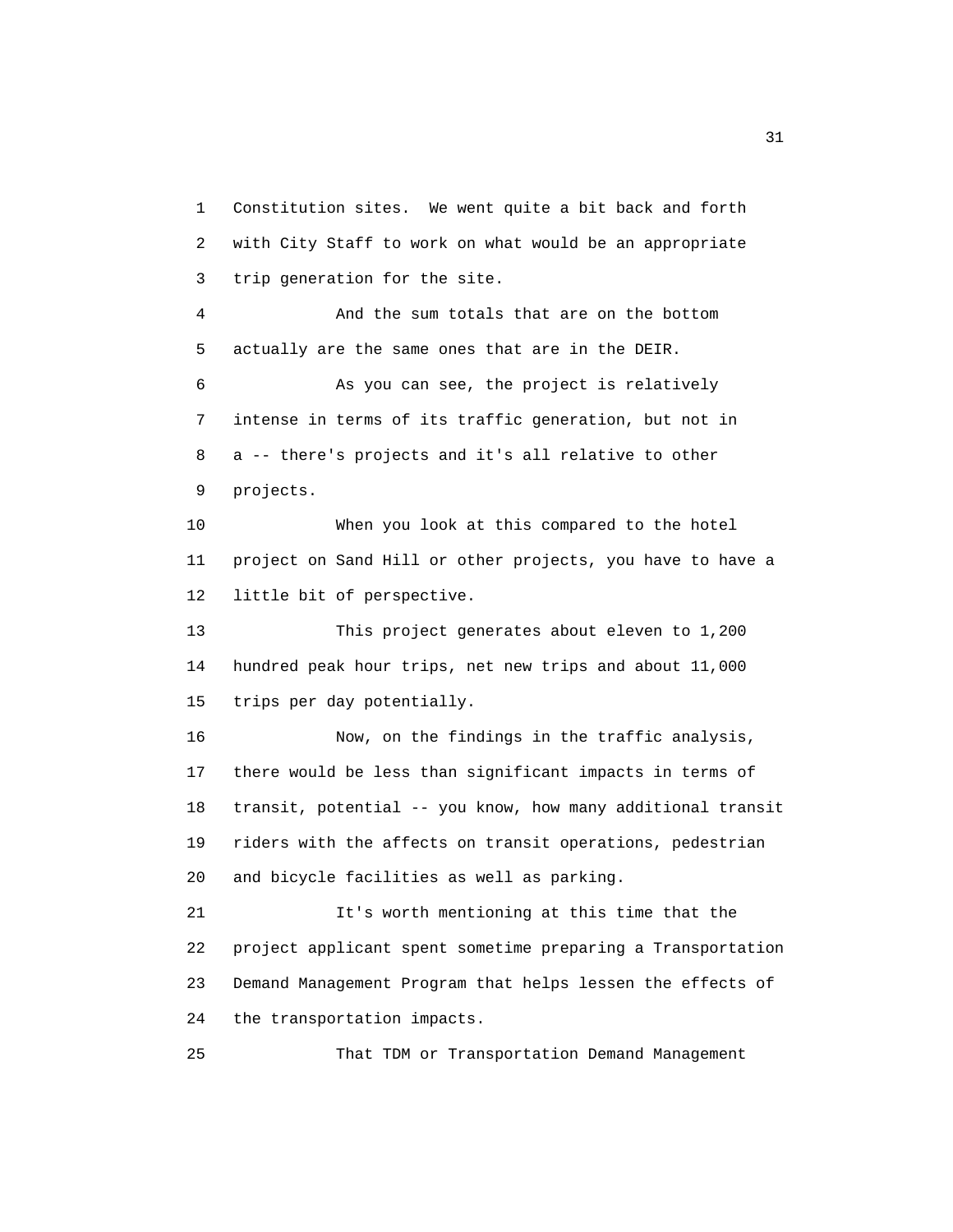1 document is included within the EIR itself.

 2 To be conservative, we did not account for any 3 trip credits that are part of that program. So that would 4 be sort of over and above any impact and mitigation which 5 is being required through the EIR analysis.

 6 Continuing on, in the near-term with project 7 impact -- this will be upon full buildout of the two 8 projects sites -- seven intersections, eight roadway 9 segments and three routes of regional significance would be 10 impacted, and in the longer term, that number of -- that 11 number changes from seven to eleven study intersections for 12 the same eight roadway segments and the same three routes 13 of regional significance as you move forward in time.

 14 So the difference is four more intersections 15 over time would experience increased growth and then 16 experience impacts.

 17 In terms of a summary of the near-term impacts, 18 the locations that are highlighted here, specifically in 19 red, indicate where the hot spots, of where -- where the 20 intersection impacts would be in the near-term.

 21 And in terms of roadway segments, you can see 22 immediately around the sites themselves as well as a 23 segment on Marsh Road between Bay and Bohannon.

 24 In terms of long-term impacts, we have several 25 intersections that would be impacted, and then a few more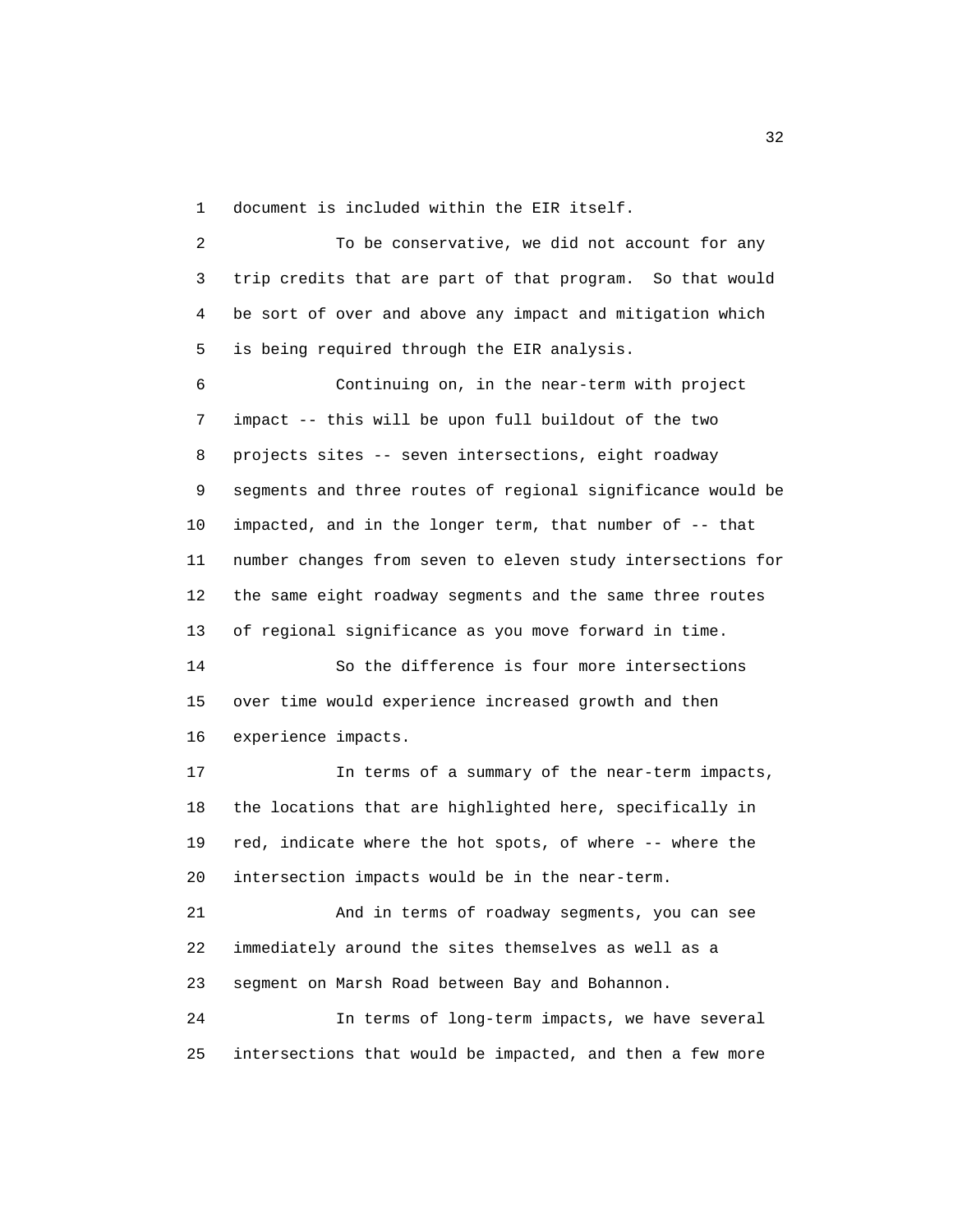1 in yellow.

 2 We have the same seven that we had initially in 3 red. The four additional intersections in the long-term 4 now show up in yellow.

 5 As you can see, we're also looking at an 6 intersection in the Town of Atherton over there at 7 Middlefield and Marsh, and we're also having an impact at 8 University at Bayfront.

 9 In terms of the roadway segments, those would be 10 the same as what we looked at and what we determined for 11 the near-term impacts.

 12 In terms of potential mitigation, first for the 13 intersection of Bayfront and Chrysler, it's a Caltrans 14 jurisdiction, which means they would be responsible for 15 implementation of the mitigation, but there is some 16 additional lane capacity that we would be recommending for 17 that.

 18 I don't want to go into detail on all of the 19 various mitigations that were -- I can do that through 20 question and answer later if you wanted to add more detail 21 on that, but we specifically want to call out that there's 22 certain intersections that are not within the City's 23 control, and that does affect how we determine significance 24 within the CEQA document.

25 The alternative table's the same as we saw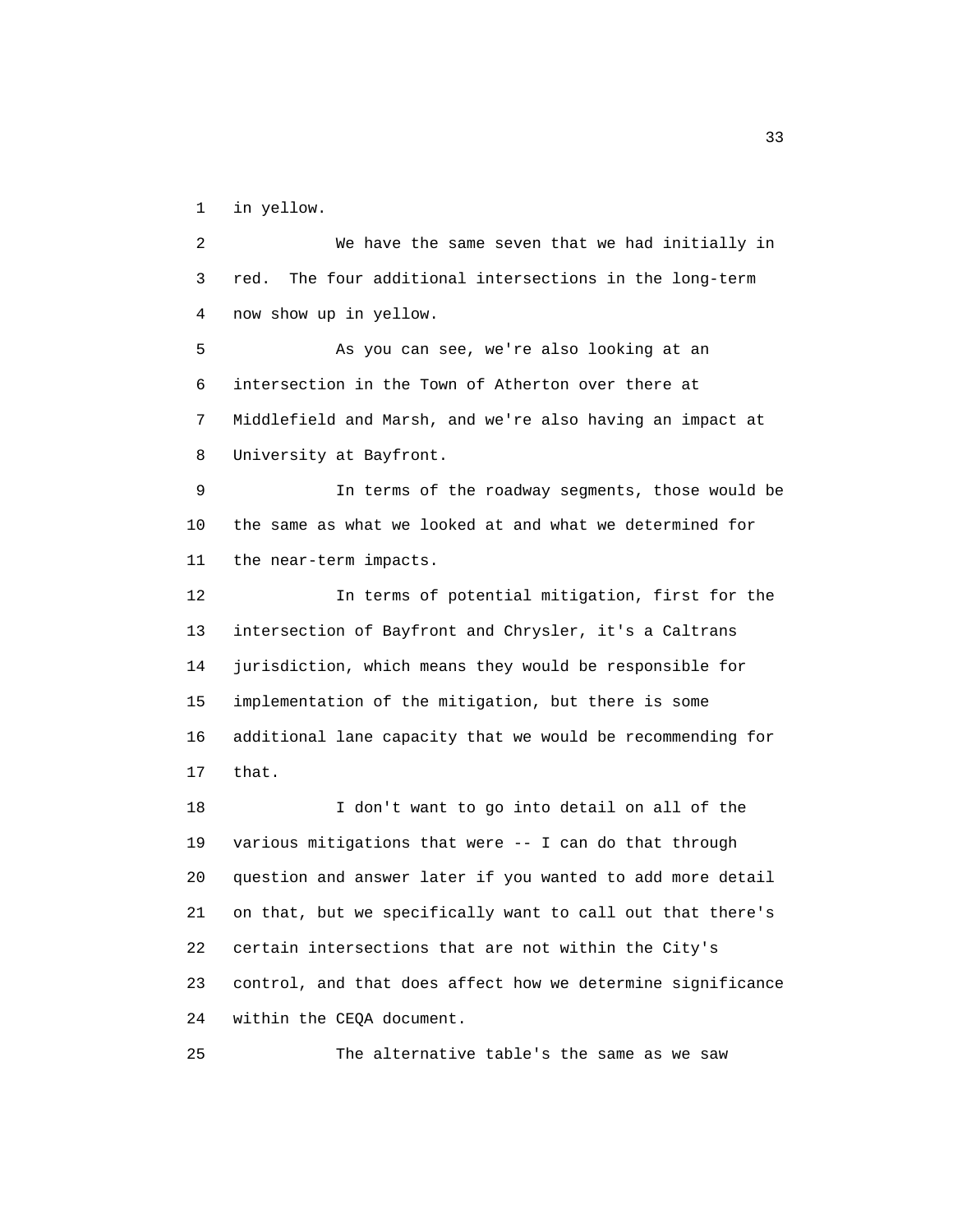1 before, but to provide a summary of comparison between the 2 project across the -- with the five alternatives, first in 3 the near-term, alternative five is the most similar, but 4 it's not as intense as the proposed project.

 5 As you can see, with each alternative moving 6 from left to right, the alternatives get more intense with 7 the higher floor area ratio and more intense development, 8 and consequently as expected, you would find more 9 intersections pop up and are determined to be significant 10 and unavoidable, shows up as SU on the chart.

 11 And the determination under alternative five 12 actually matches what you'd see under the near-term 13 proposed project condition.

 14 In terms of the long-term impacts, again we have 15 the eleven intersections, ten of which are significant and 16 unavoidable, one which is less than significant,

17 Constitution and Chrysler.

18 As we move through the alternatives, you can see 19 that alternative five is almost the same, but that it 20 actually does not have the impact at Willow/Newbridge as 21 well as Marsh and the 101 northbound off-ramp. 22 Just based on the delay and the criteria which 23 we measure traffic impacts. But again, very similar

24 result, and also use these similar results across

25 alternatives four and five.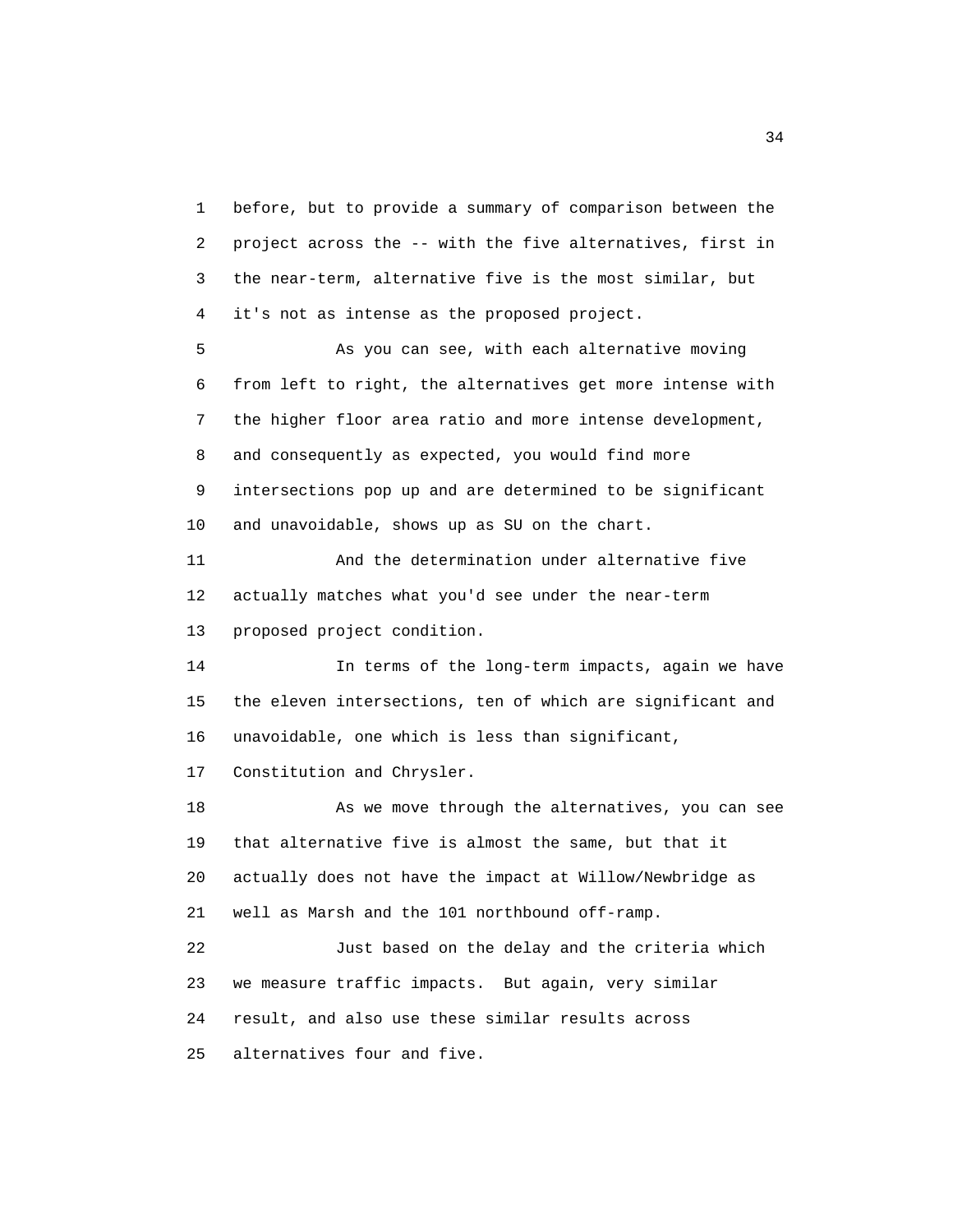1 That concludes what I had as a summary for 2 Transportation Impact Analysis, and certainly will be 3 available to answer any questions that you may have later 4 on. 5 Right now I'm going to turn the presentation 6 over for the remaining part of it. 7 CHAIRMAN RIGGS: Thank you, Mark. 8 MR. DOEZEMA: Good evening. I'm David Doezema 9 with Keyser Marston Associates and we worked with the staff 10 and PBS&J to prepare the housing needs analysis for the 11 project. 12 The housing needs analysis is divided into two 13 main components: An analysis of demand for housing by 14 income or affordability level that's created by the 15 project, and analysis of potential impact on Menlo Park's 16 allocation of housing units under the Regional Housing 17 Needs Allocation process, also referred to as RHNA, and the 18 purpose of the analysis was to provide information about 19 potential impacts of the project, but -- but like the 20 fiscal impact analysis that was prepared, it's not a 21 requirement of CEQA to do this type of analysis, although 22 it is referenced in the population and housing section of 23 the EIR, and it's an appendix to the -- to the EIR, as 24 well.

25 So first I'll go through the analysis that deals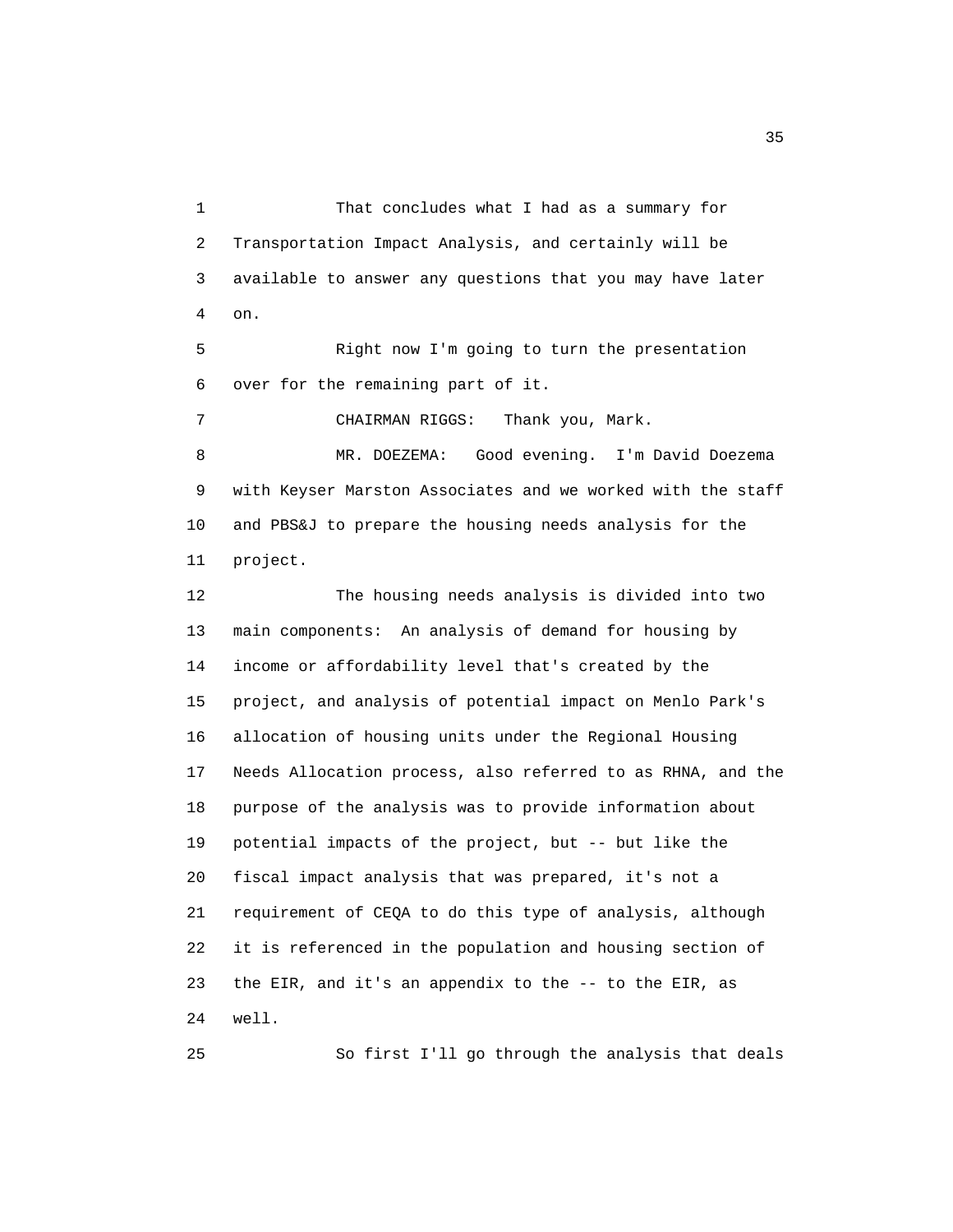1 with demand for housing by affordability or income level. 2 The first step in that analysis is to estimate 3 the employees associated with the project, and as shown on 4 this slide here, there's approximately 1,880 employees that 5 will be added as a result of this project after accounting 6 for demolition of the existing space, and those employees 7 would be associated with approximately 1,090 households. 8 We -- we convert from employees to households 9 using a relationship from the census of approximately 1.72 10 workers in each worker household. 11 The total demand for 1,090 units or 1,090 12 households is translated into housing demand by 13 affordability level using Keyser Marston jobs/housing nexus 14 model, which was developed over fifteen years ago in order 15 to convert -- in order to analyze linkage between land use 16 and housing needs by affordability level. 17 The data sources that are used in that model are 18 US Bureau of Labor Statistics data on employee occupations, 19 and that's -- that's national level data on occupations and

 21 Employment Development Department, and then census data on 22 household characteristics and commute patterns.

20 local data on employee pay levels from the California

 23 This slide shows the steps in the model. We've 24 talked already about the first two steps on employee growth 25 and households.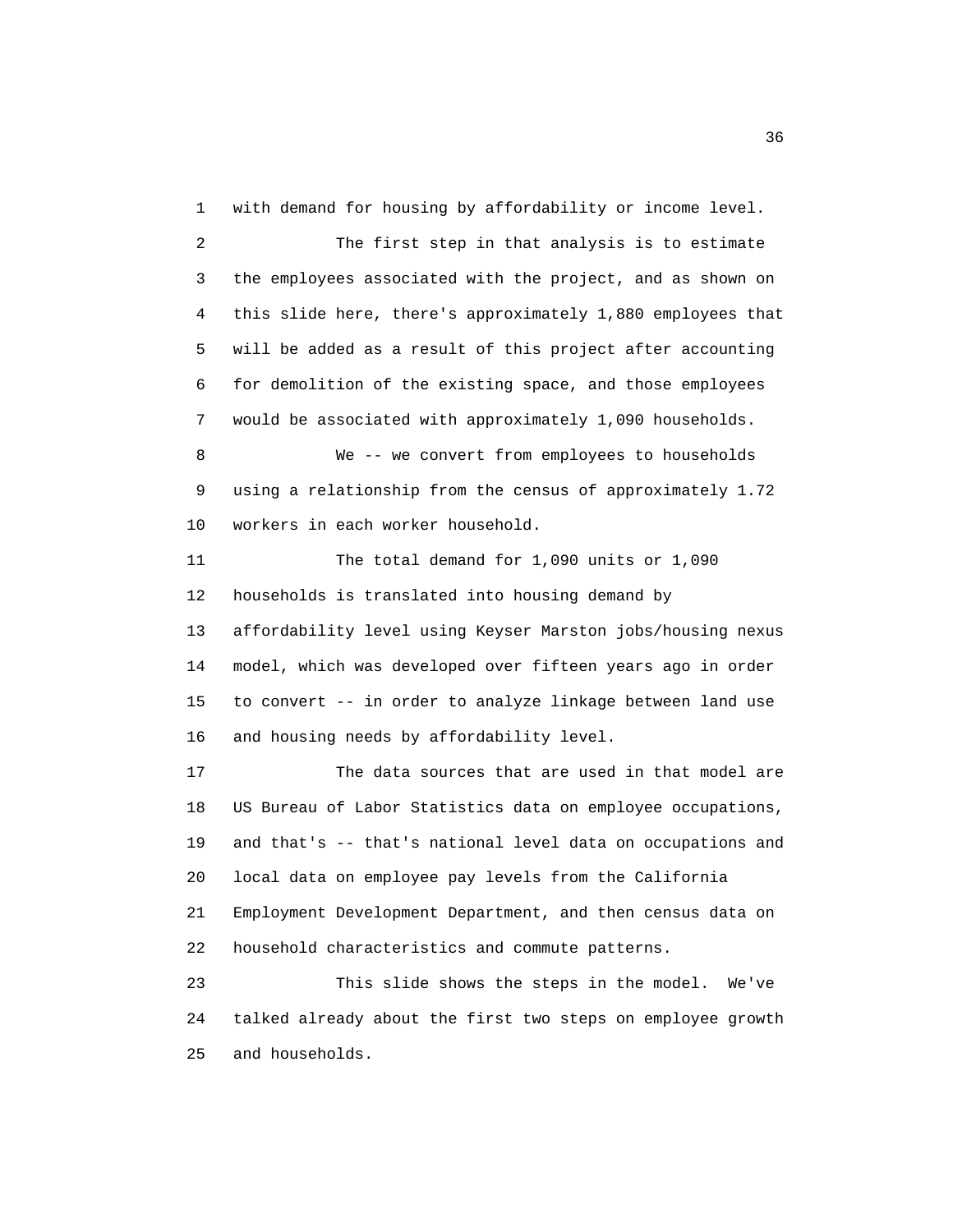1 So starting with step three, we -- we take that 2 pure labor statistics data on occupational compositions of 3 certain industries and use that to estimate what the 4 occupational composition of workers in -- in the proposed 5 project would be.

 6 In step four, we take local level compensation 7 data and apply those compensations to the occupations in 8 order to estimate household income.

 9 And then in the fifth step, we estimate -- we 10 apply a household distribution to that based on census 11 averages.

 12 And then the last step, we take the estimated 13 household income for each household size and compare that 14 to income limits published by the State Department of 15 Housing and Community Development in order to determine how 16 many households would fall into each income category.

 17 The results of the analysis are shown on this 18 slide. As you can see, about half of the total housing 19 demand is in the two top tiers, which is above moderate and 20 upper income. That covers 127 -- excuse me. 120 to 150 21 percent of median income, and then above 150 percent of 22 median income, so that's 550 in those two categories. 23 And that's -- that's not unexpected because 24 there's a lot of office jobs that are associated with this

25 project, and those office jobs tend to be higher paying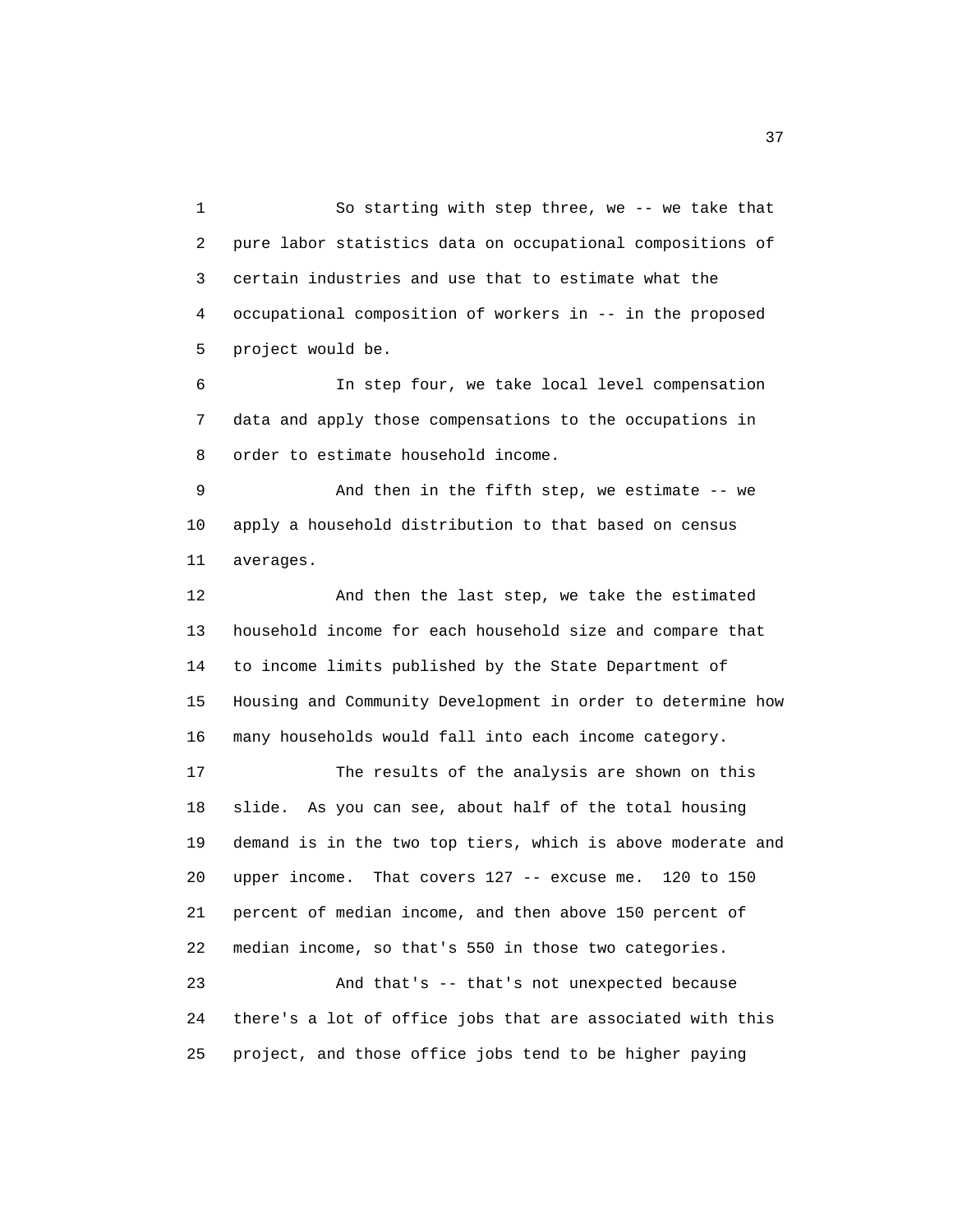1 jobs, but notwithstanding that, about 25 percent of jobs in 2 the office are estimated to be administrative which tend to 3 have lower compensation models, and there's also the hotel 4 jobs as well as retail and restaurant jobs.

 5 And so that explains why you see 184 and 219 in 6 the very low and low income categories respectively.

 7 So to -- to those estimates, what we've done is 8 apply what we've termed here as the Menlo Park share, which 9 all that is is -- is taking -- taking the existing number 10 of workers in Menlo Park and looking at how many of those 11 workers in Menlo Park live in Menlo Park and applying that 12 same percentage to this in order to -- to produce some 13 allocation of -- of the total which might be expected to 14 seek housing in Menlo Park.

 15 So you reduce -- reduce the -- the findings from 16 1,090 households or housing units to 109 by making that 17 allocation.

 18 So the next part of the analysis is -- looks at 19 the potential impact to Menlo Park's allocation under the 20 Regional Housing Needs Allocation or RHNA.

 21 So RHNA assigns each city a housing production 22 target, and that housing production target has to be 23 incorporated into the City's housing element in order to be 24 certified by the -- the State Department of Housing and 25 Community Development.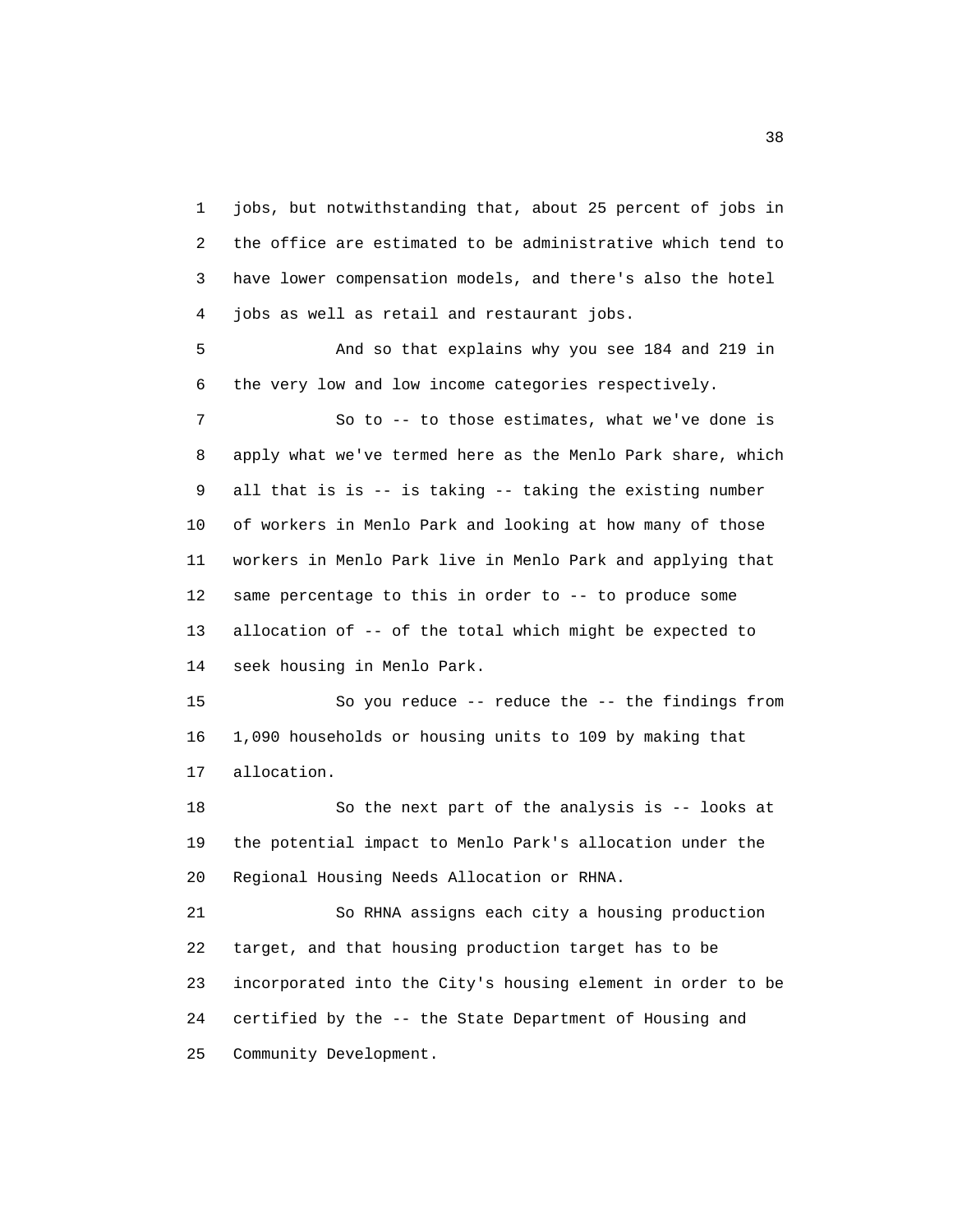1 And that process is established under state 2 housing element law, and most recent period that's -- that 3 that occurred for is from 2007 to 2014, and it happens 4 roughly every five to seven years.

 5 ABAG or the Association of Bay Area Governments 6 is responsible for that process in the Bay Area, but in the 7 most recent cycle for 2007 to 2014, San Mateo County opted 8 to do its own, what's known as the subregional process.

 9 So within San Mateo, the -- that allocation just 10 occurred on the county level.

 11 The formula that's used to make this allocation 12 can change with each allocation cycle, and it's not known 13 what the formula would be for the next cycle.

 14 So we had to sort of produce, you know, 15 estimates under certain different assumptions in order to 16 do this analysis.

 17 ABAG's demographic projection document, it's 18 called projections. It's used as the base source of 19 information in all these allocation formulas.

 20 Our analysis looks at the potential impact on 21 Menlo Park's RHNA allocation from the 1,900 roughly added 22 jobs from the project, and since, as I mentioned before, 23 the formula is unknown, we tested four possibilities, and 24 in -- every time these possibilities are using demographic 25 information from ABAG in the calculation.

39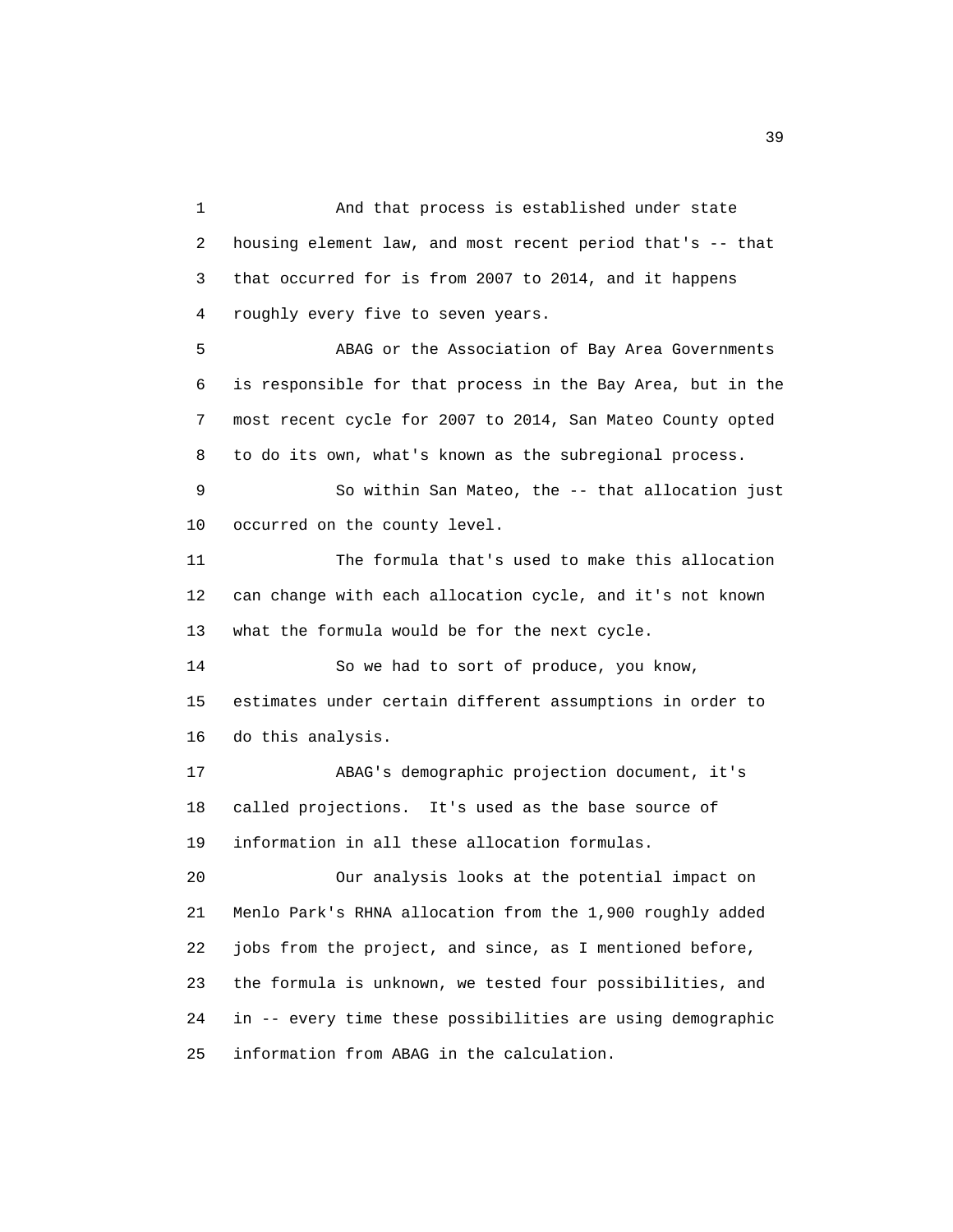1 So the first -- the first two are the formulas 2 that were used in the most recent cycle and then the cycle 3 before that, in option C that's shown on the screen is a 4 variant on the formula that was used in '99 -- for the '99 5 to '06 cycle, and it provides an allocation based on 6 existing jobs rather than job growth as was actually used 7 from '99 to '06. It's just a variant on that formula. 8 And option D is referred to as the job bank 9 credit, and that was a formula considered in '99 to '06, 10 and it was intended to adjust for existing jobs/housing 11 balance, and if -- if a formula in the future were adopted 12 that were designed to adjust for jobs/housing balance and 13 attempt to make some kind of correction for it, it could 14 result in a higher allocation to Menlo Park. 15 So we wanted to have at least one of the 16 methodologies recognize that possibility. 17 So, you know, another variable here is that it's 18 also unknown how the project would be specifically 19 reflected in ABAG's projections, and since projection is 20 used to make the allocation, you know, that -- that would 21 influence the results. 22 So we've -- we've done two things to bracket 23 range. The first thing is to assume that the jobs would be 24 reflected in ABAG's projections as existing jobs, and this 25 -- this we've referred to as the base estimate, and not --

40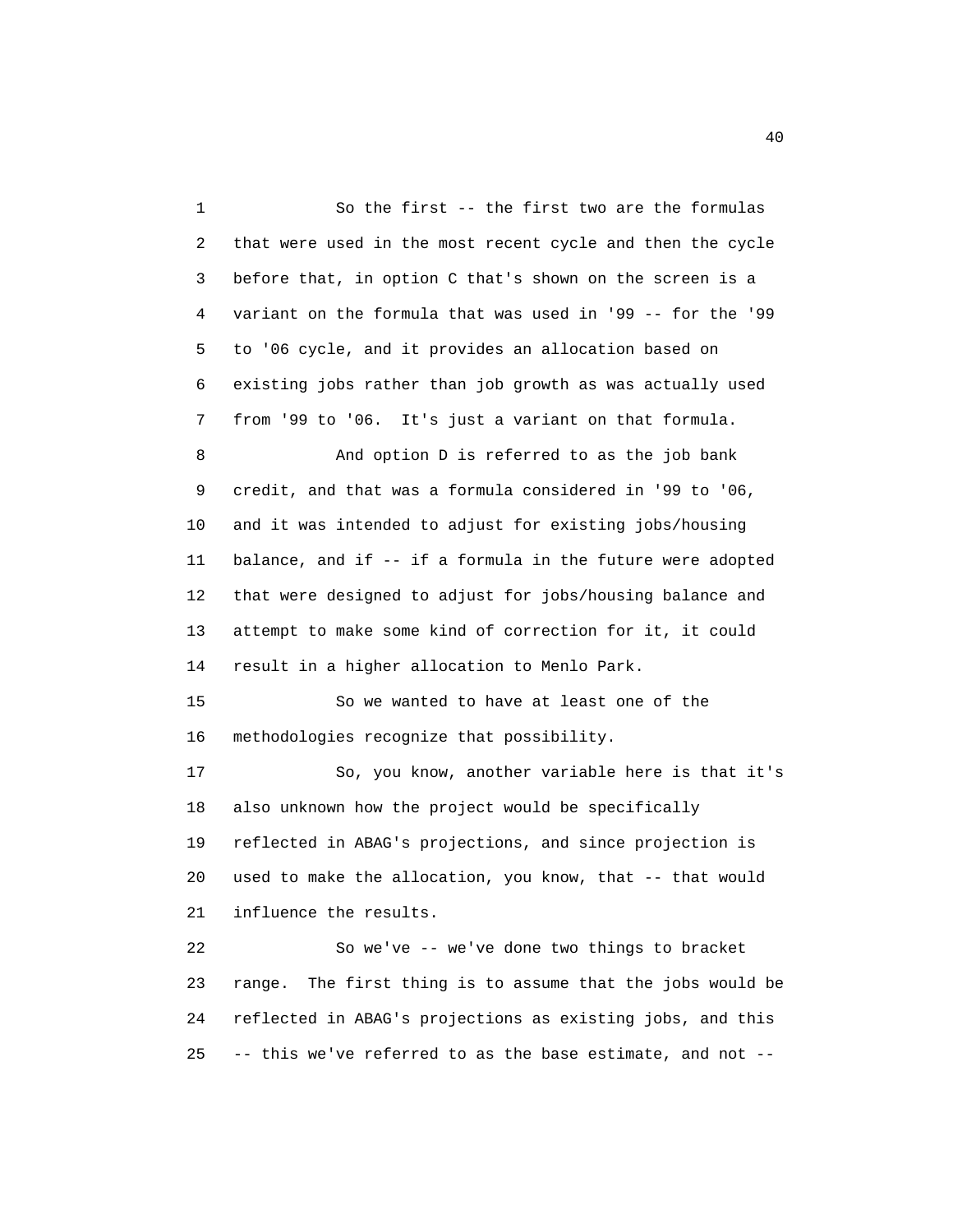1 that is the approach that was recommended to us by ABAG 2 staff.

 3 The second option is the upper end estimate. 4 That's what -- that's what we referred to it as, and in 5 there, the 1,900 jobs are reflected in ABAG's projections, 6 and in addition, the fact that those existing jobs are here 7 in Menlo Park influences ABAG's projections model to 8 allocate additional job growth in Menlo Park, you know, in 9 their model and in their projections document, and -- and 10 that's to bracket the upper range of potential -- potential 11 impacts to -- to the RHNA numbers.

 12 This -- this slide shows the results, and as you 13 can see, the potential impact to Menlo Park's RHNA 14 allocation could range from zero to 76 units depending on 15 these various assumptions that RHNA had for the period from 16 2015 to 2022 which would be the next cycle.

 17 The -- the numbers for the current cycle from 18 2007 to 2014 are already set, so the project would not 19 change those numbers from -- and it all just depends on 20 these just different variables that I discussed. So that 21 concludes the presentation of the housing needs analysis, 22 and I'd be happy to answer any questions if during the 23 question and answer period.

24 Thank you.

25 CHAIRMAN RIGGS: Thank you, David. I'll start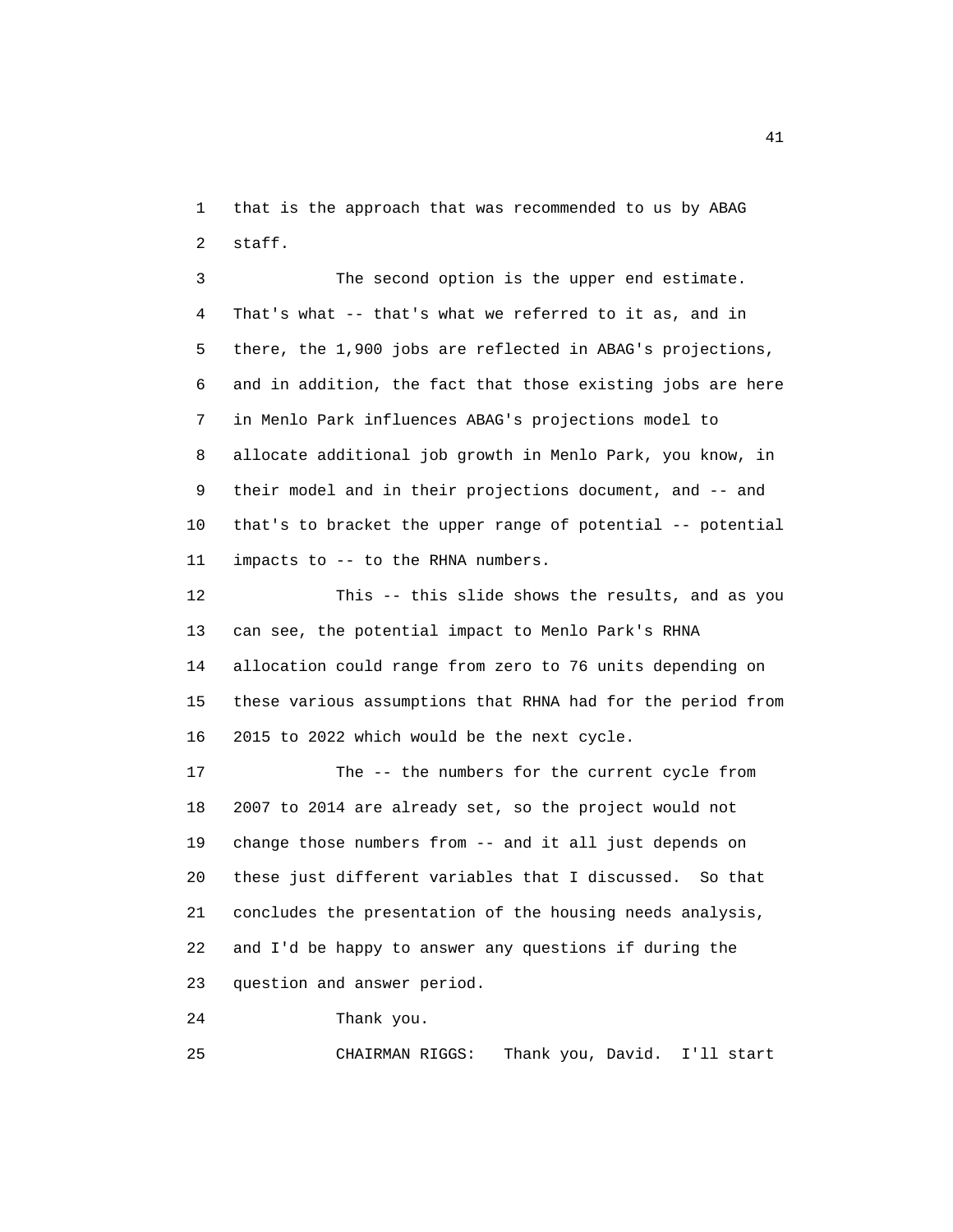1 off with a question for you right away.

 2 So the zero to 76 is a range that responds to 3 housing demands specifically from the ABAG point of view. 4 Is that correct? 5 MR. DOEZEMA: That's correct. 6 CHAIRMAN RIGGS: All right. Whereas using your 7 formula, that I do want to ask about, you took the roughly 8 1,900 jobs and converted that to a housing demand closing 9 to 109. 10 MR. DOEZEMA: Correct. 11 CHAIRMAN RIGGS: And could I ask about the -- 12 some clarity about the ten percent factor. 13 Is that something that's sort of historical? 14 Does it apply specifically to Menlo Park? 15 Of course we're all somewhat prejudiced and we 16 figure if you work in Menlo Park, of course you'd want to 17 work here all hundred percent. 18 MR. DOEZEMA: It's -- every city has a 19 different commute relationship, and -- and that -- that's 20 based on the census data for the most recent census, which 21 is 2000, which seems like a while ago now, and actually the 22 trend -- you know, unfortunately I don't have the numbers 23 for prior censuses, but the trend has been towards fewer 24 workers living locally, and that's a trend that you see in 25 multiple jurisdictions.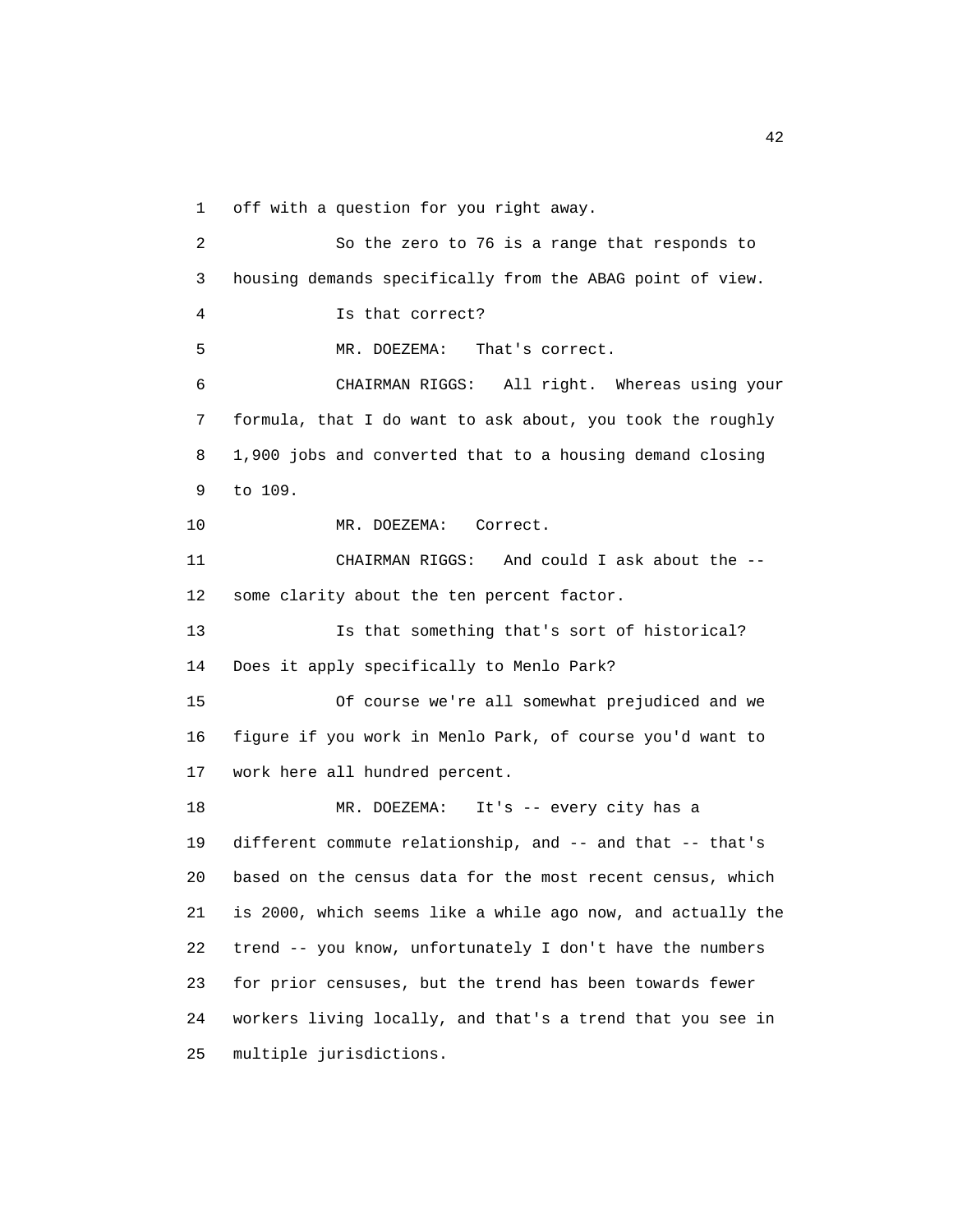1 And, you know, you can speculate about what the 2 reasons for that might be. I mean, it could be related to 3 transportation infrastructure. It could be related to 4 housing affordability or a number of factors, but that's 5 been the trend that you see across jurisdictions. 6 And we have actually a table -- a table in our 7 report that shows what the commute -- commute factors are 8 for any number of jurisdictions in the Bay Area. 9 CHAIRMAN RIGGS: All right. But the -- you 10 noted about almost exactly fifty percent of the new 11 employees would be above the moderate level. So that's 12 above 120 percent of median income, medium household 13 income. 14 Median household is what, around 94,000 here? 15 MR. DOEZEMA: For San Mateo County for a four- 16 person household is 95,000, yes. 17 CHAIRMAN RIGGS: All right. So we're talking 18 about 115,000 and up as income levels. 19 MR. DOEZEMA: Yes. 20 CHAIRMAN RIGGS: Per household. 21 MR. DOEZEMA: Right. 22 CHAIRMAN RIGGS: So perhaps fifty percent of 23 them could actually afford to buy a home in Menlo Park. So 24 maybe 25 percent of the -- again, I'm just making up a 25 formula here, but I'm sort of challenging why for Menlo

43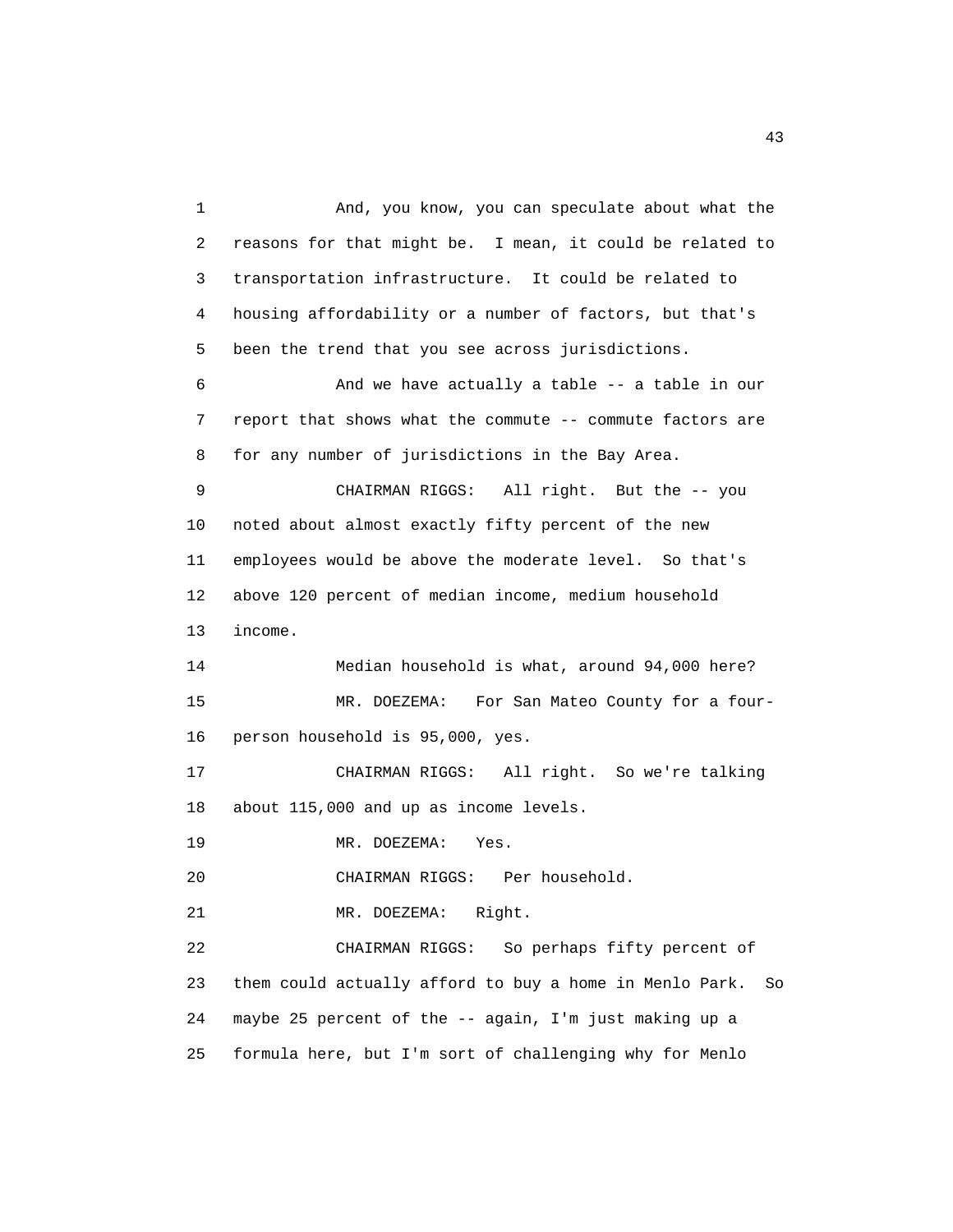1 Park with a project that has had potential income range 2 would there not be a larger impact on the Menlo Park 3 housing demand? 4 MR. DOEZEMA: I mean, I -- I admit that using 5 this existing relationship -- I mean, it's -- it's -- it's 6 un -- unknown -- it's unknown whether that would be 7 achieved or not, and obviously the factors that you 8 mentioned are important and could -- could influence that. 9 CHAIRMAN RIGGS: I don't actually mean to 10 challenge your decision. It's just discovering the 11 background a little more clearly. 12 All right. Thank you. 13 And so we've had presentations from PBS&J and 14 DKS, as well. 15 Any initial questions up here before we take 16 public comment? 17 All right. We're being unusually restrained 18 tonight, and I think that's much to the benefit of the 19 public. We will withhold our further questions and 20 certainly comments and move to the public comment period. 21 I have six cards, and there are several names on 22 here who will already be familiar with the process, but we 23 like to limit public comment to three minutes. 24 In fact, we're going to try to limit our later 25 comments, as well.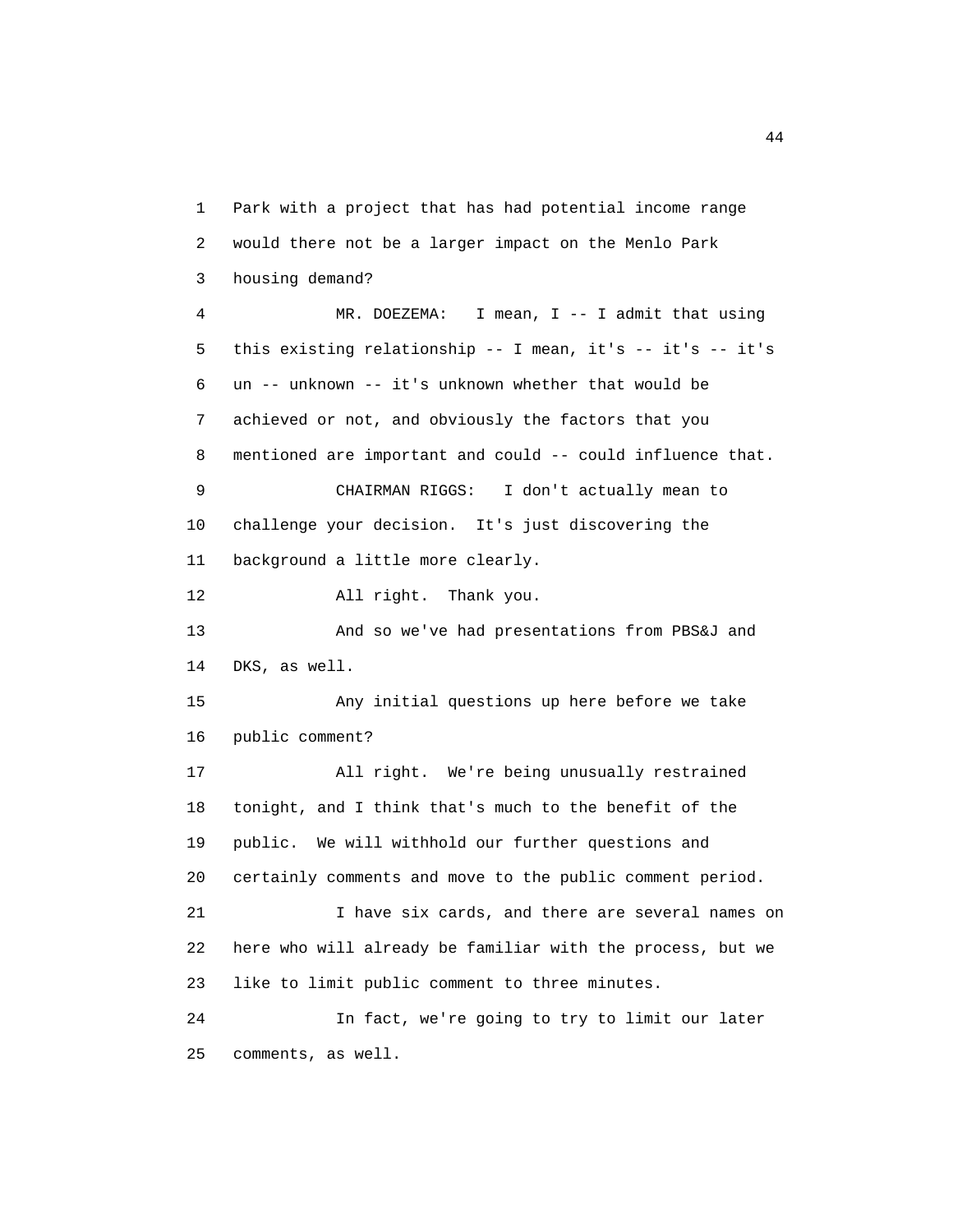1 You'll have to excuse my rather informal timer. 2 We don't have the ability to use the City Council timer 3 on -- on Monday nights. 4 So I will -- I'll call out based on the cards as 5 I received them names, and if you would step up and state 6 your name and city of residence for the record, and I'll 7 start this lovely machine. 8 It will go beep at three minutes, and if you 9 would then yield to the next speaker. 10 First speaker is -- and apologies if I don't 11 pronounce properly, Khabral Muhammad, and the next speaker 12 would be Clem Maloney. 13 CHAIRMAN RIGGS: Welcome, 14 MR. MUUHAMMAD: Thank you. 15 Good evening. My name's is Khabral Muhammad. 16 I'm the site supervisor for the Project Build program at 17 JobTrain for Menlo Park, 1200 O'Brien Drive, and we're 18 actually entering into our 44th year serving Menlo Park, 19 the community of Menlo Park, job development and career 20 support, things like that, basically for low income people, 21 and we just wanted to basically express our support for the 22 David D. Bohannon organization on this project, which is 23 actually committed to a first course hiring program with 24 JobTrain that would allow candidates, qualified candidates 25 who graduate from our program to be hired in the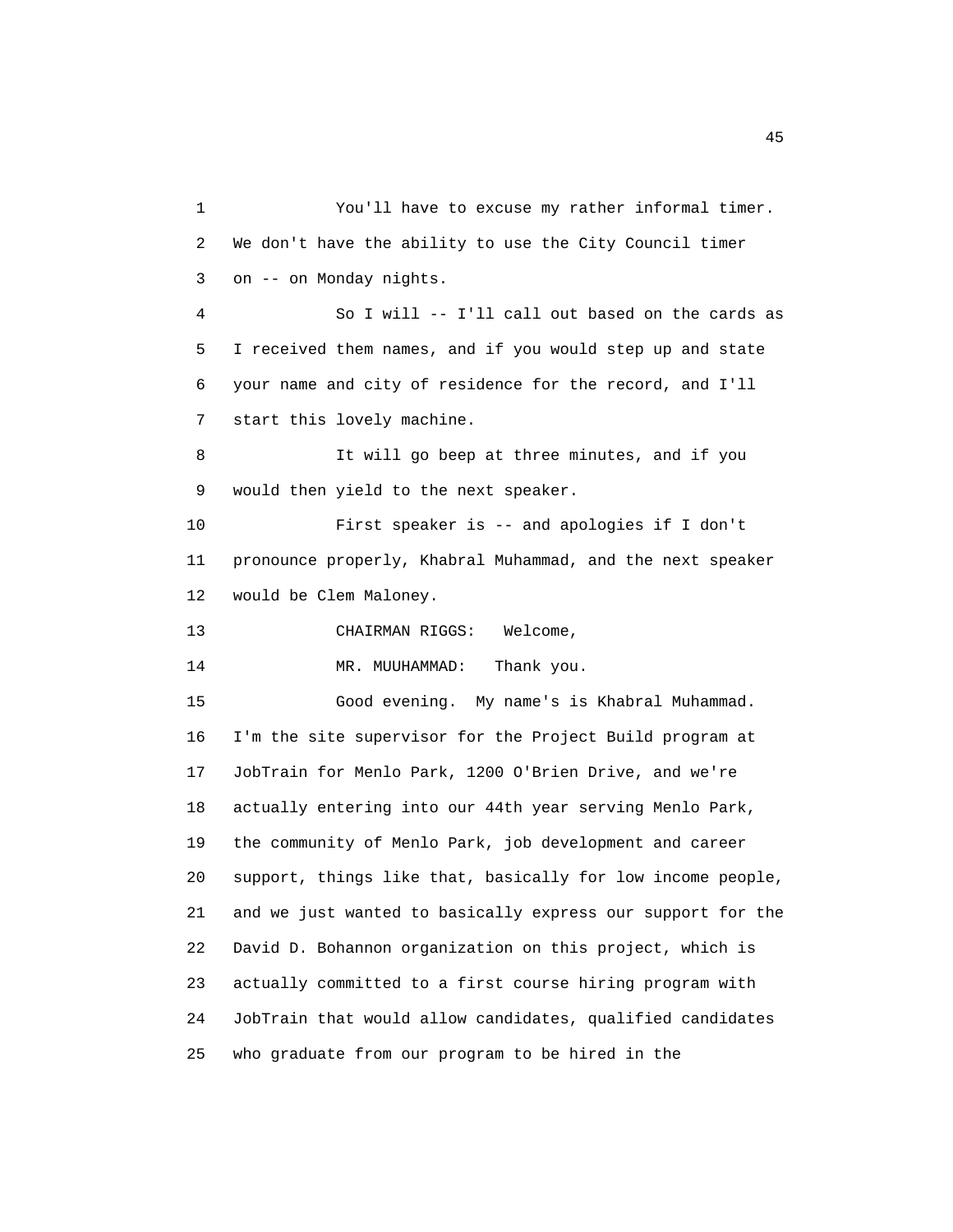1 construction phase of this project as well as ongoing 2 phases through culinary and hospitality with the hotel 3 piece, as well. 4 So basically that's our stance on it. We just 5 wanted to urge you to support it, as well. 6 Anyway, thank you. 7 CHAIRMAN RIGGS: Thank you. 8 Mr. Maloney, who will be followed by Charlie 9 Bourne. 10 MR. MALONEY: Clem Maloney, 35-year resident of 11 the Willows neighborhood in Menlo Park. 12 I've been kind of studying the project for two 13 years. As an environmental and safety manager for 25 14 years, I've evaluated about a dozen EIRs. 15 Very -- I -- you've got a three-page letter 16 tonight with detailed analysis, and so here's some -- what 17 to say in three minutes. 18 Number one, the General Plan Amendment, I 19 personally think this is a good idea to modernize land use 20 designations if they're justified. In this case, I believe 21 it is. 22 Zoning, I believe that the M-3 looks like a good 23 move for Menlo Park's future, and this is detailed and 24 explained in the letter. 25 Architectural control, a high FAR is -- is tough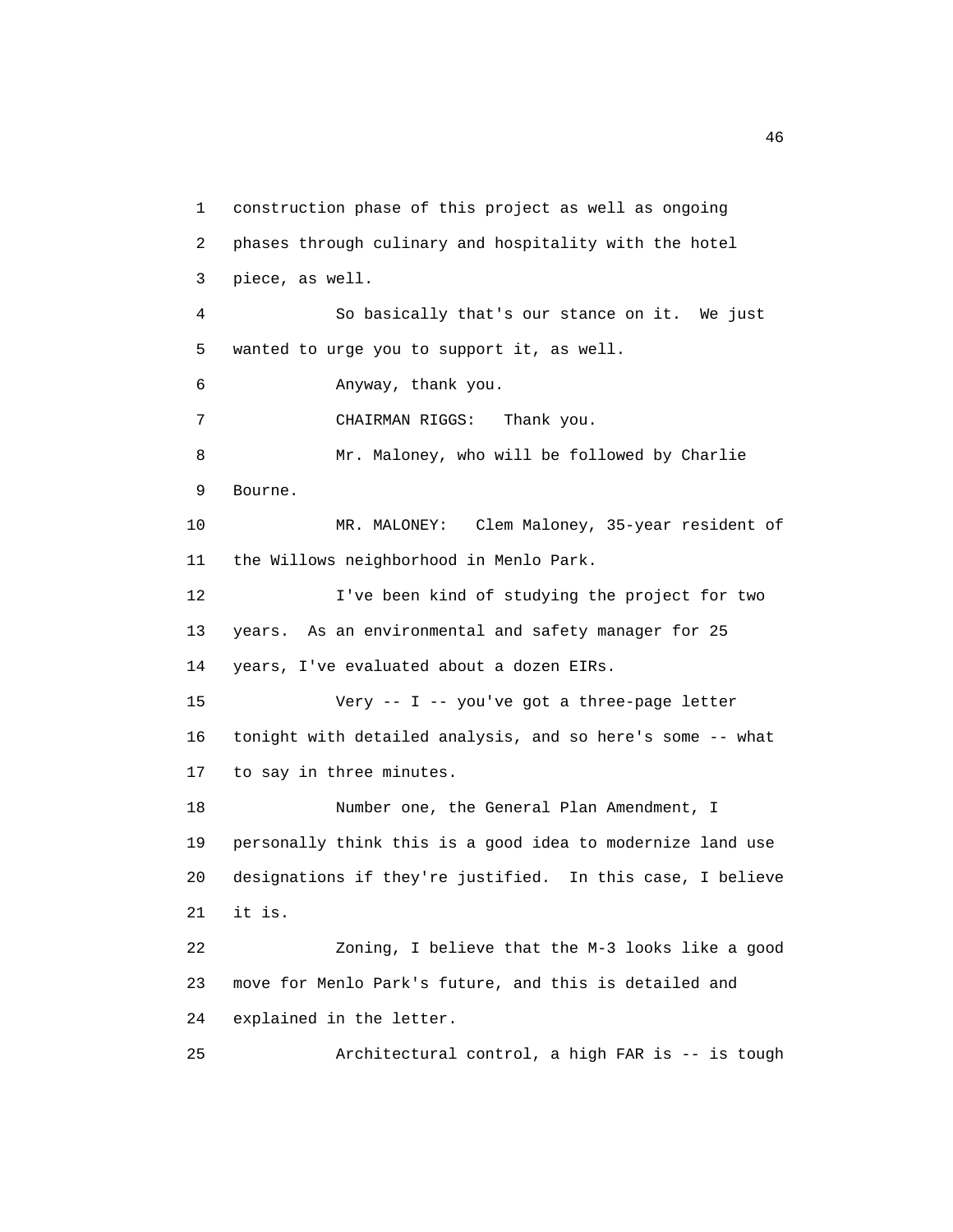1 to justify, but downtown has got a 200 percent FAR if 2 there's parking provided, so by two state highways, not by 3 residential, a high FAR I think would be appropriate for 4 this project.

 5 City budget. The public benefit money 6 apparently has been verified by an objective fiscal 7 consultant, so that pleases me that we have third party 8 there.

 9 A few comments on impacts. There are so many of 10 them, a lot of detail. I looked at five in my letter, and 11 I -- in my letter I also went into detailed analysis of the 12 traffic section, which is an area that I study a lot. 13 Land use, as I mentioned, modernization is 14 appropriate on land use. I just submitted the letter

15 tonight to Thomas.

 16 So population and housing. The BMR housing 17 fund, approximately eight and a half million, and then in- 18 lieu fees I see as a real positive for programs in the 19 City.

 20 Public services. Interesting when you think of 21 the revenue that this will bring to the City, that will 22 support our public services in the future.

 23 Budget issues are real tough. Reserves is not 24 the place to -- to get our funding for City budget. 25 Apparently fire department and schools are working out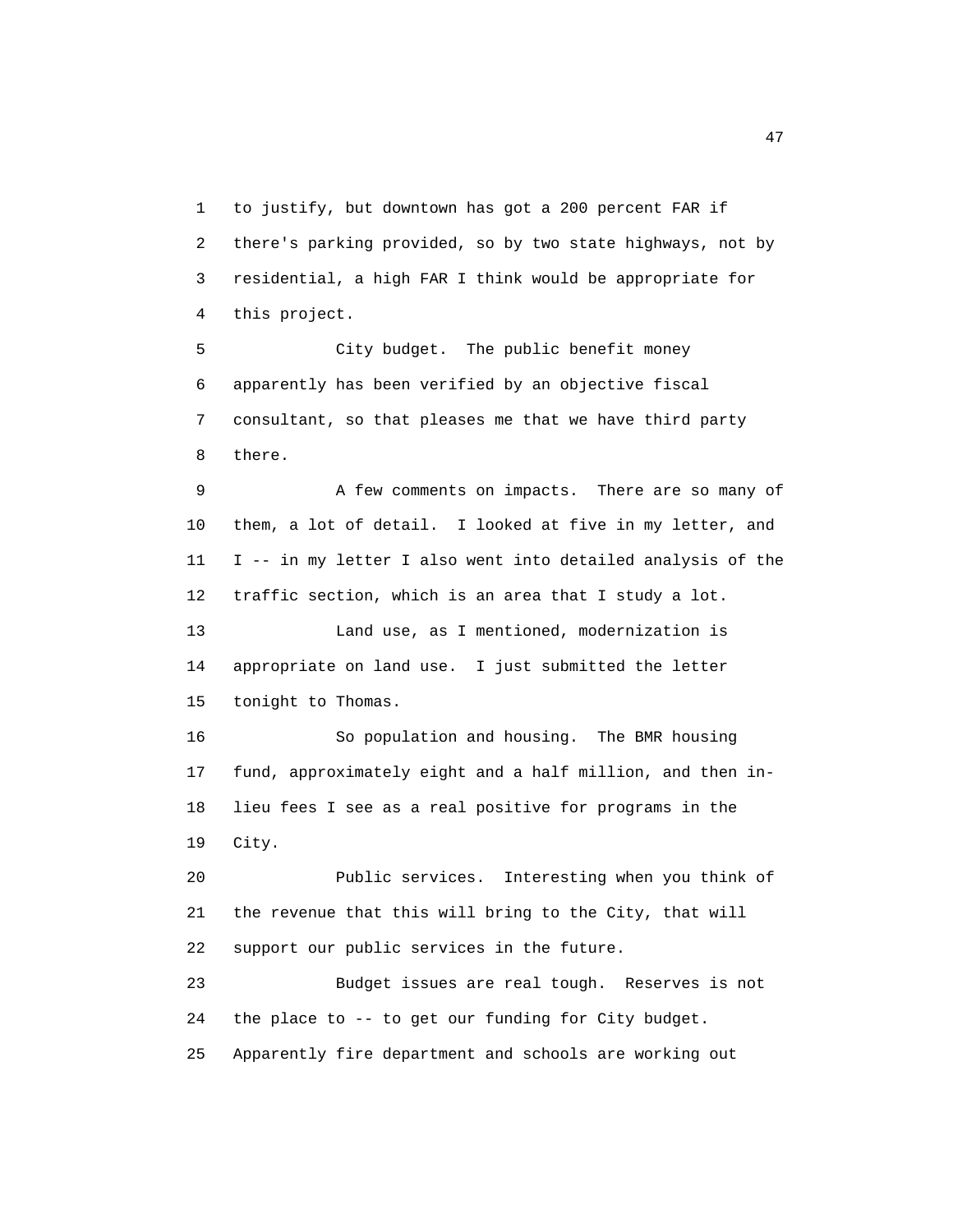1 details with the developer.

 2 Traffic. Boiling this down, a lot of specific 3 analysis that I did there, but it looks to me like only 4 about ten percent of that 11,000 trips will actually be 5 affecting our Menlo Park neighborhoods. 6 I'm in the Willows, and -- and that really -- 7 even because it's over by 101 and the Bayfront Expressway, 8 it really looks like it will be a negligible change to the 9 current traffic patterns. 10 Of course there's all the detail you have to 11 look at. 12 I note also there will be adequate parking, and 13 of course mitigations are being funded by the developer to 14 help. 15 CHAIRMAN RIGGS: Excuse me, Clem. That's three 16 minutes. Thank you. 17 Charlie Bourne. 18 MR. BOURNE: Thank you. 19 I speak as a 51-ear Menlo resident. My comments 20 are primarily -- primarily from an engineering point of 21 view. I speak also as a current member of the Menlo 22 Transportation Commission. 23 I would note that your notes for this evening 24 include a report from the Transportation Commission review 25 of this project.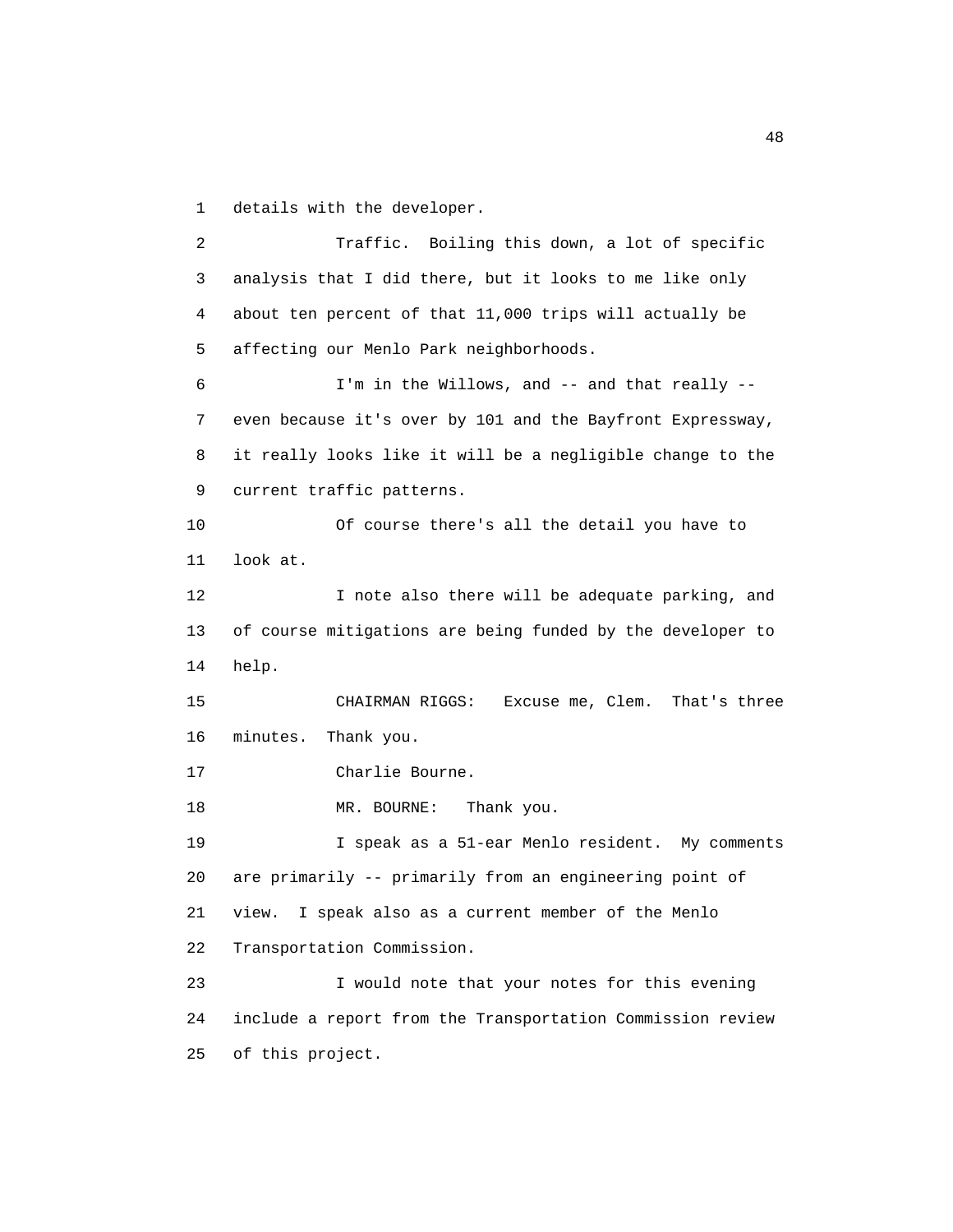1 This was not a good review. We had five days' 2 notice and the provision of parts of the EIR for a meeting. 3 The agenda for that meeting was split with 4 another major topic, traffic impact fee. Consequently, 5 there was little time for preparation and meeting time for 6 this issue. 7 We raised lots of questions, but had little 8 review or critical analysis. 9 I've continued to review transportation since 10 our meeting, and I would make three specific points. 11 First with regard to parking. A critical review 12 leads me to believe that the project plan is short by more 13 than 800 to 1,500 parking spaces. I believe that the plan 14 is short by 800 to 1,500 parking spaces. 15 Secondly, the project had ma -- has major 16 adverse impacts on our city and our region. Marsh Road, 17 Willow Road, Middlefield Road and other roads are likely to 18 be jammed with no hope of mitigation. 19 And finally my third comment, I would urge you 20 to vote to separate this proposal into two pieces. A 21 specific development proposals and the M-3 Zoning and 22 General Plan Amendment issue, and then vote no on both of 23 them. 24 Thank you. 25 CHAIRMAN RIGGS: Thank you, Charlie.

49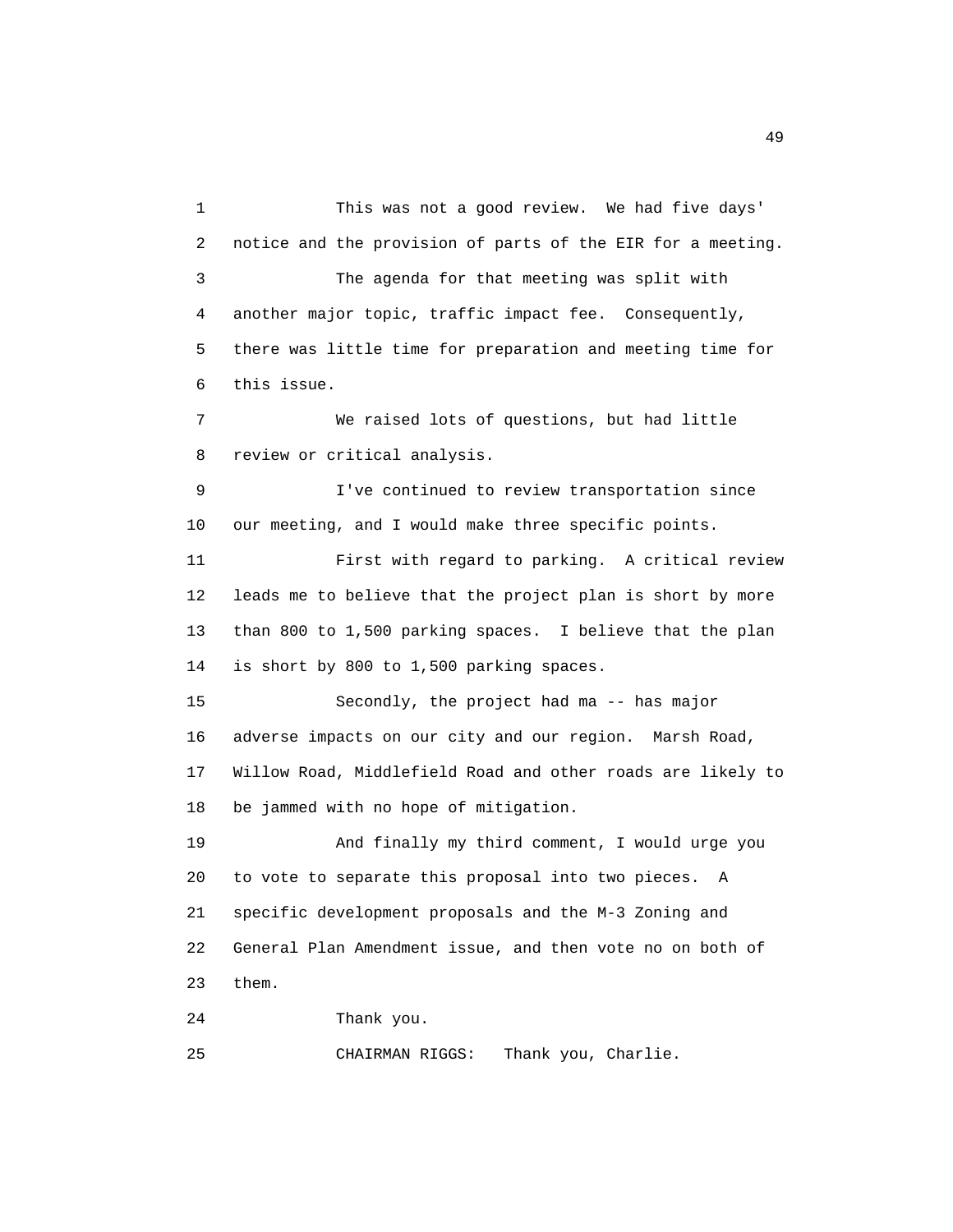1 Next up would be Ash Vasudeva followed by Elias 2 Blawie. 3 MR. VASUDEVA: Commissioner Rigs and members of 4 the Planning Commission, thank you for the opportunity to 5 address you tonight. 6 I am Ash Vasudeva, resident of Menlo Park, and I 7 speak to you on behalf of the Belle Haven Neighborhood 8 Association, of which I'm the president. 9 The Belle Haven Neighborhood Association has 10 strongly supported this proposed project as part of an 11 opportunity to -- to revitalize and invest in the area of 12 Menlo Park north of the 101 freeway and east of -- of that 13 area. 14 We see it as a powerful driver to -- to create 15 jobs; not only with JobTrain, but to attract the kinds 16 of -- of jobs that are part of the modern economy. 17 We urge support for this program, and at the 18 same time, I want to acknowledge that there are concerns 19 for the project as they have been discussed, mostly around 20 the area of traffic. 21 We know -- and you may or may not know -- that 22 the arteries that surround particularly the Belle Haven 23 neighborhood -- Marsh Road, Willow Road, Bayfront 24 Expressway, the 101 freeway -- are jammed, and when those

25 arteries are jammed, additional traffic is like a Big Mac

50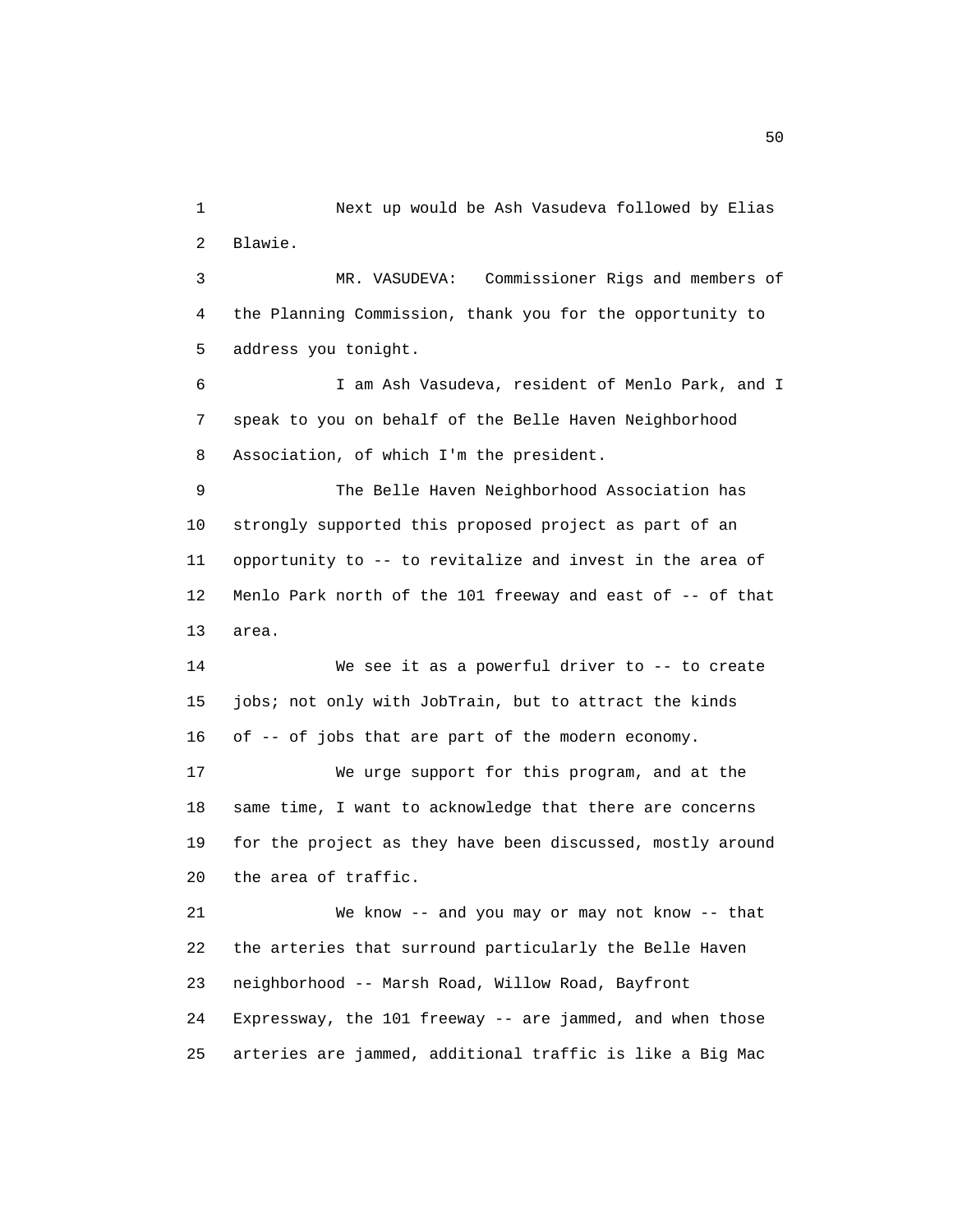1 headed your way. It's not good for the heart of any 2 neighborhood.

 3 So we hope that as you consider this project, 4 you balance the real need for the kinds of investments 5 proposed here with the need to be -- to moderate the kinds 6 of traffic impacts that are happening.

 7 We hope that the Planning Commission and the 8 City Council working with the developer finds the right 9 impact -- the right -- the right compromise between those 10 two competing interests.

 11 Again, I want to reiterate our underlying 12 support for this project and hope that we can address some 13 of the issues that were raised in the EIR today.

14 Thank you.

 15 CHAIRMAN RIGGS: Thank you, and Elias followed 16 by Nancy Ash -- Nancy Cash. Sorry.

 17 MR. ROGERS: Through the chair, there was an 18 additional card donating time to Mr. Blawie. So his time 19 should be for six months.

 20 CHAIRMAN RIGGS: All right. Thank you. 21 MR. BLAWIE: Good evening, members of the 22 Commission. Elias Blawie, long-time resident of Menlo 23 Park.

 24 What is in front of you this evening I would 25 start out by saying is actually not a project, but rather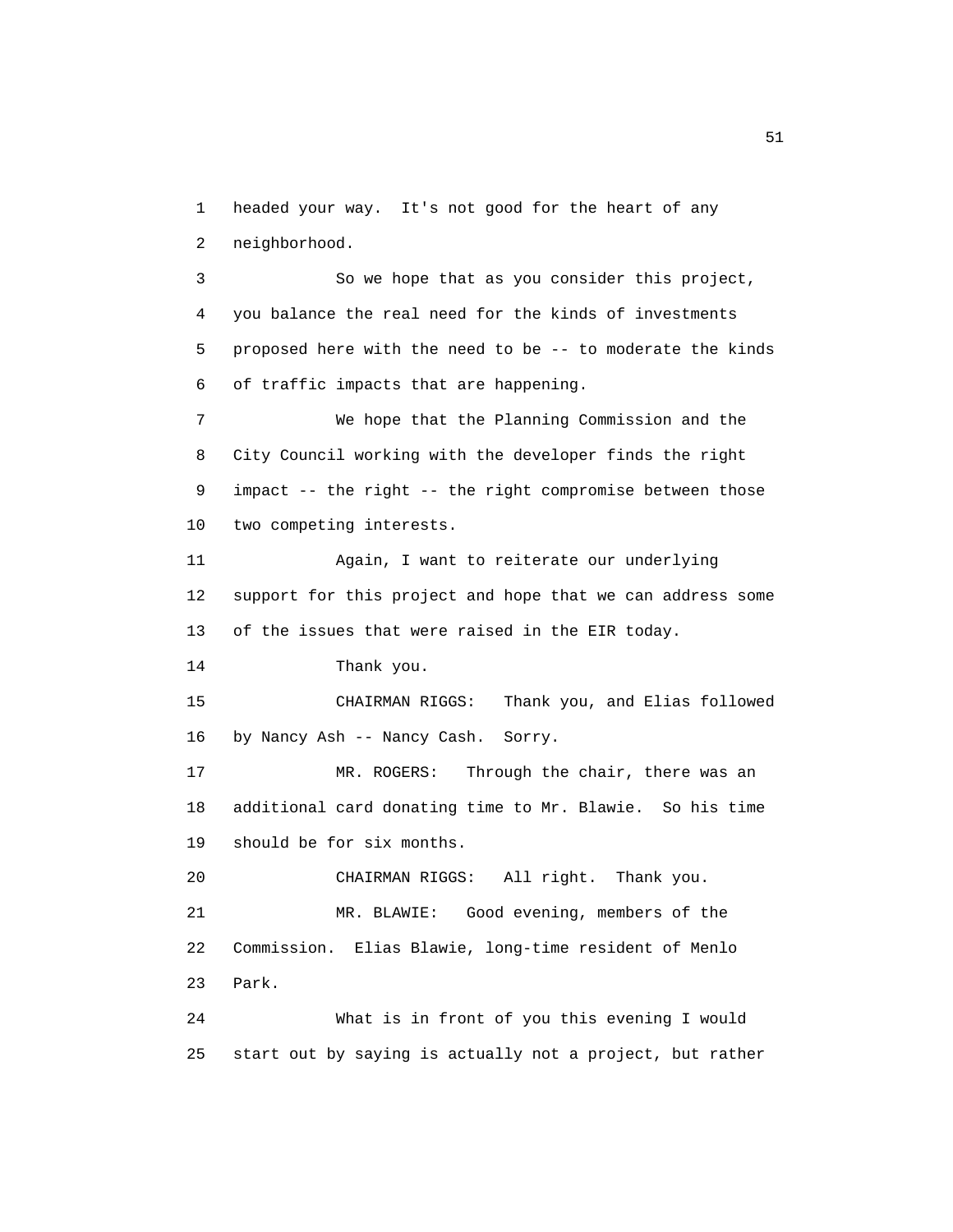1 an option with a series of vested rights in favor of the 2 developer. Read item 5 of the proposal in front of you. 3 It's a huge project, by the way. Higher and 4 taller than anything you've ever seen or are likely to see. 5 Keep that in mind.

 6 Both the size of the project and at its core 7 through the Development Agreement, this is an option, not a 8 project with long-term vested rights whether or not built 9 in the short-term.

 10 The project is grossly out of scale. 140 feet 11 high I would submit in Menlo Park is laughable. Six story 12 parking garages straight out of the mid-20th Century. 13 Laughable. Not green. Concrete jungle.

 14 825,000 feet of parking garage. Huge all by 15 itself. When was the last time you looked at an 825,000 16 square foot project? Just the parking garages.

 17 The excess zone and trade gambit for hotel is 18 blatantly obvious, but it doesn't pass the Rosewood smell 19 test, a similar hotel size with a hundred thousand square 20 feet of office, not 700,000 square feet.

 21 Housing analysis doesn't pass the smell test. 22 Look at the proposed employment and the likely use. You 23 threw it out in some of the earlier dialogue.

 24 High end offices. These folks will want to live 25 in Menlo Park and nearby communities, not Fremont, not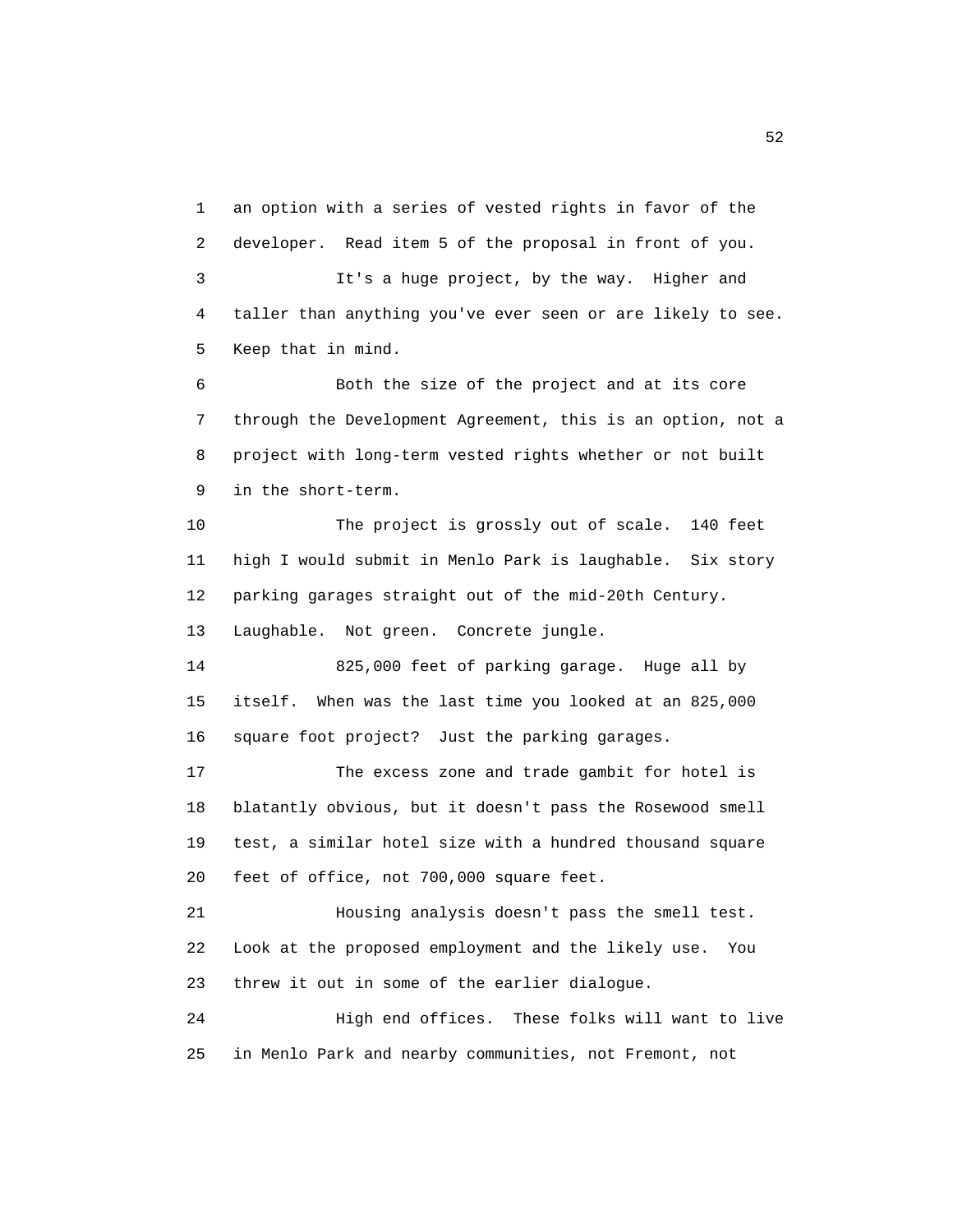1 Union City or some such.

 2 In turn, those -- that fact will cost our 3 schools and our roads, our traffic dearly. 4 Menlo Park is a basic eight district. It 5 doesn't get more money for more students. It gets more 6 money solely based on property tax rise, simplifying. 7 This property doesn't lie in the Menlo Park City 8 School District, either. 9 The crux of the analysis in the housing arena 10 rests on one sentence, actually. That sentence says: 11 "Using census data from 2000, an average ten percent of the 12 employees in Menlo Park live in Menlo Park. Application of 13 this factor that new housing demand created by" 14 blah-blah-blah. 15 That's it, that sentence. We need a whole heck 16 of a lot more analysis than that, and I would submit ten 17 percent is absurdly low. 18 However, think about the analysis itself. We're 19 saying it's okay. We'll take the ten -- we'll acknowledge 20 the ten percent and dump the ninety on somebody else. 21 That's not right, either, at a matter of public 22 policy. 23 I'll also submit that the estimated square 24 footage per employee that drives the analysis is also 25 faulty.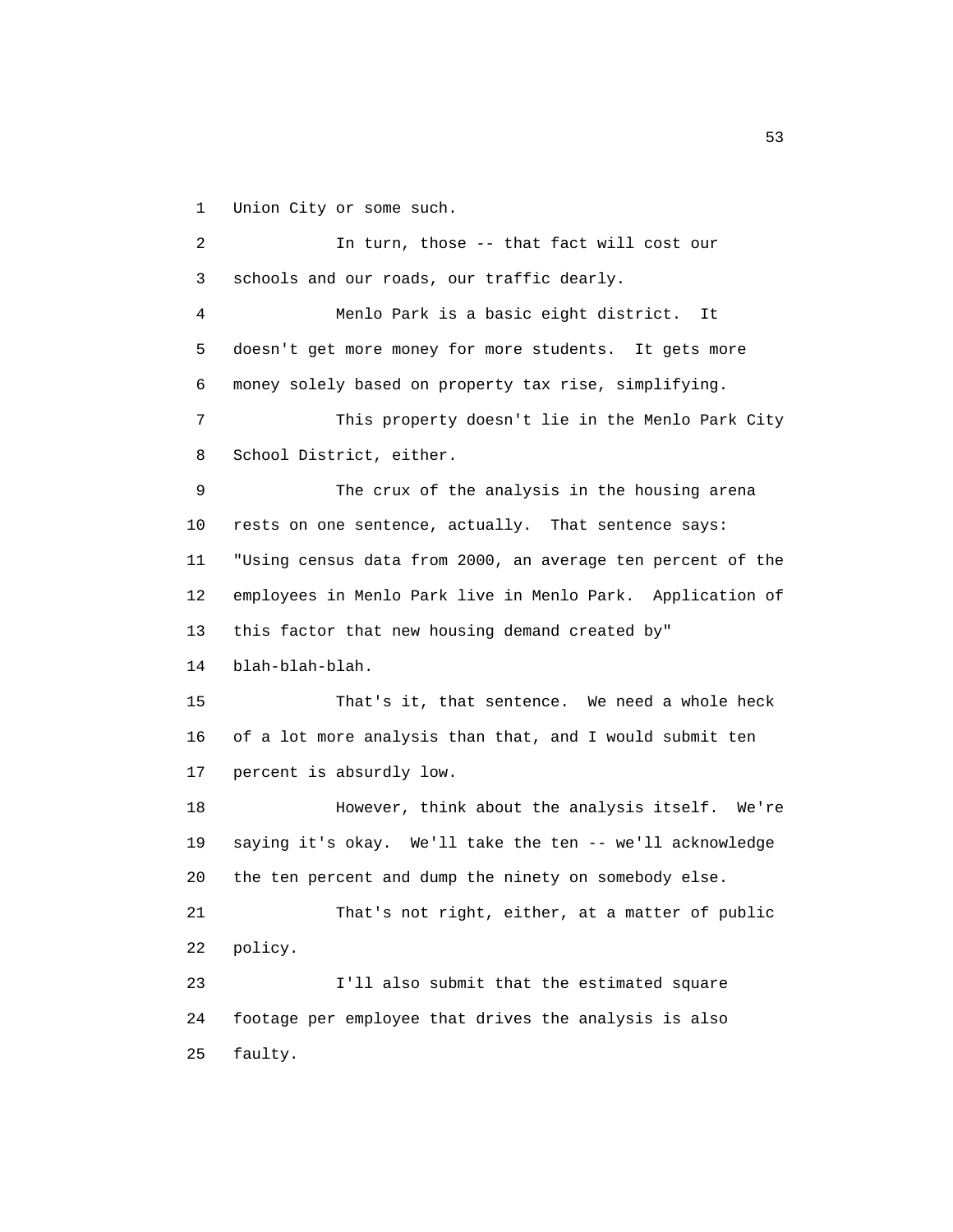1 350 square feet per employee, not in any 2 commercial development that I have lived in during my 3 professional life. 4 If you change that assumption, you will 5 dramatically change the employee count and the traffic 6 count and the housing analysis and all sorts of other 7 things. Pay attention to that particular variable. 8 We will see much more traffic than estimated, 9 plain and simple, and the traffic that is estimated is 10 already significant. 11 In particular look at east/west traffic related 12 to folks living in Menlo Park and related to folks using 13 Menlo Park services. 14 There are not very many services out there, 15 either, if you think about that. Think about midday or 16 other time of day traffic. 17 Let me ask you why -- or let me submit as a 18 question to study other comparable so readily available 19 that just have not been studied. 20 Rosewood, Whiskey Gulch, University Circle, 21 other proposals by this very same developer further up the 22 Peninsula. 23 I think you'll find when you study those 24 carefully, the conclusions you would reach about traffic 25 generation, about intensity of use, all kinds of things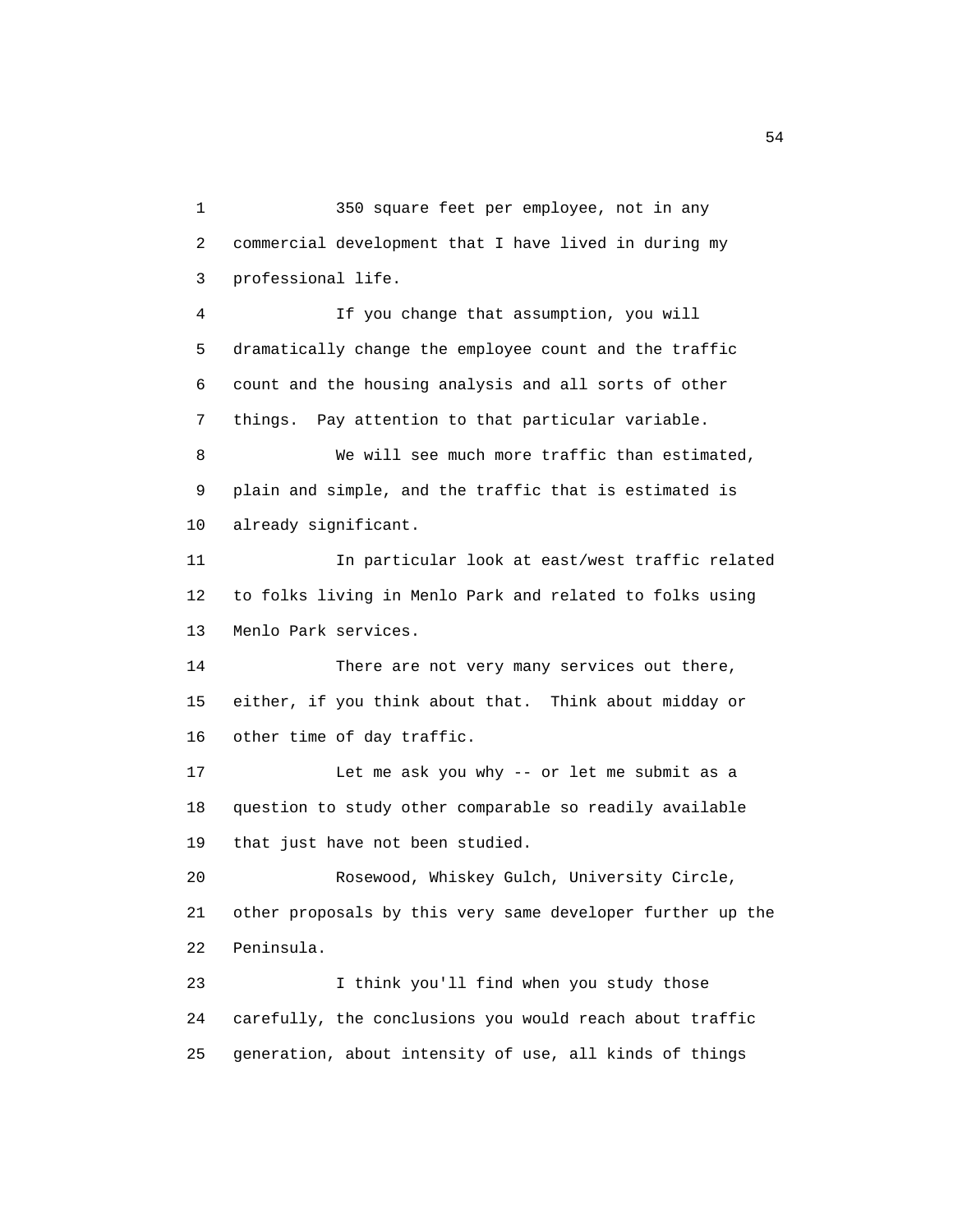1 would not compare favorably for the developer for what is 2 in front of you.

 3 CHAIRMAN RIGGS: Excuse me, Elias. You have 4 one minute.

5 Okay. Thank you.

 6 I would urge you to look carefully at those. 7 You also have the opportunity given the type of 8 use most likely here to study many other employers in town. 9 You can study Sun on the commercial side. You can study 10 many a law firm, which is located very nearby on Marsh 11 Road, and you can project what would be likely tenants or 12 on Sand Hill Road or on Middlefield, and look -- look again 13 at University Circle.

 14 Who are the tenants of that facility? Look at 15 the construction of it. A hotel, offices occupied way 16 disproportionately by law firms. It isn't hard to figure 17 out who the tenants of this building will likely be.

 18 And from that, you can do a much better analysis 19 of travel, of housing, of a variety of things than you have 20 in front of you so far.

21 I urge you to give it very careful 22 consideration. Thank you very much.

 23 CHAIRMAN RIGGS: Thank you, Elias. 24 And Ms. Cash, followed by Victor Torreano. 25 MS. CASH: Good evening to the Planning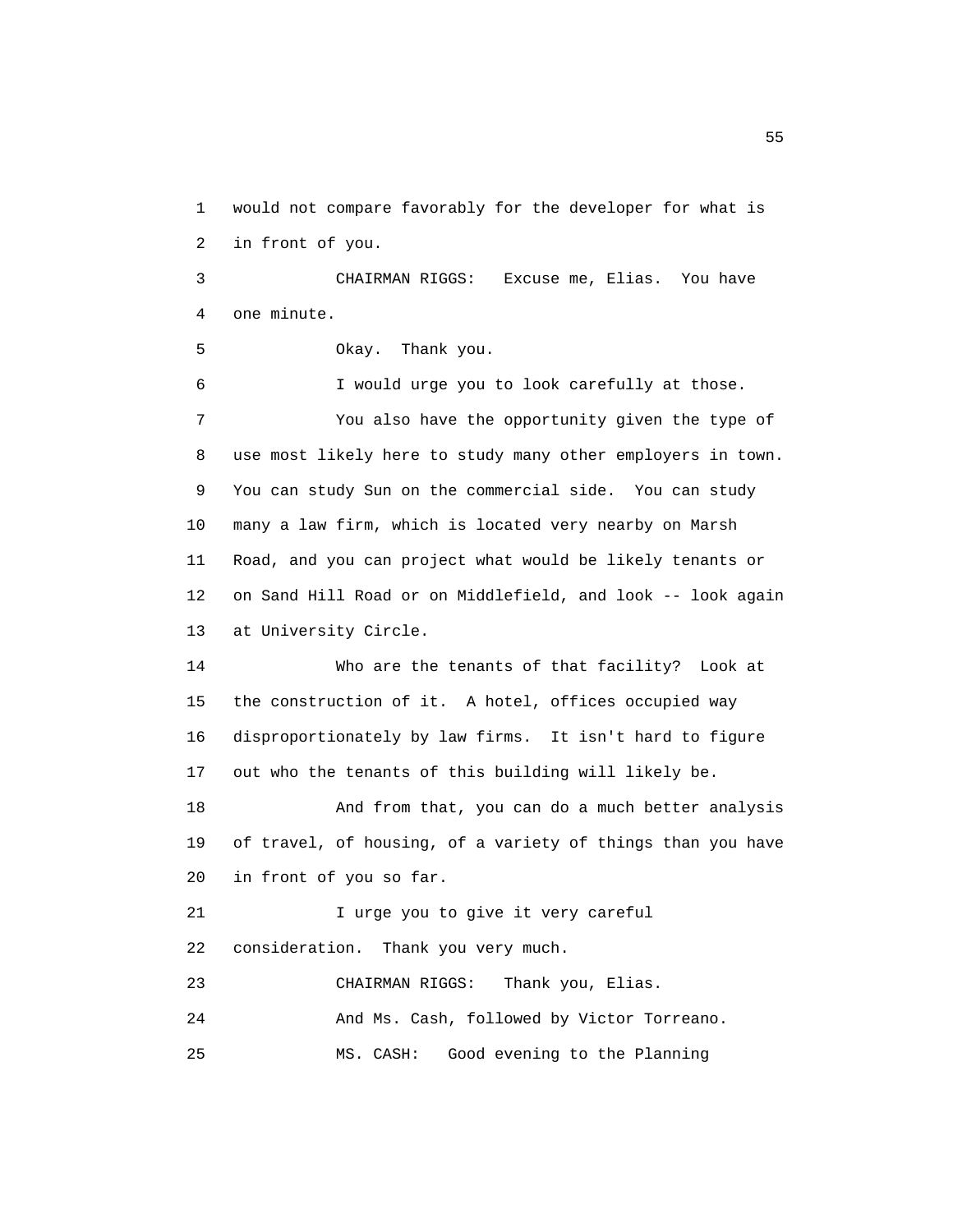1 Commission. I'm Nancy Cash. I'm representing the Mr. 2 Olive Apostolic Original Holy Church of God, which is 3 located in the Belle Haven section of Menlo Park, and we 4 have many members that actually live in Belle Haven.

 5 There are twelve of us here tonight that were 6 actually able to make it, and for expediency, we decided to 7 send a letter, which I will read so we don't all have to 8 all try to speak and take up a lot of time, and this letter 9 is signed by fifty individuals.

 10 So it says: "Ladies and gentlemen, we the 11 undersigned are writing to express our support of the Menlo 12 Gateway project proposed by the David D. Bohannon 13 organization. We are members of the Mt. Olive Apostolic 14 Original Holy Church of God and/or a resident of the Belle 15 Haven neighborhood in Menlo Park.

 16 "We believe that the Menlo Gateway project will 17 be a major benefit to our community financially, 18 aesthetically and by providing services and resources that 19 will enhance the Menlo Park area east of Highway 101. 20 "From a financial perspective, the project will 21 bring in much needed revenue for the City in the form of 22 taxes and fees. In tough economic times like these, a 23 major revenue producing project like Menlo Gateway can

25 indirectly, it benefits the residents of Menlo Park,

24 provide assistance to the City in balancing its budget, and

 $\sim$  56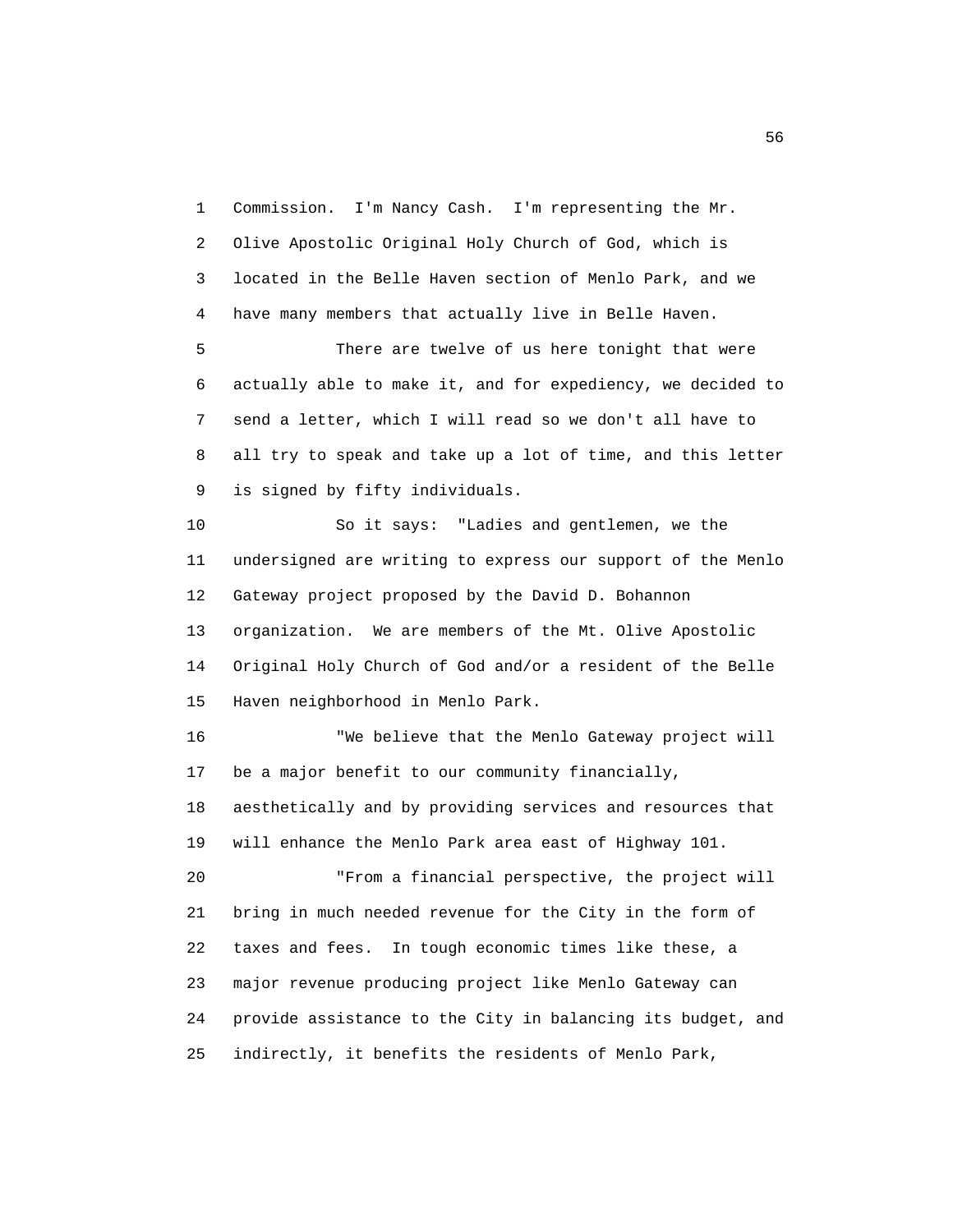1 because the more income the city will have from projects 2 like this, the less will City will have to raises taxes and 3 fees and cut services.

 4 "For the residents of Belle Haven, many of whom 5 are lower income and therefore less able to afford higher 6 taxes and fees and more dependent upon city services, this 7 is of particular importance.

 8 "The Menlo Gateway project will also have a more 9 direct impact upon the residents of Menlo Park in the form 10 of approximately 2,100 jobs that are expected to be created 11 on top of the approximately 1,900 construction jobs that 12 the project is expected to generate.

 13 "David Bohannon has demonstrated his commitment 14 to the City by entering into a Letter of Intent with 15 JobTrain ensuring that Menlo Park residents will be given 16 first priority for any available jobs.

 17 "With an unemployment rate of 11.89 percent in 18 the Silicon Valley, this is a major benefit, particularly 19 for Belle Haven residents.

 20 "Aesthetically, the project will provide a much 21 needed facelift to the industrial area near Marsh Road and 22 Highway 101.

 23 "Everyone in the area is familiar with the 24 transformation taking place in East Palo Alto at University 25 Avenue and 101. The office buildings, Four Seasons Hotel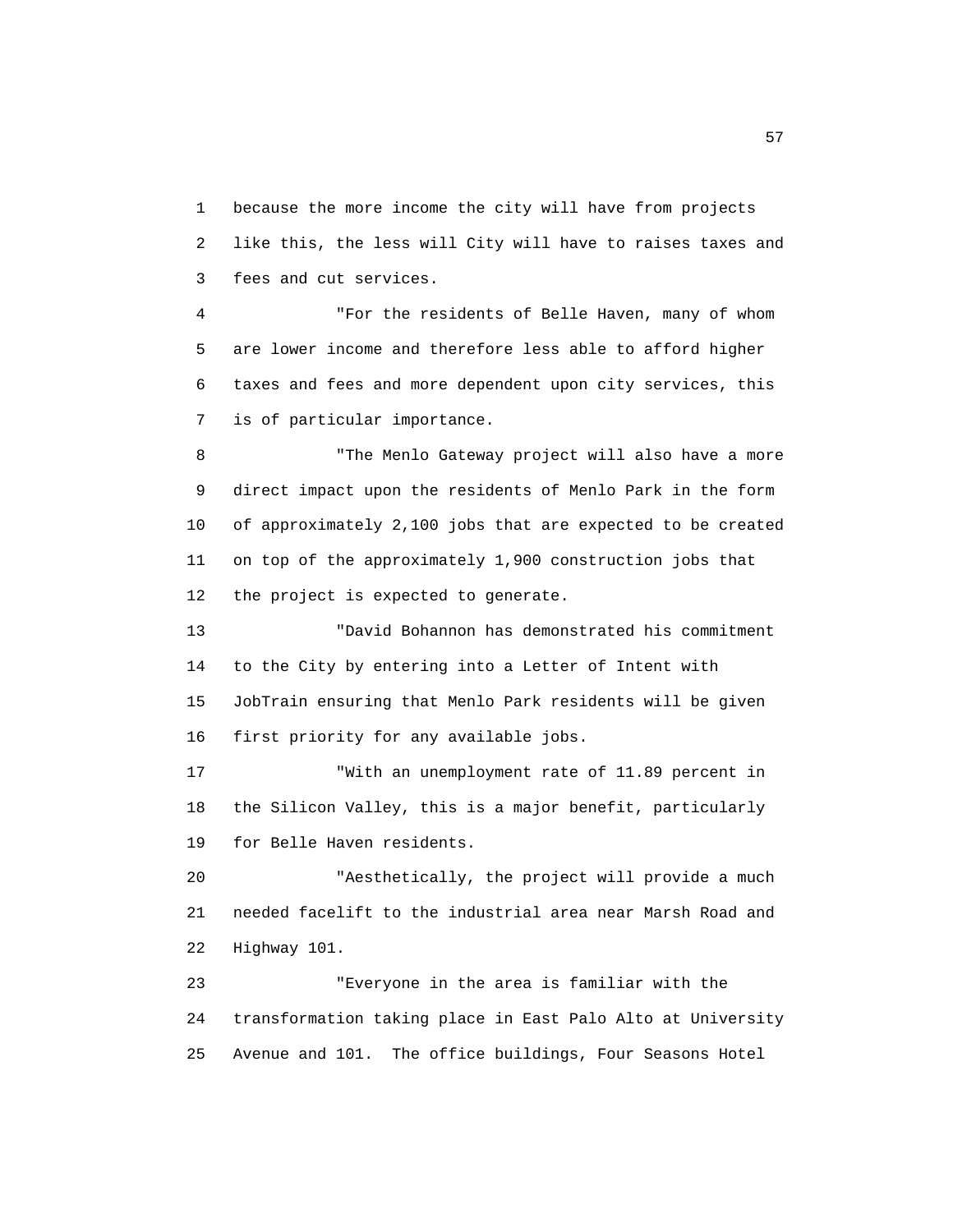1 and the surrounding retail areas have been a significant 2 enhancement to that area.

 3 "Menlo Gateway will do the same for the eastern 4 section of Menlo Park. It will provide a beautiful hotel, 5 office buildings, a cafe, retail space and a health club.

 6 "We also believe that completion of this project 7 will entice other businesses to the area, thus continuing 8 the trend of improvement.

 9 "Speaking on behalf of the church, it will be 10 wonderful to have a hotel so close by. We host several 11 events each year, including our annual Pentecost 12 convention, which draws delegates from across the United 13 States.

 14 "The hotel will give our delegates a beautiful, 15 convenient place to stay. We are also looking forward to 16 the opportunity to host events such as banquets, meetings, 17 et cetera at the hotel that are too large for us to host in 18 the church.

 19 "Retail services and community facility space 20 are extremely limited in Belle Haven, and the fact that the 21 Menlo Gateway project will contain both is an added 22 benefit.

 23 "In summary, we have long desired major 24 improvements to the eastern section of Menlo Park. The 25 City has made progress in the form of a new housing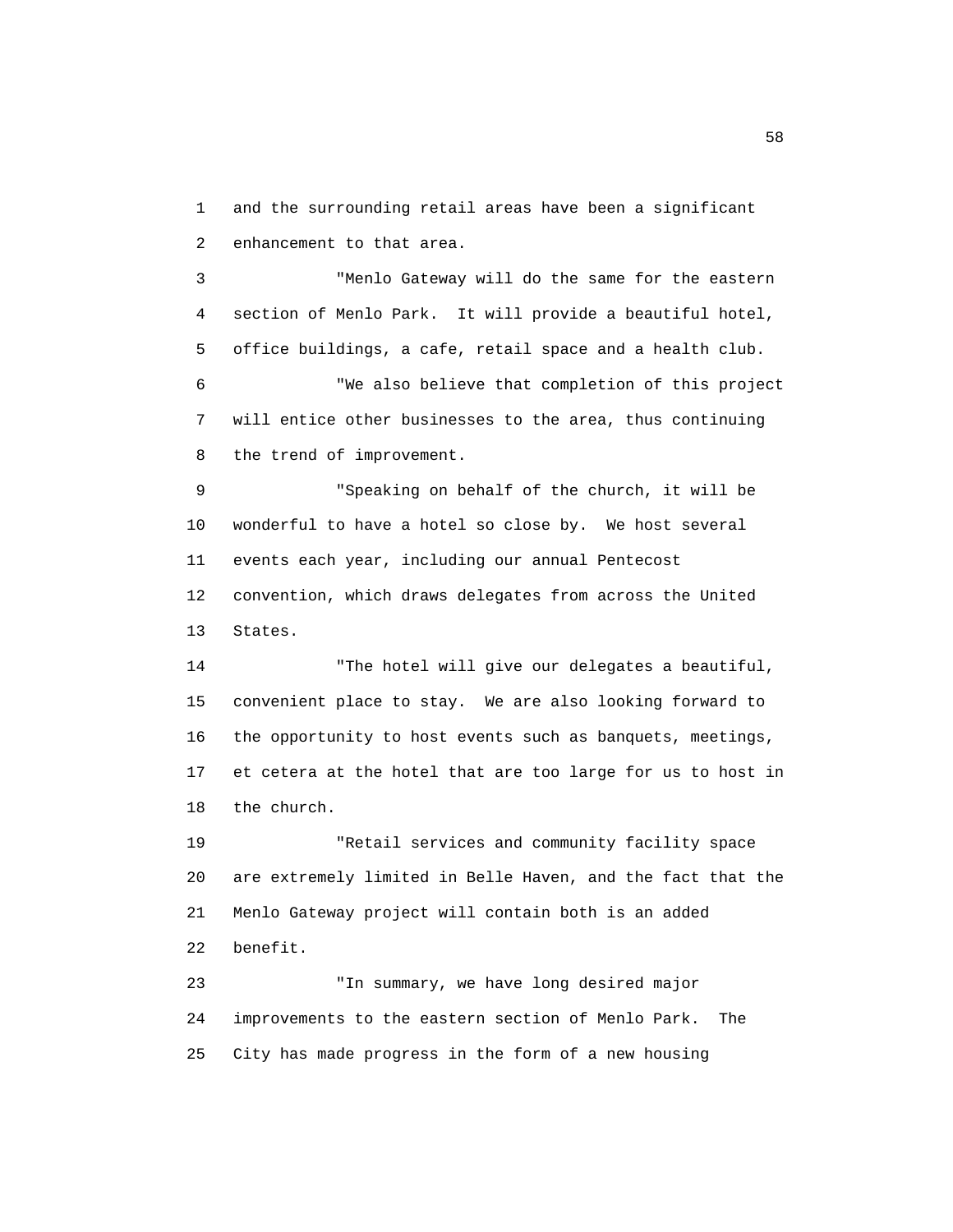1 development -- of the new housing development and the 2 streetscape design on Hamilton Avenue, along with the 3 retail area on the corner of Willow Road and Hamilton. 4 "The Menlo Gateway project will be another major 5 step toward the redevelopment and beautification of our 6 neighborhood. 7 "This along with David Bohannon's commitment to 8 providing much needed jobs for the residents of Menlo Park 9 and the financial benefits to the City make this project a 10 win-win for everyone, and we strongly encourage you to make 11 a positive recommendation of the project to the City 12 Council. 13 Thank you for your time and consideration." It's 14 signed Dr. H.L. Bostick, Pastor and founder and Menlo Park 15 resident along with fifty other members of the church. 16 Thank you. 17 CHAIRMAN RIGGS: Thank you, Miss Cash. 18 And Mr. Torreano. By the way, Mr. Torreano's is 19 the last card I have. 20 If you would like to speak tonight, please bring 21 it toward to our staff table at this time. 22 MR. TORREANO: Good evening, Commission and 23 staff and member of the public. 24 My name Victor Torreano. I'm the vice- 25 president of the San Mateo Building and Construction Trade

 $\sim$  59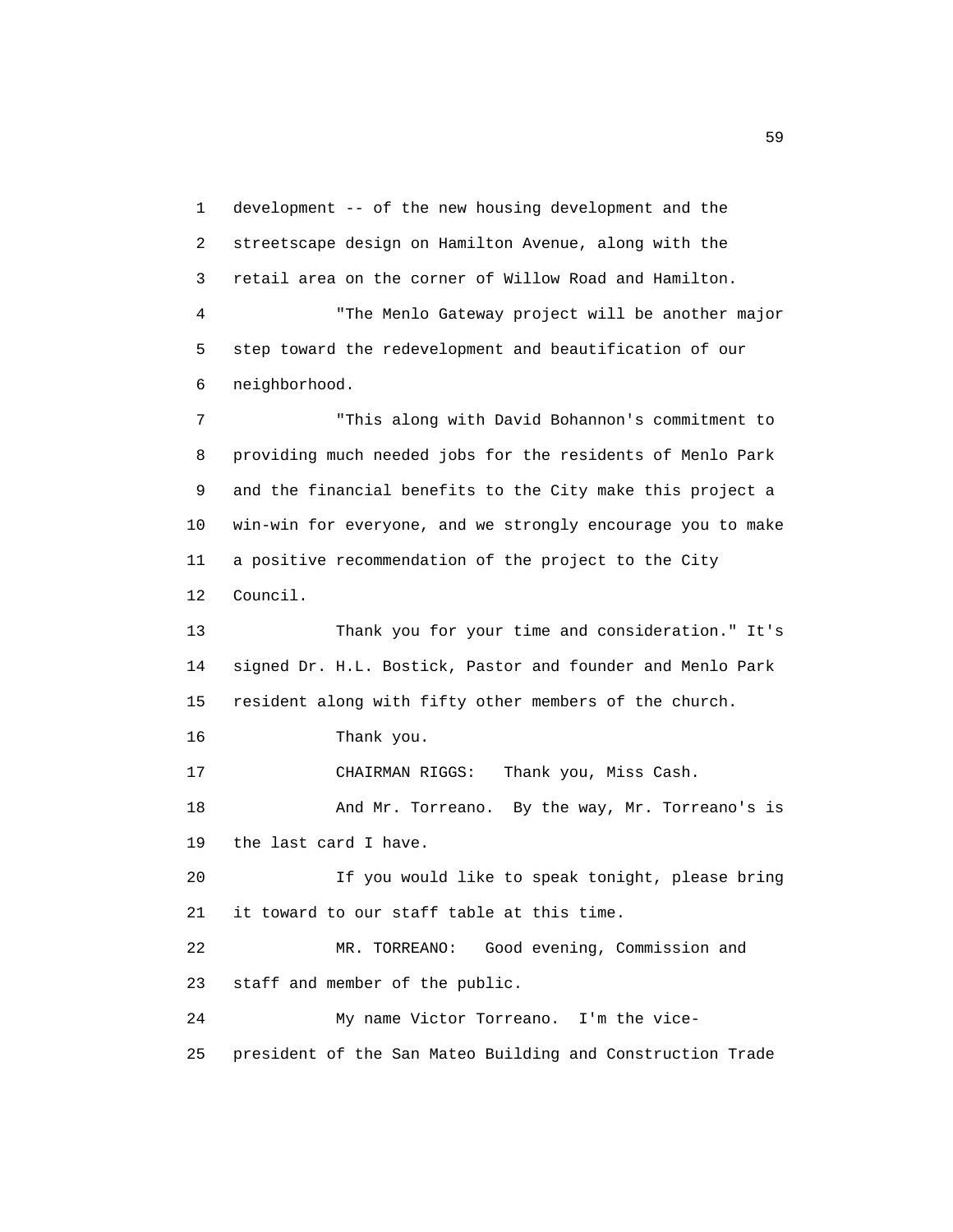1 Labor Unions. I'm also a resident of Redwood City nearby.

 2 San Mateo Building and Construction Council is a 3 group of 26 construction and labor crafts that does about 4 -- has about tens of thousands of members here on the 5 Peninsula and around the Bay Area.

 6 They are paid decent wages, healthcare for their 7 families and they also have pensions that they can retire 8 with dignity.

 9 Tonight we're here standing in front of you to 10 support the -- the Gateway project, and as a resident of 11 Redwood City, I know that our city is also looking for ways 12 to strengthen their economic development there.

 13 Menlo Park for a successful future needs healthy 14 economic base. As we can see in the Draft Environmental 15 Impact Report, the Menlo Gateway project is ideally 16 situated east of 101 in the City's M-2 zone, which is aging 17 and underutilized.

 18 And it is next to the Belle Haven community 19 which supports the project.

 20 Ironically, we've heard a lot about planning for 21 the entire M-2. It seems to come across as a stall tactic. 22 Menlo Gateway project is here before the City 23 and the time is now, especially since the DEIR is borne out 24 that the Menlo Gateway project is largely self- mitigating 25 and will not create the kinds of impact or the sky is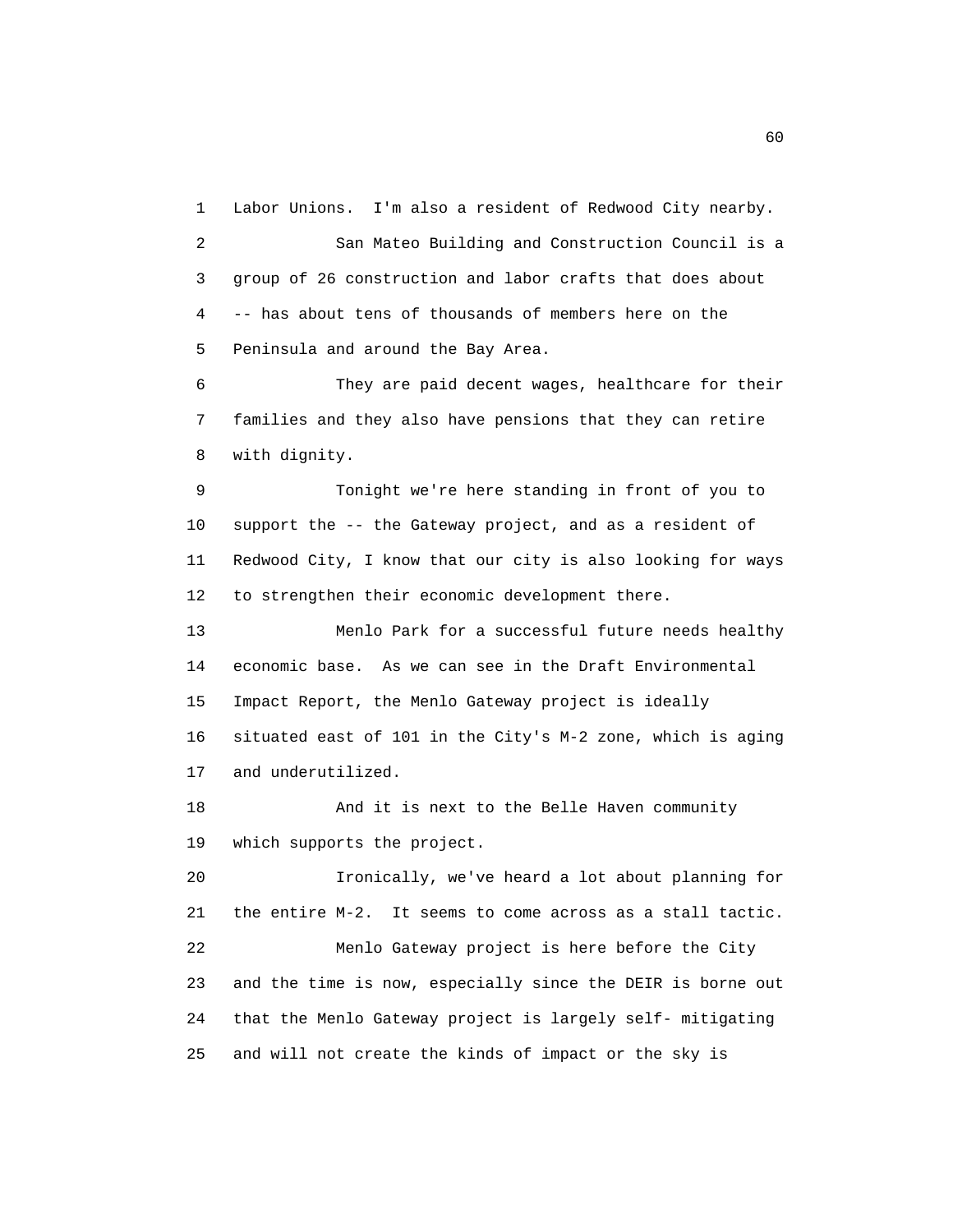1 falling reaction.

 2 Even though the construction will start within 3 two years or so from now, the members of the building 4 trades in San Mateo County are looking for the promise of 5 jobs, not the promise of more studies. 6 All right. Now, I know a lot of members out 7 there are out of work and they see these type of projects 8 as beacons of hope to get back to work. 9 Lastly, the DEIR is extensively well thought 10 out. It is comprehensive in its scope and is adequate for 11 its role as an informational document under CEQA. 12 Thank you. 13 CHAIRMAN RIGGS: All right. Thank you. 14 Seeing no other cards, no one else coming -- 15 MR. ROGERS: Mr. Chairman, there's one card 16 that may have gotten loss in transit. 17 CHAIRMAN RIGGS: You indicated there was a card 18 in support of Mr. Blawie? 19 MR. ROGERS: There should be one from Morris 20 Brown also in the pile. 21 CHAIRMAN RIGGS: Okay. I don't have that. But 22 thank you for clarifying. 23 David? 24 MR. SPEAR: Yes. Good evening. 25 CHAIRMAN RIGGS: Apologies, David.

61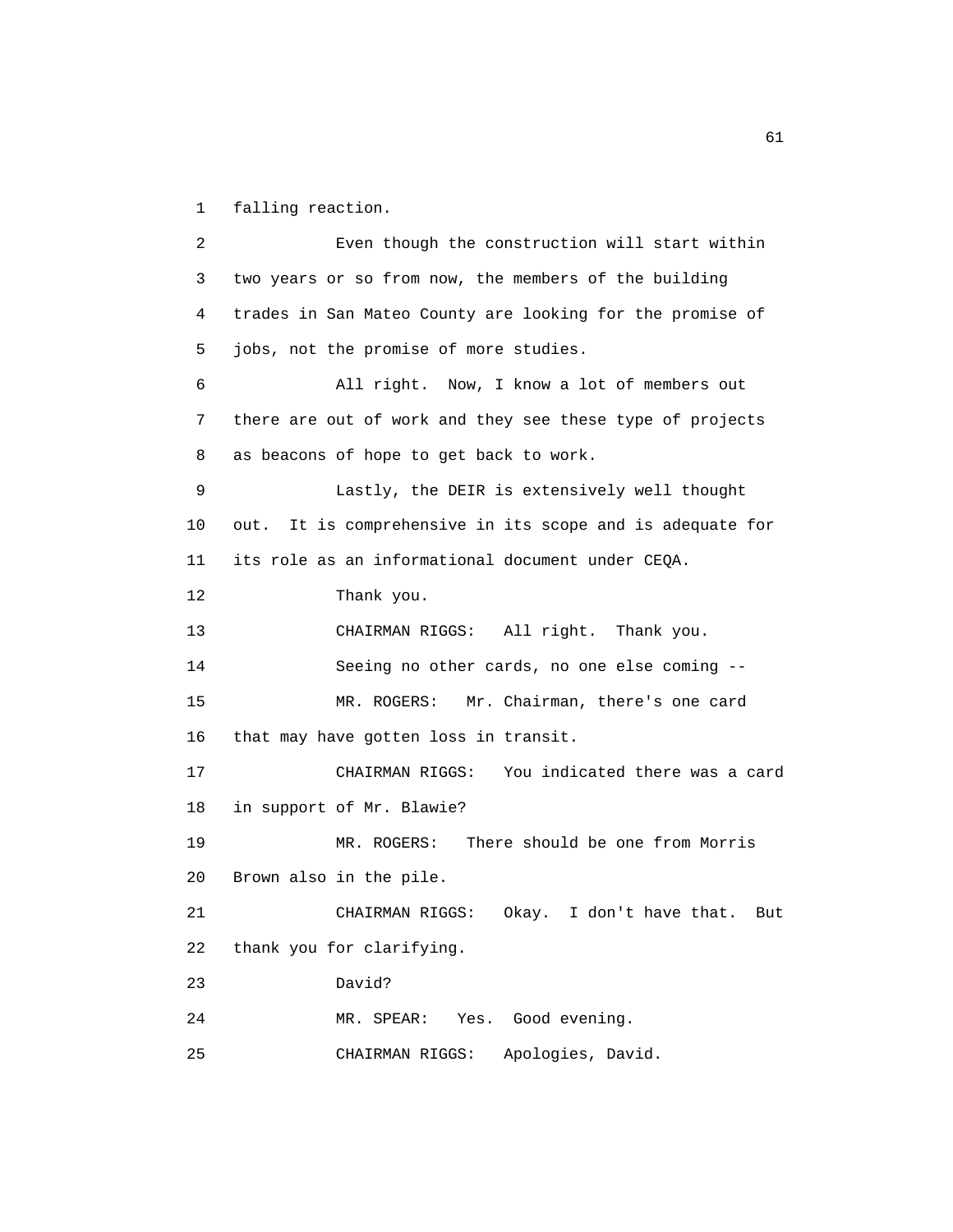1 MR. SPEAR: Thank you.

 2 You have quite a bit of work here to do, and 3 it's 8:25 already. You read a laundry list of items -- of 4 ten items in the beginning, Chairman, and one of them, item 5 number five, you said Development Agreement, and in the 6 staff report, I didn't notice too much information about 7 that, and I find it difficult, you know, how -- how are you 8 going to make your decision without really understanding 9 that Development Agreement? 10 I know there's been a range of sort of years 11 discussed on that, but I would ask -- I really suggest you 12 ask some hard questions about a Development Agreement and 13 what -- how long is that going to be for. 14 I wanted to sort of take a look at this from two 15 sort of views. One, the first is the very, very high 16 level. 17 Does it make sense to sort of spot zone for a 18 project in the middle of our Menlo Park's bread basket of 19 M-2 without going through a thorough review such as -- such 20 as we're going through at the El Camino downtown process. 21 I mean, how can -- how can we call ourselves 22 planning for this with -- with just allowing for this donut 23 with a big hole in the middle to be zoned to -- you know, 24 to be proposed to be changed? 25 I really think that that -- that type of zoning

 $\sim$  62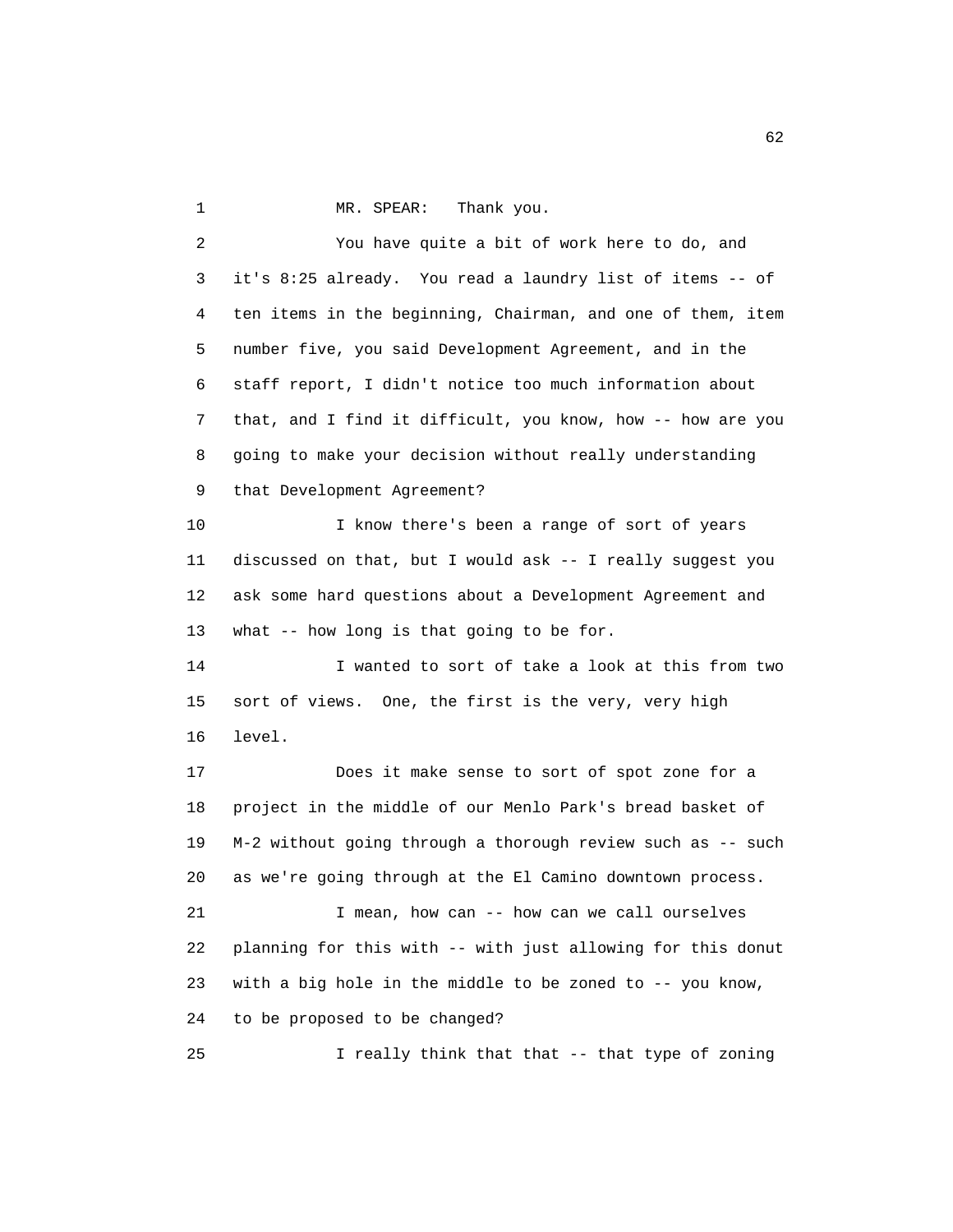1 and that type of planning is not what we should be doing as 2 a community, and certainly not as -- as what you should be 3 doing as Planning Commission.

 4 I think it will create major problems without 5 thoroughly thinking this through and creating unsustainable 6 growth problems.

 7 Getting down into some more specific details, 8 just to point out, I, too, looked at a couple things in -- 9 in reviewing the EIR.

 10 One is the assumptions. The assumptions in the 11 EIR really determine the results, and one of the major 12 assumptions was the square foot per employee -- per 13 employee as referenced earlier.

 14 I think some other assumptions are just ask 15 yourself. Does it make logical sense that we're creating 16 1,880 new jobs, and yet the traffic impacts are less than 17 half of that during an AM peak period? Does that make 18 sense just to you? Does it really make sense?

 19 Does the number of households, 1,090 new 20 households -- and does it make sense that Menlo Park only 21 gets ten percent of that as our share?

 22 I mean, if every -- every city in the county did 23 that same thing, that's just basically a shell game. Let's 24 -- let's force the households on the next community over by 25 all this growth. Let's give them to Belmont, give them to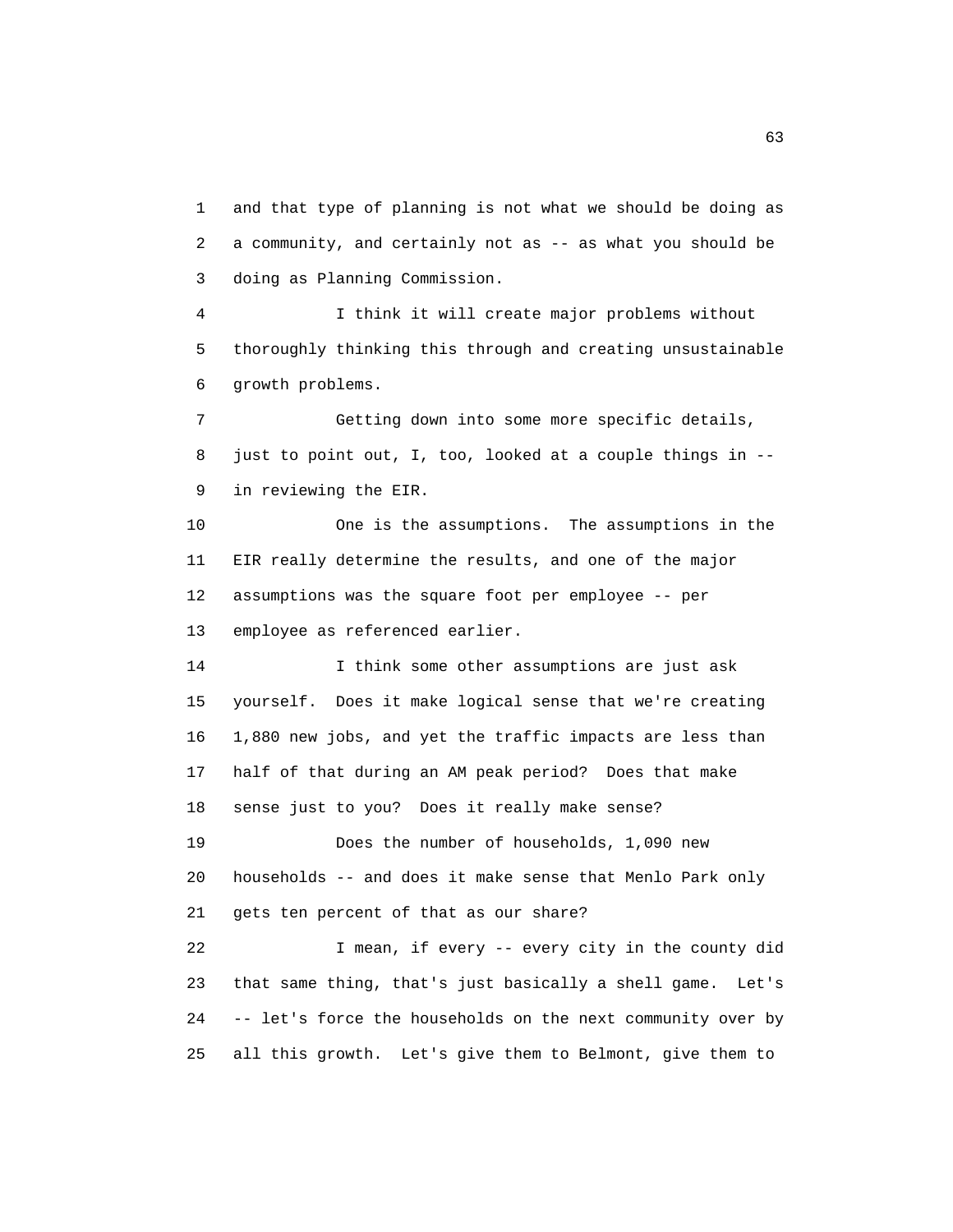1 Atherton, give them to everyone else.

 2 This -- the -- the housing needs analysis was 3 flawed. I think it needs to be redone. 4 And thus, I think it's going to change your RHNA 5 allocations in the future. 6 There is no way that ABAG's going to go lower in 7 the future based on that. It's only going to go higher. 8 So specifically I believe the PH3 is wrong and 9 the EIR as is chapter four, the growth inducement, I think 10 those are flawed and need to be redone. 11 Thank you. 12 CHAIRMAN RIGGS: All right. Thank you, David. 13 All right. Do we have any other speakers? 14 All right. With that, we will close public 15 comment, and if we didn't have some questions for our 16 consultant already, we -- I think we have some now. 17 COMMISSIONER BRESSLER: I had comments. Are we 18 still in the question period here? 19 CHAIRMAN RIGGS: No. At this point, it's 20 questions and comments. I think -- although we might want 21 to lead off with questions. The floor is here. 22 COMMISSIONER BRESSLER: Well, I do have one 23 thing that's a question. Okay. I'll start with that. 24 I received a couple of e-mails from the 25 developer on this project, and I'll just -- I'll just read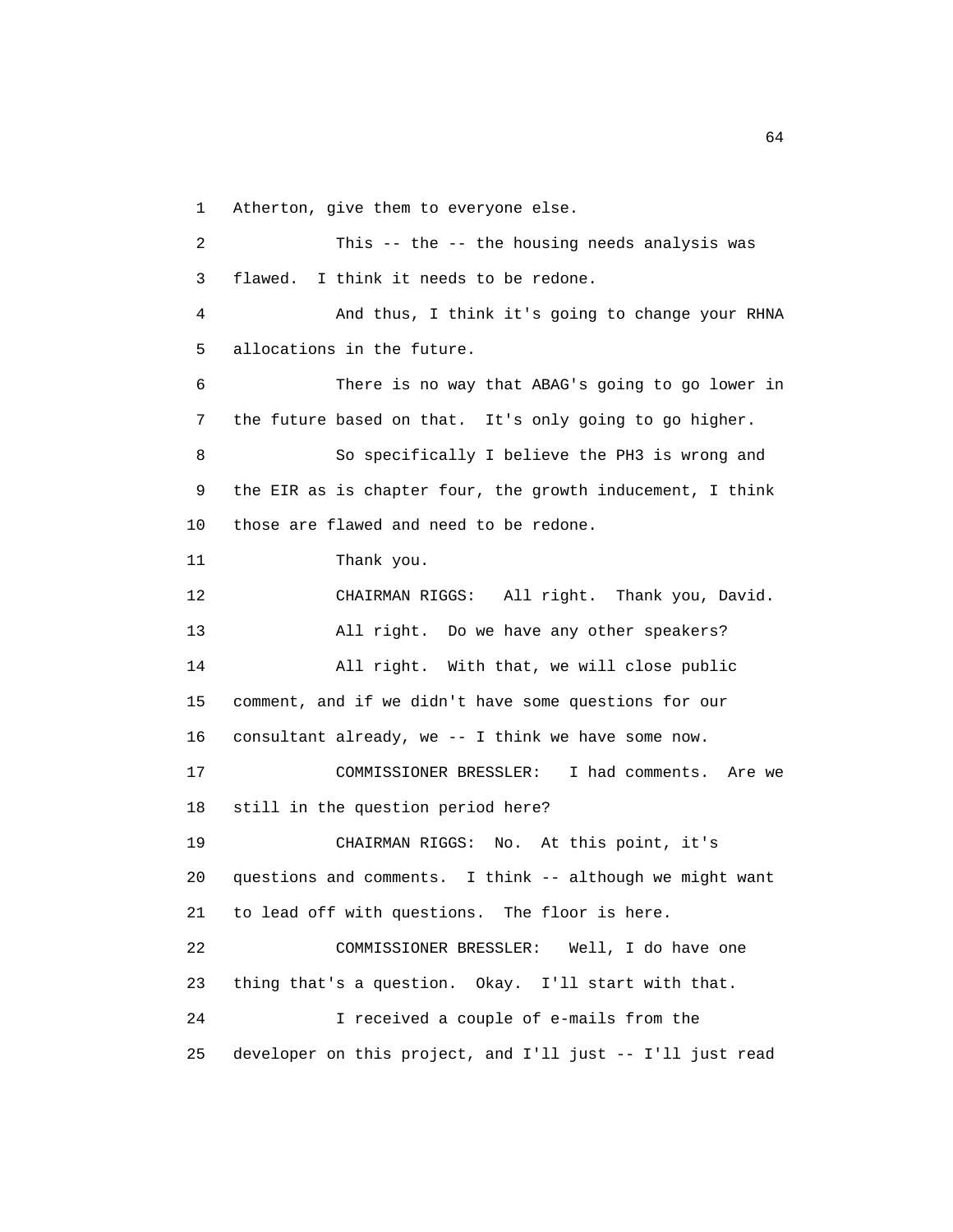1 it here.

 2 By way of comment, this was -- this was sent to 3 a number of Planning Commissioners, as well, and I 4 responded, so a number of you are aware of this. 5 It was sent to more than -- more than a majority 6 of the Planning Commissioners, and it says: "Dear Planning 7 Commissioner, in light of upcoming EIR public comment 8 hearing, I thought I would -- I would offer you an 9 opportunity for us to meet prior to the September 14th 10 meeting and have a quote CEQA end quote briefing of sorts. 11 "You've been given a huge amount of information 12 to absorb, so I thought that a meeting might be helpful as 13 you wade through the DEIR and its appendices." Then it 14 gives contact information. 15 This is an e-mail from David Bohannon, and my 16 response to this was -- and I'll quote my response. "I'm a 17 little troubled by this, specifically the word in quotes 18 'CEQA briefing of sorts.' If we need two or three public 19 meetings to review the EIR, that's fine by me. I believe 20 that what we have here is probably a Brown Act violation." 21 I sent that to the Planning Commissioners who 22 have been sent this e-mail. I bcc'd the City Attorney and 23 certain members of the Council, and I want to bring this 24 out here today. 25 And my question is: If there are private

 $\sim$  65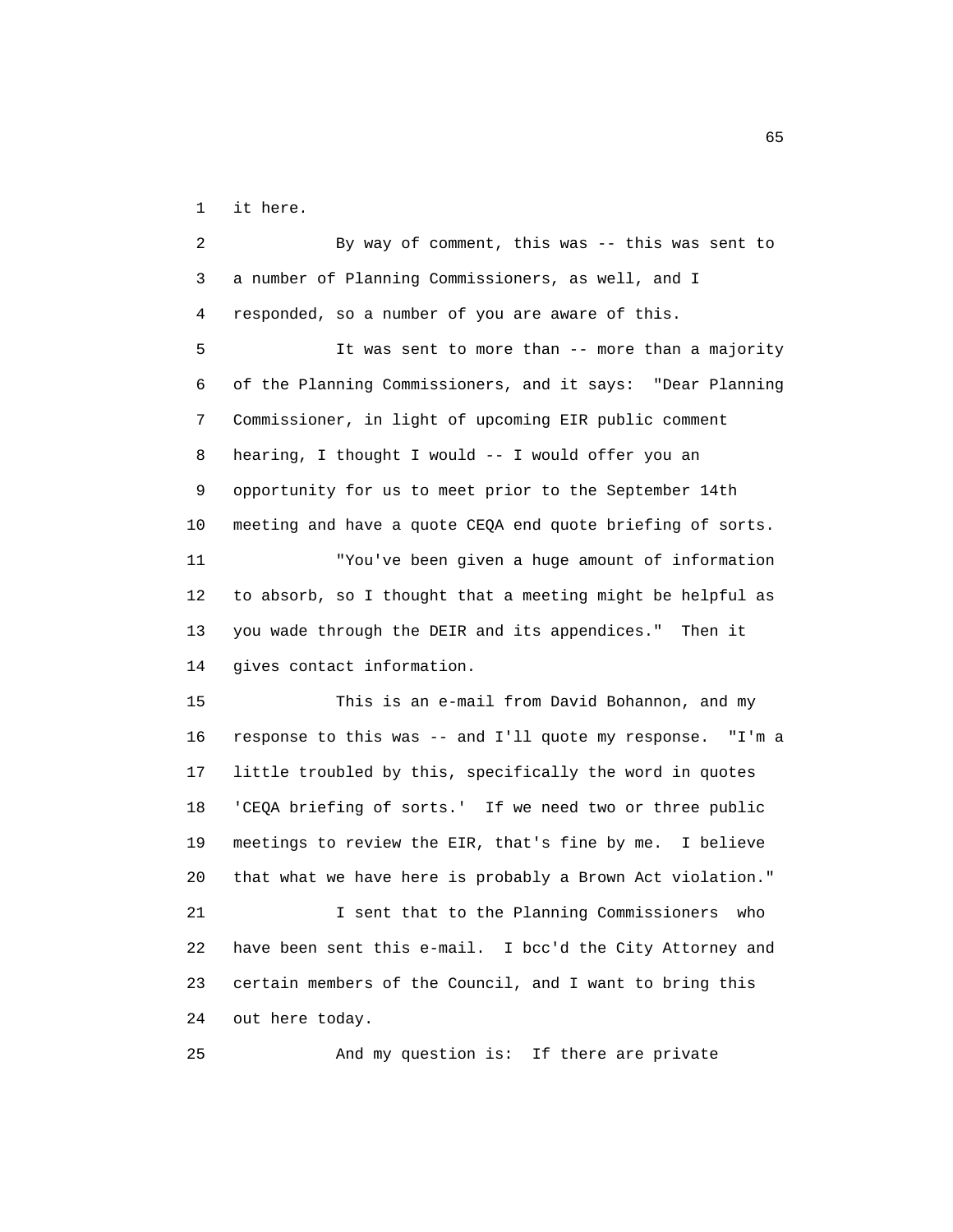1 meetings with more than a majority of the members of the 2 Planning Commission, and those are to -- they're classified 3 here as a CEQA briefing of sorts, is that a Brown Act 4 violation? 5 So I wish that Doug McClure were here. 6 CHAIRMAN RIGGS: Justin, please. 7 MR. MURPHY: Yes. On -- on that specific 8 topic, I did -- the City Attorney did review those e-mails, 9 and that e-mail to the Planning Commission is not a Brown 10 Act violation. We're not aware of any Brown Act violation. 11 If more than a majority of the Planning 12 Commissioners then decided to meet with the applicant and 13 discuss it, then that has the potential of serial 14 communication. 15 So we believe that the Planning Commission is 16 well schooled in the Brown Act, and you kind of self- 17 regulate yourself in terms of avoiding communications among 18 more than three of you. 19 So a one-way communication from the applicant by 20 itself is not a Brown Act violation. 21 COMMISSIONER BRESSLER: Okay. I'm not -- I'm 22 not sure that directly addresses my concern here. 23 I mean, I'm not saying that the e-mail is a 24 Brown Act violation. My concern is that there could be 25 private meetings to brief the Planning Commission on the

 $\sim$  66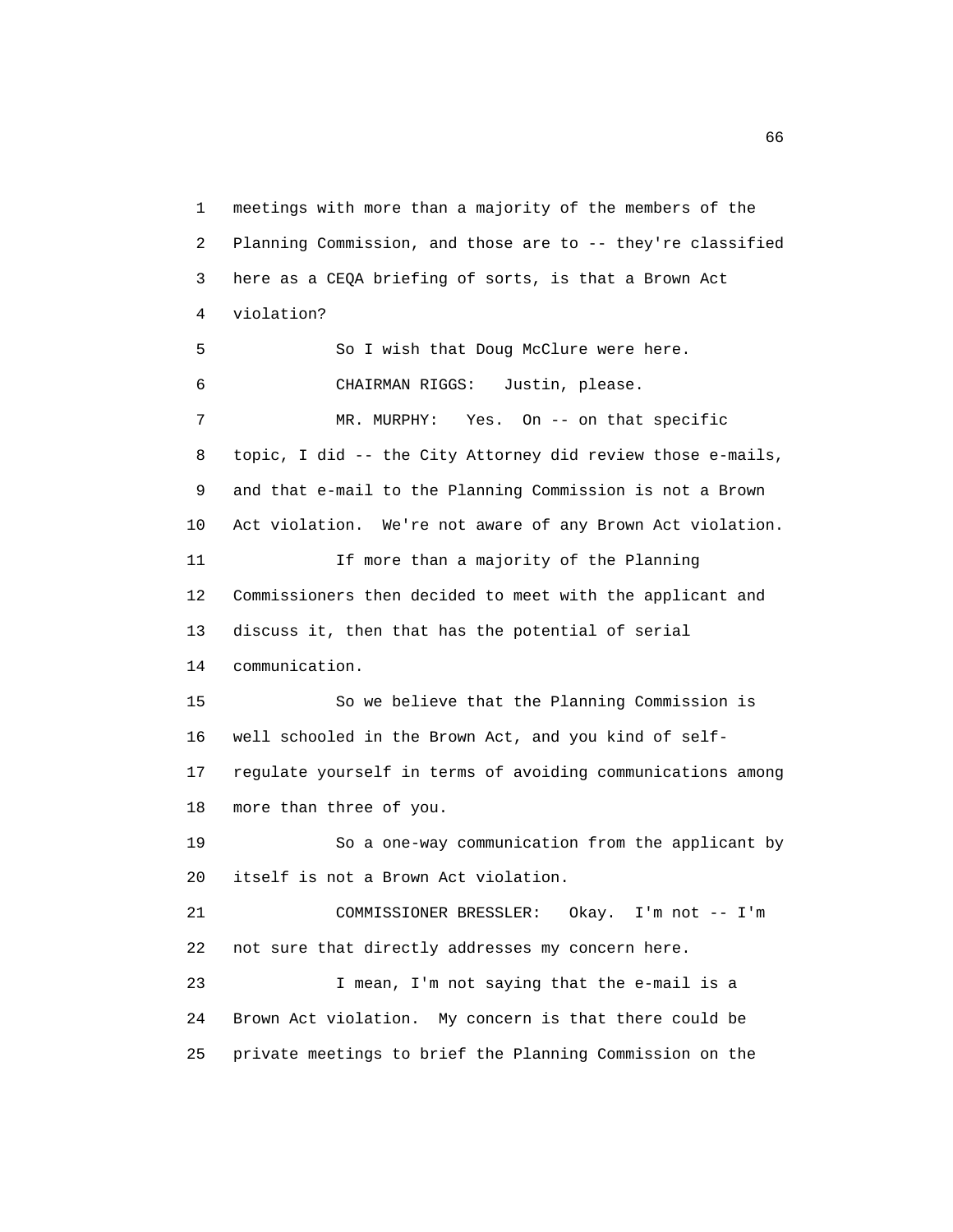1 EIR, whereas this meeting is specifically designed to do 2 that, and I'm troubled that -- I'm just troubled by that in 3 general, and if you don't have any further comment on that, 4 that's fine, but I don't think it's appropriate. 5 CHAIRMAN RIGGS: Well, I can comment on that 6 since, Vince, you did bring it up, and I realize you're 7 trying to make sure we are being responsible. 8 This actually is not an infrequent occurrence. 9 It's just that this is a particularly large project. 10 On smaller projects, including new homes, even 11 home remodels, we commissioners often get an invitation to 12 come to even a living room and be frankly lobbied by the 13 applicant, which I think is the applicant's right, and that 14 also would be the reason that all commissioners are 15 schooled in the Brown Act. 16 During my four years, I've actually been through 17 this -- the reminders, the initial review of Brown Act and 18 at least two reminders in detail about avoiding meetings 19 among us to prejudge a decision or exchange our -- or 20 spread our opinions, which I believe is the -- the core to 21 it. 22 COMMISSIONER BRESSLER: I do -- I do make a

 23 distinction between this and the type of meeting. By the 24 way, I almost never accept those meetings, because I don't 25 think those are appropriate for the most part, either,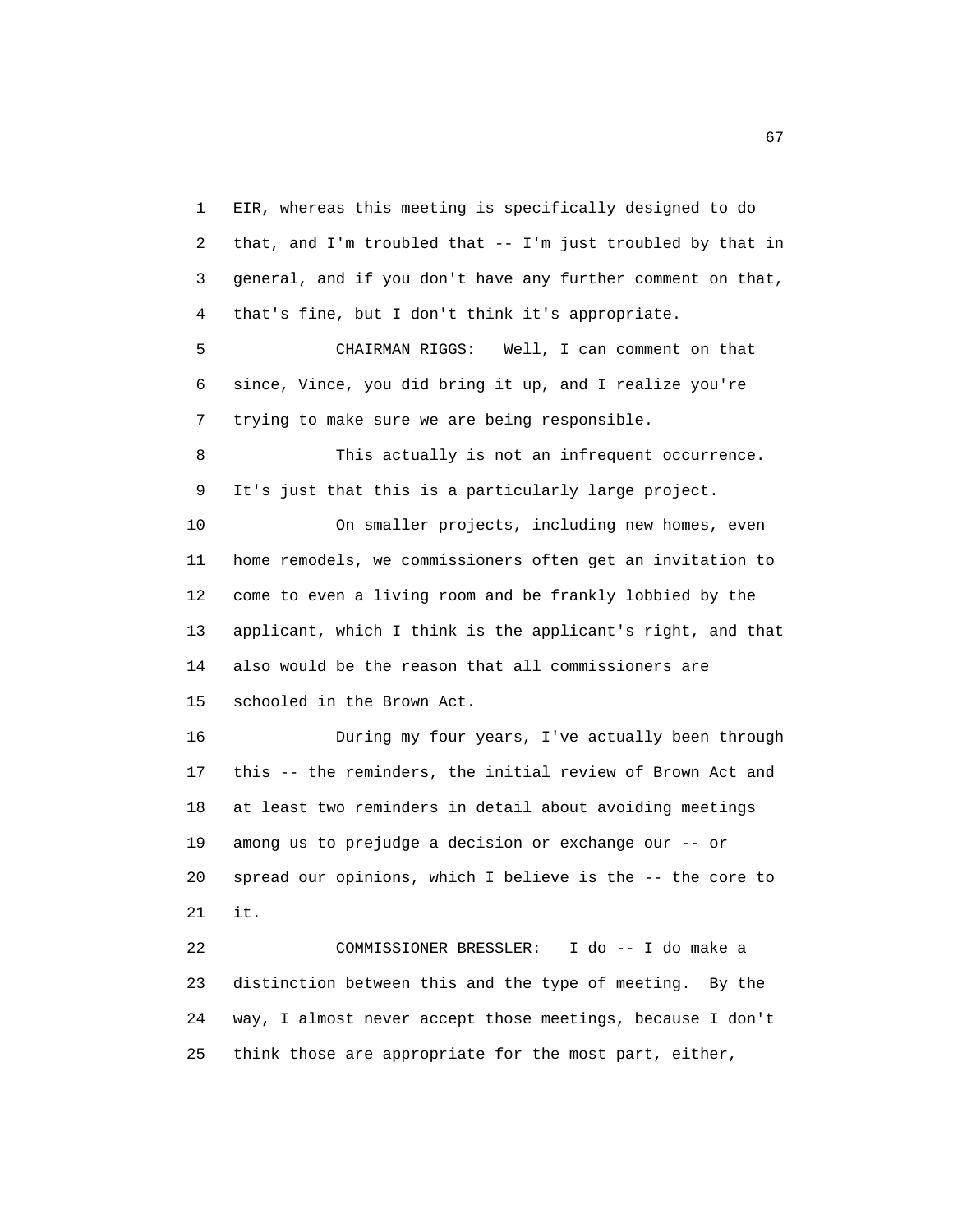1 unless it's clarification of the facts.

 2 But this seems to be an invitation to interpret 3 the document, and I think that should be done in a public 4 forum. 5 Now, that -- that may be the spirit instead of 6 the letter of the Brown Act, but -- I mean, part of the 7 reason I'm bringing this up is because I don't agree with 8 meeting with developers in general. 9 I was invited to meet with the developer of 10 Willow Road gas station project. I didn't do it. Other 11 people here did. I don't think that's right. 12 I mean, we have public meetings. You have the 13 information presented. The public has the benefit of that. 14 That's my opinion. 15 But in this one in particular, I have a problem 16 with. Okay. 17 CHAIRMAN RIGGS: Okay. Fair enough. 18 John, do you have a question? 19 COMMISSIONER KADVANY: No. 20 CHAIRMAN RIGGS: Okay. Any other questions 21 regarding the -- the presentation tonight, which is on the 22 EIR in general, and specifically on traffic and housing 23 counts? 24 Melody. 25 COMMISSIONER PAGEE: Yeah. I have a question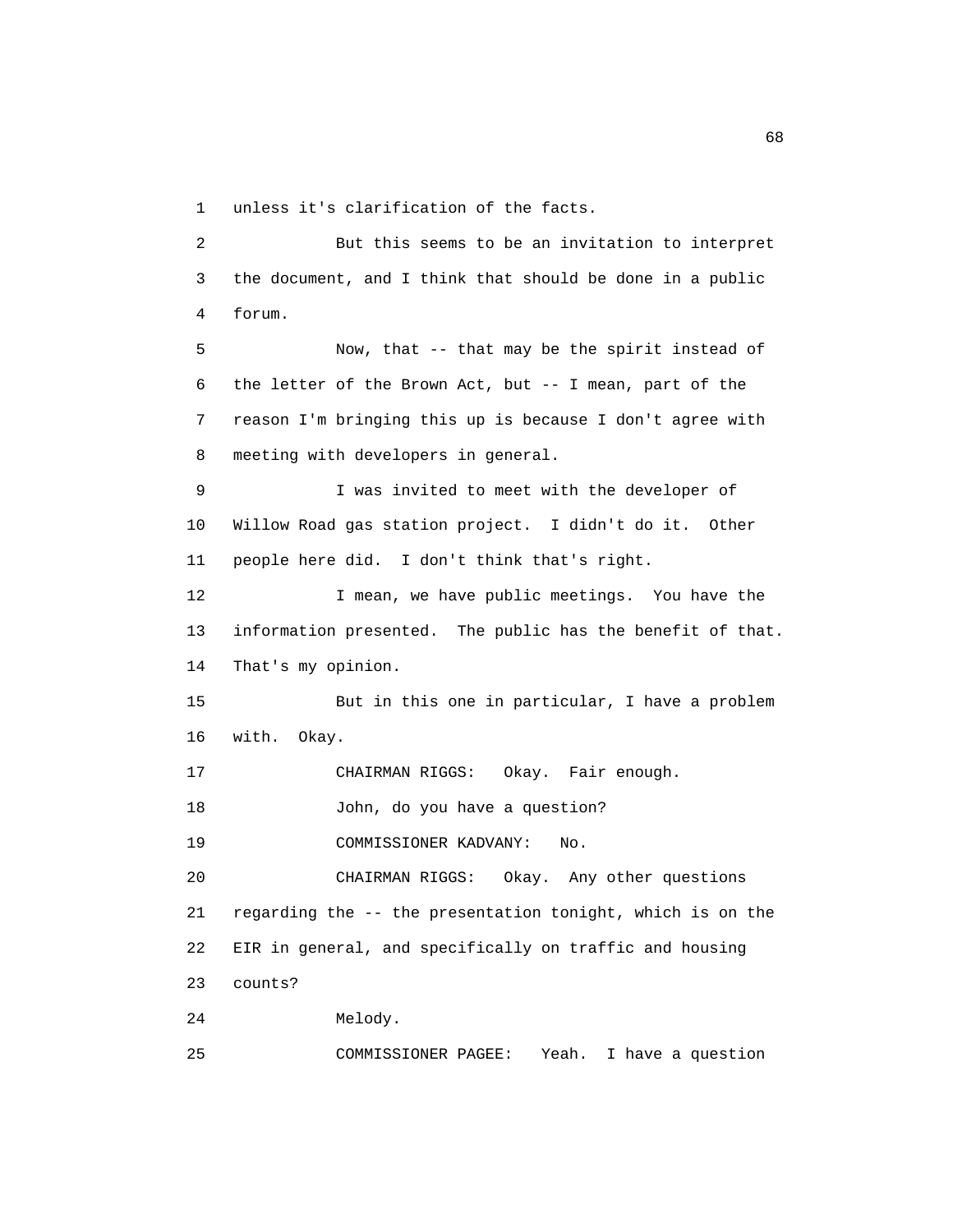1 for staff regarding all the square footages. I think that 2 I indicated earlier today in my e-mail to you that they're 3 kind of muddle -- muddled between different requirements 4 and what is the differences between them. 5 So in some instances, we're looking at the 6 office square footage, hotel square footage, the 7 restaurant, but retail was built into that. Whether it's 8 added or not -- not added or included in the office 9 complex. 10 Can you clarify those numbers so that it's out 11 there? 12 And then I didn't -- one question I didn't have 13 answered is the -- the parking. 14 What dictates the square footage per parking and 15 is it different from office to hotel and restaurant? If 16 you can go through each of those numbers, it would help me. 17 MR. ROGERS: Sure. I'll tackle the square 18 footages. I think if my colleagues help getting the 19 parking stuff ready, we'll be able to tackle that when I'm 20 done. 21 So there are differences between the square 22 footages of the proposed zoning ordinance amendment and the 23 square footages of the specific proposed development that's 24 shown on the attached project plans.

25 In any case, the M-3 zoning district maximum is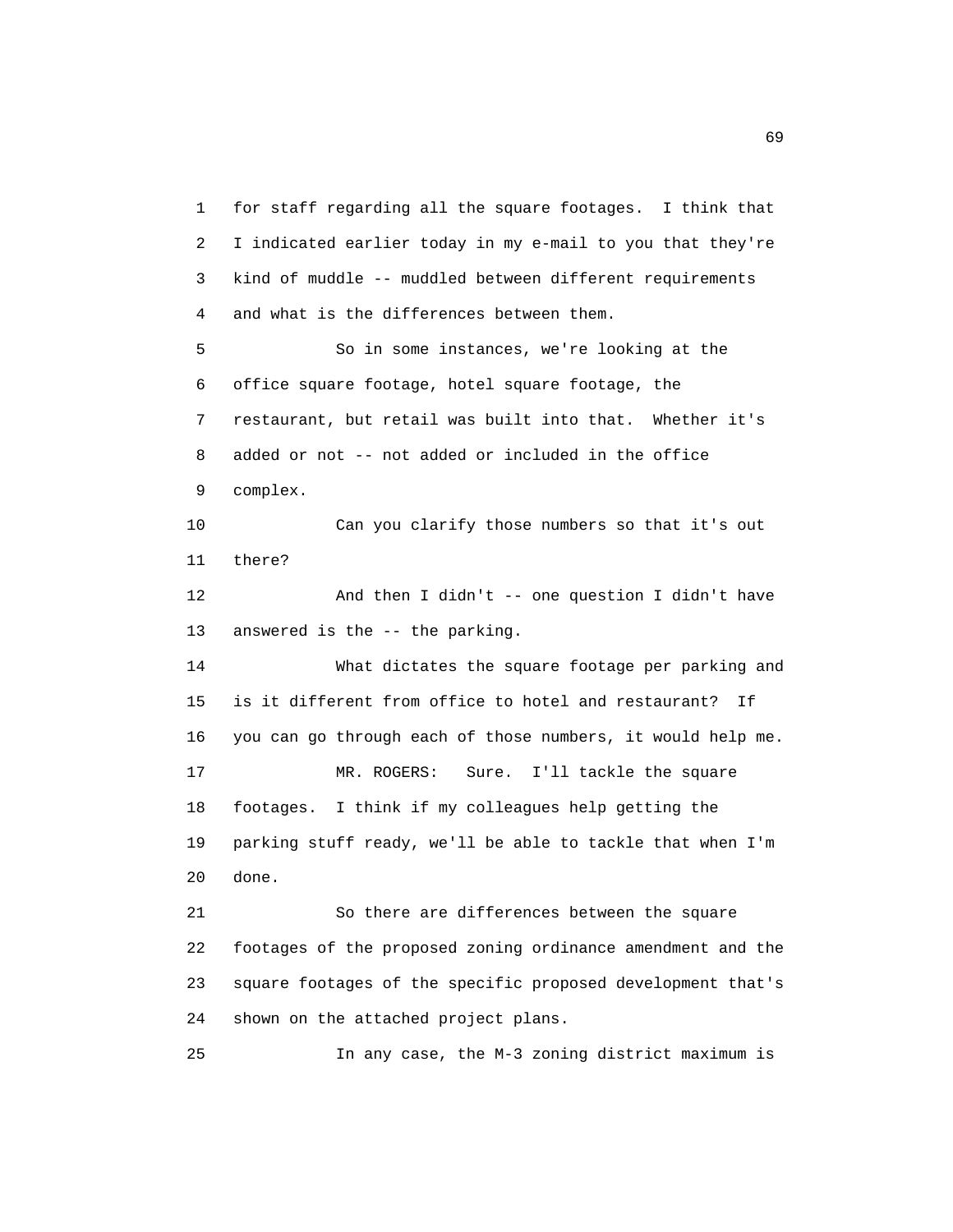1 the largest possible envelope. So the square footages are 2 shown on page 3 of the staff report for the M-3 zoning 3 district which max -- show a maximum office, a hundred 4 percent, max hotel, 24 percent, maximum other, thir -- 13.5 5 percent, adding up to a total of 137.5 percent maximum. 6 That is what was analyzed in the EIR in terms of 7 maximum impacts associated with the project such as traffic 8 generation.

 9 There are -- however, it's not always possible 10 to -- when you get to the level of designing a building, 11 they don't always come out to exactly those numbers. 12 And so the specific development proposals are a 13 little bit less in most instances. I believe the office 14 square footage is at the hundred percent maximum, maybe a 15 foot or two difference, but the -- the hotel and health 16 club are a little bit less.

 17 But in terms of the -- the Commission's 18 evaluation, the focus should be on the zoning district as 19 absolute maximum. It's never going to go above that.

 20 The EIR establishes essentially a cap in what 21 could be then built without Supplemental Environmental 22 Impact Report being affected.

 23 COMMISSIONER PAGEE: Okay. And then parking? 24 MR. ROGERS: Parking. Part of the proposal 25 incorporates the adoption of unique use space to parking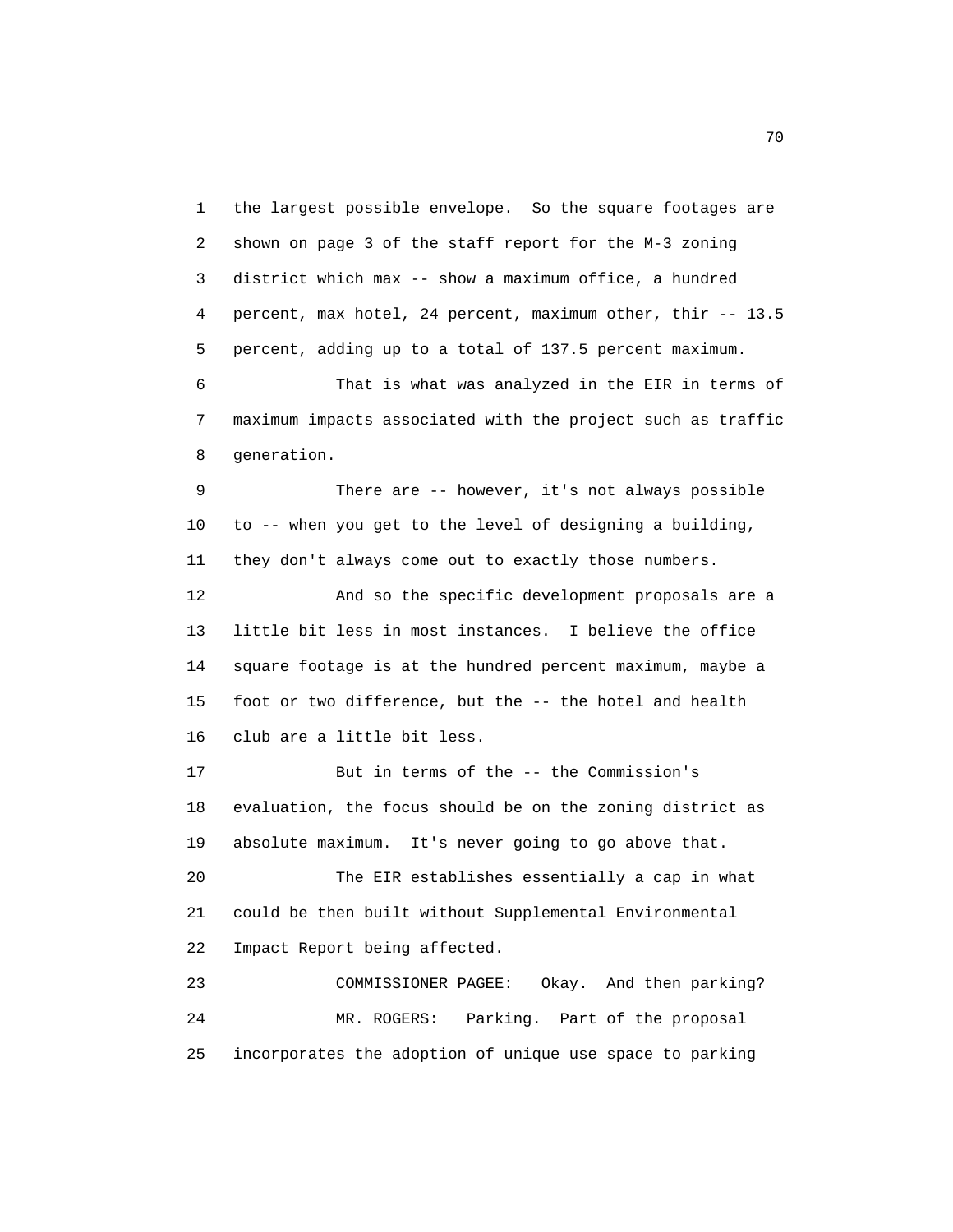1 standards for the project. And so the zoning ordinance 2 would amend chapter 16.72 of the zoning ordinance 3 establishing standards that are unique to the M-3 zoning 4 district.

 5 For administrative and professional offices, it 6 would be 350 square feet -- sorry. One parking space for 7 every 350 square feet of gross floor area.

 8 For motel and hotel, it would be .91 of a 9 parking space for every one guest room. Health and fitness 10 centers, one space for every 190 square feet of gross floor 11 area. Cafes and restaurants, one space for every 65 square 12 feet of gross square area.

 13 And then for kind of the other category, day 14 care facilities, neighborhoods serving community retail, 15 personal services or community facilities, it would be one 16 space for every 350 feet of square feet of gross floor 17 area.

 18 All of these are bracketed by a potential to 19 apply shared parking based on ULI, Urban Land Institute 20 standards, which are then analyzed in more and more detail 21 in the Draft EIR.

 22 So the -- the best discussion of the actual 23 parking, we can start on page 3.11-55 of the traffic 24 circulation section.

25 So it's the application of those parking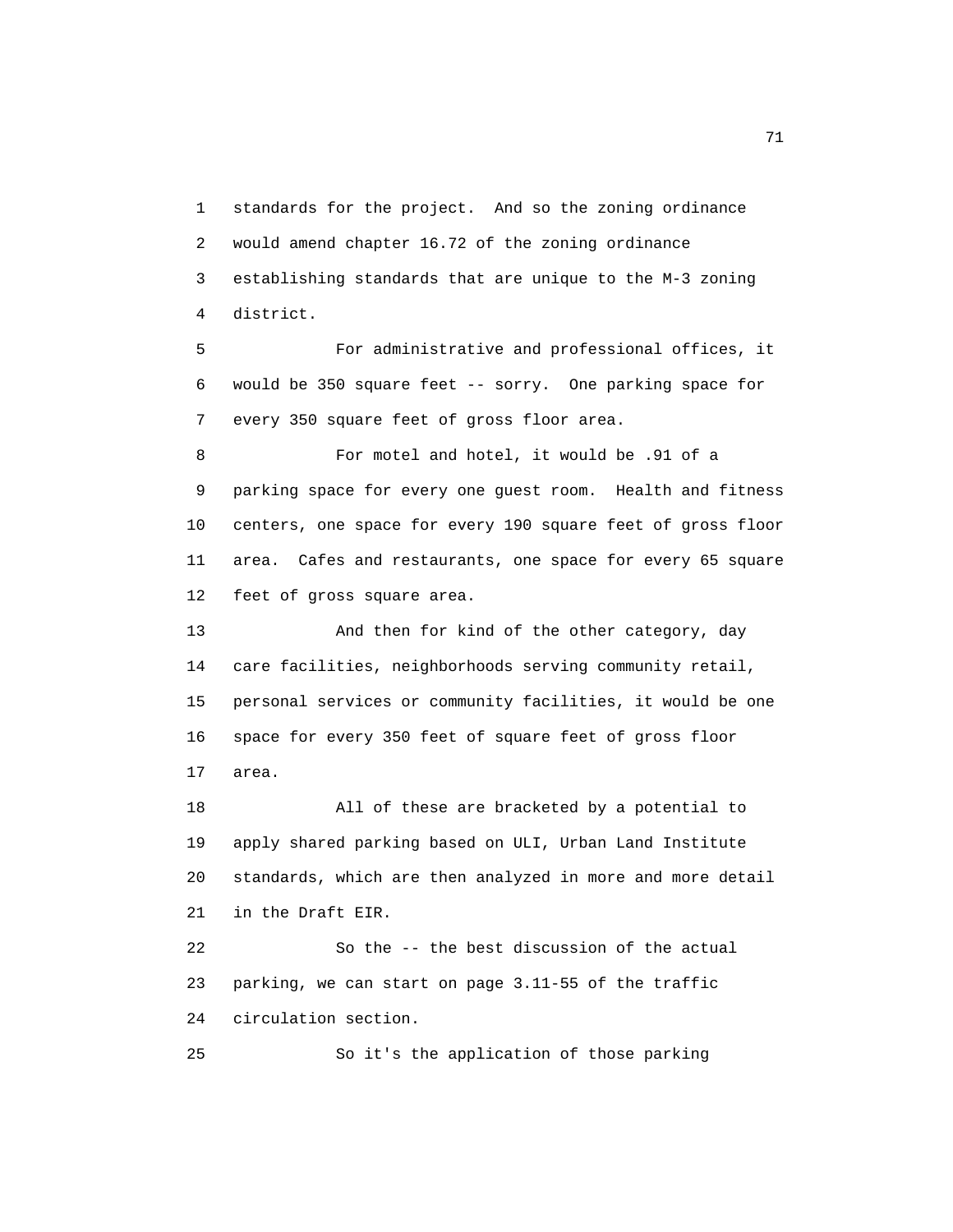1 standards that I just listed with the potential for shared 2 parking to reduce that based on different types of land 3 uses that have different demands at different types of day. 4 COMMISSIONER PAGEE: Okay. And then kind of a 5 comment and question. 6 Are existing parking regulations, I believe, 7 push at six per 1,000? 8 MR. ROGERS: Our parking standards vary for 9 every zoning district, so it's hard to have an accurate 10 apples to apples comparison. 11 The existing M-2 zoning is a catchall one space 12 per 300 square feet gross floor area. 13 However, there are other -- other zoning 14 districts that have an office kind of bent that are five 15 spaces per thousand. 16 Then in other zoning districts, such as our 17 downtown, there's a standard six spaces per a thousand. So 18 it really varies, not by use, but by the zoning district. 19 COMMISSIONER PAGEE: Okay. And then why would 20 we not use -- in an area where there is not much street 21 parking in the way of overflow parking, why would we not 22 encourage the six per 1,000 or five per 1,000 in this area? 23 MR. ROGERS: Well, the basis for looking at 24 different standards is based on observation of what 25 different uses actually demand.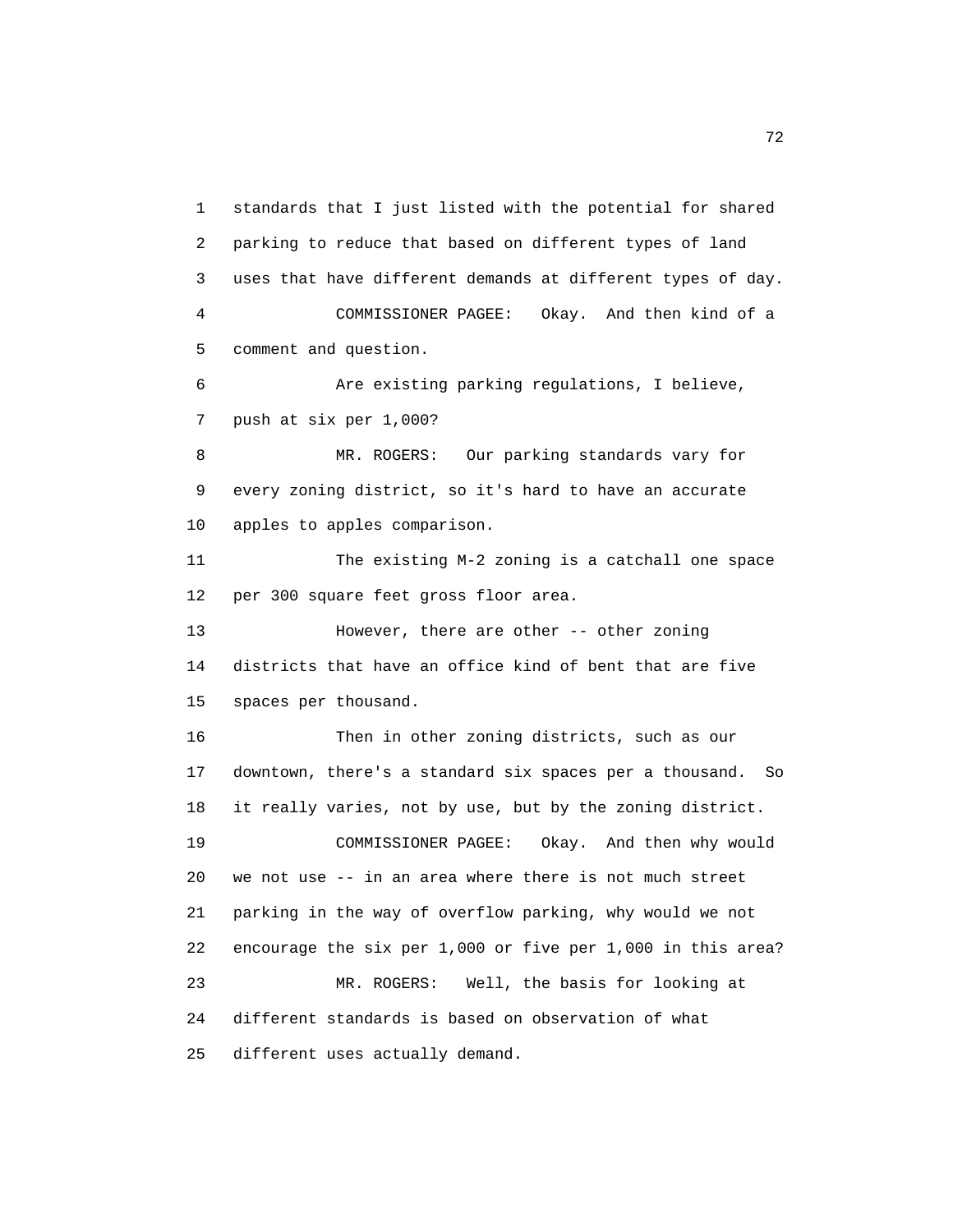1 And so there are certain uses for which six per 2 thousand is insufficient, even. So a high -- a high volume 3 re -- restaurant type use generates more than that, and so 4 you would -- you would look at the use. 5 And so in this case, office, in terms of 6 observable performance, typically generates a demand that's 7 less than six per thousand. 8 So that's why the proposal is incorporated in 9 alternates standard of one space per 350 square feet. 10 COMMISSIONER PAGEE: Okay. And then the -- the 11 final question regarding this issue or item would be: For 12 the Rosewood Hotel, what was the average parking for that 13 piece of property? 14 MR. ROGERS: I don't have that information 15 immediately available. Let's see if my colleagues have 16 that offhand. 17 If we don't have it, it's an item that we can 18 research and get back to you and the Commission on as 19 potentially as part of a summary -- 20 COMMISSIONER PAGEE: Okay. Project. 21 MR. ROGERS: -- for the October 5th meeting. 22 COMMISSIONER PAGEE: Okay. Thank you. 23 CHAIRMAN RIGGS: Thomas, following up on that, 24 you said that the parking shared factor was on 3.11-5. I'm 25 seeing traffic on that.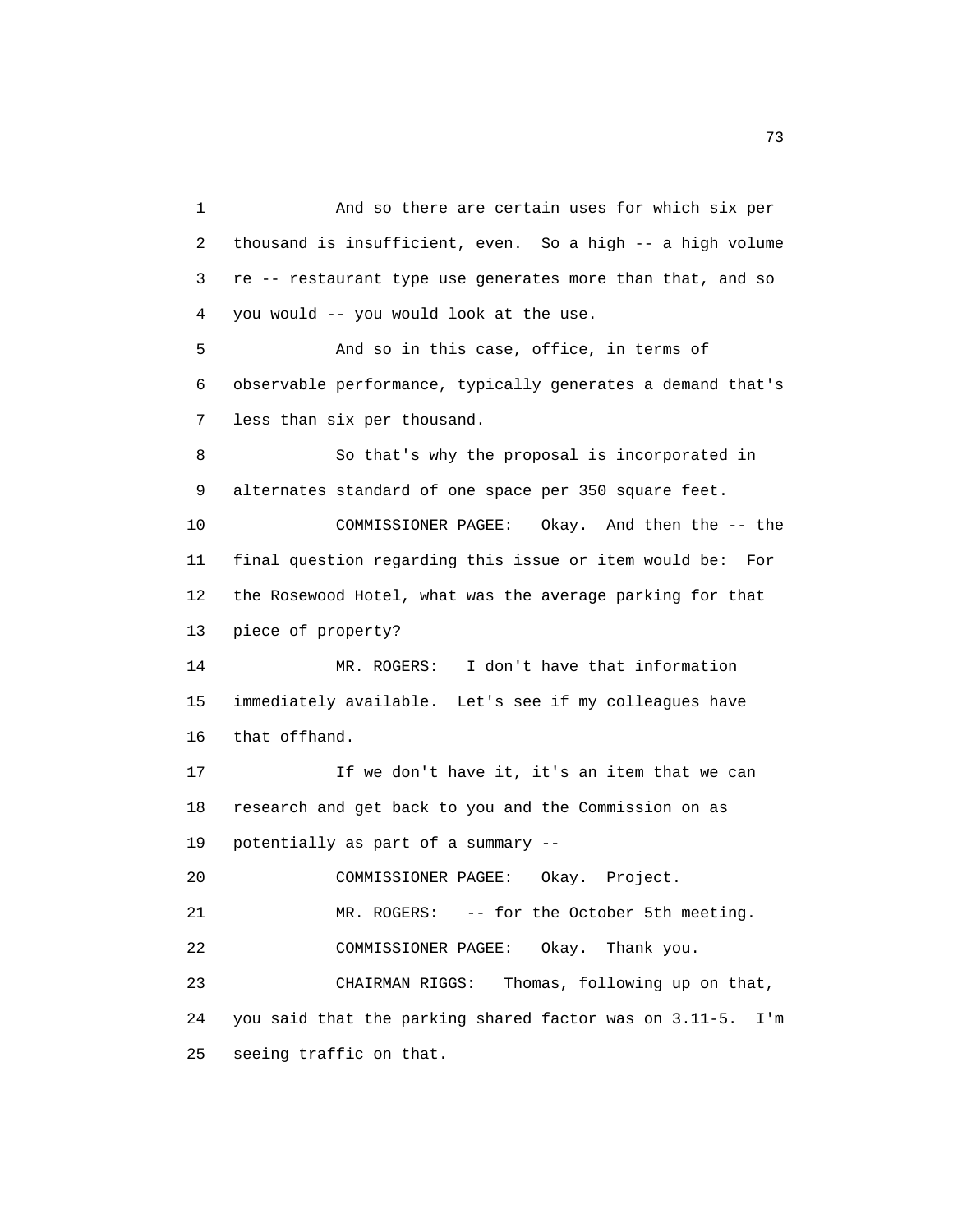1 MR. ROGERS: The header at the very bottom 2 under Other Considerations, there's a parking impact 3 analysis that continues on to the subsequent pages. 3.11-55 4 on to 56.

 5 CHAIRMAN RIGGS: Oh, 55. Huh? Thank you. 6 Vince.

 7 COMMISSIONER BRESSLER: Yeah. I just -- since 8 we're on parking, I'm going to point out that the parking 9 doesn't count towards the FAR, and this -- this actual 10 group is the one that, you know, is reviewing that whole 11 policy last, but I can tell you that I never had in mind 12 when we reviewed that policy that there would be absolutely 13 huge stand-alone parking structures that are like buildings 14 unto themselves that wouldn't count towards FAR.

 15 So I -- you know, what I'm going to say -- my 16 comment here that specifically addresses the DEIR is that 17 what we need here is a complete review of the FAR in terms 18 of whether it applies in the sense that whether these guys 19 should be excluded when they build huge stand-alone parking 20 structures.

 21 Because that's not what we envision. We haven't 22 seen this kind of thing associated with a specific project 23 in Menlo Park, and I don't think that the FAR guidelines 24 apply.

25 I think it needs to be completely reviewed and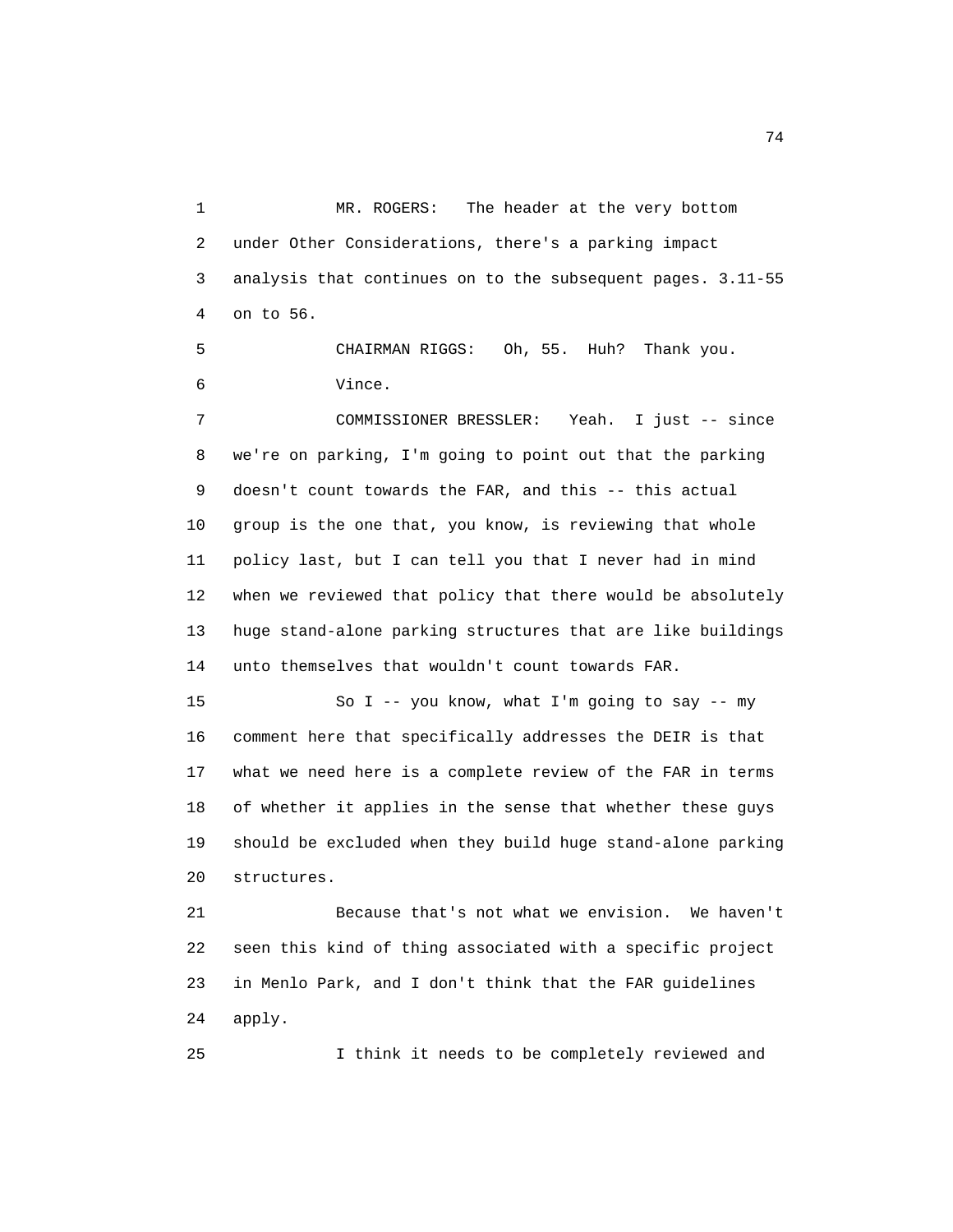1 it needs to be addressed by the EIR.

 2 CHAIRMAN RIGGS: All right. Other comments or 3 questions. 4 John. 5 COMMISSIONER KADVANY: One -- this is kind of a 6 specific question, but it gets to the -- the relationship 7 between the specific project and the General Plan and -- 8 and Zoning Amendments. 9 On -- I noticed in the -- very early in the EIR, 10 on page 1.2, there's a comment that said it was unlikely 11 that the General Plan Zoning Amendments would be approved, 12 but not the specific development proposal. 13 I was wondering, is that meant literally or does 14 it mean something more along the lines of but not the 15 development proposal or something along the lines of one of 16 the alternatives discussed? 17 You see what I'm -- see what I'm saying? 18 It's on page 1.2. I mean, it may be just 19 offered as sort of an offhand remark, but it -- it does 20 sort of suggest it's like kind of all or nothing thing, you 21 know. 22 MR. ROGERS: That's -- it's not the intent of 23 that statement to imply that one of the alternatives or a 24 different alternative that's not in there couldn't 25 ultimately be the City's action.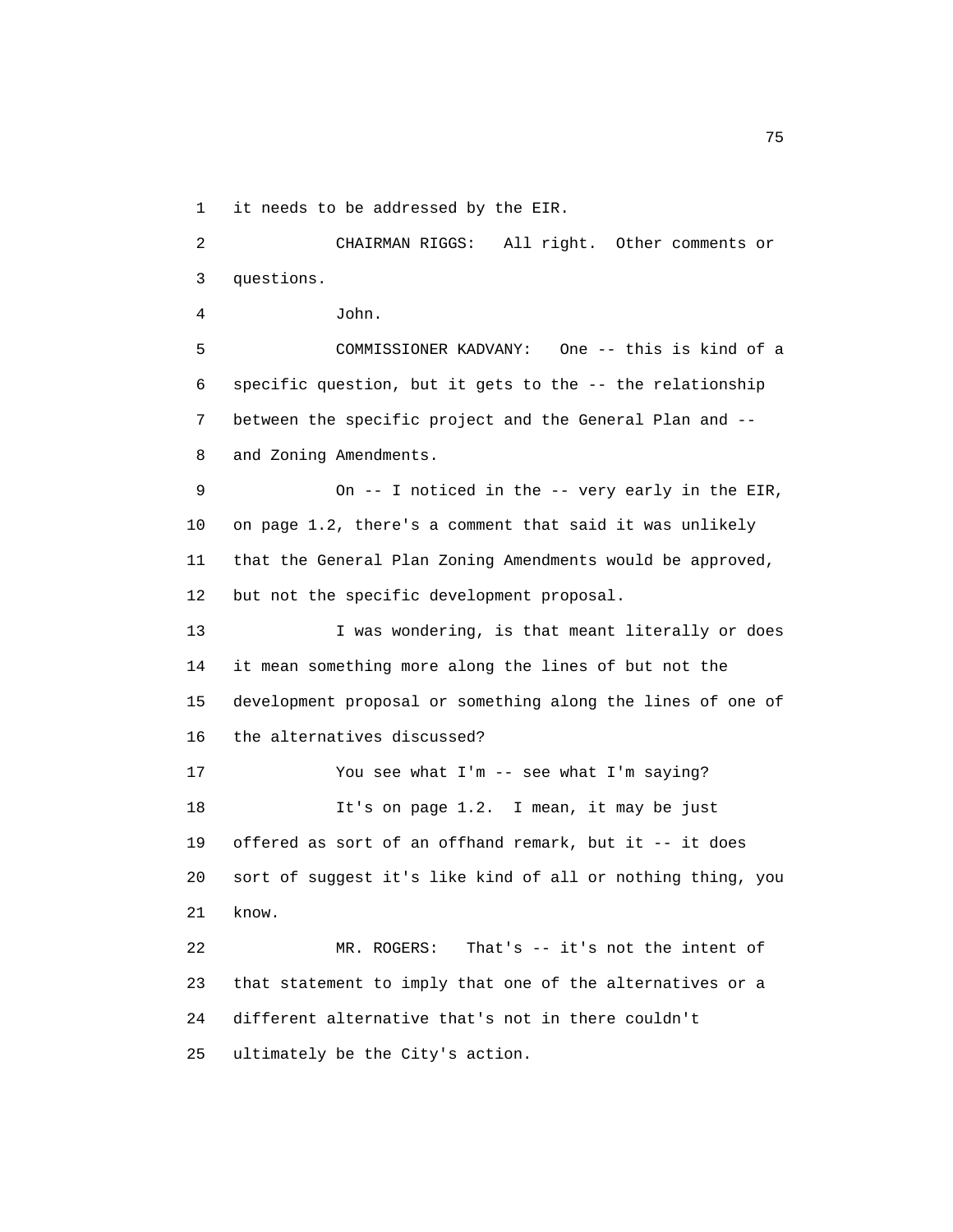1 COMMISSIONER KADVANY: Yeah, good. That may be 2 a good edit so -- so early on.

 3 Here's -- here's another question about 4 alternatives that I thought the range was good was -- was 5 covered.

 6 I thought -- I was wondering if any thought had 7 been given to consideration of an alternative along -- 8 which would be sort of an Independence Drive project only, 9 since I -- my informal understanding is it's sort of the 10 order of the project is, you know, that the hotel and 11 parking -- and the office and the -- you know, it goes 12 together there, and then you have other offices.

 13 I was -- it seems like -- or is that an easy -- 14 is it easy to calculate impacts for that -- something like 15 that based on the information that's collected?

 16 MR. ROGERS: The alternatives were as a result 17 of the -- the scoping session, which was fairly involved, 18 as Rod indicated. So they were the -- the result of the 19 City Council and the public.

 20 That's not to say that additional alternatives 21 or change alternatives couldn't be analyzed as part of a 22 Final EIR.

 23 But just to clarify, alternative number three is 24 essentially the proposed development on the Independence 25 sites with the Constitution site developed under the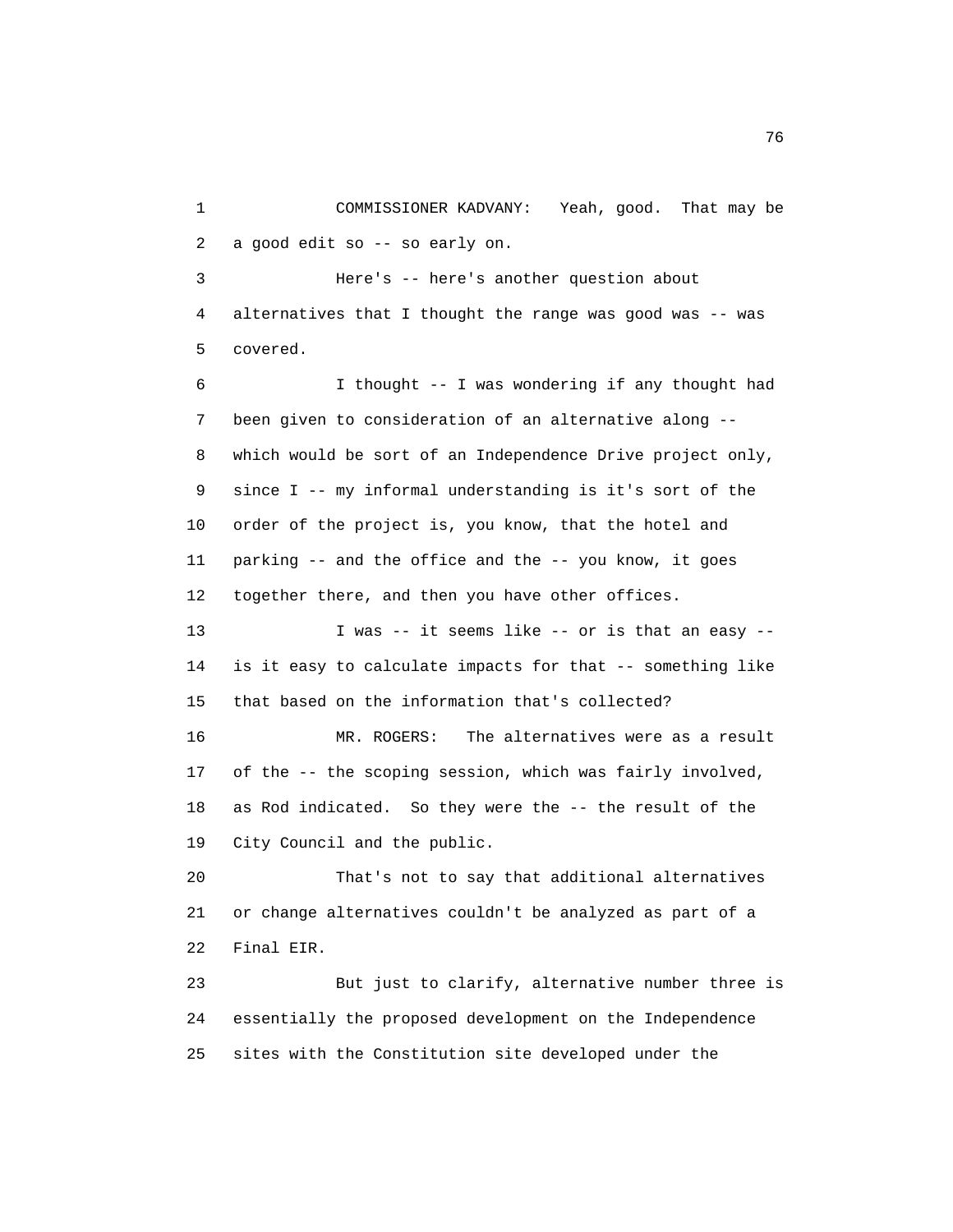1 existing M-2 zoning.

 2 The way that the square footages get allocated 3 is not exactly a comparison I think along the lines of what 4 you're looking for, but between -- between alternatives one 5 and -- sorry. Alternatives two, which is existing M-2 6 buildout, and alternative three, which is capping the 7 office development at 45 percent for the overall 8 developments, and then incorporating the hotel and health 9 club, I think you can kind of get a sense of what the -- 10 the impacts are, but that may or may not be exactly what 11 you're looking at. 12 COMMISSIONER KADVANY: That's good. 13 MR. THOMAS: Okay. 14 COMMISSIONER KADVANY: That's great. 15 I -- I have a question for Mark -- Mark Spencer, 16 I guess, on a transportation question. 17 I -- Mark, I think you said in your 18 presentation, if I recall correctly, that on the -- on the 19 Transportation Demand, TDM proposal, that you didn't -- you 20 didn't give it any credit -- credit to be conservative, I 21 think -- I think -- I think that's what you said, but in 22 the document, in the EIR, the EIR -- the EIR says -- 23 doesn't say -- it never uses an expression like that. 24 That is probably EIR protocol, but basically the 25 EIR says it's unlikely that the TDM would reduce impacts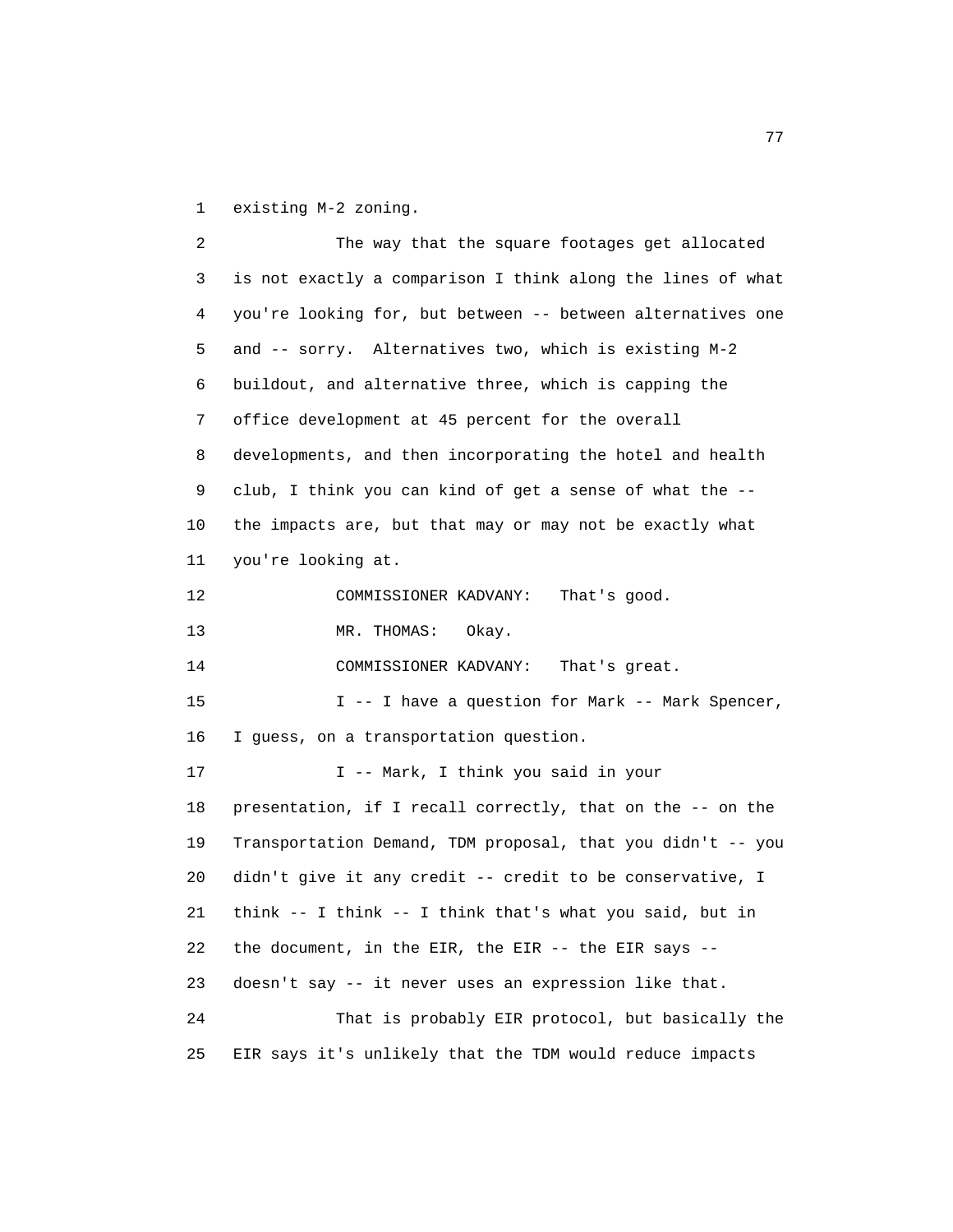1 both, you know, below significant levels.

 2 So can we take those as equivalent and, you 3 know, should I -- should I -- I mean, it's one thing to say 4 I'm being conservative. It's another thing to say I don't 5 expect -- you know, given the nature of what we understand 6 of this program -- 7 MR. SPENCER: Let me see if I can clarify. 8 COMMISSIONER KADVANY: You understand what I'm 9 saying. 10 MR. SPENCER: I understand. I get that 11 question quite a bit. 12 A TDM program, Transportation Demand Management 13 program sets out a series of activities by providing things 14 such as bicycle lockers, by contributing towards employees' 15 shuttle passes, transit passes, perhaps contributing to the 16 existing shuttle, for Caltrain, providing pedestrian 17 amenities. It could be a number of different things. 18 Anything that reduces the number of trips coming 19 to a site, encouraging carpooling, vanpooling, transit, 20 walking, biking and so forth. 21 As a transportation professional, all of these 22 are extremely important and very, very worthwhile things to 23 do. 24 One of the issues that we have in our industry

25 as traffic professionals is that it's very hard to come up

n and the state of the state of the state of the state of the state of the state of the state of the state of the state of the state of the state of the state of the state of the state of the state of the state of the stat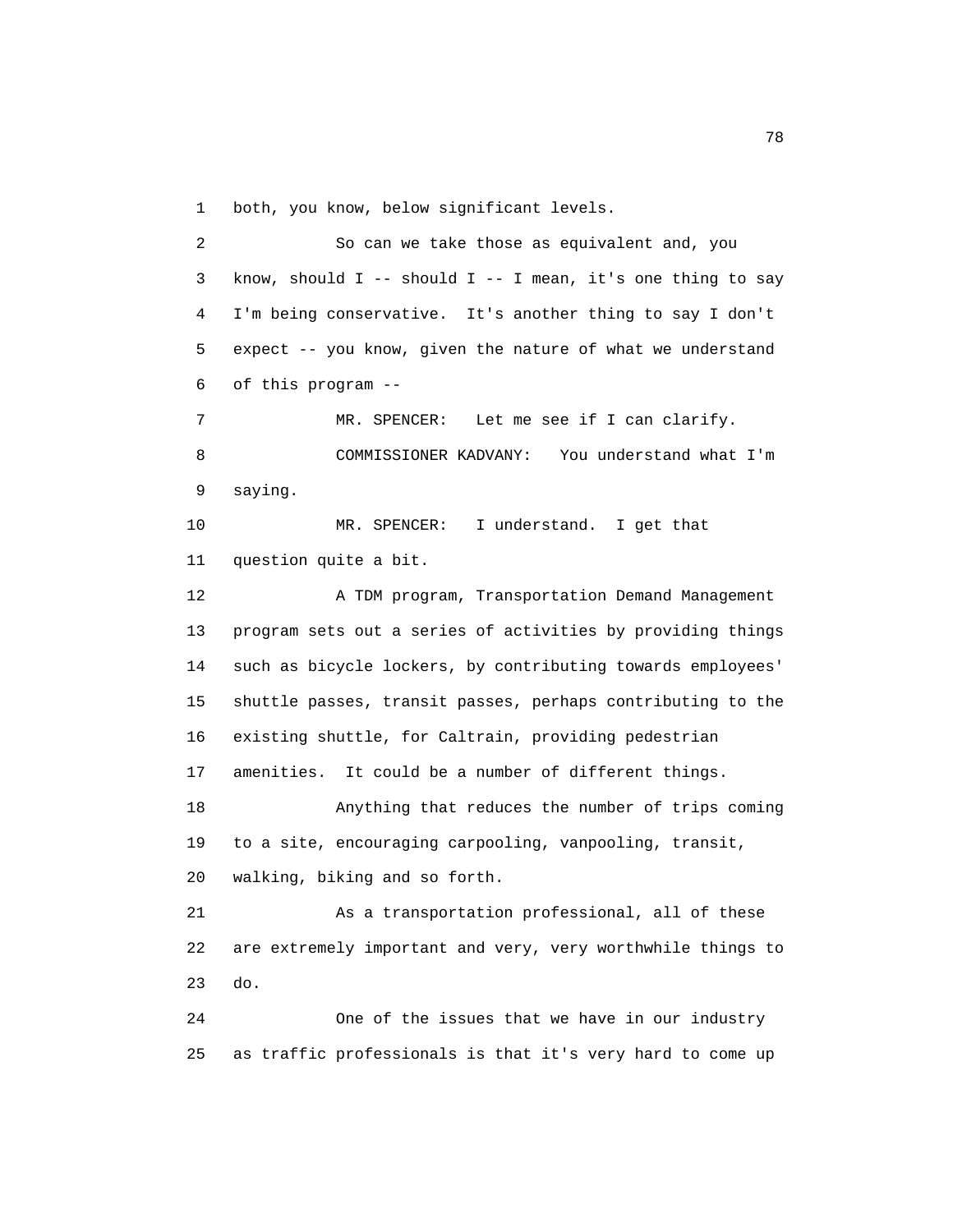1 with a very quantitative for sure analysis that says if I 2 implement measures A, B, C and D, I know for sure I'm going 3 to reduce the number of trips by X percent, and across -- 4 the more mixed use you have, the more opportunity you have 5 to be successful.

 6 This project is mixed use. It does have a good 7 chance of having a success -- a successful TDM program.

 8 But realistically, we can't quantify it with 9 some level of certainty that could withstand a challenge 10 under a CEQA document.

 11 So while we encourage these measures and we say 12 these are good to do, we don't know for sure if the level 13 of reduction in trips would be enough to reduce the -- the 14 impact to that less than significant level.

 15 Some of the delays that we experience in 16 intersections as a result of the project are -- are larger 17 than -- and then some are not as great depending on which 18 intersection you're talking about, but because we can't say 19 with absolute certainty, gee, we know this is going to 20 reduce it by ten or twelve seconds at this intersection or 21 whatever it might be, therefore it doesn't get considered 22 in the numerical analysis in the EIR. And that's -- that's 23 how it gets treated.

 24 But they're worth -- in terms of the value to 25 the program and what it means, I think that shouldn't be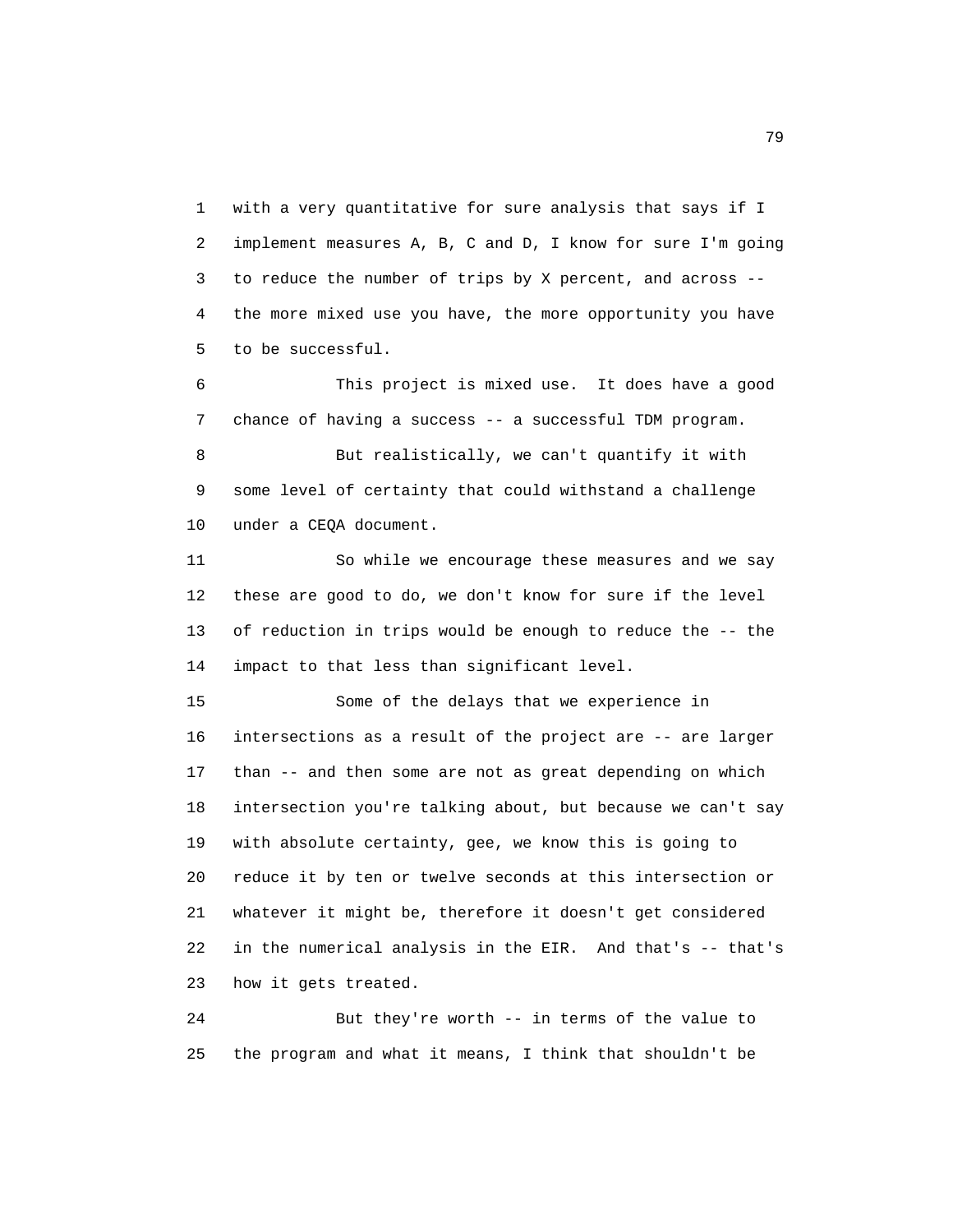1 underestimated from that perspective.

 2 COMMISSIONER KADVANY: Thanks. 3 CHAIRMAN RIGGS: Thank you, Mark. 4 Katie, do you have a question? 5 COMMISSIONER FERRICK: Yes. I think it might 6 be for you, yeah. 7 First, water supply. In the staff report, there 8 -- they talk about the significant and unavoidable water 9 supply impacts, and I'm wondering if you could talk about 10 the practical meaning of significant and unavoidable 11 impacts, like what does that mean for people here? 12 MR. JEUNG: Sure. Over the past few years, as 13 part of the California Environmental Quality Act, we've 14 been required to take a look at the available water supply. 15 From two perspectives. One from a long-range 16 speakers perspective, because the state is very much 17 interested in making sure that there is adequate long-term 18 water supply available to support a project. 19 And second, there's a request to look at that 20 long-term water supply under a number of different 21 scenarios, and those scenarios take into account a number 22 of successive dry years and multiple periods of drought 23 conditions. 24 So when we do the impact analysis -- and we

25 often use our brains. We try to do a conservative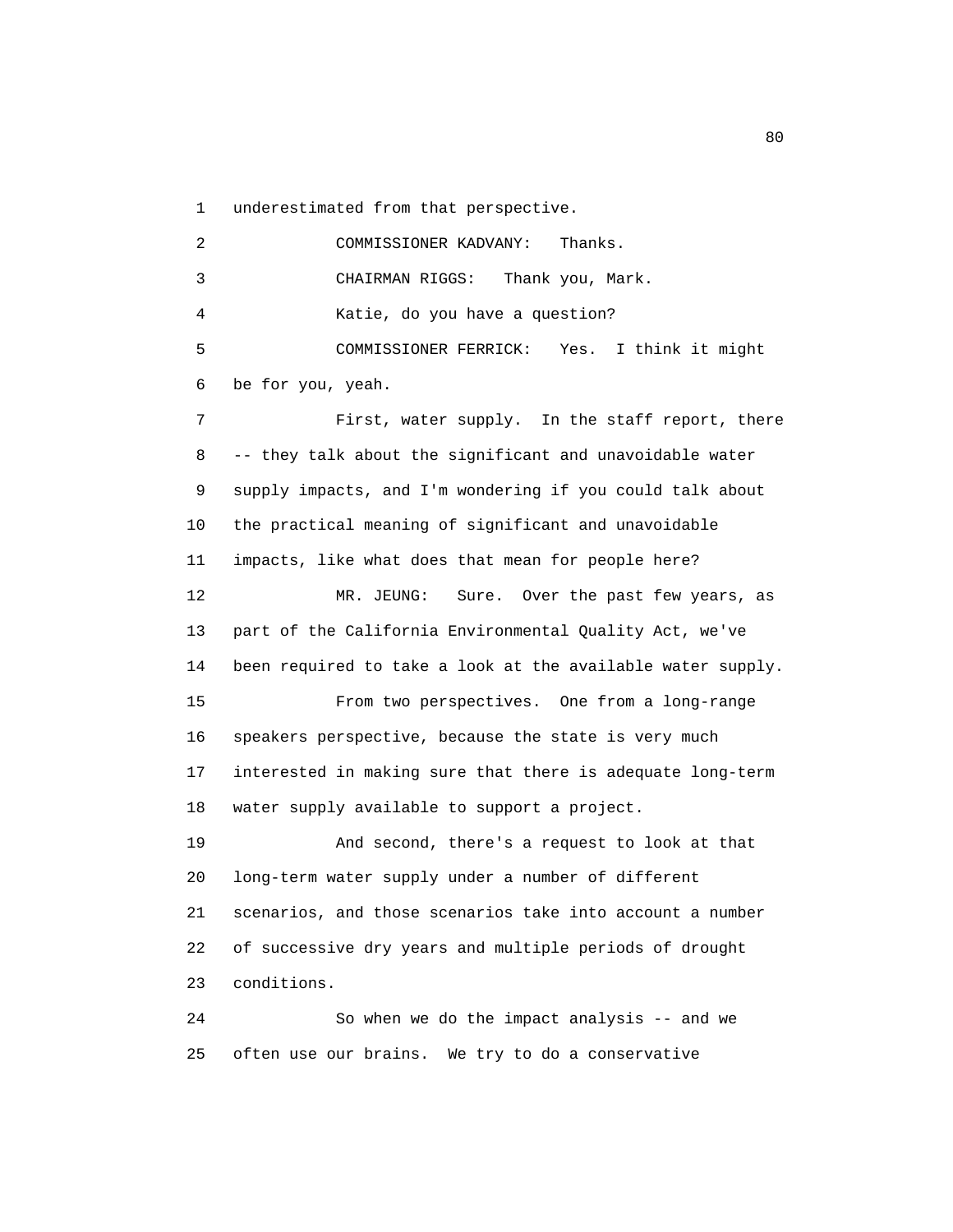1 analysis -- it's taking into account those particular 2 scenarios where we have dry years and we have successive 3 periods of drought, and under those circumstances, when 4 you're looking into the future and you're taking into 5 account Menlo Park's available water supply, whether it 6 comes from groundwater, whether it comes from the Hetch 7 Hetchy system, et cetera, we take a look at all the 8 available and planned and programmed water improvements and 9 we see how much water entitlement the City of Menlo Park 10 has, and then we compare that against the demands that are 11 projected for the project.

 12 And as has been pointed out earlier, it's hard 13 to get a good handle on the project because when you're 14 allowing something under an M-3 zone that allows anything 15 from R&D space to office space to a certain percentage of 16 hotel use, you make certain assumptions about how much 17 water could be demanded or required under those project 18 conditions, and so when you take a look at a scenario or a 19 situation where all of the floor space comes in as a -- a 20 research and development and then comes as a wet lab, when 21 there's that demanding of water use against the 22 conservative supply scenarios, we have a condition where 23 there's not going to be adequate water supply, and -- and 24 we're just making that as a point of information for the 25 benefit of the Planning Commission.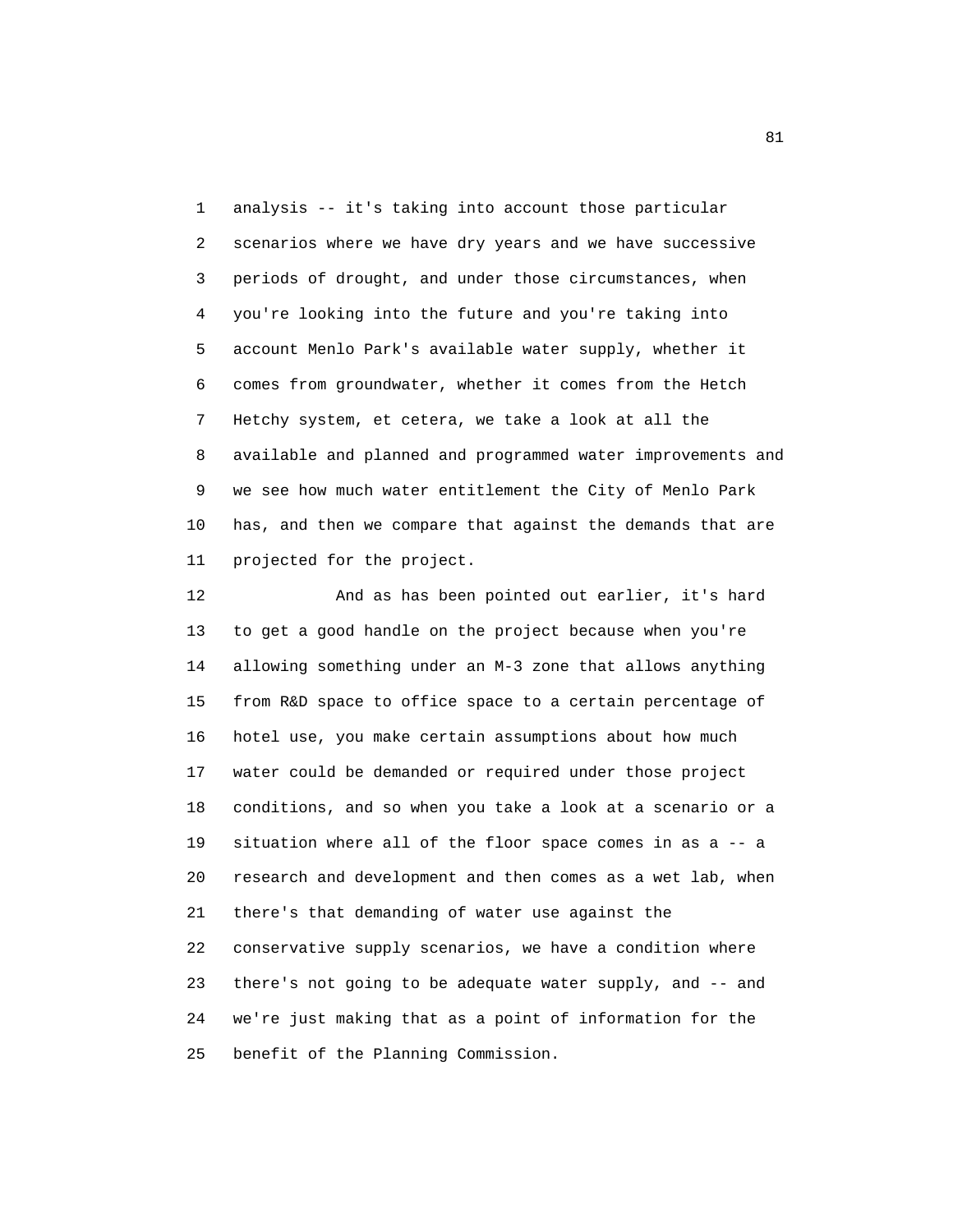1 Does that help?

 2 COMMISSIONER FERRICK: Yes. I'm glad to hear 3 you say you're working with the planned improvement such as 4 the Hetch Hetchy system, and I'm sure you're aware they're 5 going to be doing a lot of digging -- 6 MR. JEUNG: Yes. 7 COMMISSIONER FERRICK: -- of those big 8 pipelines right there. 9 MR. JEUNG: I think the complication there is 10 just how long the contract is going to continue under the 11 current conditions. 12 There's a projected date of exploration, and so 13 once you get beyond that, it becomes pretty tentative, a 14 little bit tentative on -- on how available the water 15 supply is going to be. 16 And so that's again why we take this 17 conservative approach in the environmental document. 18 Because, as Mark said, we're not certain of some of those 19 conditions in the future. 20 COMMISSIONER FERRICK: Mm-hmm. And my other 21 question for you has to do with air quality. 22 I understand the ones for the construction 23 phase, but could you expand on the -- on the significant 24 and unavoidable air quality impacts post construction that 25 you were mentioning?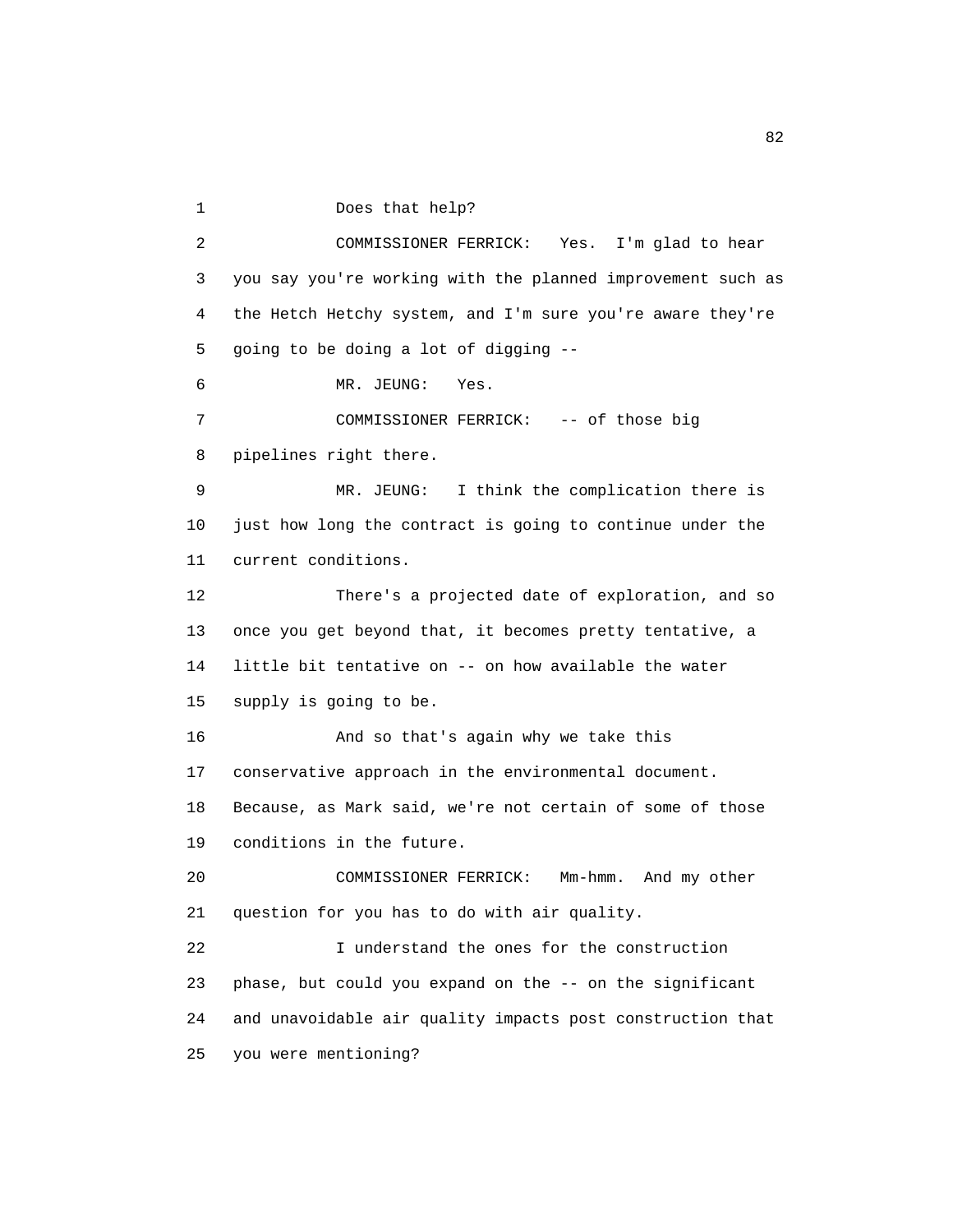1 MR. JEUNG: Mm-hmm.

2 COMMISSIONER FERRICK: Thanks.

 3 MR. JEUNG: There are two different components 4 that are primary contributors to the air emissions. So For 5 any given project, whether it's a housing development, 6 whether it's a commercial development, you have the certain 7 amount of emissions associated with the trips that are 8 going to be generated by that project.

 9 So as Mark pointed out, there's some 11,000 or 10 so new daily trips. All of those cars and the mechanisms 11 or the means by which people are going to be arrive at the 12 site are going to generate emissions associated with 13 additional air quality or air emissions.

 14 In addition, the proposed project as a site 15 contributes stationary source emissions. So there are -- 16 there are those that are related to mobile sources, such as 17 the cars, and then there's stationary sources.

 18 So, for example, the heating and the ventilation 19 that's going to be required to support the office, the R&D, 20 the hotel, the health club, all of that is going to 21 contribute to emissions, as well.

 22 We take all of those different sources, the 23 trips and the square footage and the types of uses and put 24 it into a model that's called Urbanist, and the Urbanist 25 model then generates for us using factors that have been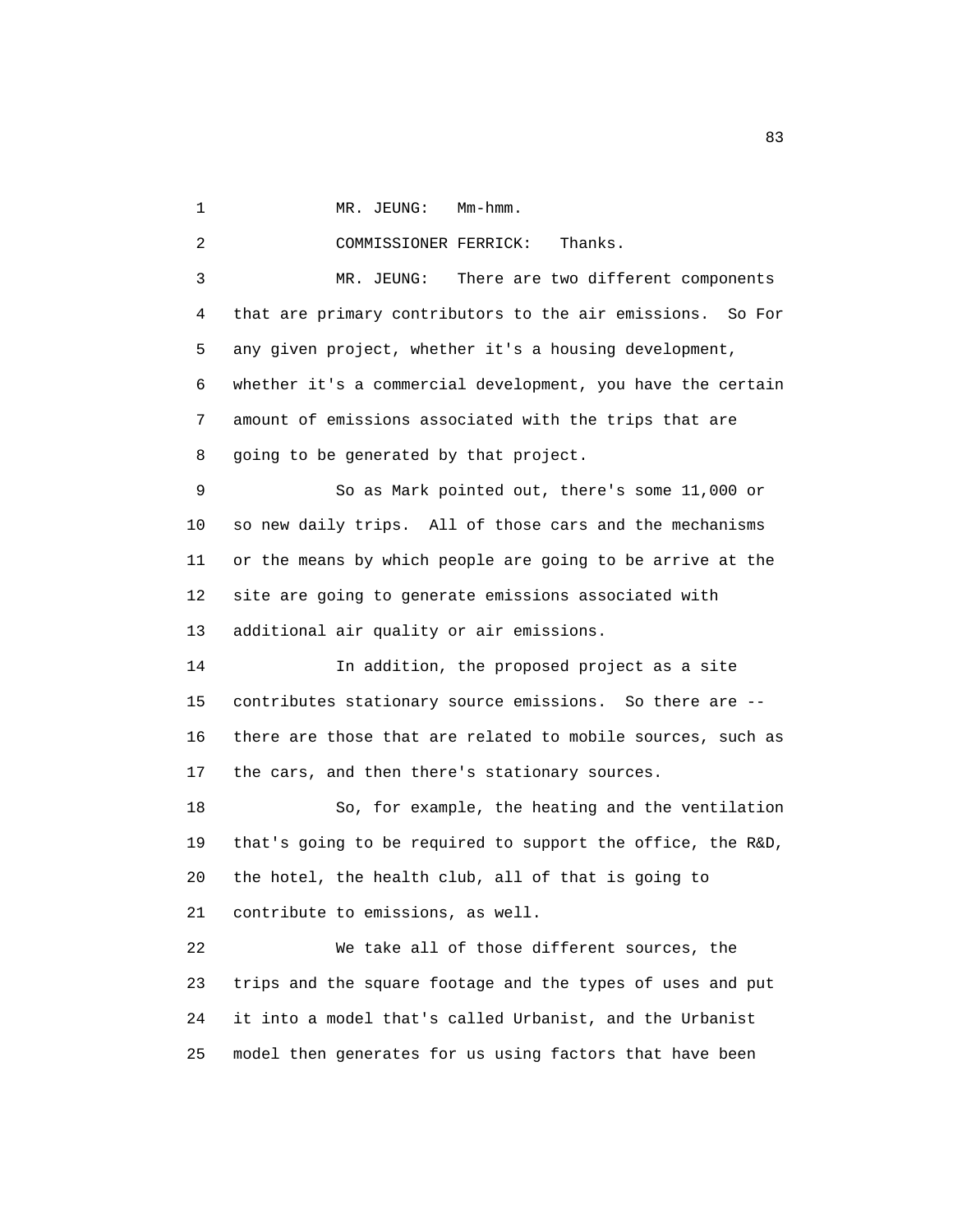1 approved by the California Air Resources Board the amount 2 of emissions that are associated with all those uses, both 3 stationary and mobile.

 4 The amount of emissions that are then calculated 5 are compared against standards that are promulgated by the 6 Bay Area Air Quality Management District.

 7 And so the district has come out and said that 8 in general, given our conditions here in the Bay Area, if 9 there's more than eighty pounds per day of certain criteria 10 pollutants such as the NOx or the particulate matter, in 11 those cases, it should be declared that the project would 12 have a significant air quality impact, and that was the 13 case here.

 14 We tend to find that with every large project. 15 COMMISSIONER FERRICK: So it's the -- it's the 16 transportation, not the buildings themselves or the uses 17 within?

18 MR. JEUNG: For the vast majority of the 19 emissions, whether you're looking at the mobile or the 20 stationary sources, it's primarily from the mobile sources. 21 So when we do take a look at the alternatives, 22 for example, and we're trying to reduce the number of 23 pollutants per day or the pounds per day, we were looking 24 at opportunities to reduce the number of trips. 25 COMMISSIONER FERRICK: Mm-hmm.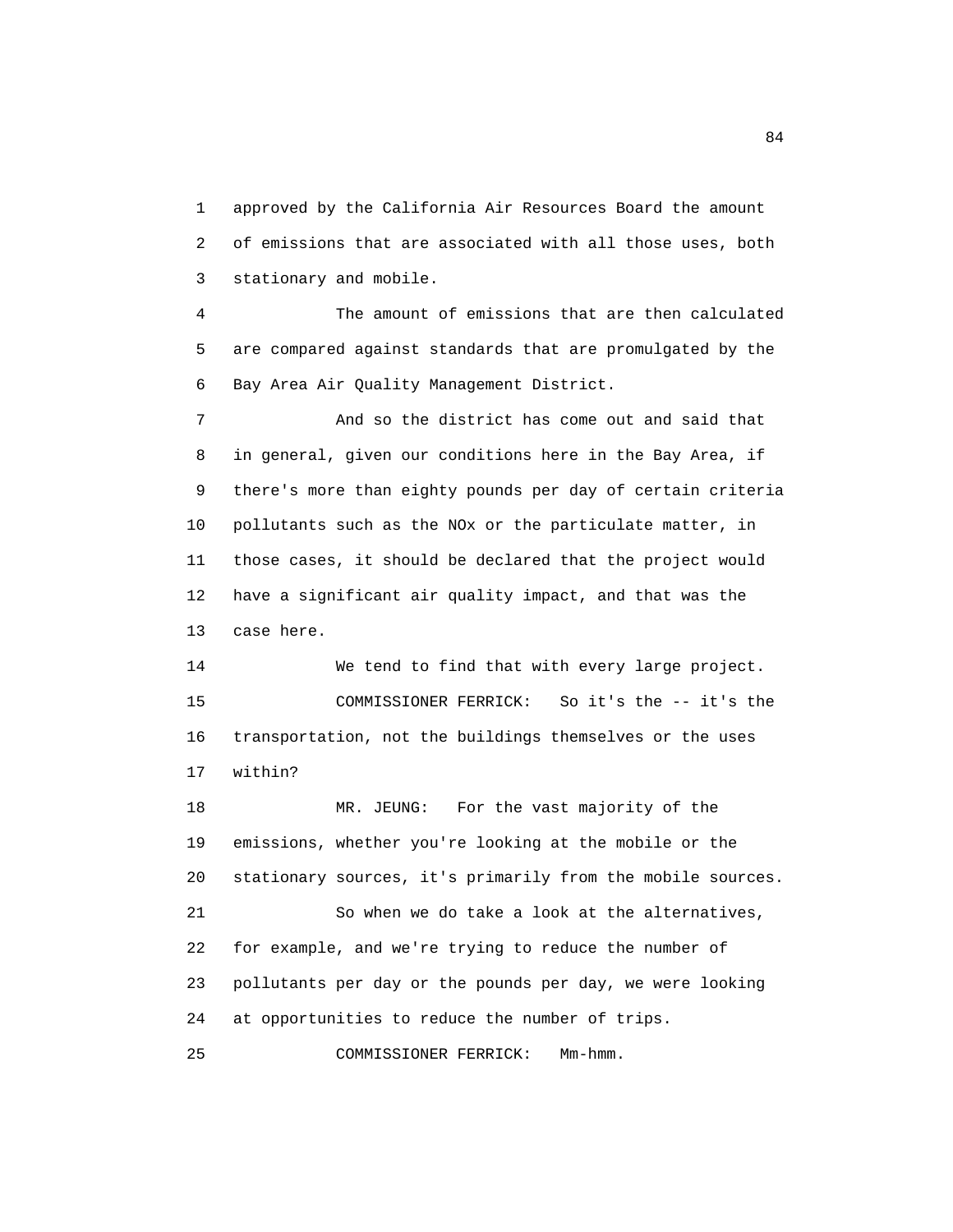1 MR. JEUNG: And that's where we were working 2 closely with City Staff and Mark Spencer. 3 COMMISSIONER FERRICK: And how closely -- I 4 mean, I'm just thinking back to the housing, the ten 5 percent. 6 That would -- that would go commensurately down 7 if the number of people living close by? 8 MR. JEUNG: Yeah. 9 COMMISSIONER FERRICK: Okay. Thank you. 10 MR. JEUNG: Mm-hmm. 11 CHAIRMAN RIGGS: Thank you. 12 COMMISSIONER FERRICK: And then I think I 13 have -- I can come back later. 14 CHAIRMAN RIGGS: Okay. And Jack, and then I'm 15 just going to insert a request to the consultants. If it's 16 possible to answer a question with we took the worst case 17 drought and the worst case building load and it came out 18 that this is the result. 19 We have a lot of questions to ask you tonight, 20 and in the interest of time, rather than completeness, that 21 would be appreciated. 22 Jack. 23 COMMISSIONER O'MALLEY: I have a couple general 24 questions and a number of specific questions. 25 The general questions really involve answers to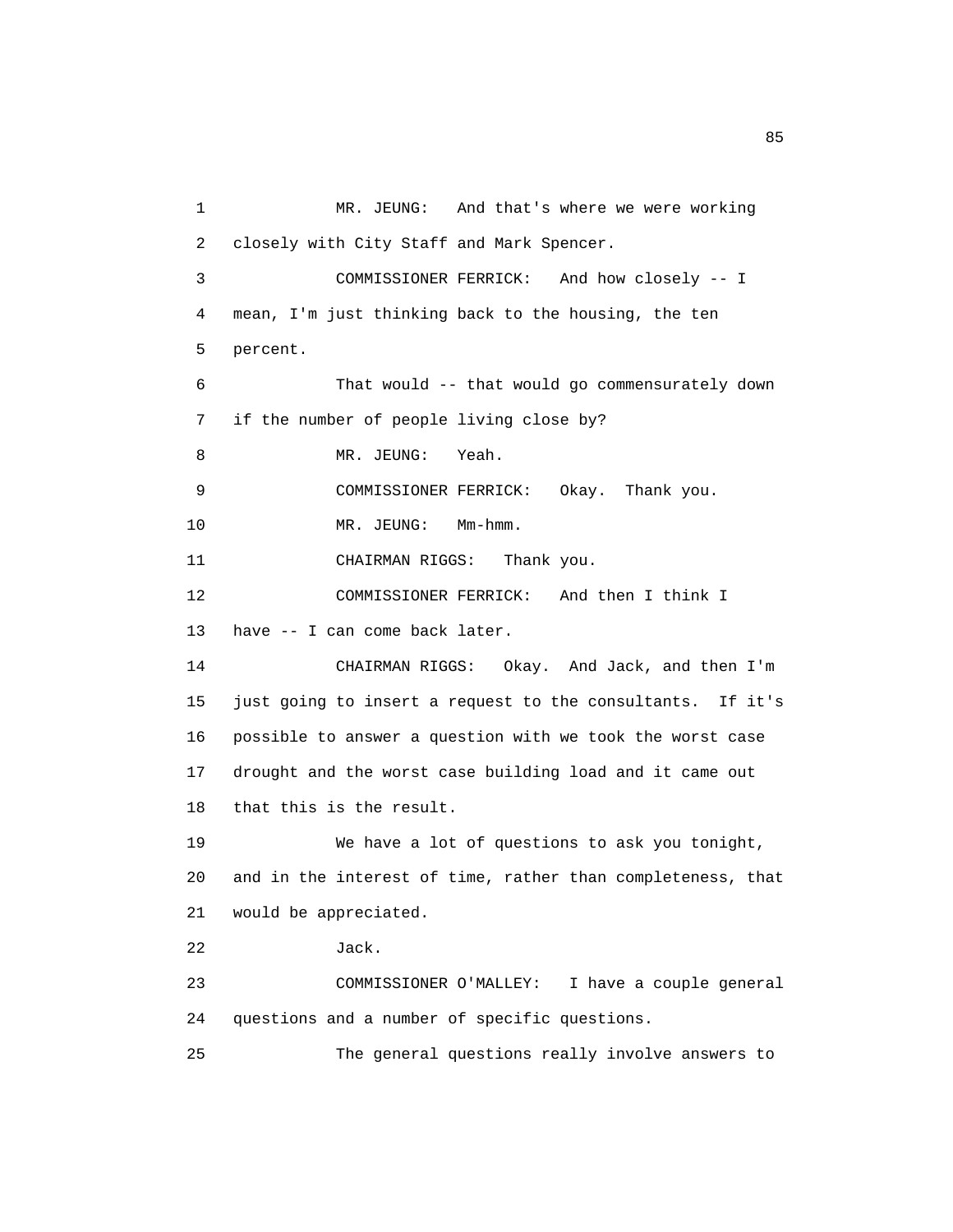1 questions that have been asked to me by other residents of 2 Menlo Park.

 3 One of the major questions is: Why are we only 4 considering the outside perimeter of that section for M-3 5 zoning? Why didn't we take that -- that whole area and 6 deal with it as M-3 zoning?

 7 MR. ROGERS: Just roughly speaking, the area 8 that's proposed as part of this project is the only area in 9 that particular space in between Chrysler and Marsh that's 10 under the ownership of the project sponsor.

 11 The twelve or thirteen sites in the middle are 12 owned by separate entities.

 13 COMMISSIONER O'MALLEY: I understand that, but 14 why wouldn't Council consider looking at that whole area in 15 general?

 16 I -- I understand that there would be a need for 17 additional environmental -- Environmental Impact Reports if 18 the people there decided to do something later on, but it 19 just seems to me that -- that would make sense to do that. 20 So your -- your response is basically because 21 only Mr. Bohannon has -- has asked for that. 22 MR. ROGERS: That's -- 23 COMMISSIONER O'MALLEY: And that's my answer. 24 That will be my answer, then. 25 Is that right?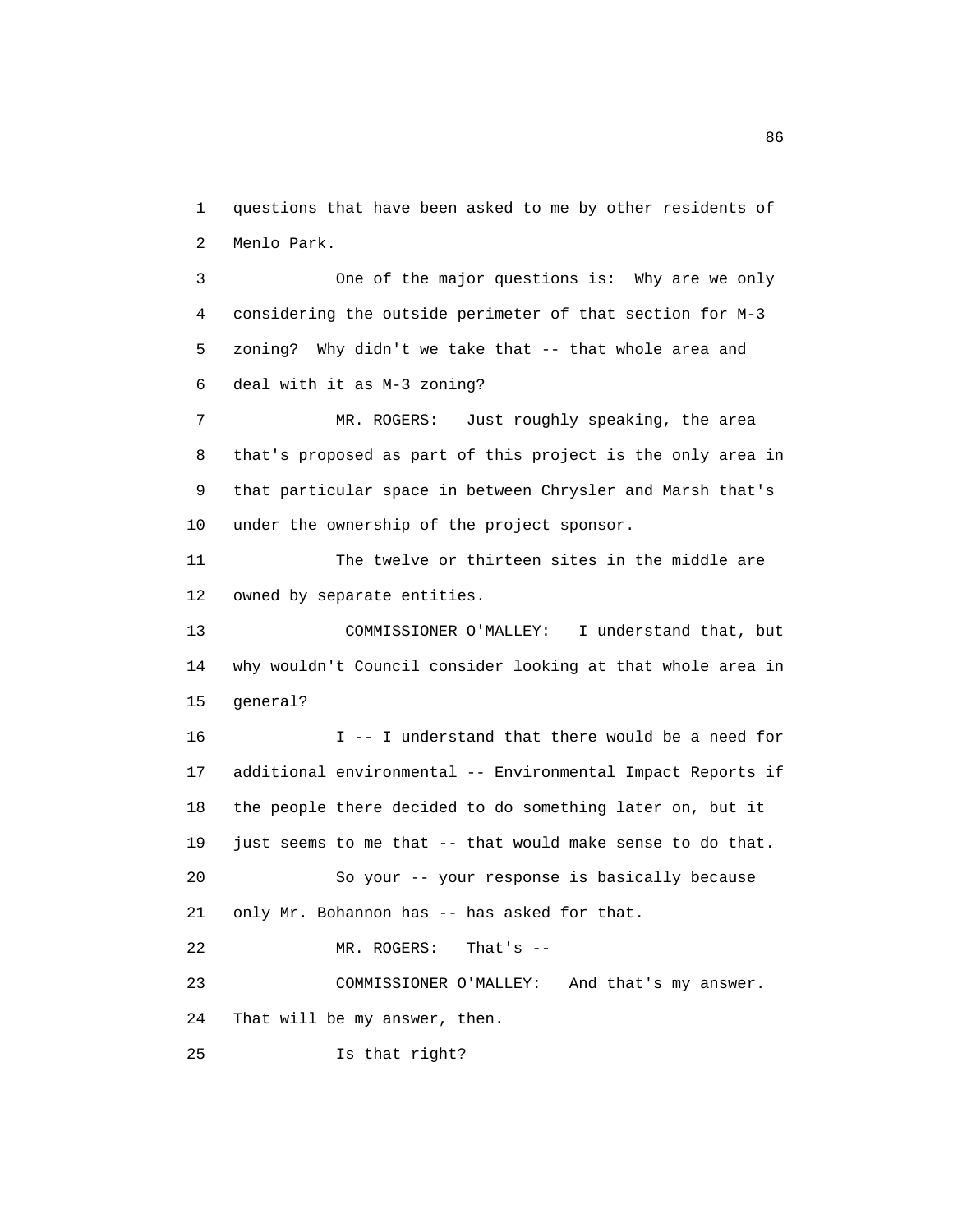1 MR. ROGERS: Yes.

 2 COMMISSIONER O'MALLEY: All right. Another 3 general question, I didn't see any -- it may be here, but I 4 -- I read -- tried to read a lot of this material. I 5 haven't got through everything -- every single page of it, 6 but I didn't see any input from Redwood City or Palo Alto. 7 MR. ROGERS: Yeah. Those jurisdictions -- all 8 the neighboring jurisdictions of potential interest were 9 noticed with the Draft EIR. So the comment period is still 10 open until next week. 11 We had some preliminary inquiries from Redwood 12 City. We have not seen a normal comment or any other 13 format comments, but I would not be surprised if those came 14 in from those jurisdictions or other ones. 15 COMMISSIONER O'MALLEY: Okay. And one of our 16 speakers earlier talked about this as being not a project, 17 but rather an option to build a project. 18 How long will the project be under consideration 19 and still have the possibility of not -- of not being 20 built? 21 MR. ROGERS: That's probably a topic that we 22 can discuss in more detail on the 5th, but I'll answer it 23 in brief. 24 The applicant has not yet requested a specific 25 term. So at this point, it's a matter for future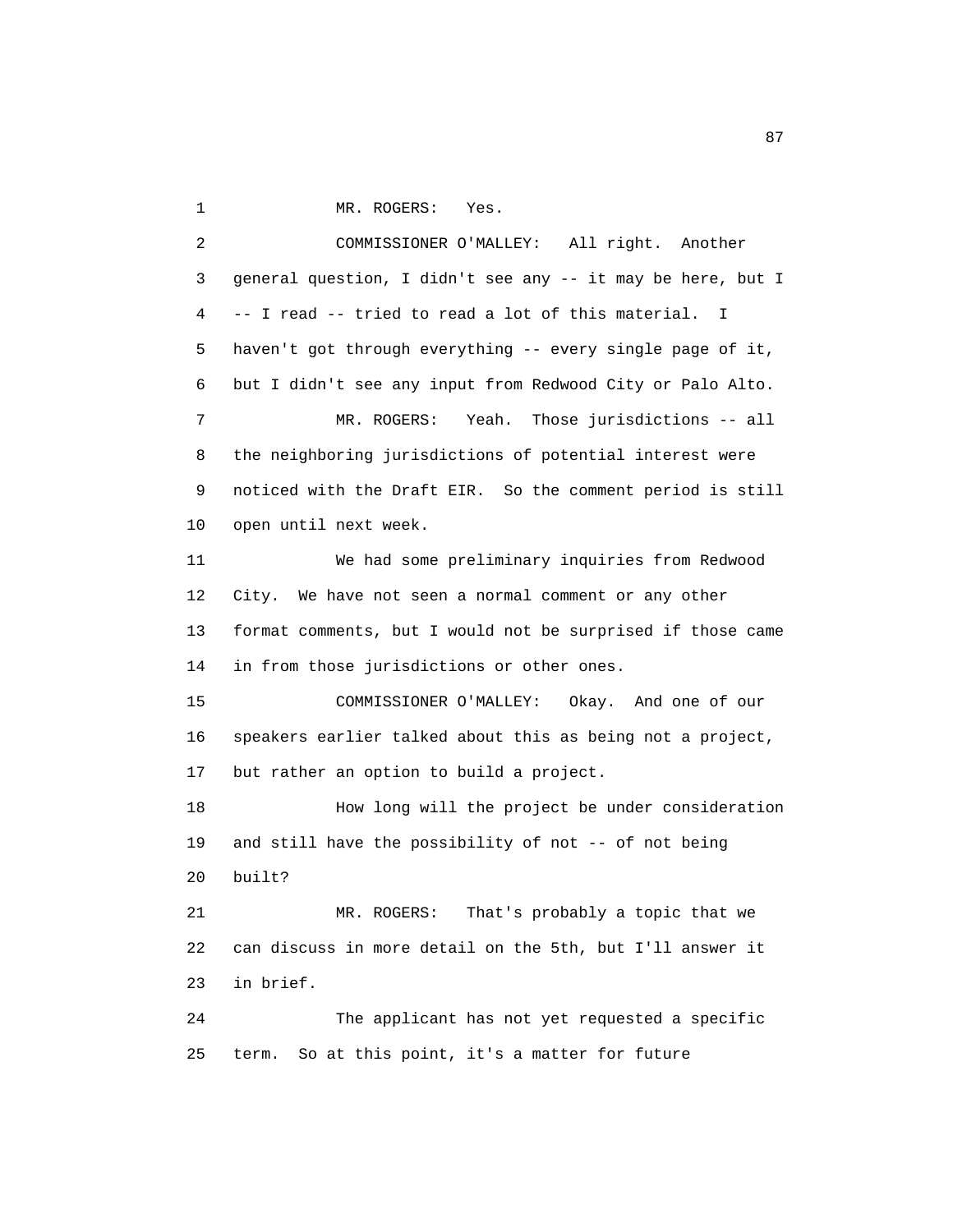1 negotiation.

 2 The one point in addition that staff would just 3 like to make is that the -- the options can also be phrased 4 in terms of the benefits to the City. So there can be 5 provisions for, you know, revenues or in-lieu type fees to 6 be paid if a project isn't built by a certain time. 7 That's the kind of thing that could be part of a 8 Development Agreement. 9 So if a project wasn't built, but was 10 contributing the revenues that it would contribute if 11 built, that's something that could be considered as part of 12 the Development Agreement's time frame discussion. 13 COMMISSIONER O'MALLEY: All right. And Henry, 14 I have a couple of small questions to ask and then I have a 15 number of specific questions, but I'll -- I'll hold them 16 till later, okay, but I did want to -- 17 CHAIRMAN RIGGS: Okay. 18 COMMISSIONER O'MALLEY: -- you know, get a 19 little bit more input on traffic noise and -- and 20 vibrations. 21 If I understand traffic noise, you're looking at 22 the noise over and above what presently exists, or is it 23 over what used to exist, say, in 2006 or 2007? 24 MR. JEUNG: In order to be succinct, the noise 25 analysis and impacts do look at the potential change from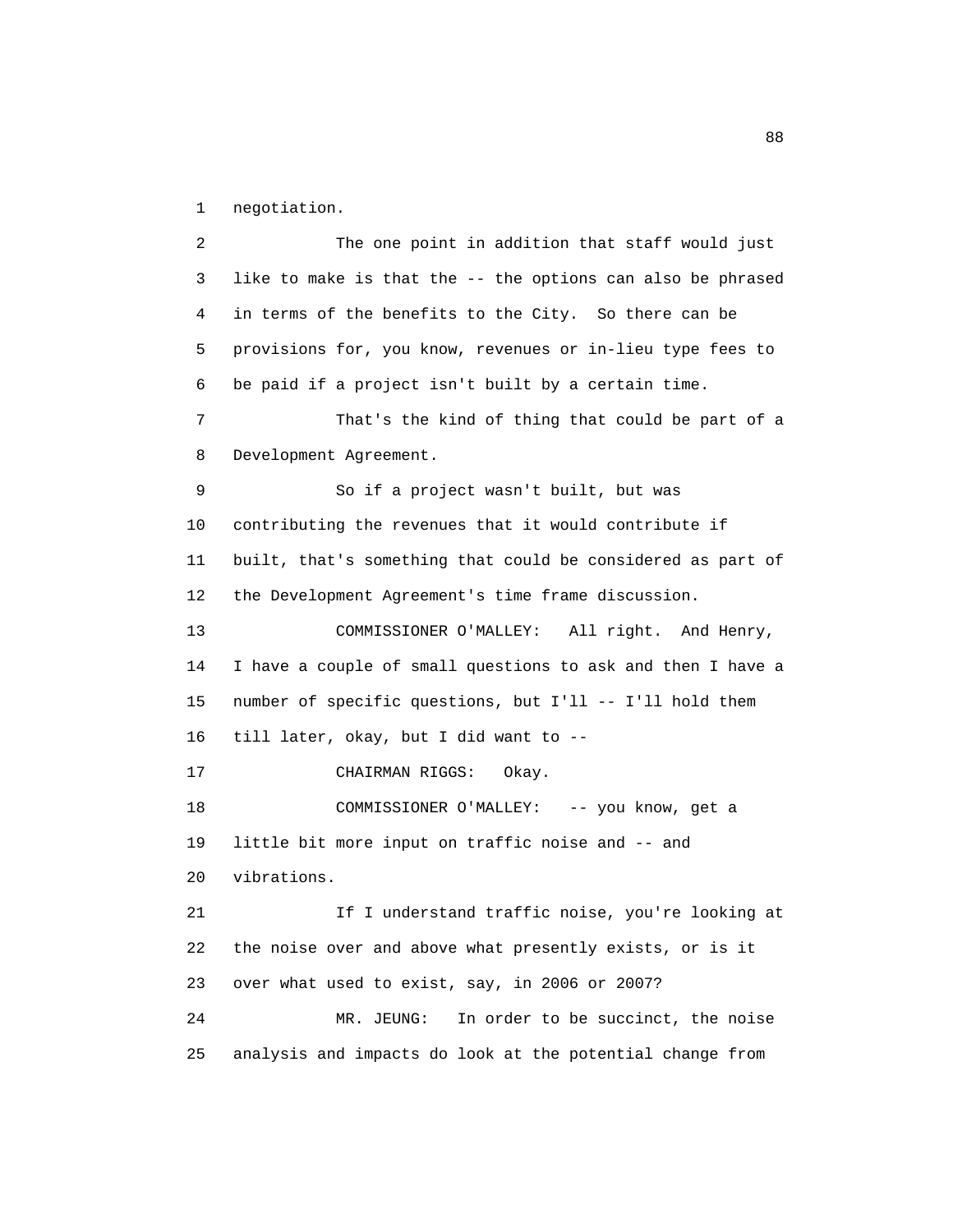1 existing conditions, and the existing conditions were 2 defined as when the Notice of Preparation was released in 3 2006/2007.

 4 COMMISSIONER O'MALLEY: Okay. It was back at 5 that time.

 6 All right. So these extra trips that have been 7 projected will -- will cause us to get into the position of 8 not being able to mitigate -- mitigate that problem.

 9 I was curious. How many additional trips would 10 it take to reach that point where you could not mitigate 11 the problem? I mean, are we talking, you know, a few 12 thousand trips, I think 11,000 trips during the day? Would 13 1,000 trips do that?

 14 MR. JEUNG: We did try to do a sensitivity 15 analysis when we looked at the different alternatives. So 16 I think some of the alternatives were pegged to reduce some 17 of the noise impacts that were identified.

 18 So I'll take a moment to look that up. 19 I -- I can see from the analysis that we did 20 that actually all of the reductions ended up eliminating 21 the noise impact.

 22 So even if the project were reduced to 117 23 percent FAR, that would reduce the noise impact, but we 24 don't have the tipping point, and we can figure that out 25 and provide that to you for your study session.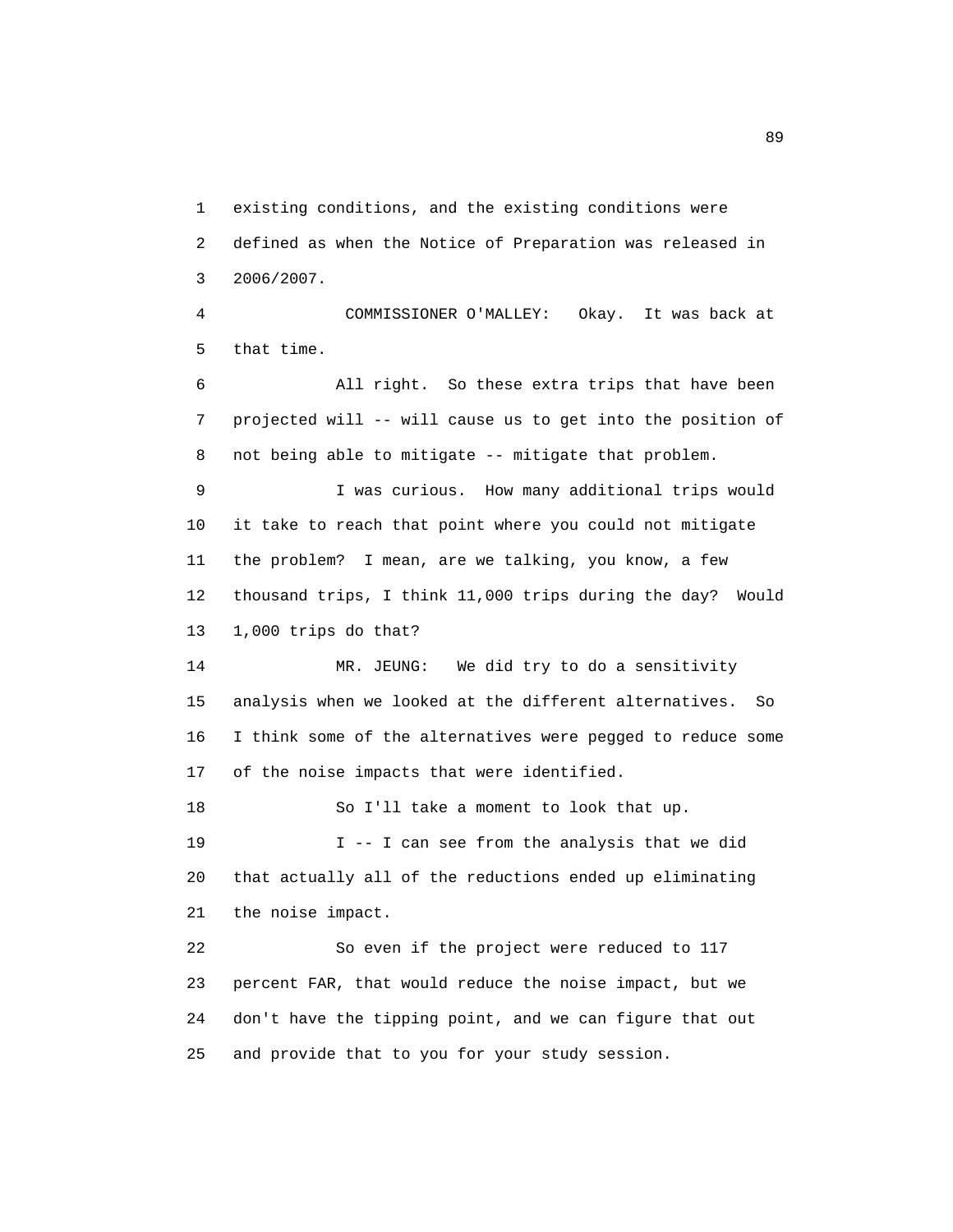1 COMMISSIONER O'MALLEY: Okay. That would be 2 nice. Thank you. 3 I had one question, also, about the R&D lab and 4 the water impact along the lines of Katie. 5 I -- I guess there's a formula used. If you 6 define something as an R&D lab, there is a formula that 7 says how much water you'll use on an annual basis per 8 employees. 9 Is that how you do that? 10 MR. JEUNG: Pretty much. What we did is we 11 took a look at historical information that we had from 12 other studies about how much water consumption is 13 associated with an R&D lab, and we assigned that to this 14 project. 15 And I can't remember off the top of my head 16 whether that was square footage or based on employees, but 17 that was the formula that was used. 18 COMMISSIONER O'MALLEY: I was just curious. It 19 just seemed to me that that was the major reason for one of 20 the problems of water. 21 MR. JEUNG: You're absolutely correct. 22 COMMISSIONER O'MALLEY: And I haven't -- I have 23 been involved in my career with a number of R&D labs, so I 24 don't remember ever using an excessive amount of water. 25 That's why I bring up this question.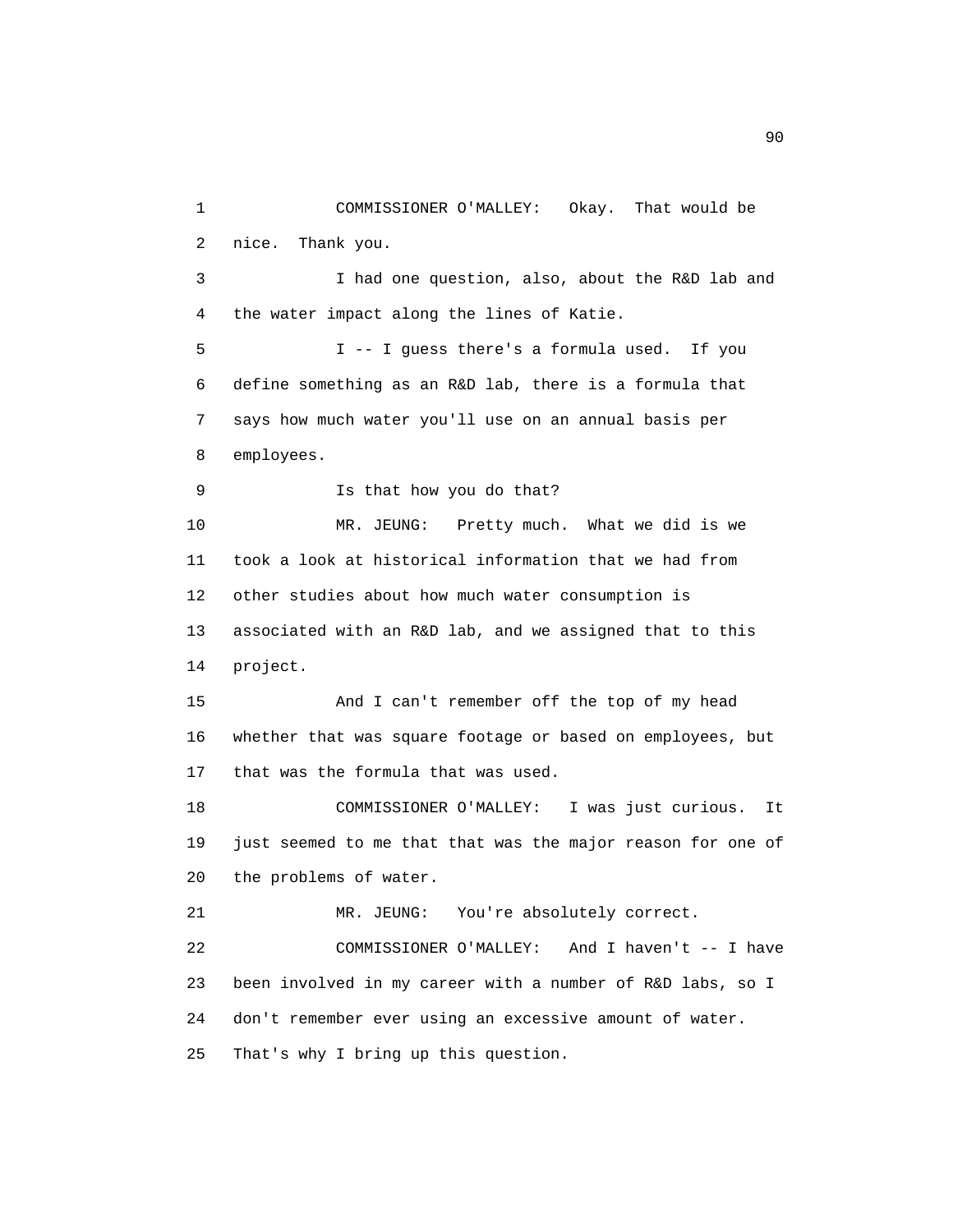1 And just -- this is something I probably should 2 know, but I want to make sure I truly know it. 3 What's the definition of a project trip? 4 MR. SPENCER: A project trip is a vehicle trip, 5 one vehicle trip generated by whatever's being proposed. 6 What we look at is based on square footage, 7 based on the number of hotel rooms, whatever the factor may 8 be how many trips are coming to the site and how many trips 9 would be leaving the site during any given time period. 10 So minimally, any project has to generate at 11 least two trips, one in and one out within the framework of 12 at least a day, and then you build from there. 13 COMMISSIONER O'MALLEY: For how many 14 employees? How many employees per trip, in each vehicle 15 trip, then? 16 MR. SPENCER: The vehicle trip estimate is 17 actually not based on the number of employees in this 18 particular case. 19 When you're looking at square footages for 20 office use, the density of that building is -- is 21 indirectly factored in, but we're not saying. "Gee, we 22 think there's a thousand employees; therefore, we generate 23 so many trips." 24 What we're looking at is if you have, say, 25 200,000 square feet of office space, based on known factors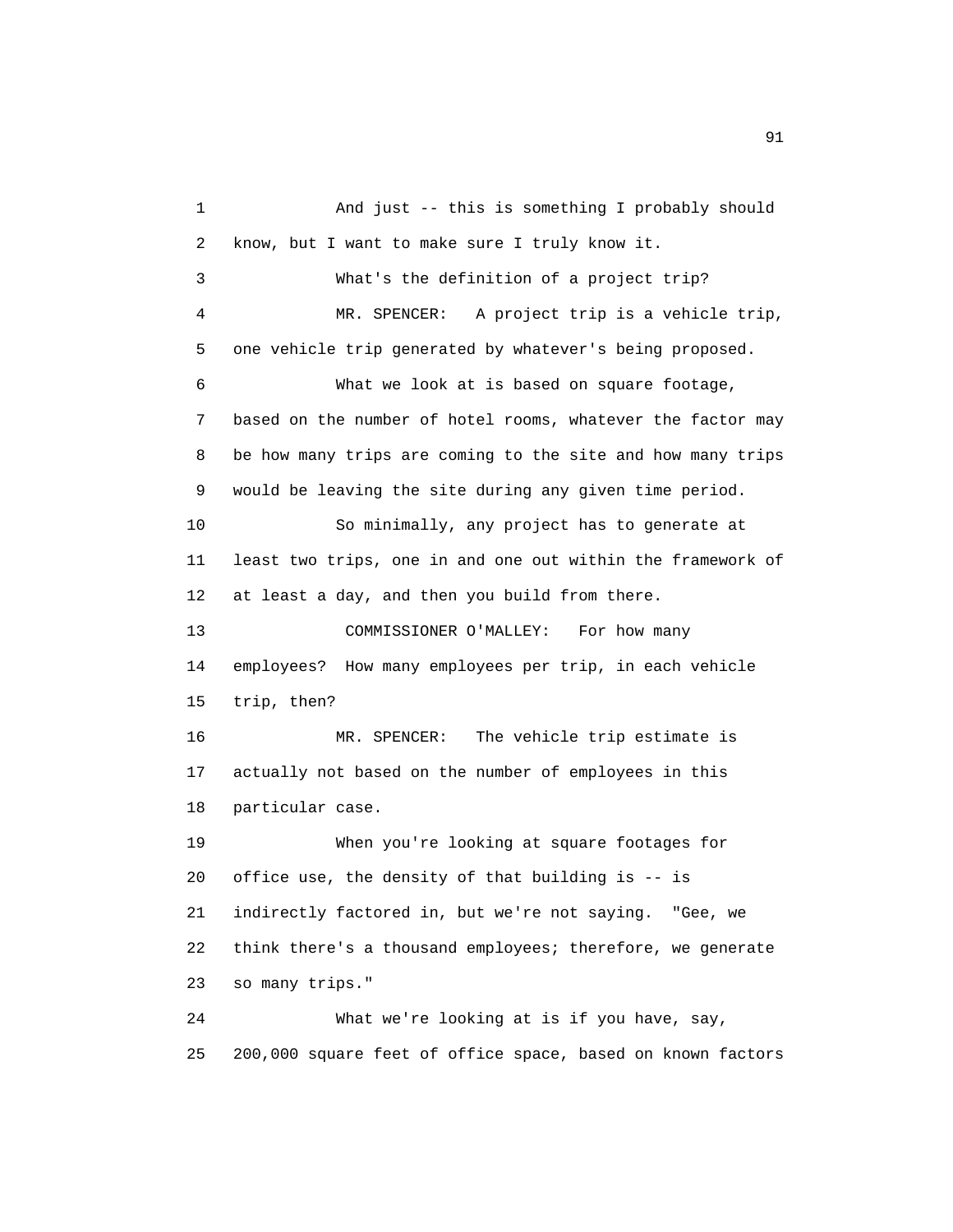1 of that kind of office space, who would anticipate it would 2 generate so many vehicle trips in and out of that site. 3 So it's based -- it's not based on employees. 4 It's based on square footage. For a hotel, it's based on 5 the number of rooms. For a restaurant, it might be based 6 on the number of seats within the restaurant. 7 COMMISSIONER O'MALLEY: All right. I 8 understand that, then. I appreciate your explanation, and 9 you have data to support that, obviously, and that's what 10 you're using is database. 11 MR. SPENCER: Yes. Very solid data on that. 12 COMMISSIONER O'MALLEY: Thank you. 13 CHAIRMAN RIGGS: I've got a couple of 14 questions. I want to start with a couple that were picked 15 up by our speakers. 16 One had to do with traffic impacts as it was 17 analyzed. I seem to remember somewhere around 1,100 trips 18 in the morning, about 1,800 new employees. 19 Can you align or help align trips with 20 employees, what kind of factor was used? 21 MR. SPENCER: As I just stated earlier, there 22 is no factor between number of employees and the number of 23 trips. 24 There is a trip generation table in the EIR that 25 shows the factors that were used to calculate the number of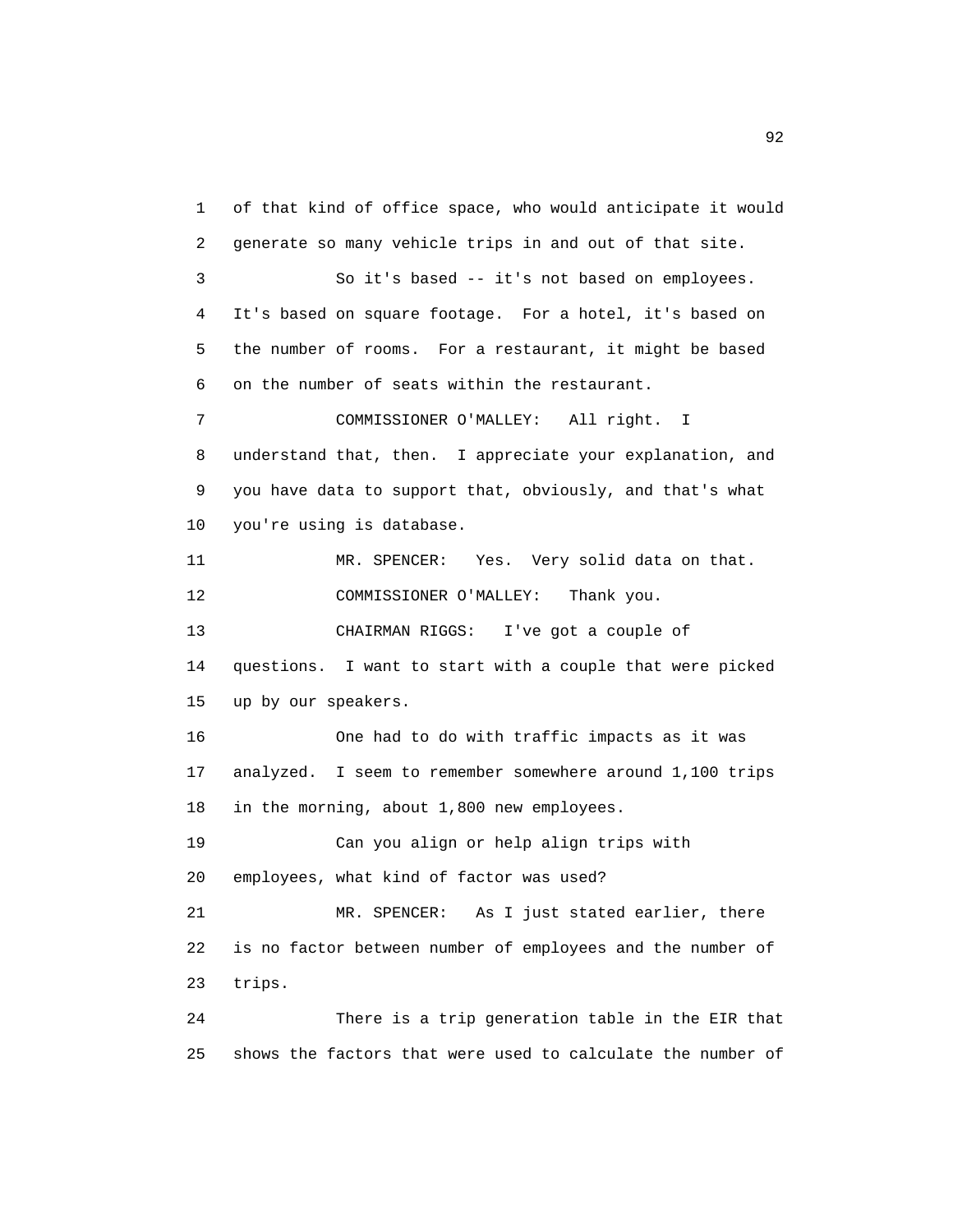1 trips.

 2 CHAIRMAN RIGGS: Well, I guess let me put it 3 another way for those present or those listening on our 4 various services. 5 How would one grasp or understand that you could 6 have an AM peak trips, new trips in of 937 when you have 7 1,800 new employees? 8 I'm -- I'm sure there's a basis for it. It's 9 just it would help -- help to speak to it. 10 MR. SPENCER: I'm looking at the trip 11 generation table. Which is table 3.11-5 in the Draft EIR, 12 which does show you 937 inbound trips, net new trips all 13 together. 14 I don't have the number of employees here. The 15 number of employees is estimated -- as you said, I think 16 it's at 1,800. 17 Again, I'll tell you two things. One, most of 18 the trips are assumed to be single occupant auto. There 19 would be some carpooling and some other uses, but most are 20 single occupant auto, people driving themselves. Very 21 typical for this environment. 22 Not all of those employees arrive in the same 23 peak hour. What you see represented here is the highest 24 one-hour period of the morning commute. 25 CHAIRMAN RIGGS: Oh, right. So --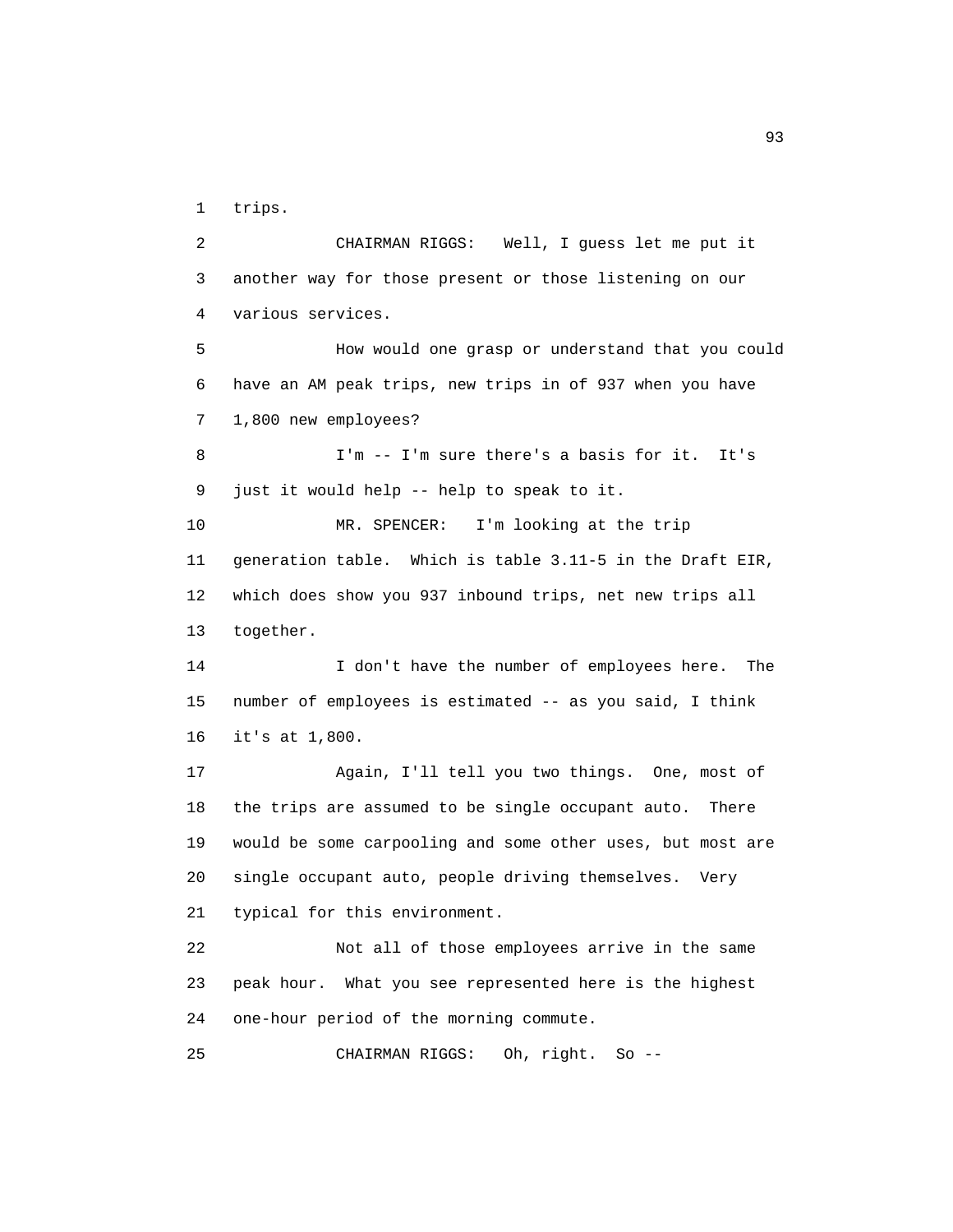1 MR. SPENCER: So you will have potentially 900 2 in one hour and 900 in another hour, and you might have, 3 you know, some on the fringes. 4 The morning commute period lasts in the Bay Area 5 typically between 5:30 and 9:30. It does spread quite a 6 bit -- 7 CHAIRMAN RIGGS: Correct. 8 MR. SPENCER: -- so this is the single highest 9 peak of that time. 10 CHAIRMAN RIGGS: All right. Fair enough. 11 That's just the right answer. 12 We also had a -- well, there's not much to do 13 about that. 14 I think we've spoken to a couple of those. 15 Following up on a question from Commissioner O'Malley to 16 staff regarding the limits of the M-3. 17 Thomas, were -- first of all, the neighboring 18 land owners were presumably notified from the Notice of 19 Intent forward of this project going forward. 20 Would that be true? 21 MR. ROGERS: That is correct. 22 CHAIRMAN RIGGS: And was there any limitation 23 should these landowners wish to join the definition of M-3? 24 MR. ROGERS: Because this is a private 25 development application, that would be subject to the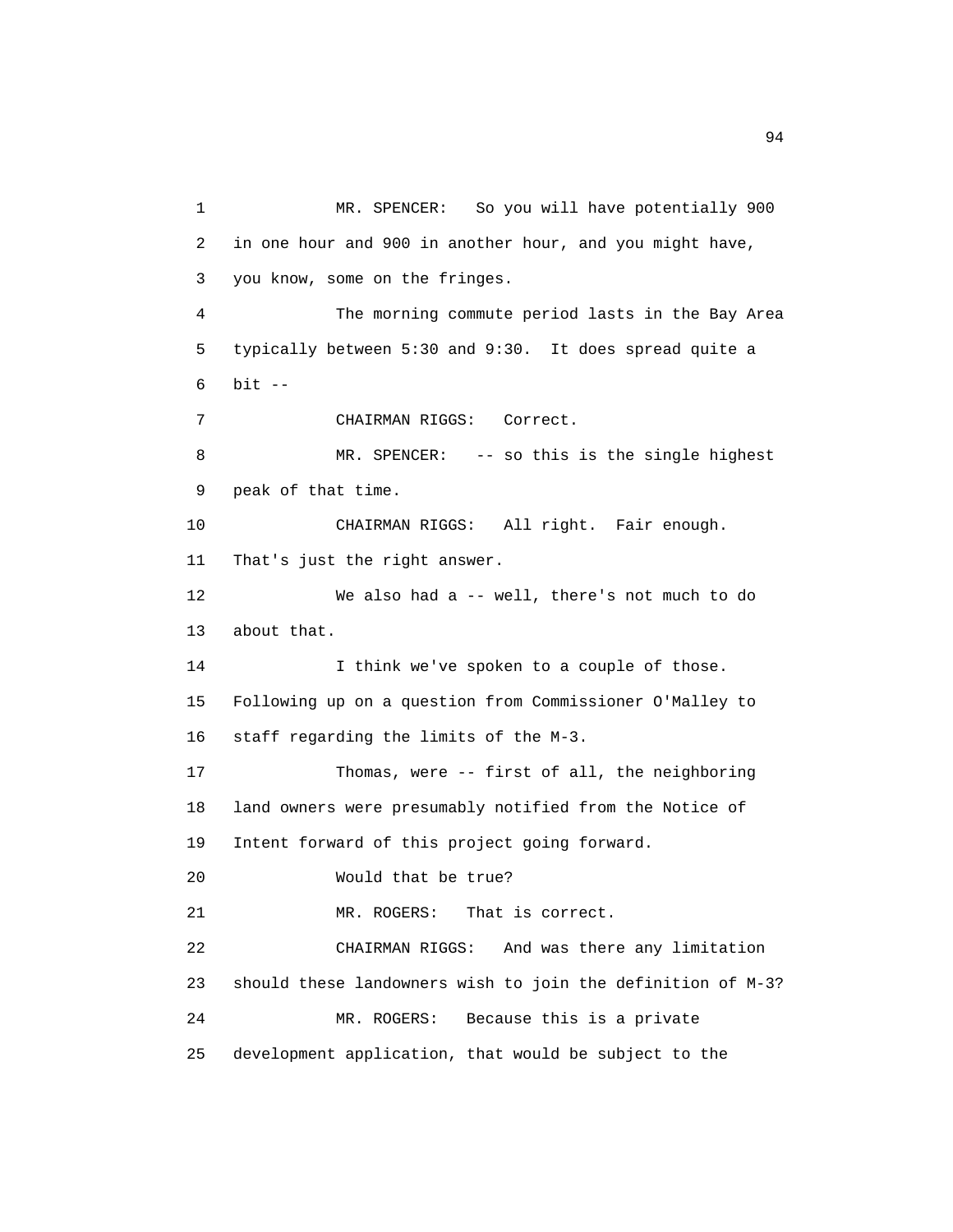1 private sponsor's willingness to incorporate them within 2 this application. 3 Applications do require payment of fees and the 4 provision of information, so it needs to be a coordinated 5 consolidated effort. 6 So if an individual didn't want to incorporate 7 someone, they wouldn't have to, but someone could make 8 their own application independently. 9 But again the way this one is structured, it is 10 all around what the individual applicant has been proposing 11 in terms of its geographic extents. 12 CHAIRMAN RIGGS: If I had an adjacent site of, 13 say, two acres, could I come forward and say I would like 14 also an M-3 designation? 15 MR. ROGERS: You could. It involves a payment 16 of fees. 17 CHAIRMAN RIGGS: And I would pay the fees and I 18 would say -- 19 MR. ROGERS: And also an EIR. 20 CHAIRMAN RIGGS: I saw what he ordered for 21 lunch and I'll take that, and you could pay the fees 22 and -- 23 MR. ROGERS: Acknowledging from the -- from 24 that applicant side that there's no M-3 zoning at this 25 current point.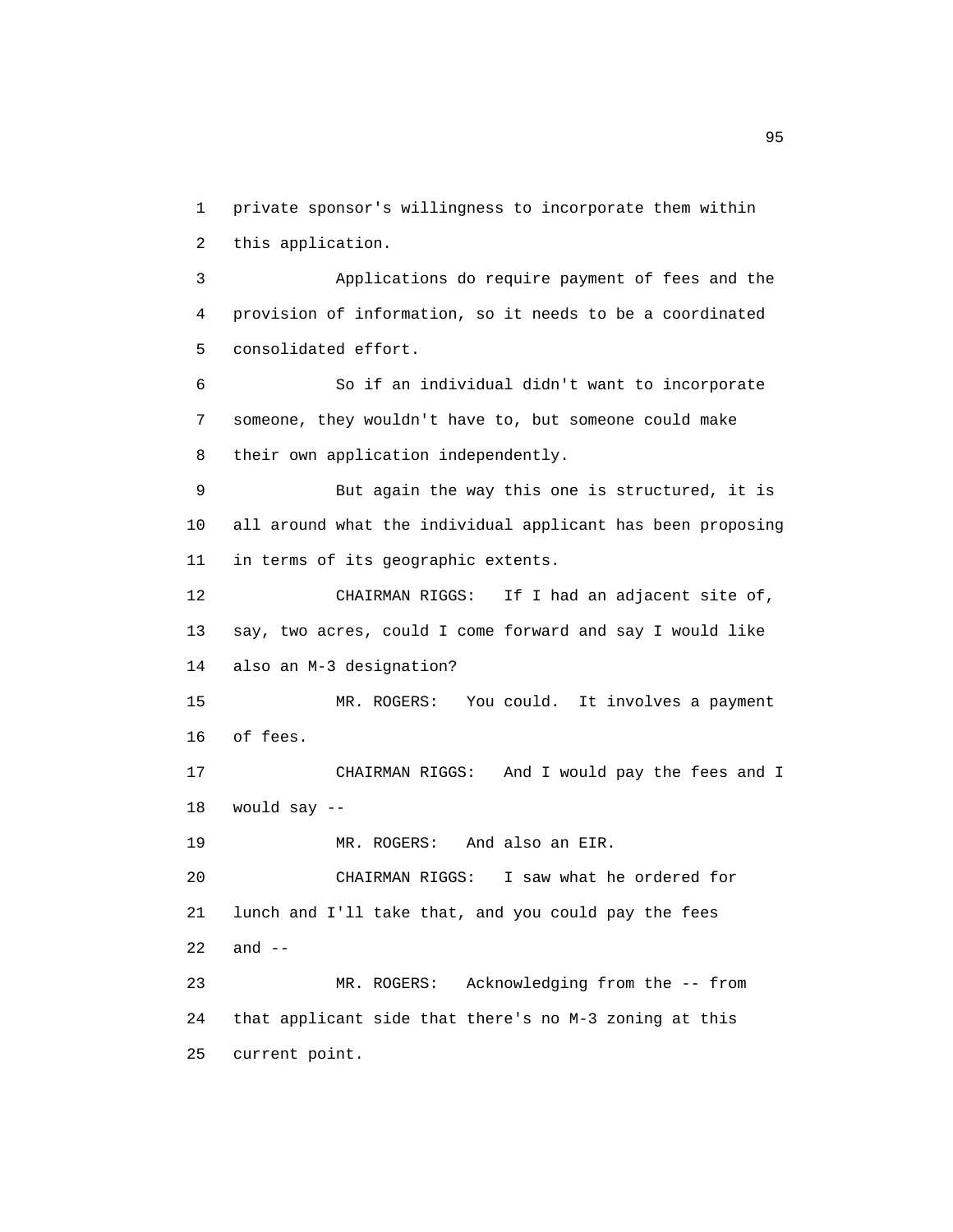1 CHAIRMAN RIGGS: Right.

 2 MR. ROGERS: It's just a proposal, but there's 3 no prohibition against that.

 4 CHAIRMAN RIGGS: Okay. There's a mention in 5 the zoning regarding setbacks, that they are -- that 6 there's a five foot average.

 7 How would we have -- how would we even apply an 8 average -- that's in the staff report, actually, in the 9 summary. In the development regulations comparison, and 10 that's the side setback.

 11 MR. ROGERS: So that is averaging -- those 12 properties have two side setbacks. So the full zoning 13 ordinance text in the appendix list that it can basically 14 go from zero to ten feet.

 15 So you got zero on one side and ten feet on the 16 other side, that averages five, or you could have five and 17 five on both sides.

 18 It's a sort of sliding scale similar to what the 19 R-E zoning district allows with a total setback of thirty 20 feet, but you can adjust.

 21 CHAIRMAN RIGGS: All right. So it's the same 22 thing, just a smaller number.

 23 I wanted to make note -- and fortunately, this 24 is a Draft EIR -- that all the maps that are used for 25 reference, maps are actual -- actually aerials, as well,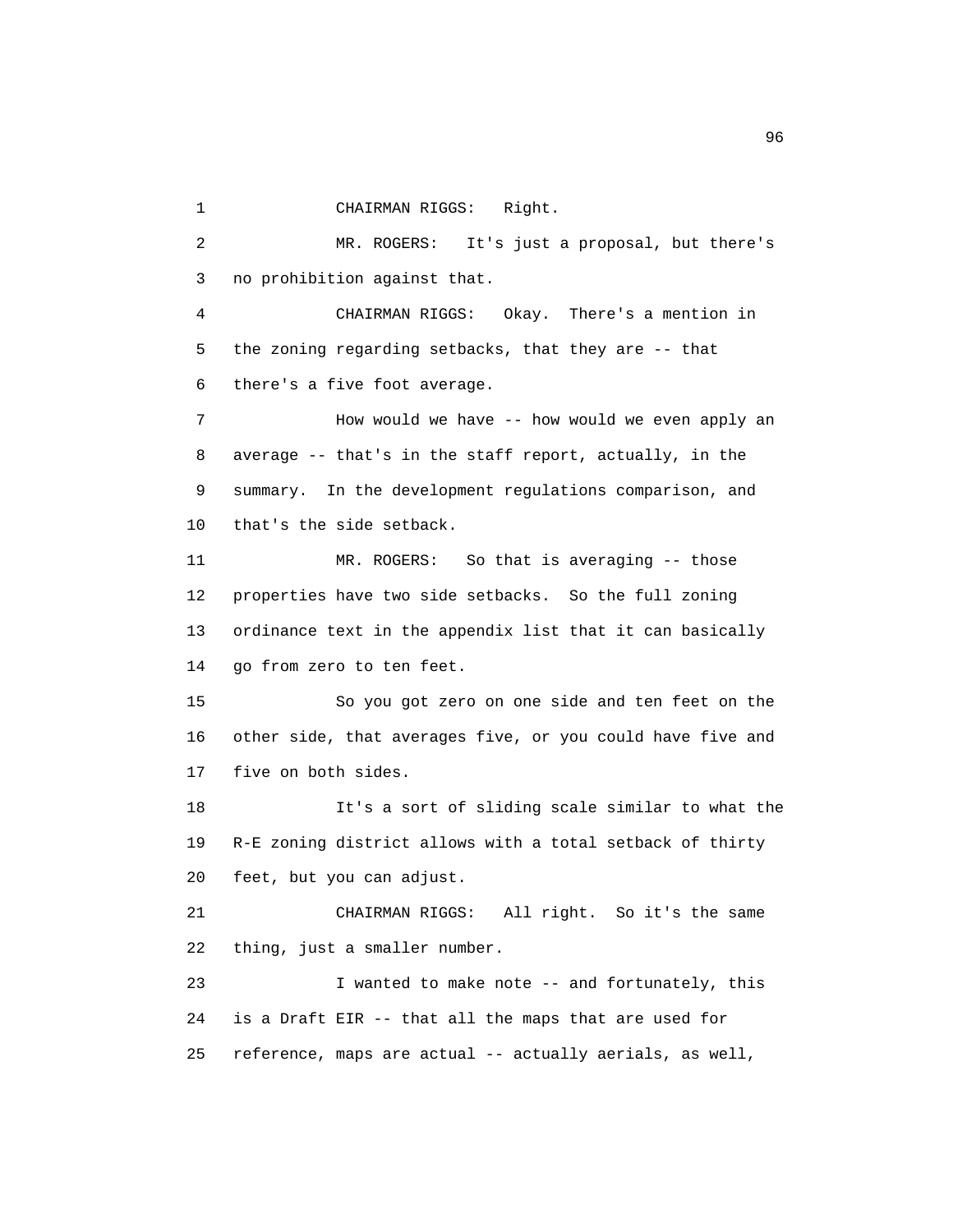1 are all from prior -- prior to 1999.

 2 They all show the -- and that would be with the 3 exception of the colored area plans, but there are at least 4 I think five plans in here which show the pre-1999 freeway 5 exchange.

 6 And given that we're talking about traffic flow 7 and the impact on the freeway exchange, I don't think this 8 should move forward with an out of date plan.

 9 The impact report in PS-2, I believe it is, 10 notes that there is no impact on equipment required by the 11 Menlo Park Fire Protection District, but the Fire 12 Protection District has separately noted, I believe, that 13 they will need a new kind of ladder truck.

 14 Is this something that should be represented in 15 the EIR and then responded to as mitigated?

 16 MR. ROGERS: The CEQA standards are a little 17 bit different than what the fiscal impact analysis looked 18 at. So if I mess this up, Rod's going to correct me.

 19 If the project required a new fire station to be 20 built, that would be a capital facility that would need to 21 be analyzed in terms of its CEQA impact.

 22 However, the purchase of a piece of equipment 23 that can be housed within the existing facility does not. 24 However, Commissioner Riggs is correct, that it 25 is a source for further discussion as the Commission gets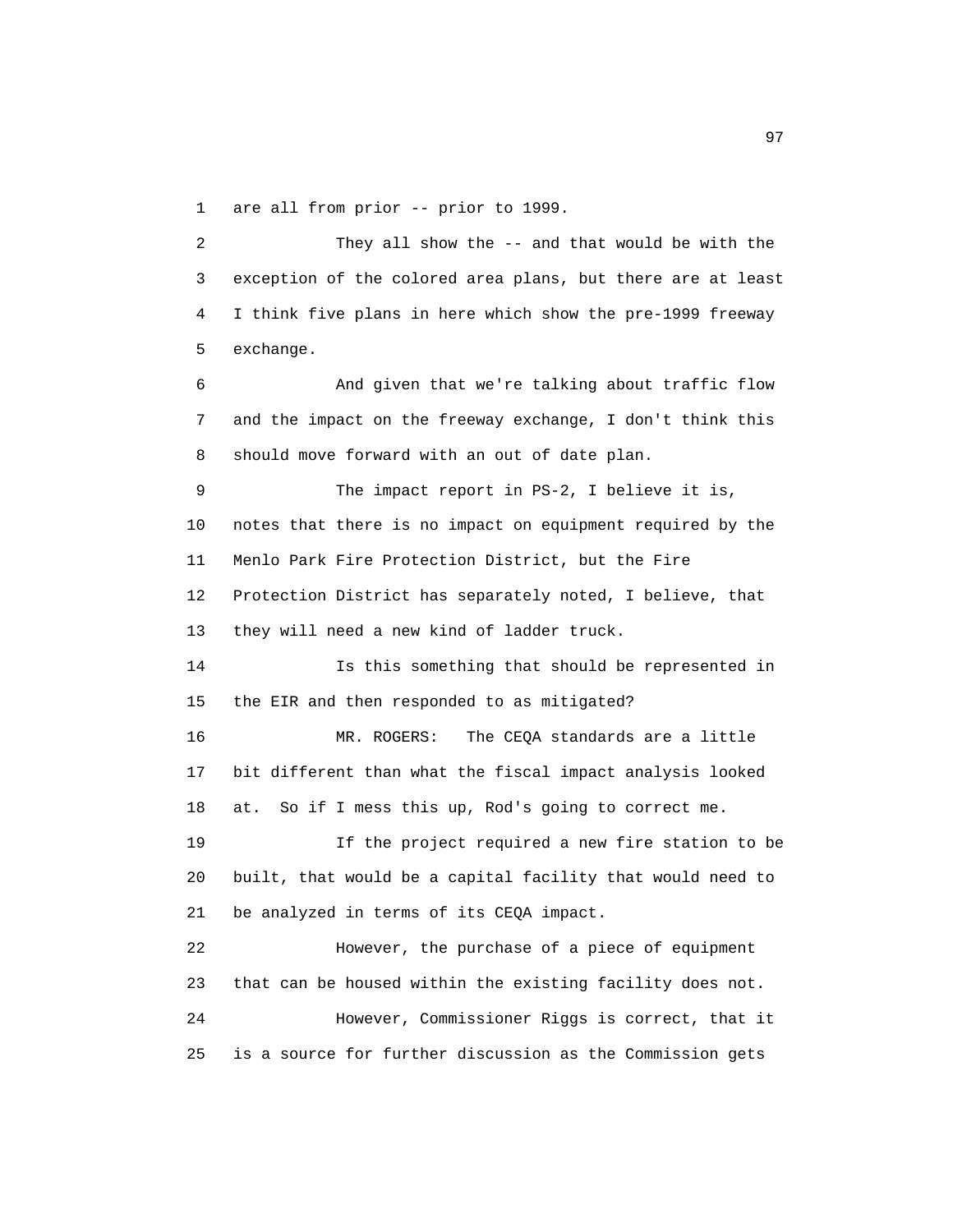1 into the fiscal impact analysis at the next meeting.

 2 CHAIRMAN RIGGS: Okay. Thank you. 3 Then the flood elevation -- let me see. I guess 4 that's under Hydrology. 5 If I read it correctly, it says that the flood 6 elevation is at seven feet. The current project is below 7 that. It's going to add two feet, which will bring it up 8 to over eight feet. 9 I was just trying to follow the math. 10 MR. ROGERS: The topography on the different 11 sites does vary over different areas, but roughly speaking, 12 yes, the base flood elevation is seven feet, and the 13 project elevations would be eight feet or a little bit 14 above the floor. 15 CHAIRMAN RIGGS: That's right. I had forgotten 16 there would be more than one elevation. 17 Okay. All right. That's actually it for 18 questions and I'll hold comments. I'm going to take a wild 19 guess at who has a light on. 20 John? 21 COMMISSIONER KADVANY: No. Go ahead. 22 CHAIRMAN RIGGS: Melody. 23 COMMISSIONER PAGEE: Okay. 24 CHAIRMAN RIGGS: Go ahead. 25 COMMISSIONER PAGEE: Would you explain your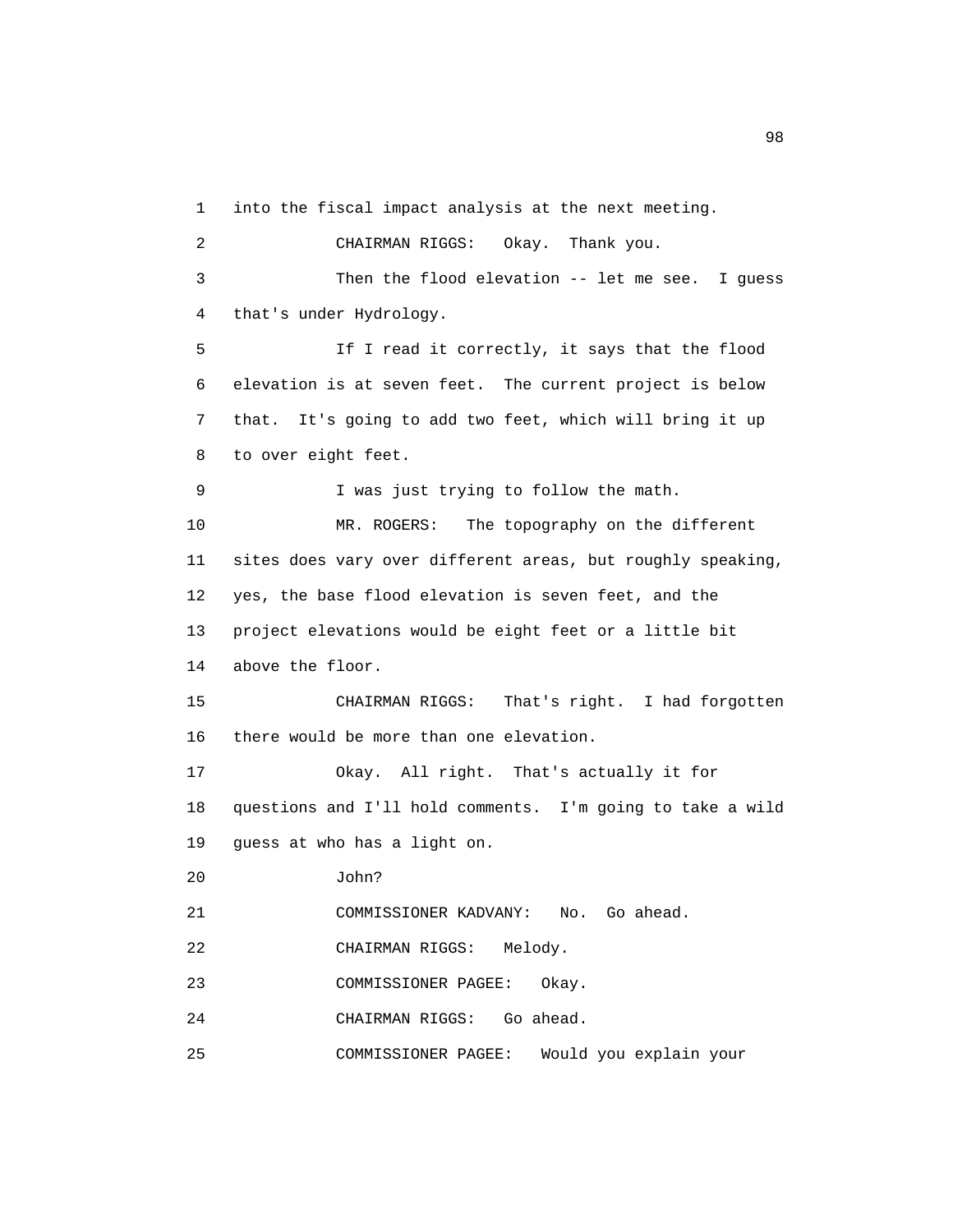1 last point on the FEMA as far as the flood plain elevation? 2 You're saying that the project will add two feet to the 3 seven foot flood plain. 4 CHAIRMAN RIGGS: No. The existing elevation. 5 COMMISSIONER PAGEE: Site elevation. 6 CHAIRMAN RIGGS: Site elevation was -- I didn't 7 realize was 6.3, because I thought one of them was five, 8 but I guess there are different elevations with the 9 different sites. 10 But the -- I did see what Tom has alluded to, 11 that the project is committed to bringing it up to -- I 12 think it's 8.3 feet. Notably above the seven foot hundred 13 year flood level. 14 COMMISSIONER PAGEE: So excavation would be 15 done to the site or added to the site or fill would be -- 16 CHAIRMAN RIGGS: Fill. 17 COMMISSIONER PAGEE: -- brought to the site to 18 raise it. Okay. I thought that's the point you were 19 trying to make. 20 On this R&D lab -- and this might be for one of 21 you guys -- we talked about water coming into the site. 22 With R&D labs, you have a tremendous amount of 23 water leaving the site, as well, and how -- I didn't see 24 anything specifically addressing the capacities of our 25 existing sewer system in that area and how that would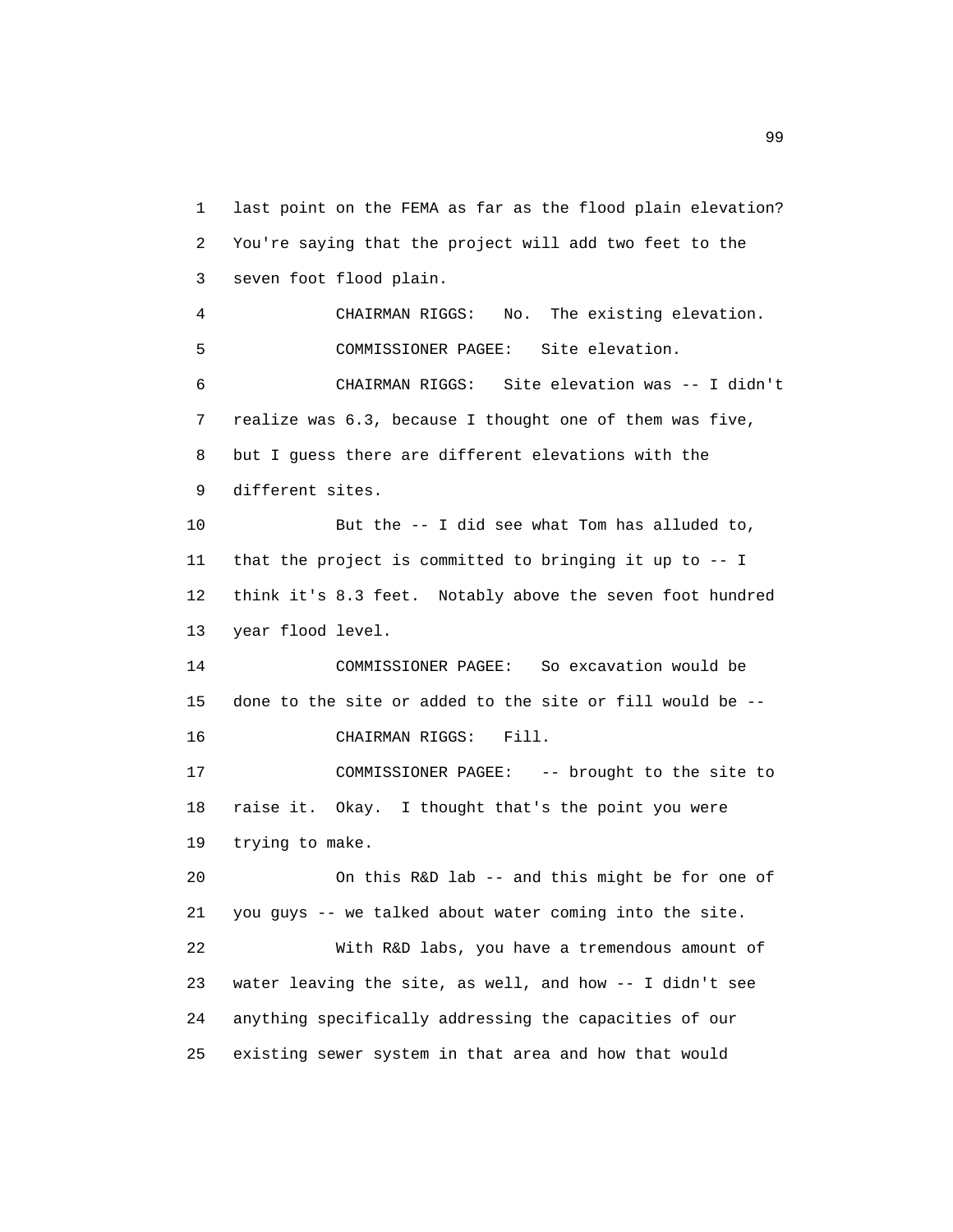1 impact our sewer system and our wastewater treatment plant. 2 MR. JEUNG: Yes. Please bear with me while I 3 look that up. Because it -- excuse me. It was evaluated. 4 Sorry. 5 MR. MURPHY: It's on page 3.12-6. There's an 6 explanation, a setting for the wastewater. 7 MR. JEUNG: Thank you. 8 There's also a table on page 3.12-19. That 9 table identifies the amount of wastewater generation from 10 each of the proposed uses at the site, and there's a -- an 11 assessment of those wastewater for those relative to 12 achieving capacity. 13 COMMISSIONER PAGEE: Can you summarize that 14 quickly? 15 MR. JEUNG: It's called Impact UT-3, and there 16 is sufficient capacity at the wastewater treatment facility 17 to accommodate the projected wastewater flows. 18 COMMISSIONER PAGEE: And -- and then that would 19 compare with just this project. 20 MR. JEUNG: Yes. 21 COMMISSIONER PAGEE: And what else is there? 22 Not the maximum of all M-2s that might dump into the 23 facility. 24 MR. JEUNG: That's a very good point. The 25 analysis that I just described that's comprised of Impact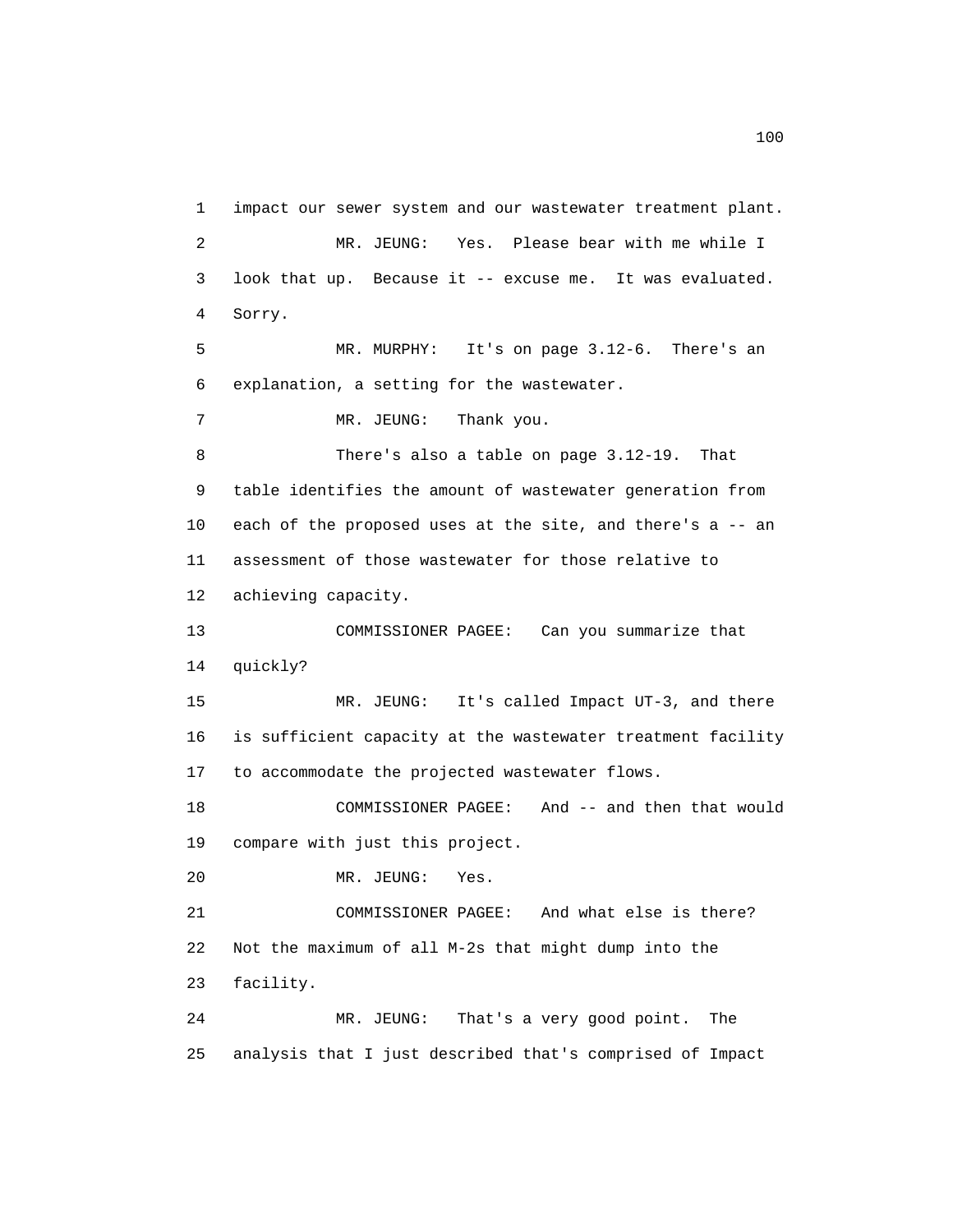1 UT-3 looks at this proposed document.

 2 If you then look at all the other developments, 3 the key-most of developments, that's covered on a different 4 page, and bear with me. 5 That's examined on page 3.12-32, where we looked 6 at all the other development potential associated with 7 other foreseeable projects surrounding this proposed 8 project site and estimated that there would be sufficient 9 wastewater treatment capacity. 10 COMMISSIONER PAGEE: So that's only specific to 11 this project site? 12 MR. JEUNG: No. It's taking into account other 13 future possible development in the Menlo Park area. 14 COMMISSIONER PAGEE: Okay. 15 MR. JEUNG: And other contributors to the 16 wastewater treatment facility. 17 COMMISSIONER PAGEE: All right. Thank you. 18 CHAIRMAN RIGGS: John. 19 COMMISSIONER KADVANY: Thank you. 20 This is another question for Mark on 21 transportation. It looks like -- you have a lot of people 22 are naturally concerned about the impact on traffic 23 surrounding -- surround the project area, but it appears 24 that inside the project area, there's some significant 25 change, especially in this kind of nexus of streets around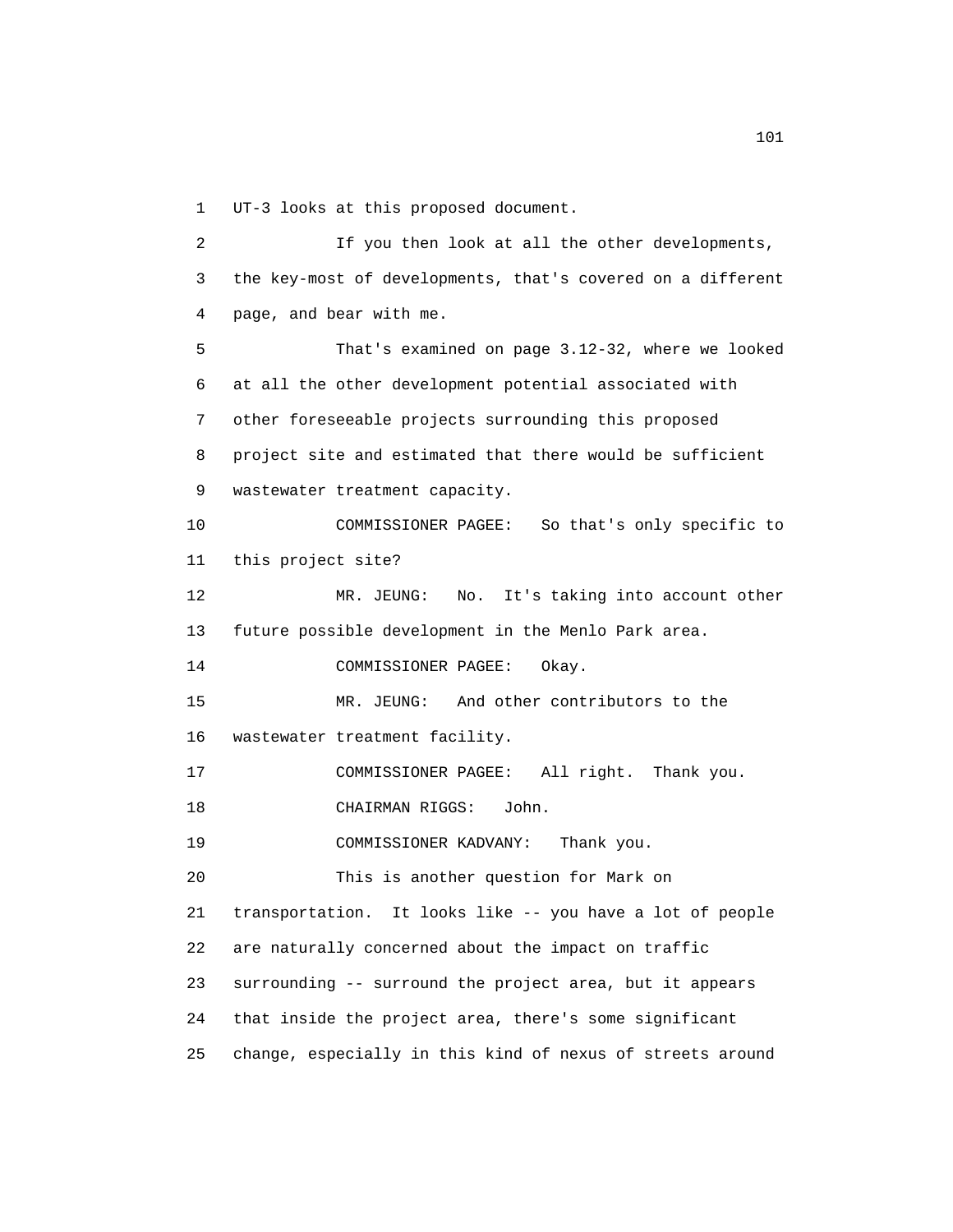1 Independence and Chrysler and Constitution, you get some 2 real big changes and some significant delays.

 3 Will you kind of talk around that a bit, kind of 4 what we're going from? What's it like today? What's being 5 looked at here?

 6 MR. SPENCER: Certainly. I'll try and give you 7 a brief summary of that comparison.

 8 COMMISSIONER KADVANY: My -- my impres -- my 9 subjective impression is that we're going from very lightly 10 used area in terms of traffic to one that's in kind of a -- 11 you know, much more like what's on the outside, outside 12 world, so to speak.

 13 MR. SPENCER: Certainly. I think in the 14 general sense here, you're correct in that there's going to 15 be, you know, obviously very -- the heaviest demands of 16 traffic from the project obviously are going to be at the 17 project driveways and on the streets immediately 18 surrounding the project, and then it dissipates as you move 19 further away from the site. As you hit the freeway, as you 20 go over the bridge, as you -- you know, as you move 21 further.

 22 So that's why it doesn't take -- you're right. 23 I mean, currently you have very good levels of service. 24 If you look at, you know, existing conditions, 25 we measure traffic again in terms of levels of service,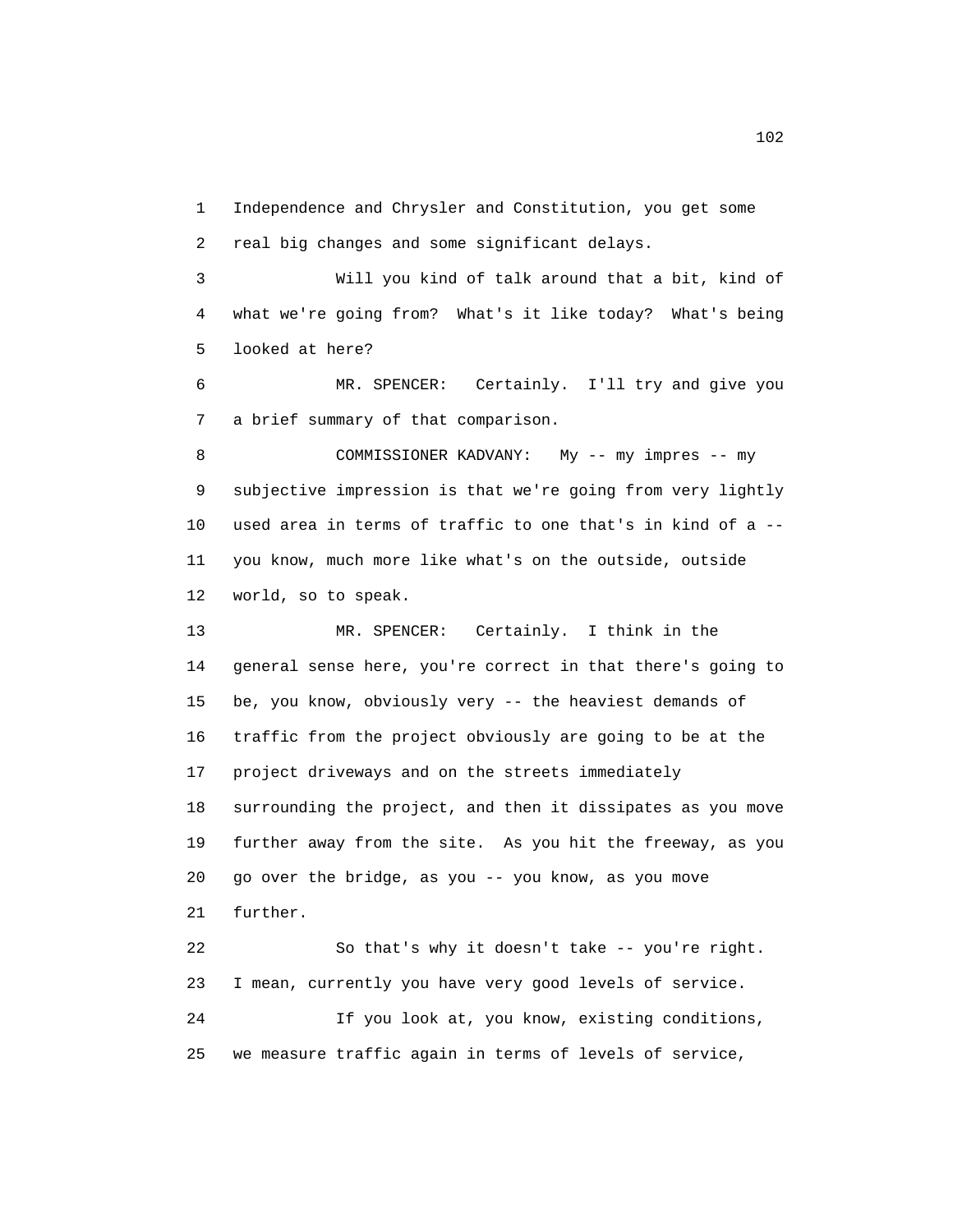1 like a report card, A's and B's and C's are very good and 2 very rare.

 3 You know, of the intersections on Independence 4 at Marsh, Constitution, Chrysler, on Chilco, these are all, 5 you know, pretty much A's and B's right now. They're very 6 lightly traveled.

 7 Again, you have underutilized parcels in the 8 area, and you don't have a lot of internal circulation 9 currently occurring within the site itself.

 10 Obviously the -- the traffic on Bayfront is 11 something much different.

 12 As this development comes on line, we're going 13 to go from these A's and B's -- I'm going to quickly try to 14 jump ahead. But you'll hit those impacts relatively 15 quickly at those intersections, and particularly because 16 those are mostly unsignalized intersections.

17 COMMISSIONER KADVANY: They're stop signs.

18 MR. SPENCER: And stop signs.

 19 So the trigger to have an impact based on the 20 delay on those is not that hard to trigger, but you will 21 quickly increase to --

 22 COMMISSIONER KADVANY: Well, I'm noticing -- 23 MR. SPENCER: D's and F's.

 24 COMMISSIONER KADVANY: For example, like here 25 we go from something like ten and seventeen second delays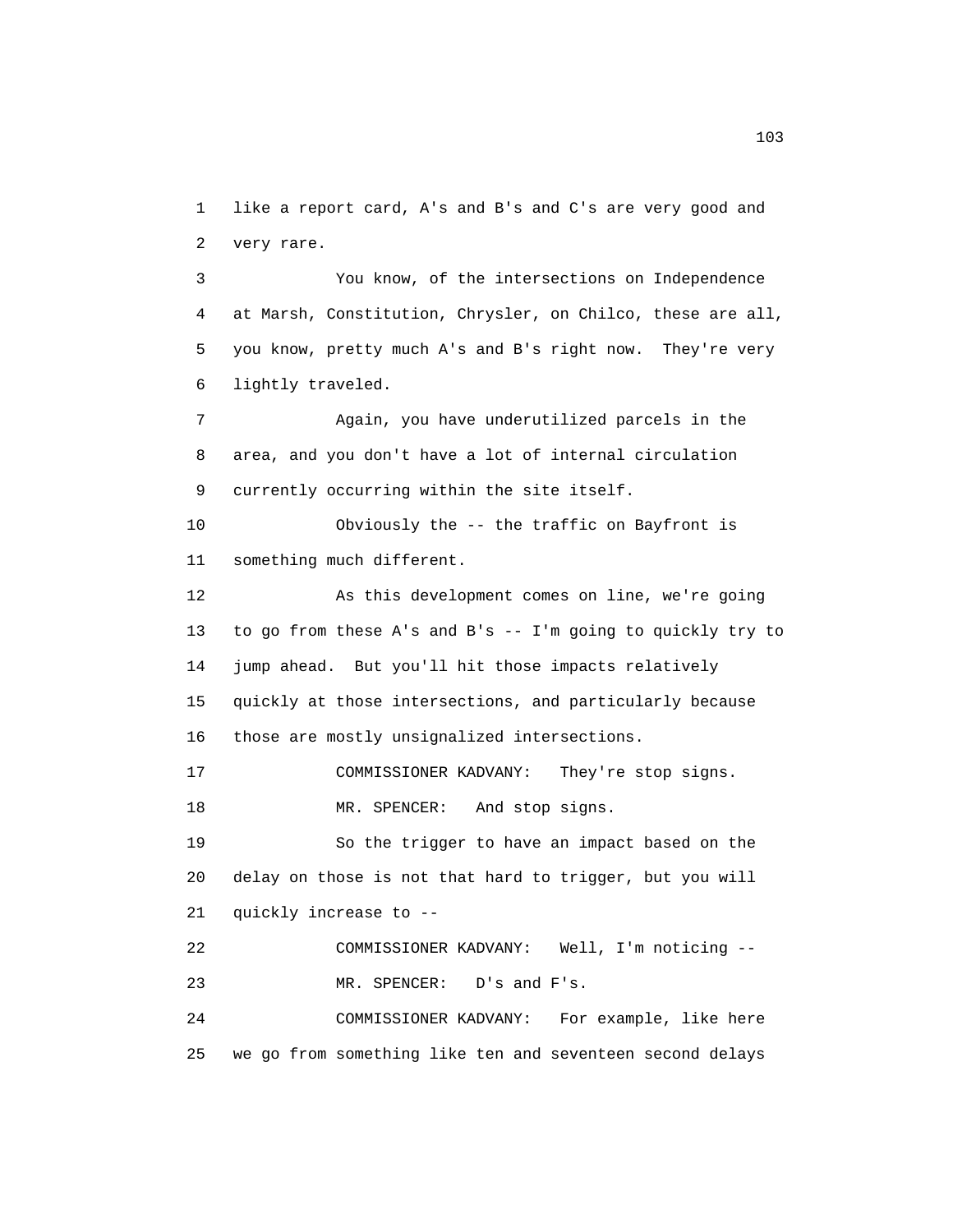1 at Independence -- well, Independence Drive, Constitution 2 to 85 seconds. So a minute and a half. So that's -- a 3 minute and a half's a pretty long span. 4 MR. SPENCER: That is, and that's why -- 5 COMMISSIONER KADVANY: That's a lot of cars

 6 backed up. It kind of gives you an image of some internal 7 congestion in peak hours.

 8 MR. SPENCER: That is peak hours, but we also 9 it's a heavy intensification around the site. We looked at 10 the queues. Do they back up from one intersection to 11 another? What do we need to do in terms of do you need 12 more street capacity? Do you need to change from a stop 13 sign to traffic signal control?

 14 Throughout the program, when we looked at those 15 eleven intersections that -- over the course of the 16 long-term analysis that are going to be impacted, one of 17 those can be reduced to a less than significant level.

 18 We did, however, recommend mitigation for every 19 single one of those locations in terms of this is what you 20 can do to improve the conditions at these locations. Can 21 you add a turn lane? Can you improve the traffic signal 22 timing? Can you do various things to improve the 23 conditions?

 24 And each of those cases, we could make headway 25 and improve the conditions. We didn't ignore them, because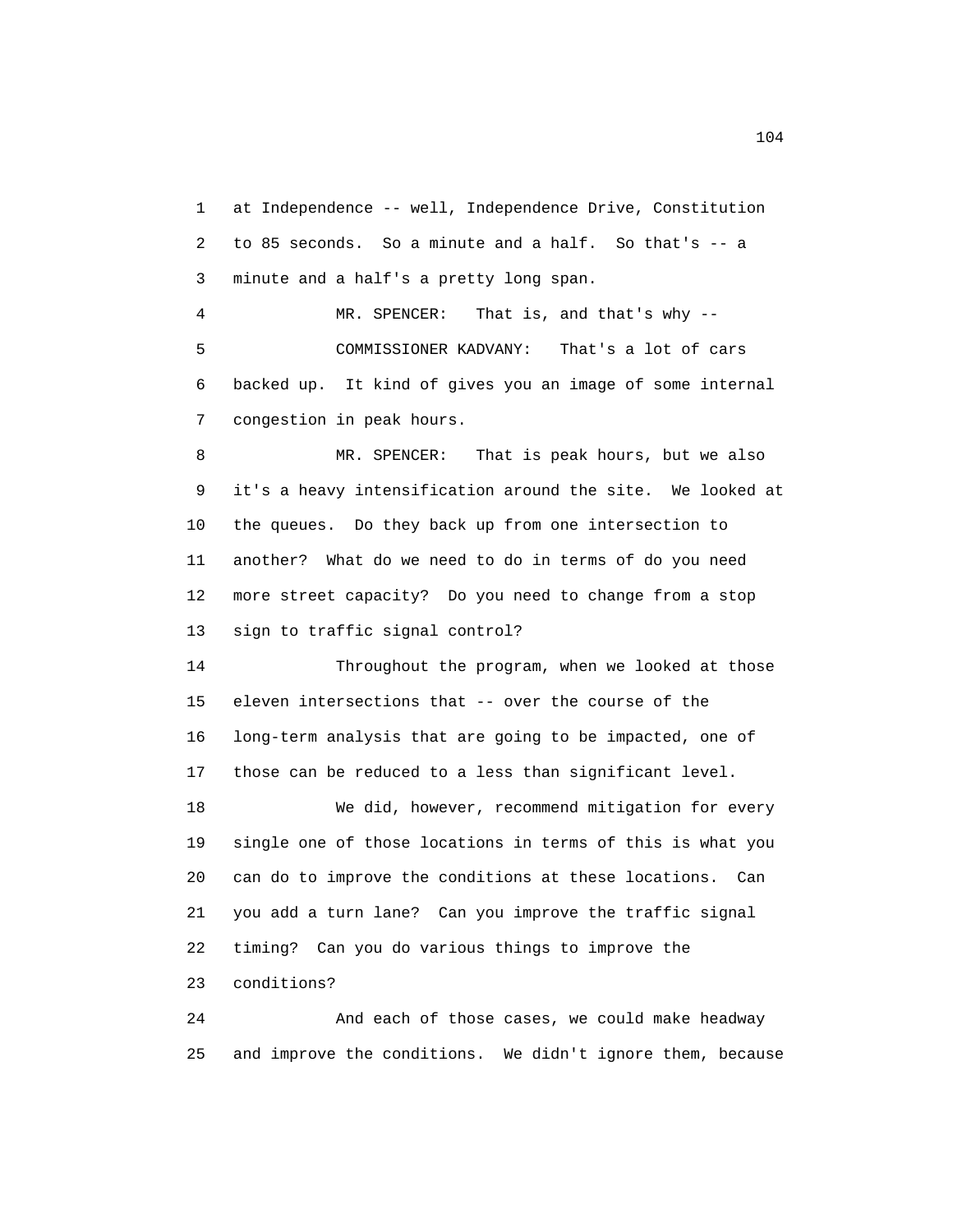1 they're -- because we can't get it to a less than 2 significant level.

 3 It's just that you can only bring it down so 4 much, and then you kind of hit a wall at a certain point. 5 So in some of the cases, we bring down the -- 6 the congestion level quite a bit, but not to that under 7 CEQA threshold and City threshold to that less than 8 significant level, which basically has to bring it back to 9 the condition of baseline, really, that we're starting 10 with.

 11 So that's -- but there are a whole series of 12 things that are being proposed in terms of this would 13 considerably help the situation.

 14 COMMISSIONER KADVANY: I -- I guess I'm 15 trying -- you know, the traffic analysis is hard to get a 16 hold of because it's by intersections, it by road segments 17 and you kind of like to get a more holistic perspective, 18 and I sort of get a sense of that because of the thinking 19 in terms of this going -- right now, from a traffic 20 engineer's perspective only, you know, there's not -- it's 21 underutilized, meaning it's -- right? 22 You know, it's kind of -- it's kind of funny 23 because it's nice to drive in because you can get through

24 there very quickly.

25 So we're going for -- you know, so we have this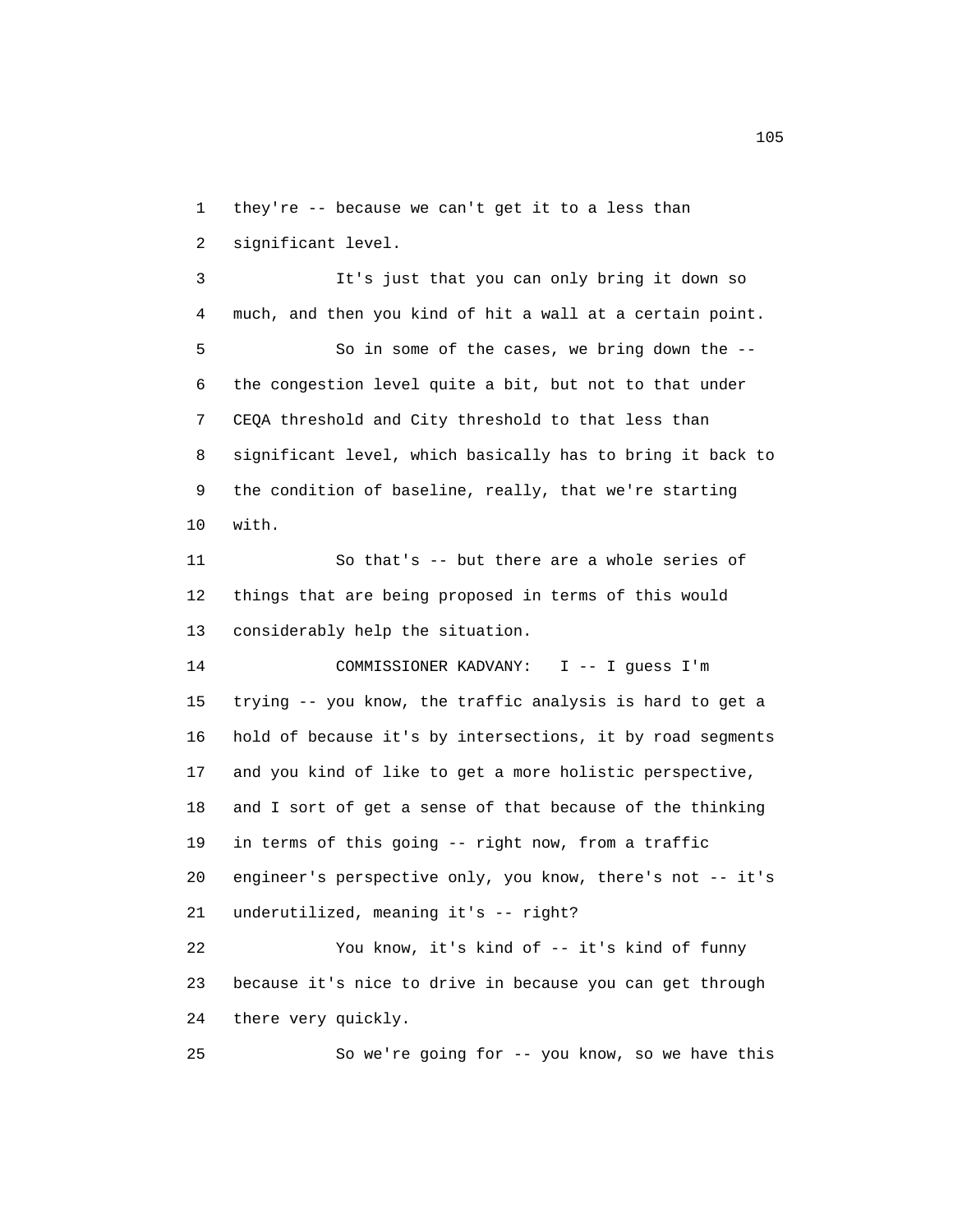1 space there from a traffic perspective where not -- not 2 much is happening.

 3 So it's like a free space in your computer, and 4 when you start to fill that up on your computer, that's 5 when you start to have trouble, because -- you know, 6 regionally because you have no free space.

7 **Is -- is that a valid analogy there?**  8 MR. SPENCER: Not -- not quite. I'll tell you 9 the difference.

 10 When you fill up space on your hard drive on 11 your computer, it's there all the time, unless you erase it 12 or move it. So once you fill it up, it's there.

 13 It's not like I'm only filling it up for fifteen 14 minutes or an hour and a half, and then that congestion on 15 your computer calms down.

 16 If you're on a network system in your office on 17 a computer and suddenly everyone jumps on the Internet and 18 they're downloading movies or something, the system slows 19 down, and then as they -- they're done with all that 20 downloading, the system gets faster again.

 21 That's a more accurate analogy comparing it to a 22 computer situation. That's what we have here.

 23 As -- as a traffic professional, yes, I'll see 24 underutilized capacity on the roadway. I don't want to 25 fill it up. That's certainly not my goal. That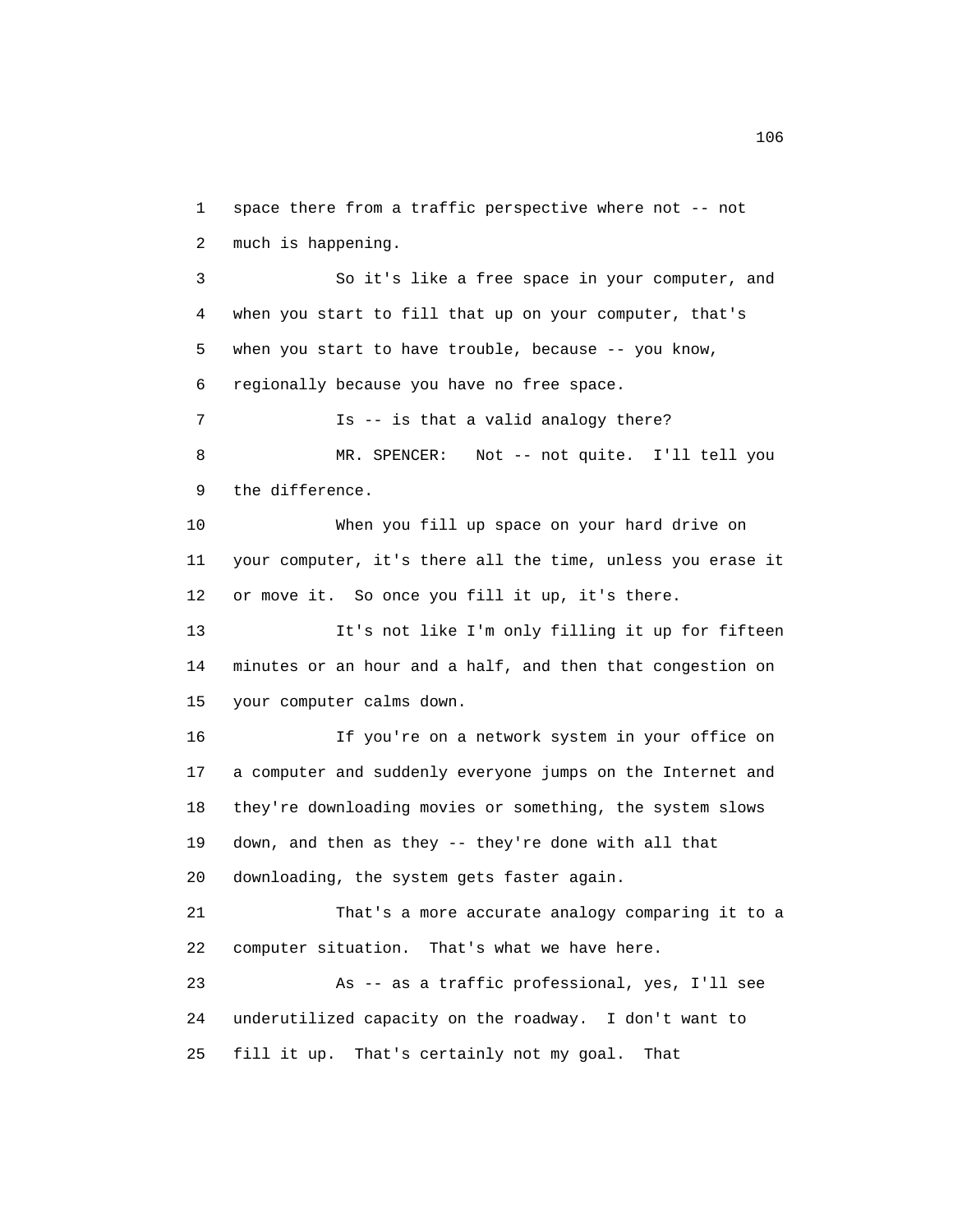1 doesn't -- that's not what we're about. It's not all about 2 cars.

 3 I'm about movement of people and goods and 4 services, and it's not healthy to have everything just 5 filled up and jammed all the time.

 6 You have see surges of traffic as a result of 7 development, and you'll see it for periods of time and then 8 it will dissipate.

 9 Okay. Over the course of the day, you're going 10 to see some levels going up, you know, at a higher base 11 level than what you had, because you have 24-hour uses 12 there. You've got hotels, you've got other things that 13 you're thinking about at this point.

 14 But it's not -- it's not going to be a continual 15 drone of very heavy congestion 24/7, 365 days a year.

16 COMMISSIONER KADVANY: Okay. Thank you.

17 CHAIRMAN RIGGS: Thank you.

18 And then Vince and then Katie.

 19 COMMISSIONER BRESSLER: Okay. I wanted to 20 address something that hasn't come up here tonight, and 21 first I want to explain something about what I think would 22 be a real win-win for the City and the people in East 23 Menlo.

 24 What I would actually like to see in this area 25 is light manufacturing which gives real jobs into the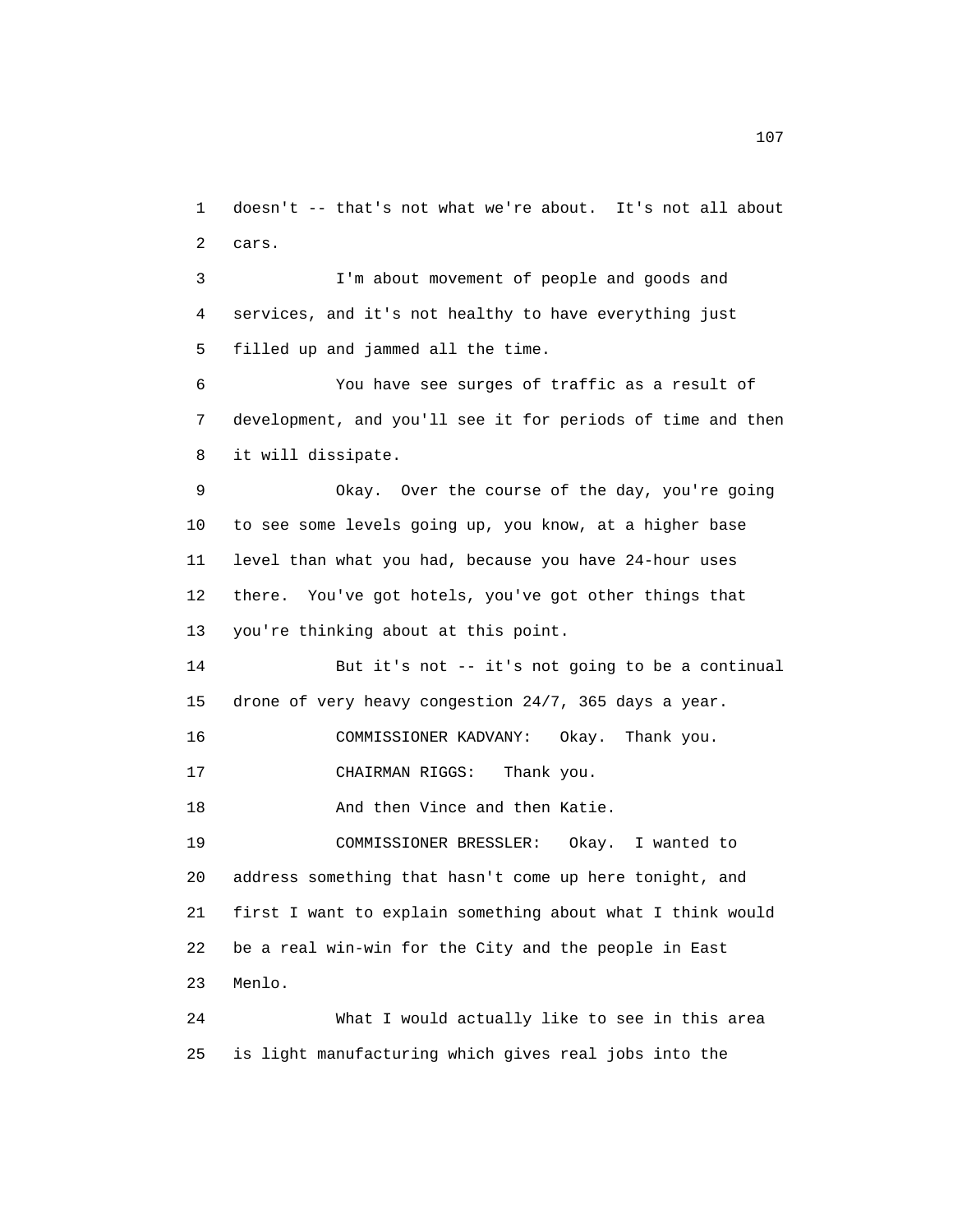1 future, not just construction jobs; not just, you know, 2 service jobs.

 3 And my concern here is that we're moving very 4 far away from that possibility by doing this.

 5 Okay. But given where we're at and given that 6 certain promises have been made, I think it's our 7 responsibility up here to try and get those promises in the 8 record, and I don't know exactly whether it belongs in the 9 EIR.

 10 We do have indications in the EIR how many jobs 11 are going to be in Menlo Park. The EIR is structured to 12 try and minimize that because that minimizes the impacts. 13 So that's not broken out in terms of what that 14 would mean for East Menlo. I think it should be broken out 15 for what that means for East Menlo, and I think as this 16 process continues, we should make these agreements part of 17 the public record and we should talk about these things so 18 that they can be enforced; so that they can be understood; 19 so that our commitment to that neighborhood can be enforced 20 and understood; so that we can understand the impacts and 21 benefits, not just on all of Menlo Park, but on the 22 particular area where the project's going in. 23 I think that's really, really important, and I

 24 have other things to say, but I'm going to let Katie do her 25 thing now because she's been waiting.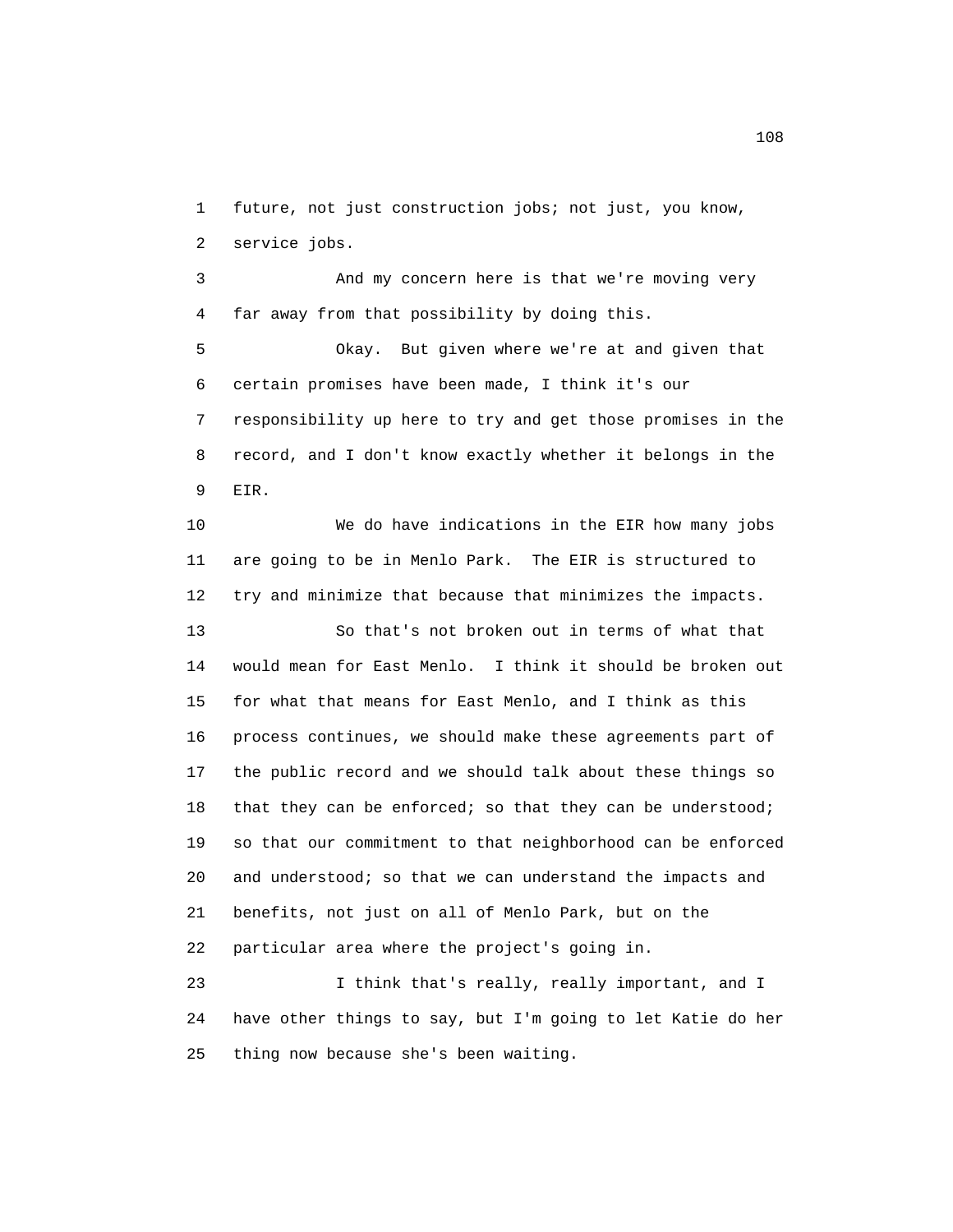1 CHAIRMAN RIGGS: All right, and I'll just note 2 briefly that we will talk about that in the Development 3 Agreement, but as David Spear pointed out, we are -- oh no. 4 Elias pointed out, this is -- the EIR backs up the 5 opportunity to build this level, so it -- it's on the 6 table, and thank you for putting it there. 7 Katie. 8 COMMISSIONER FERRICK: Thank you. 9 My question actually backs up better off of 10 Commissioner Kadvany and the more global statement that 11 Mr. Bressler just made. 12 Mark, traffic. The slide that you had up 13 actually did kind of give a little bit more of a global 14 picture of sort of those dots and how that in the future, 15 the impacts on the various intersections and segments of 16 roadway, and the one that kind of caught my eye not only in 17 the EIR, but there was that you pointed out that one 18 segment only oddly enough a two-lane segment of Marsh Road 19 at that point has a significant unavoidable impact, and 20 that's Marsh Road between Bay and Bohannon. 21 And I didn't know why in your assessment that 22 was where it didn't -- I was surprised if that was, why not 23 Bay to Middlefield and why not, you know, the rest of that 24 stretch, especially because that stretch has -- is two 25 lanes on both sides.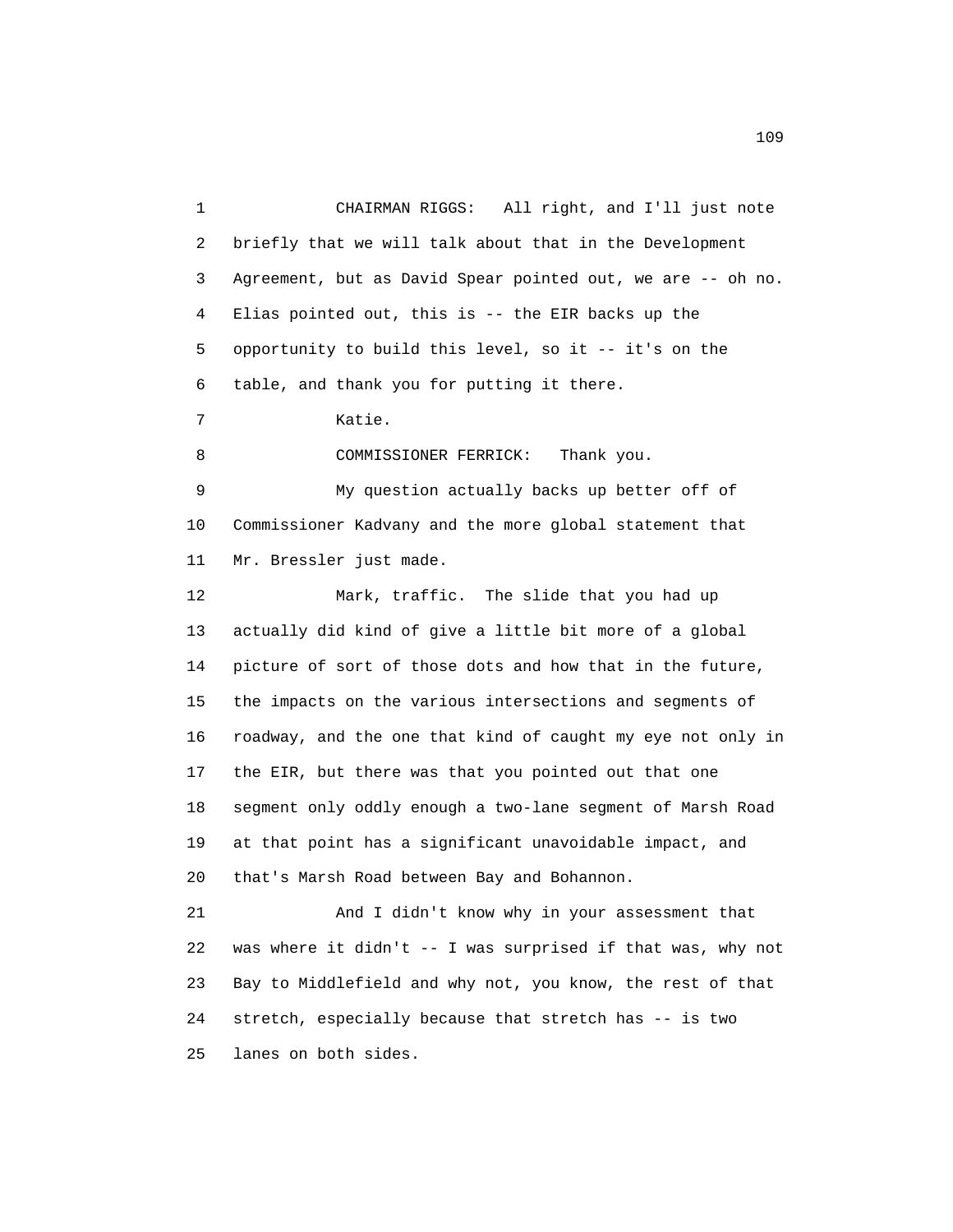1 I didn't -- didn't know.

 2 MR. SPENCER: First off, it's an excellent 3 catch on your part to notice that, that subtlety. And 4 honestly, I -- I don't recall offhand. 5 I know we looked at several segments of Marsh, 6 and why that one popped up or why that one was remaining 7 compared to the others, I'm going to have to look for an 8 answer. 9 It might just take me a little bit, so I don't 10 want to take the Commission's time right now, but I want to 11 get back to you on that and we'll submit it as part of the 12 response. 13 COMMISSIONER FERRICK: Thanks. 14 MR. SPENCER: I'll look that up. 15 CHAIRMAN RIGGS: I will say as a user of that 16 segment, it does not surprise me, however. 17 Vince, follow-up. 18 COMMISSIONER BRESSLER: Another follow-up, I 19 have a few more things I'd like to see the EIR address. 20 As Commissioner Riggs pointed out -- and I think 21 he pointed it out because it is a glaring thing. I want to 22 go back to the jobs/housing imbalance and -- and look into 23 this a little bit more here. 24 And as Elias pointed out when he was talking, 25 everything seems to evolve around this ten percent. In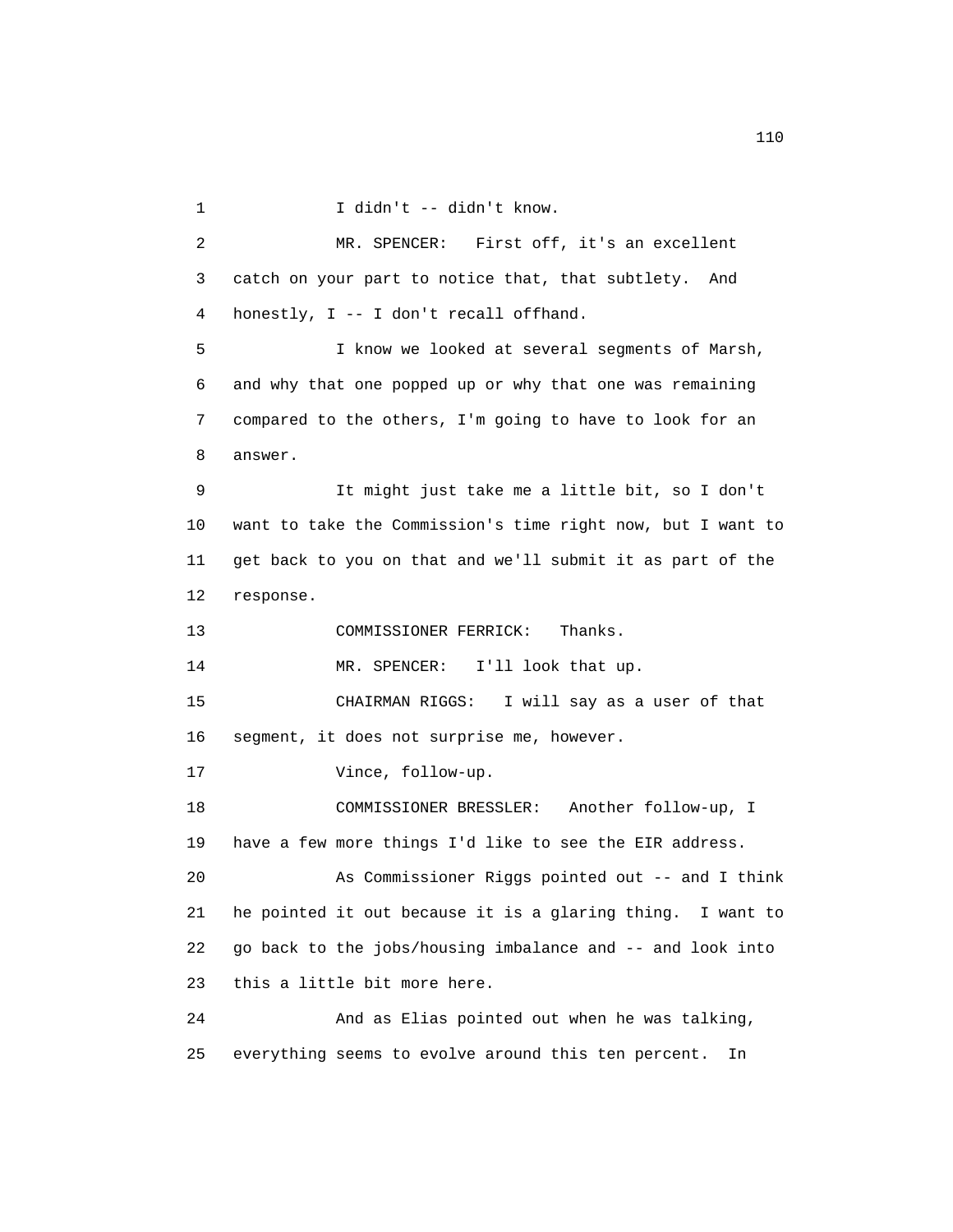1 other words, we have a -- basically a ninety percent jobs/ 2 housing imbalance, and, you know, this project is going to 3 just keep with that.

 4 I don't know how they came up with the ABAG 5 numbers other than they said they used the methodology. I 6 find it very hard to believe that ABAG would settle for a 7 ninety percent jobs/housing imbalance.

 8 Where -- I mean, there's a little bit of 9 verbiage in EIR about trading with Redwood City. Redwood 10 City has a pretty bad jobs/housing imbalance, too, if you 11 look at their table, but ours is terrible.

 12 So I -- just to be realistic here, I think that 13 the EIR could do a very simple analysis, but it would take 14 some work.

15 I think that the -- the ten percent number 16 should be broken out. There should be a number. Let's say 17 we're going to go for fifty percent jobs/housing imbalance 18 here. Okay. That means that half of the jobs created are 19 going to be in Menlo Park.

 20 Now I want to know what that does to the 21 traffic. The traffic analysis only goes to the 22 intersections, you know -- the farthest it goes away that 23 I've seen is Marsh and Middlefield.

 24 Well, heck, if we're going to have that jobs/ 25 housing imbalance, you got to -- and you're going to really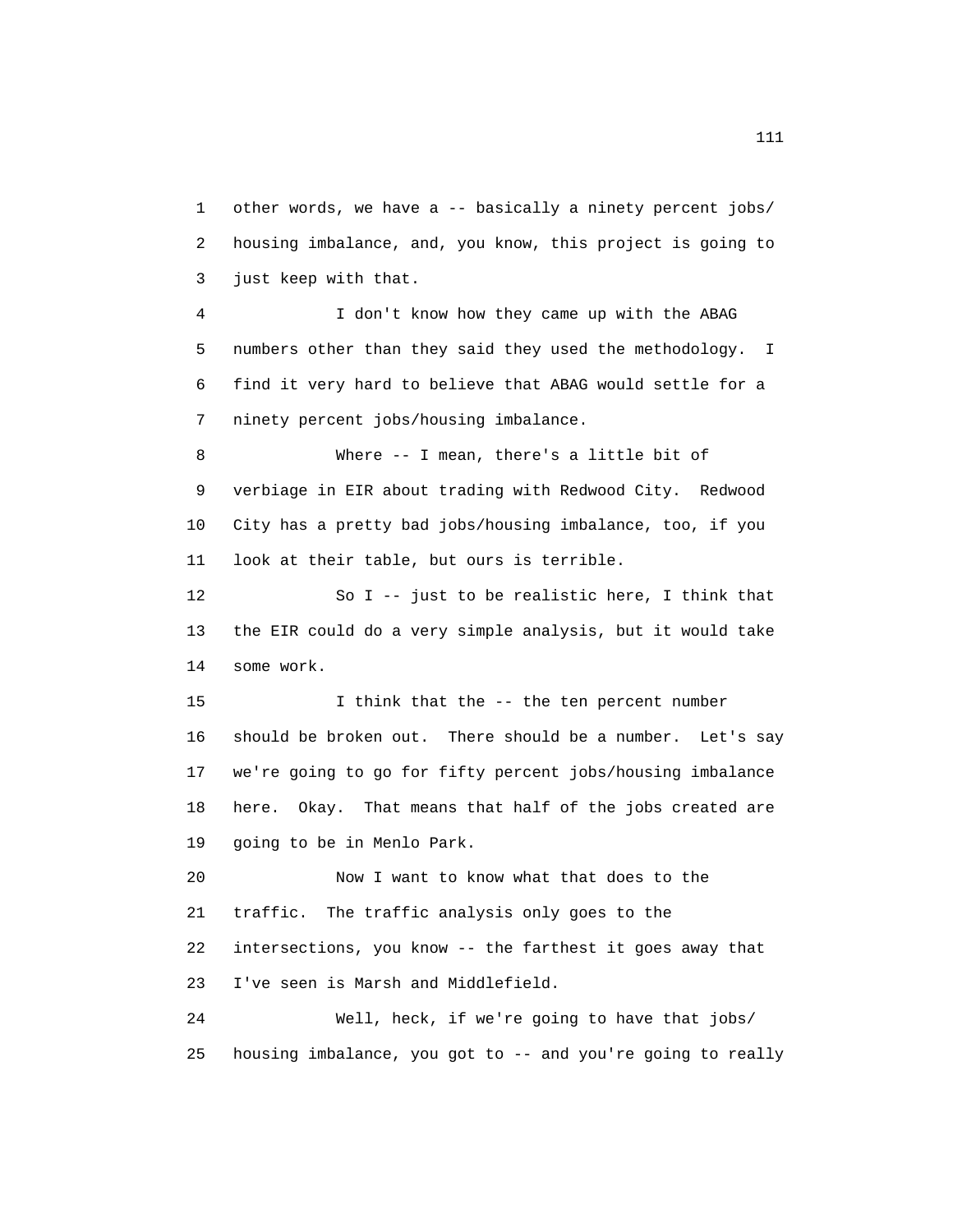1 address it, which I think we're going to be asked to do, 2 then you have to say where are those people going to live. 3 And if you say where are those people going to 4 live, then you have to redo the traffic analysis to look at 5 how they're going to get to work, and there's nothing in 6 here about getting people from the railroad tracks out 7 there. 8 There's nothing forcing the developer to 9 consider these issues at all here, and I find that very 10 disappointing. 11 So I think that there should be a fifty percent 12 level, a 25 percent level and the ten percent level, and 13 even on the ten percent level, they should be forced to -- 14 to say where are we going to put that housing, and what is 15 the traffic impact from putting that out? 16 And that's a real analysis of the impact of this 17 project so we can break it out and really understand what 18 it does to our community. 19 We don't have that here. 20 Okay. That's all I had to say about that topic. 21 CHAIRMAN RIGGS: Okay. Thanks. 22 John, new issue or something to add? 23 COMMISSIONER KADVANY: Yeah. Just to follow up 24 on what Vince said. This may get to this -- this aspect of 25 this -- the proposal, but we have simultaneously General --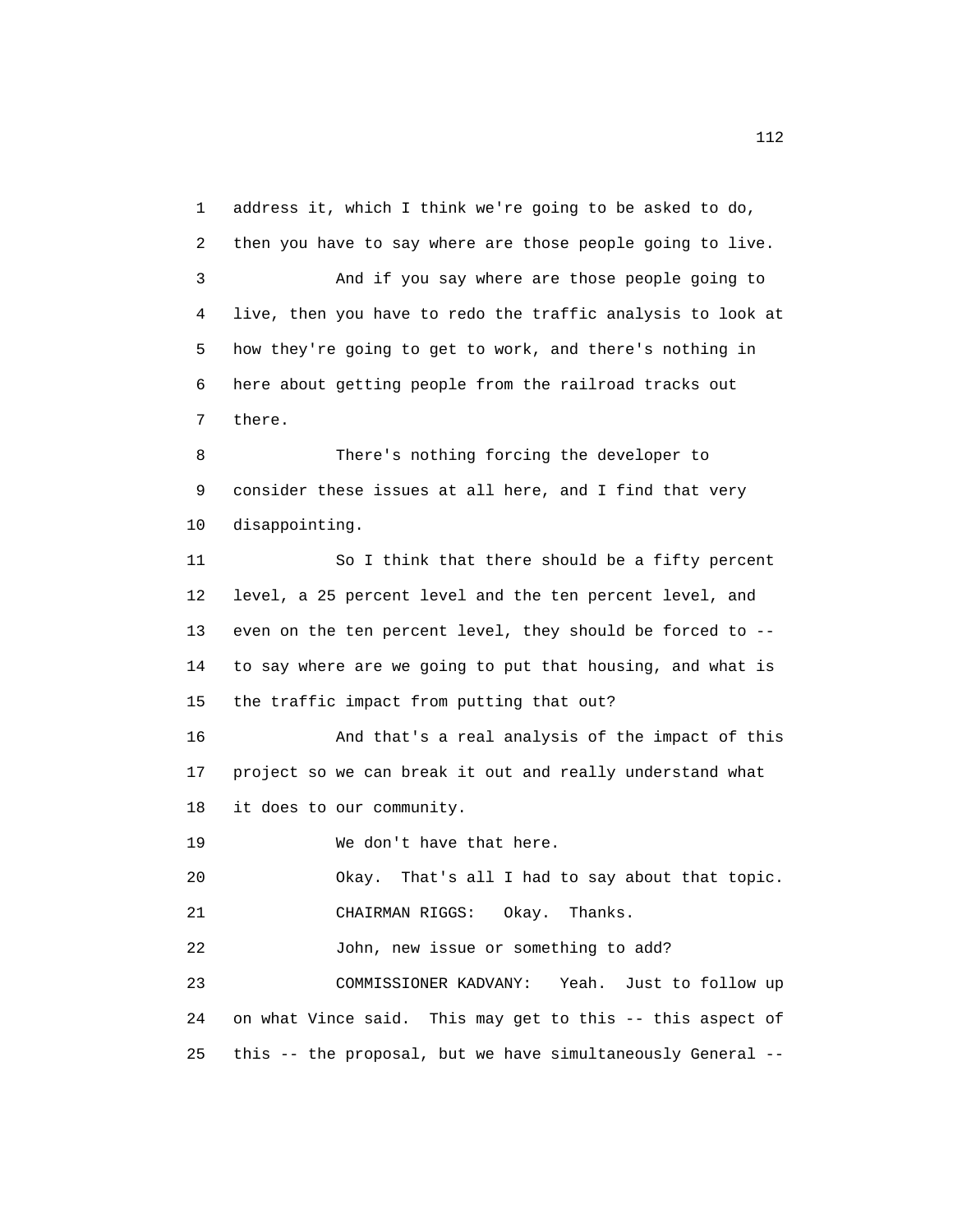1 General Plan and Zoning Amendment which is generic large 2 envelope and a specific project, and it may be that this is 3 the type of analysis which asks -- which is more -- which 4 is what you would say for a zoning, you know.

 5 A zoning change or whatever, basically say well, 6 you don't know what's going to go in there. But you could 7 have different times of activity and you want to have your 8 analysis reflected.

 9 I don't know if that's the way these things 10 work, but that's a -- well, following up on that, I 11 have -- I have an economic question. Maybe this is for 12 Rod. I'm -- I'm not sure.

 13 There was a comment in the economic analysis, 14 and this -- this gets back to something that Commissioner 15 O'Malley said vis-a-vis the -- the donut -- the donut hole 16 in -- in the middle.

 17 It was a suggestion -- it was a comment in the 18 economic analysis that the -- the General Plan Amendment 19 could be crafted or phrased in such a way to either 20 encour -- encourage or discourage the remai -- the 21 remaining parcel owners to start developing in a certain 22 way.

 23 And I was wondering if there's anything to 24 expand on that or is it just kind of a throw-away comment? 25 It seemed like it was hinting at this issue of how to think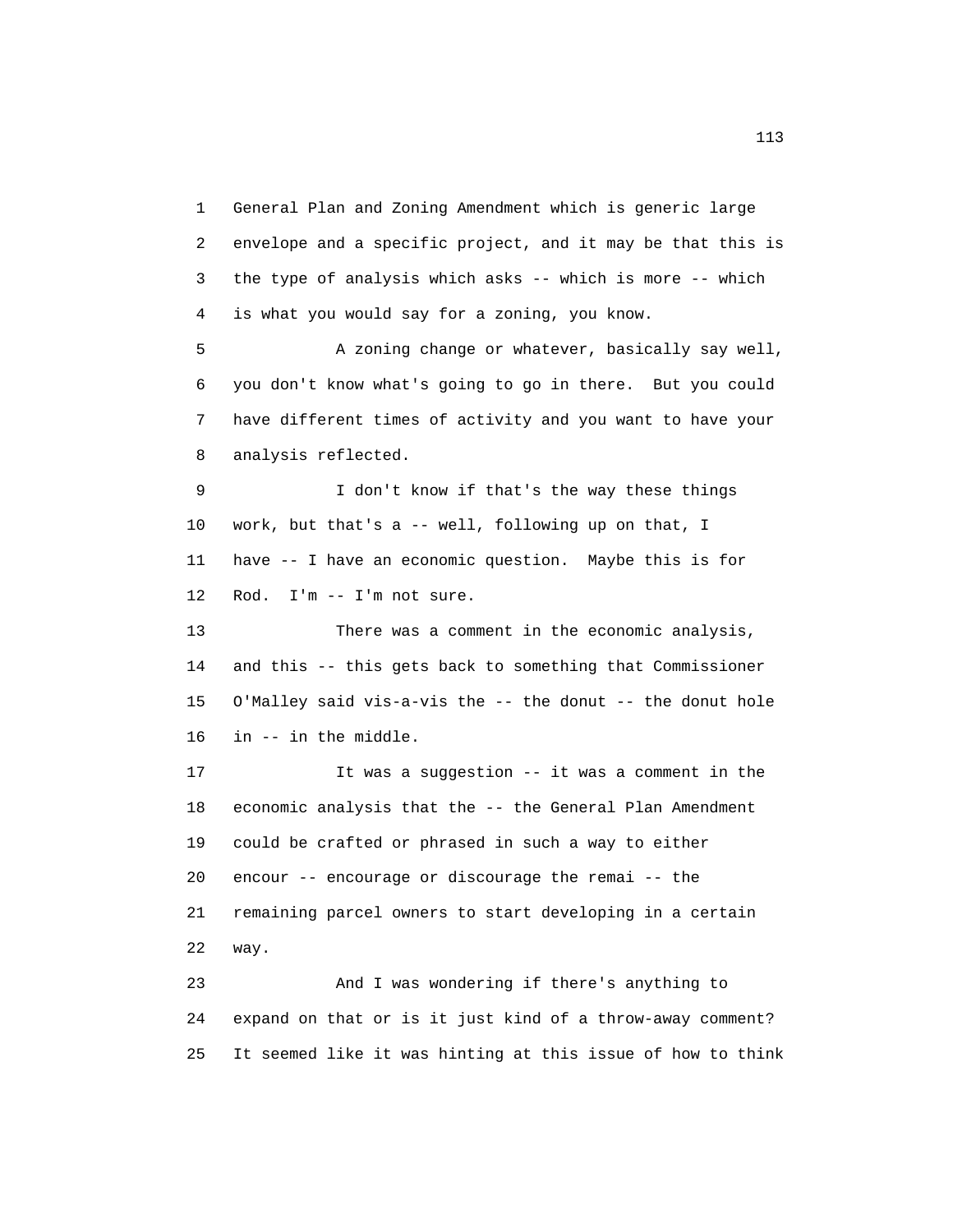1 forward to making use of this new M-3 designation in a kind 2 of rationale.

 3 CHAIRMAN RIGGS: Excuse me, John, do you have a 4 specific question rather than just --

 5 COMMISSIONER KADVANY: Yeah. Can you fill that 6 out? What does it mean to encourage or discourage? How 7 would you -- what does that mean to craft the -- the 8 amendment in such a way? What's -- what's that mean? It's 9 like a sentence or two.

 10 MR. ROGERS: I believe that's a little bit more 11 a question for staff. The fiscal impact analysis, which is 12 on the agenda for the meeting of the 5th, was conducted by 13 a different consultant. It was Bay Area Economics. It was 14 not PBS&J.

 15 So with your assent, we'll defer that question. 16 COMMISSIONER KADVANY: Sure. Good enough. 17 I do have one just comment on -- on the -- it is 18 on the EI -- EIR. There is a little discussion of shadow 19 analysis. The building -- the possible buildings are so 20 tall, it does seem reasonable to have some kind of shadow 21 analysis, as simple as it might be.

 22 When I -- there are people that have written in 23 a couple of e-mails mentioning it, but when I read the area 24 -- the EIR, it was kind of like well, we don't really need 25 to do a shadow analysis, but if you -- if you make me do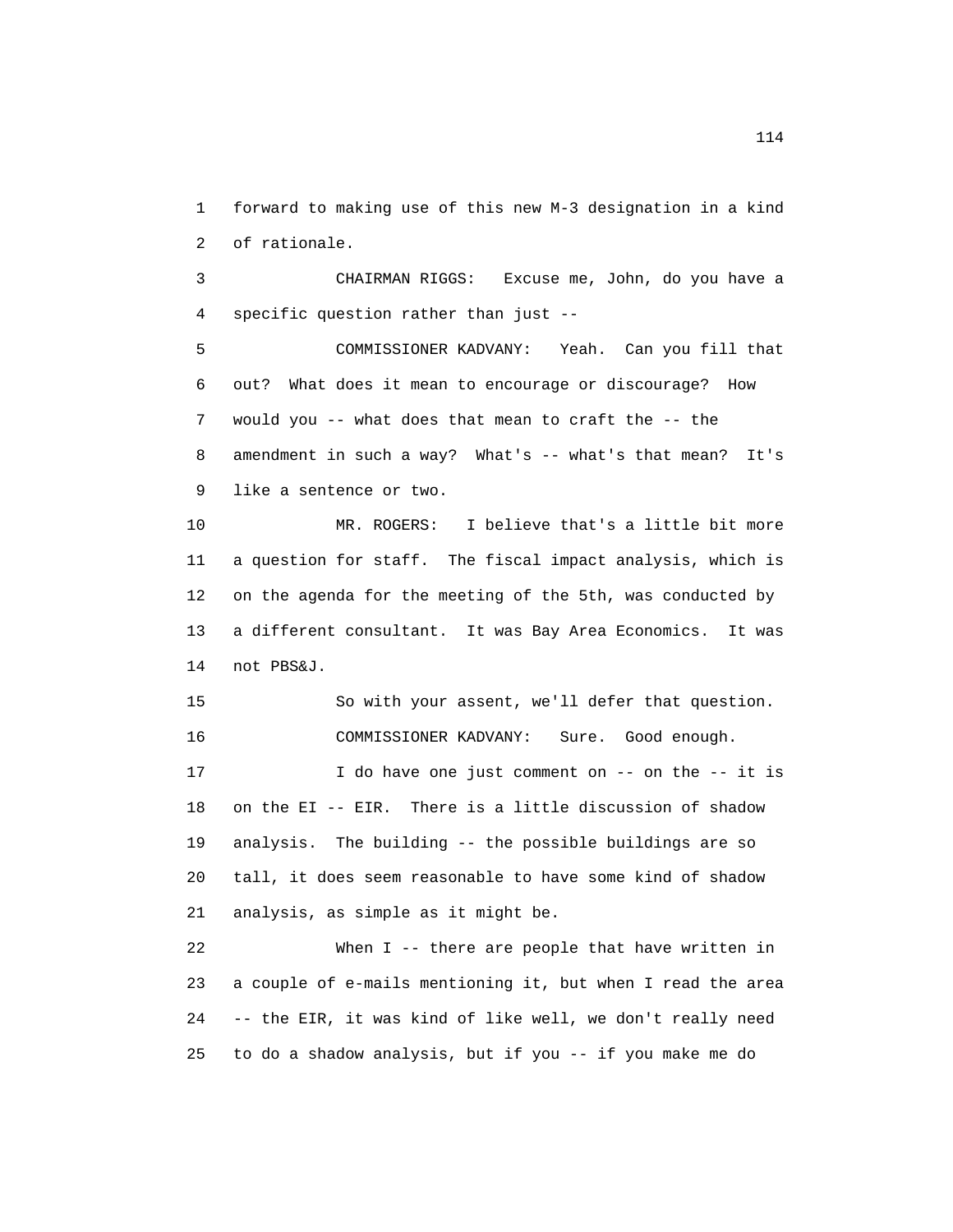1 it, here's the logic behind it which doesn't -- you don't 2 really have any impact.

 3 CHAIRMAN RIGGS: So John, are you asking for 4 one? 5 COMMISSIONER KADVANY: No. Some simple -- I 6 think something between what's there now and a full shadow 7 analysis. Something based simply on the geometry of the 8 building.

 9 CHAIRMAN RIGGS: Are you asking for a simple 10 shadow analysis?

11 COMMISSIONER KADVANY: Yes.

12 CHAIRMAN RIGGS: Okay. Thank you.

13 And Jack.

 14 COMMISSIONER O'MALLEY: You know, my questions, 15 a number of them have been responded to, and the others 16 that I have really I think I should wait till we have our 17 next meeting, because they're questions that I would ask 18 the developer. So fine.

 19 CHAIRMAN RIGGS: I do have I think -- I do have 20 some EIR oriented comments, but first I have a question to 21 follow up on the issue from public comment and that Vince 22 has brought up.

 23 If -- this is a question for staff. 24 If we the Commission feel that the M-3 zoning 25 would be justified by the public benefits represented in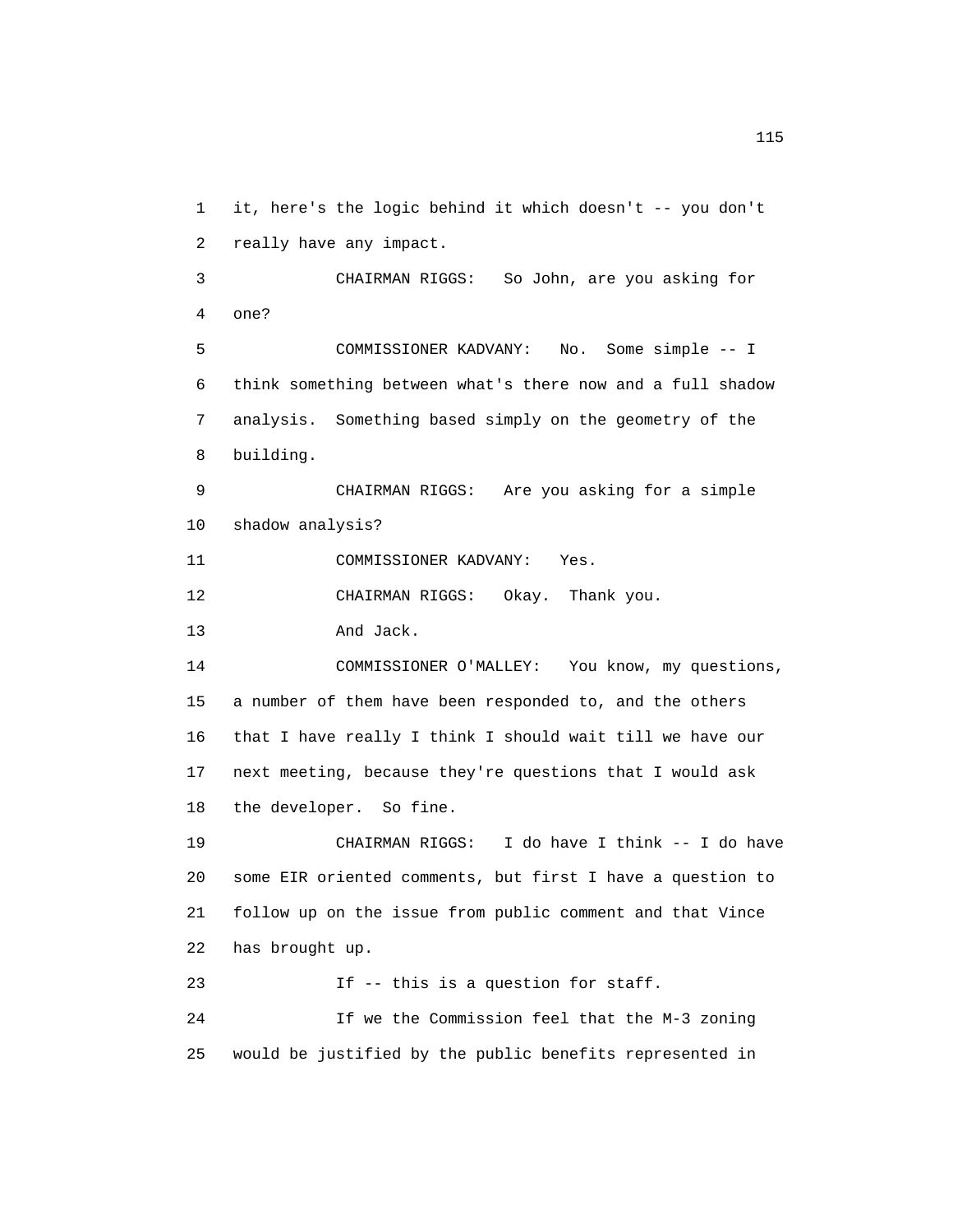1 this project, it would appear that we are assuming a link 2 that may not be there.

 3 For example, if we talk about employment and 4 employment coming from a specific area and through job 5 training, this is clearly a development, a developer 6 commitment for a specific project.

 7 If we -- if the City goes through and passes an 8 amendment to the General Plan and to the Zoning Ordinance 9 and then this project is not built, the M-3 is there with 10 the land, and now a different project could come through 11 totaling 137 percent with no such commitments.

 12 Would this M-3 zoning assume that it nonetheless 13 comes through this Commission and City Council, or would at 14 this point it would be possible to build to rights?

 15 MR. ROGERS: The overall Development Agreement 16 would establish the overall expectations for any 17 development on these sites, and so if there was an 18 individual developer that did not build, but would agree to 19 in the Development Agreement certain guarantees like with 20 the jobs source kind of contract, if that was in the 21 Development Agreement, a new developer couldn't come in to 22 build a physical project without that additional public 23 benefit component.

 24 So to the extent that the Development Agreement 25 provides an umbrella, things could be incorporated within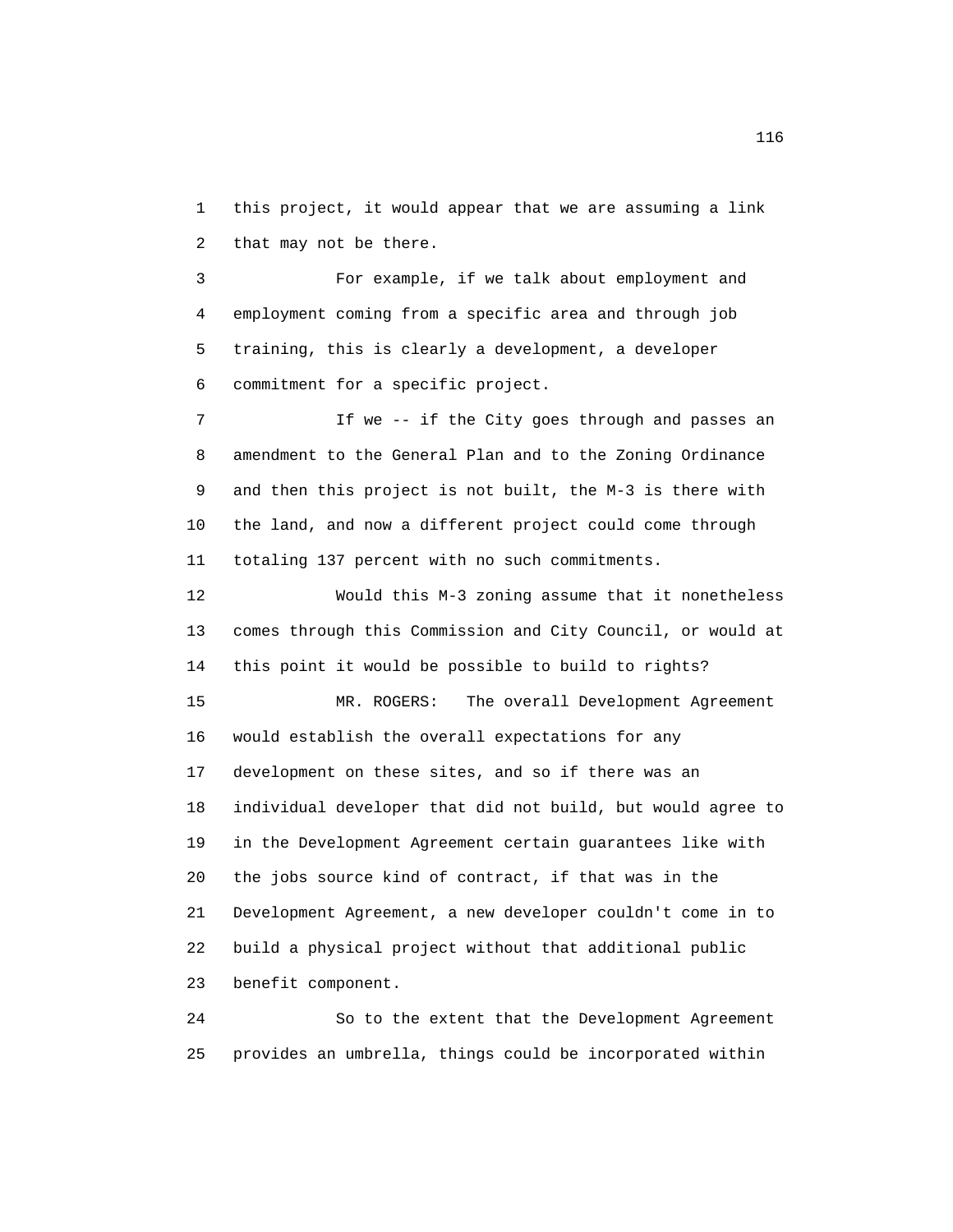1 that that could happen with one developer or another 2 developer potentially. 3 CHAIRMAN RIGGS: But the Development Agreement 4 is between the City and a particular developer. 5 If the particular developer goes away, the M-3 6 remains; does it not? 7 MR. ROGERS: The -- well, again, the 8 Development Agreement can set up a particular course of 9 actions that happens in the event of a developer bankruptcy 10 or elective decision not to develop. 11 And so there can be another instance where a 12 developer goes bankrupt and one requires their assets and 13 the Development Agreement contract would be considered an 14 asset of the developer and then that new person comes in. 15 And so I don't think that there's a --. 16 CHAIRMAN RIGGS: Cannot a third party come 17 forward and say well, I don't know about a hotel, but I'm 18 going to build some office buildings? 19 MR. ROGERS: Oh, no. Under the -- the way this 20 is structured with the requirement of a Development 21 Agreement for the M-3 zoning, there's not a way for the. 22 CHAIRMAN RIGGS: Okay. The M-3 zoning requires 23 a Development Agreement? 24 MR. ROGERS: That is correct. 25 CHAIRMAN RIGGS: Okay. So that is the link.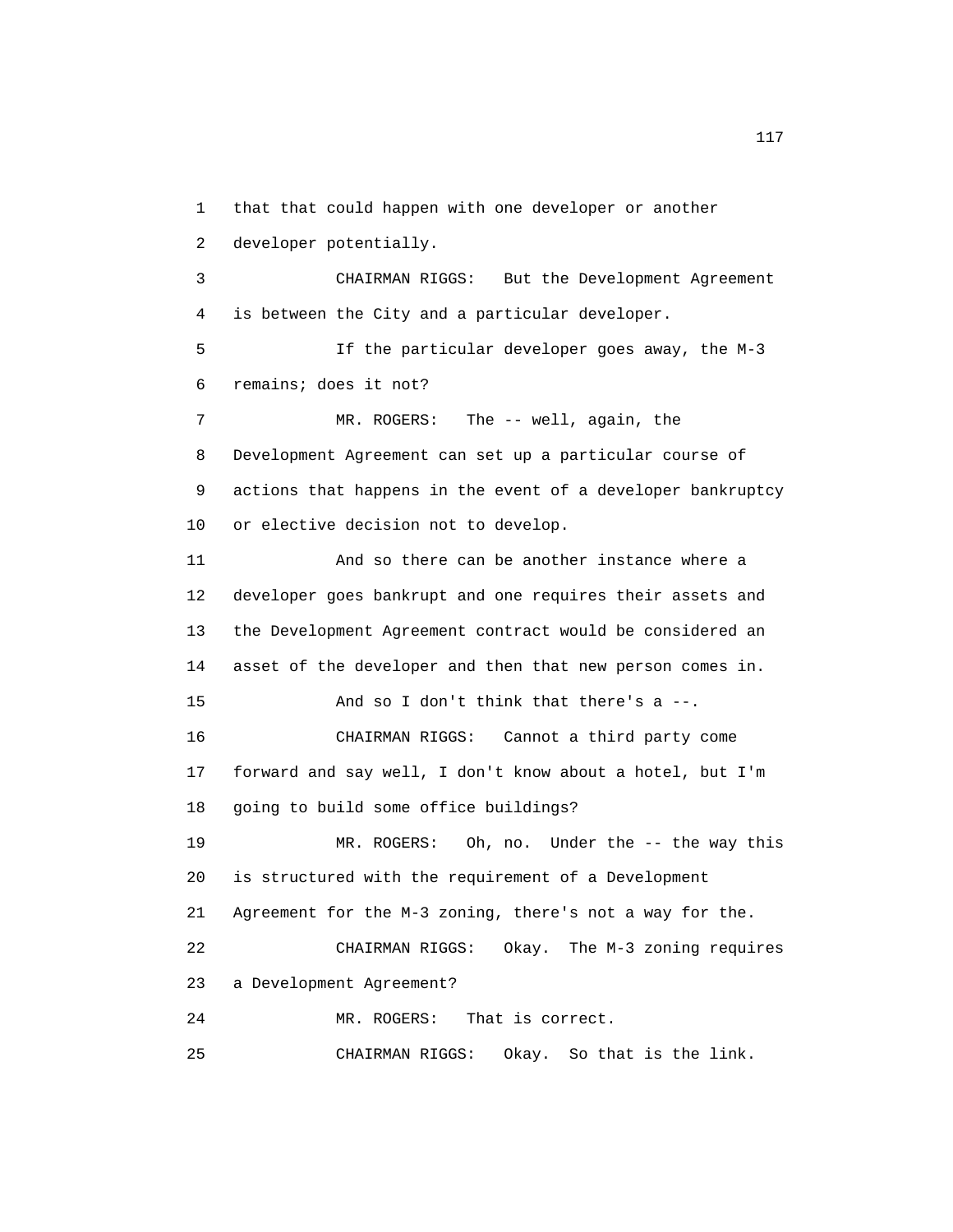1 Yeah, Melody.

 2 COMMISSIONER PAGEE: And how long does the EIR 3 for this particular parcel last? Isn't there an expiration 4 date? 5 I can't imagine that projected traffic would be 6 the same ten years from now or fifteen years from now. 7 Water will change. 8 MR. ROGERS: Well, just generally the EIR 9 analyzes the -- the development as it's projected to be 10 developed as well as any other developments in the area 11 that have specific and detailed information associated with 12 them. 13 So with the Development Agreement, that locks in 14 the entitlements. 15 I don't have any sort of outer range offhand 16 that I can say is an -- you know, an upper limit, but an 17 EIR needs to certify the -- the conditions as they exist at 18 the time and as they can be projected reasonably at that 19 time based on the information about other projects, so -- 20 COMMISSIONER PAGEE: And are the -- how far 21 they projected into the future? 22 MR. ROGERS: The transit analysis goes out to 23 2027, which was twenty years from the 2007 Notice of 24 Preparation. 25 COMMISSIONER PAGEE: So the assumption would be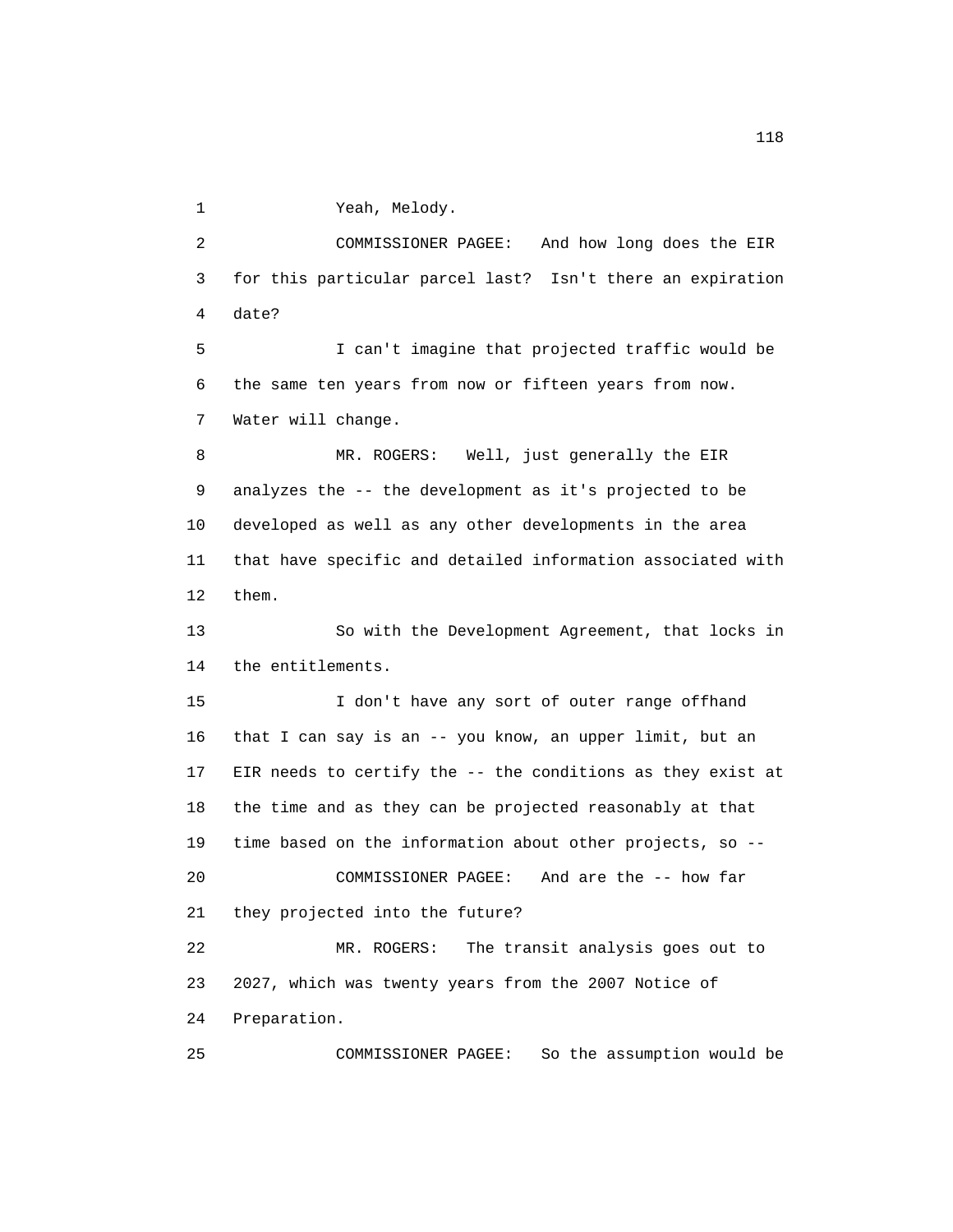1 that this project in 2027 could still be built?

 2 MR. ROGERS: That's a little more definitive 3 than I would be prepared to say at this point. If that's a 4 source of interest for the Commission, we can explore that 5 further with the City Attorney and we'd be prepared to 6 respond in more detail at the meeting on the 5th. 7 COMMISSIONER PAGEE: Will he be here on the 8 5th?

 9 MR. ROGERS: There's been some discussion about 10 it subject to a number of factors. If the Commission wants 11 to relay a strong interest in it, we'll pass that along and 12 consider it.

 13 But certainly we interact with the City Attorney 14 on all these questions, so --

 15 COMMISSIONER PAGEE: Right, but if we had 16 additional questions on that night, we would have a time 17 delay or we have the inability to get an answer. The time 18 would -- would be beneficial to us.

 19 CHAIRMAN RIGGS: I have some more comments, but 20 Vince, did you have --

 21 COMMISSIONER BRESSLER: Oh, this is about the 22 Development Agreement. I just wanted to follow up on that. 23 It's my understanding -- please correct me if 24 I'm wrong, Thomas, but we don't actually see the 25 Development Agreement here.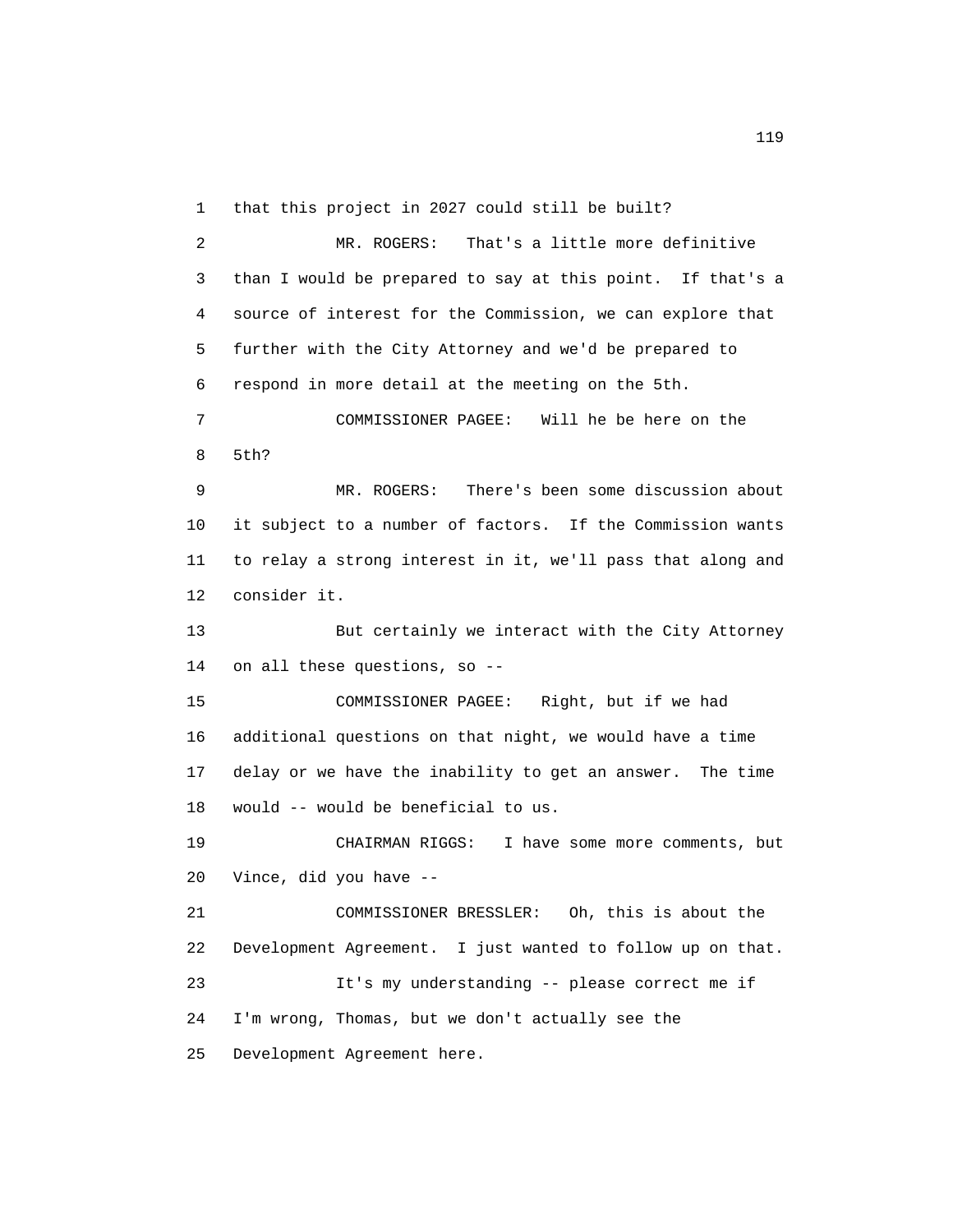1 It's not something that is a matter of the 2 public record. It's not part of the public process. 3 Is that correct? 4 MR. ROGERS: No. That's not correct. The 5 Draft Development Agreement would be available for the 6 Planning Commission's consideration. 7 COMMISSIONER BRESSLER: Do we get to vote on 8 it? 9 MR. ROGERS: Yes. In conjunction with your 10 responsibilities as -- as a recommending body to the 11 Council in conjunction with all the other project 12 requirements. 13 COMMISSIONER BRESSLER: Okay. 14 MR. ROGERS: Full text. 15 COMMISSIONER BRESSLER: Okay. I still think it 16 would be very much in the interest of this project to get 17 some of these agreements that exist only as words that have 18 been spoken into the record tonight down a little bit more, 19 and the sooner, the better. 20 I don't -- you know, whether there's a formal 21 process for that or not. Because I don't really know what 22 the nature of those agreements is, and it would be nice to 23 clarify it so that we don't have any surprises when we get 24 to that point. 25 CHAIRMAN RIGGS: But Thomas, am I right in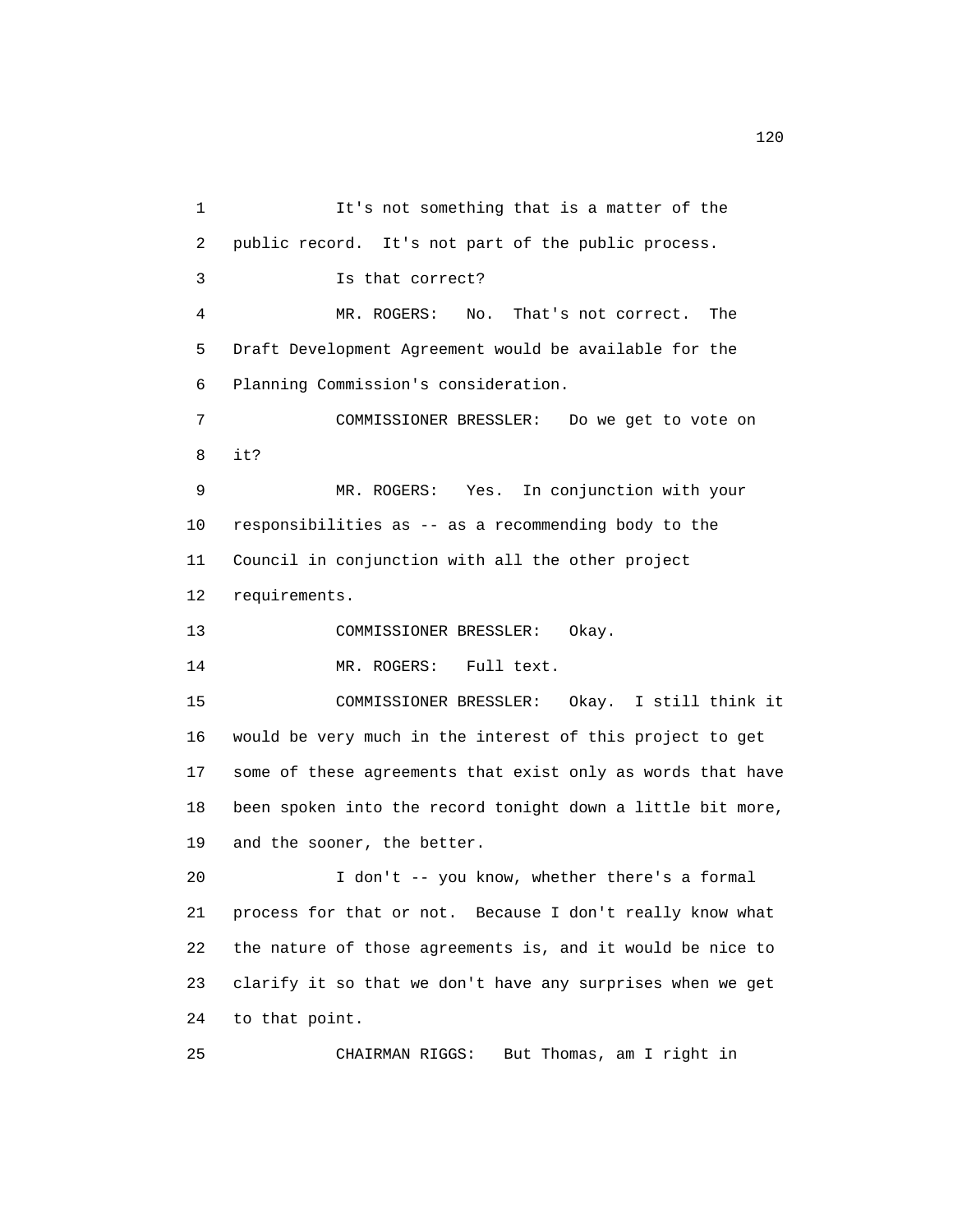1 defining a Development Agreement as customized approval 2 conditions?

 3 MR. ROGERS: That's one way of -- of looking at 4 it. It establish -- it can establish certain performance 5 measures.

 6 The key thing from a developer's perspective is 7 it can lock in project approvals for an extended time. But 8 again, it can also lock in benefits to occur a certain time 9 regardless of whether construction has actually taken 10 place, so --

 11 CHAIRMAN RIGGS: What I was hoping to do is 12 assure my fellow commissioners that the -- the Development 13 Agreement will -- we will comment on the Development 14 Agreement and it will be a tool similar to -- but larger 15 than the tool of conditions on smaller projects. 16 MR. ROGERS: It has many attributes in common 17 with that. It also has additional attributes. 18 CHAIRMAN RIGGS: All right. Thank you. 19 And let me take a moment to -- well, for my own 20 sake to corral comments that are specifically EIR related. 21 For example, I'd like to speak about how much 22 open space is resulting from our new FA -- from the 23 proposed FAR. 24 Is that an EIR issue?

25 MR. ROGERS: Certainly a lot of tonight's about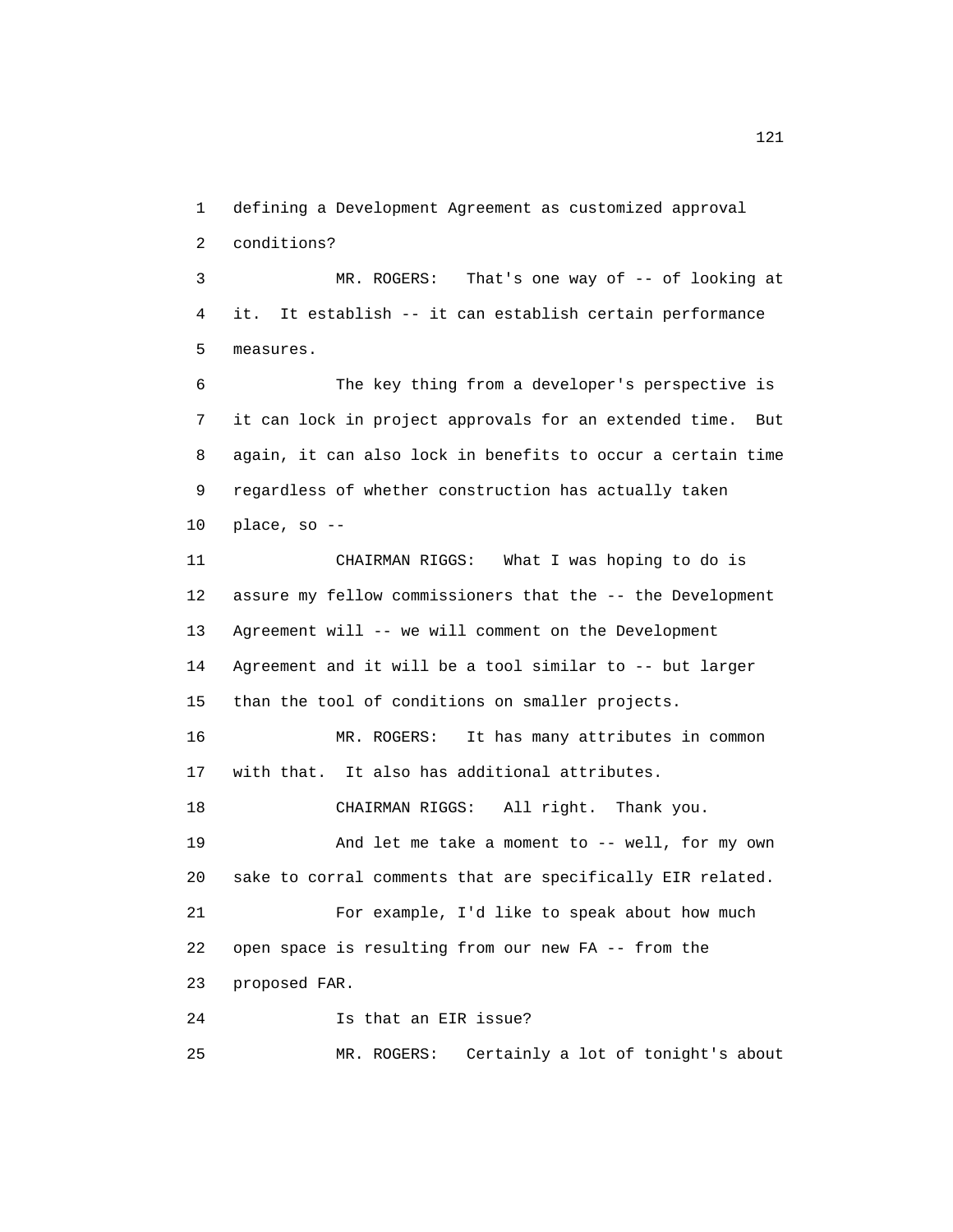1 listening. So it's not necessarily a matter of responding 2 to a comment.

 3 I want to encourage everyone to make any comment 4 that they think is applicable, because then we can respond 5 to it in the EIR. The response may be this is not an EIR 6 issue, but at least you get a chance to say it.

 7 It's -- it is certainly something that can be 8 discussed as part of the overall project approvals at the 9 next meeting.

 10 CHAIRMAN RIGGS: And related to that. For 11 example, in the EIR, intersections that are impacted, but 12 are in Atherton or are on the state highway are not 13 addressed with mitigation because they're outside of the 14 City's control.

 15 However, from my point of view, if this project 16 affects an intersection and the intersection matters to the 17 population of -- of this town, then it's not outside of our 18 purview to expect it to be addressed, whether it's 19 addressed between the developer and Atherton or the 20 developer and Caltrans.

 21 Is that a comment appropriate to the EIR or is 22 that again a separate issue?

 23 MR. MURPHY: Yeah. The way I would interpret 24 that would be a separate issue, because the EIR did attempt 25 to identify all feasible mitigation measures.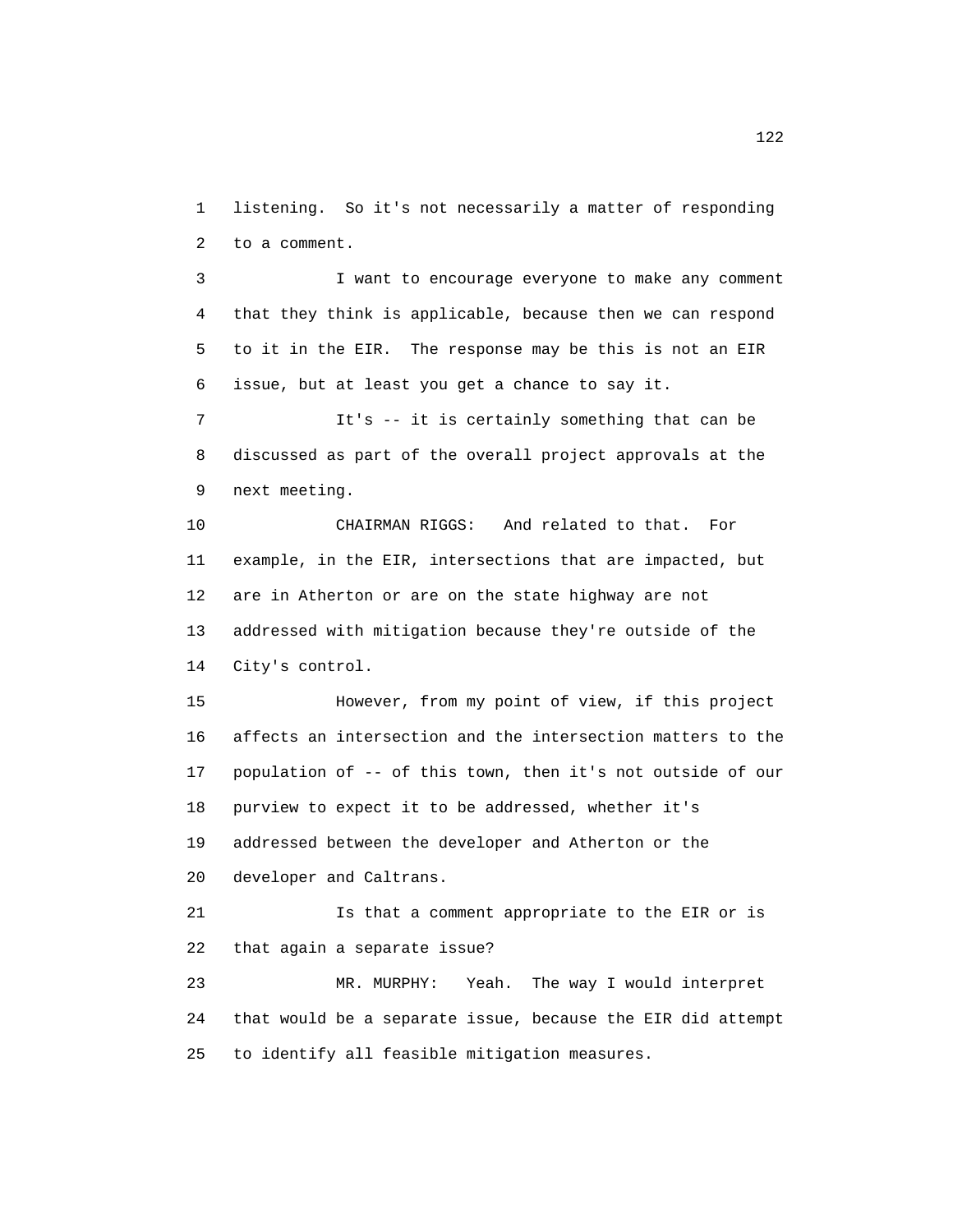1 What the EIR does, though, is identify those 2 intersections that are outside the City's jurisdiction for 3 which the City does not have control over. So that's why 4 they're categorized as significant unavoidable. 5 So if there's a desire for the City to pursue 6 those separately, that would be a Development Agreement 7 item and not necessarily an EIR item. 8 So you would comment more about the -- the 9 specifics of the mitigation that's suggested as opposed to 10 how it's accomplished. 11 CHAIRMAN RIGGS: All right. And then something 12 that is proposed as a possible mitigation, but if I 13 understand it correctly was not listed as a requirement to 14 mitigate are adaptive signals. 15 The EIR refers to multiple intersections that 16 could benefit from adaptive signals, and then indicates 17 that the applicant might contribute to an adaptive signal 18 project. 19 Would it -- especially given that the mitigation 20 is not complete, would it not be appropriate to ask that 21 this project revise these signals, period? 22 MR. MURPHY: Mark Spencer may chime in, as 23 well, but part of it gets to the concept of an adaptive 24 signal is identified as a partial mitigation because it 25 does not fully mitigate --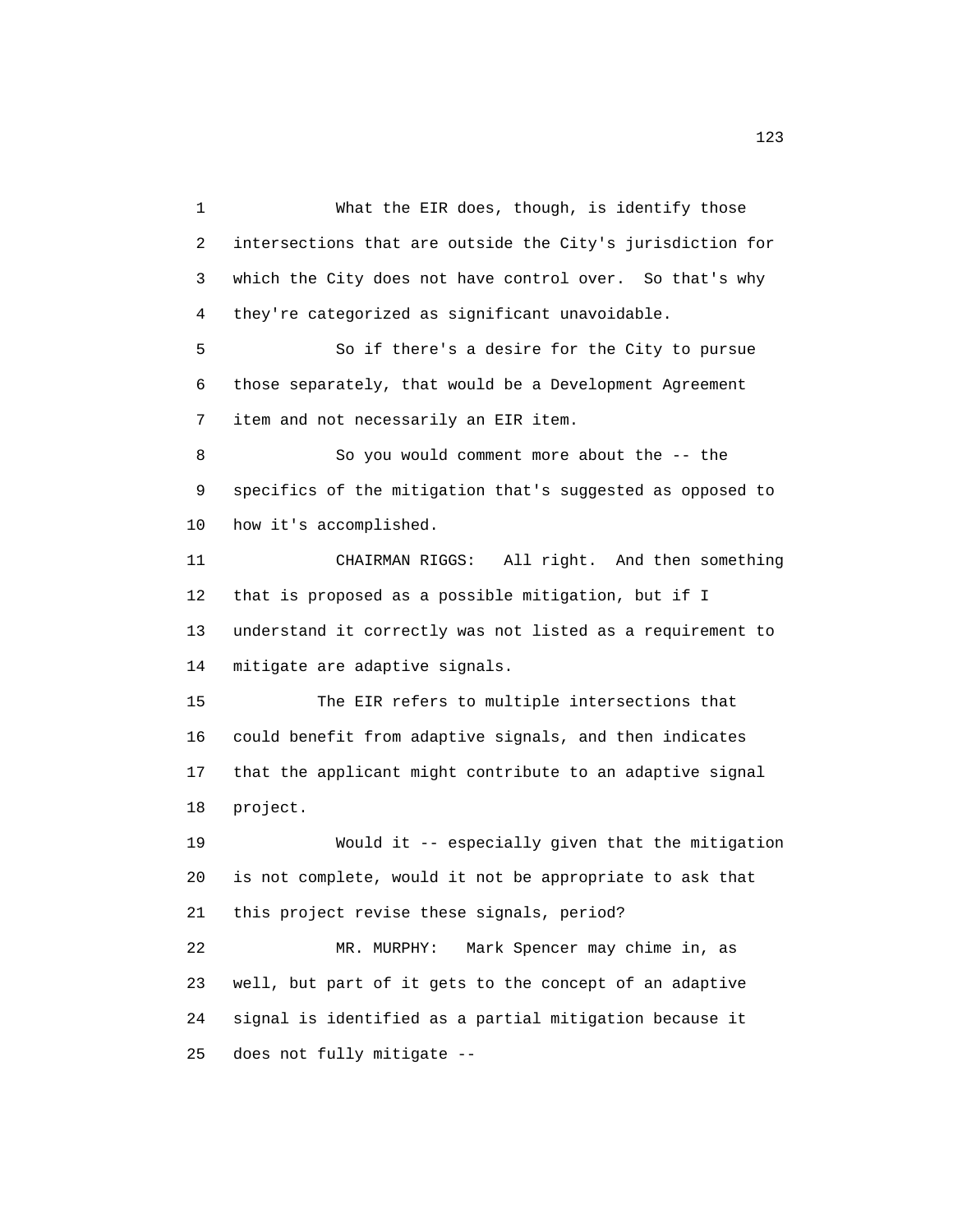1 CHAIRMAN RIGGS: Correct. 2 MR. MURPHY: -- in terms of going to different 3 intersections. 4 Or -- I'm not exactly -- 5 CHAIRMAN RIGGS: So there are multiple 6 intersections within Menlo Park that could benefit from 7 adaptive signals. Perhaps I'm just misreading it. 8 Does the EIR mean to say adapt -- adaptive 9 signals shall be provided by this project, but this will 10 not be a complete mitigation? 11 I did read it that way. I read it as feel free 12 to make a contribution toward adaptive signals sometimes in 13 the next decade. 14 MR. SPENCER: I think that would be more 15 correct. It doesn't state that it shall happen, and in 16 each instance, it's I think clearly stated that it's -- it 17 would serve along with other measures as partial 18 mitigation, but collectively would not result in less than 19 significant impacts. 20 So it's a contributing factor towards improving 21 transportation at that particular location. Also bearing 22 in mind that adaptive signal timing requires a program 23 across several intersections in order to be effective. 24 It's not a you can do it in one place and only with a 25 signalized lane location. It's along corridors.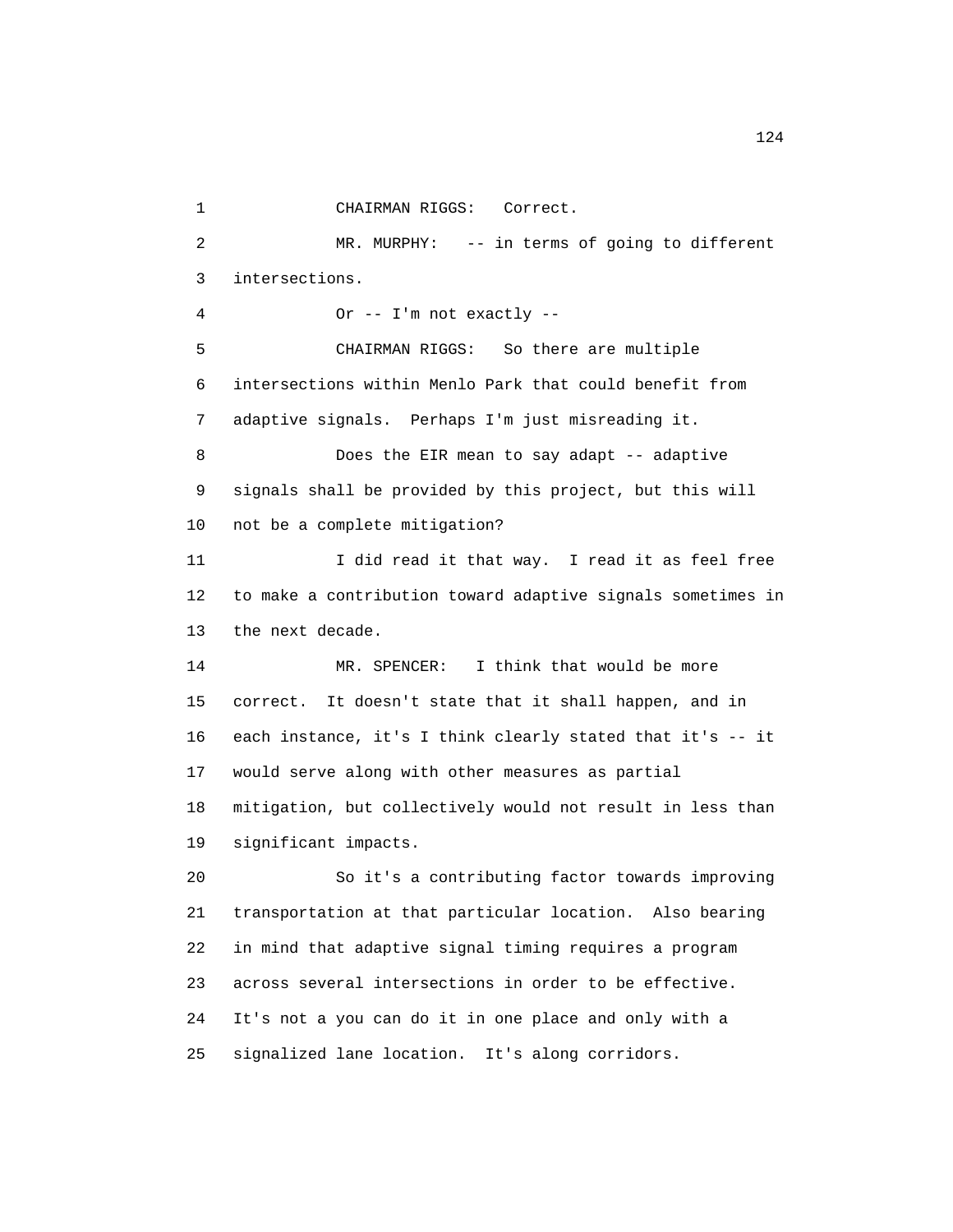1 CHAIRMAN RIGGS: Right, and for a 10,000 square 2 foot office building, we've been hesitant to make the 3 developer go update a bunch of signals, but for a million 4 square feet, sort of a different point of view. 5 Well, going back to staff, then, is that more 6 appropriate for the Development Agreement, then? 7 MR. MURPHY: It's generally more appropriate 8 for the Development Agreement, but one thing to keep in 9 mind is that there would be greater specificity that would 10 come associated with the -- the kind of EIR component of 11 adaptive signal as part of the -- as this project would go 12 through the review process as part of the Development 13 Agreement and the mitigation monitoring and reporting 14 program, there would then be specificity about the dollar 15 amounts and timing of payment, but that was not identified 16 in the Draft EIR yet. 17 CHAIRMAN RIGGS: Okay. So the quantitative 18 mitigation -- well, yes. I understand. We'll move that to 19 October. 20 All right. That just leaves me with three 21 comments. I'll start out with a couple of positives. 22 I'd just like to say that the commitment to 23 leave certified buildings to me, although it's not a

25 mitigation. I'm pleased to see that.

24 mitigation in itself, it is a symbol of significant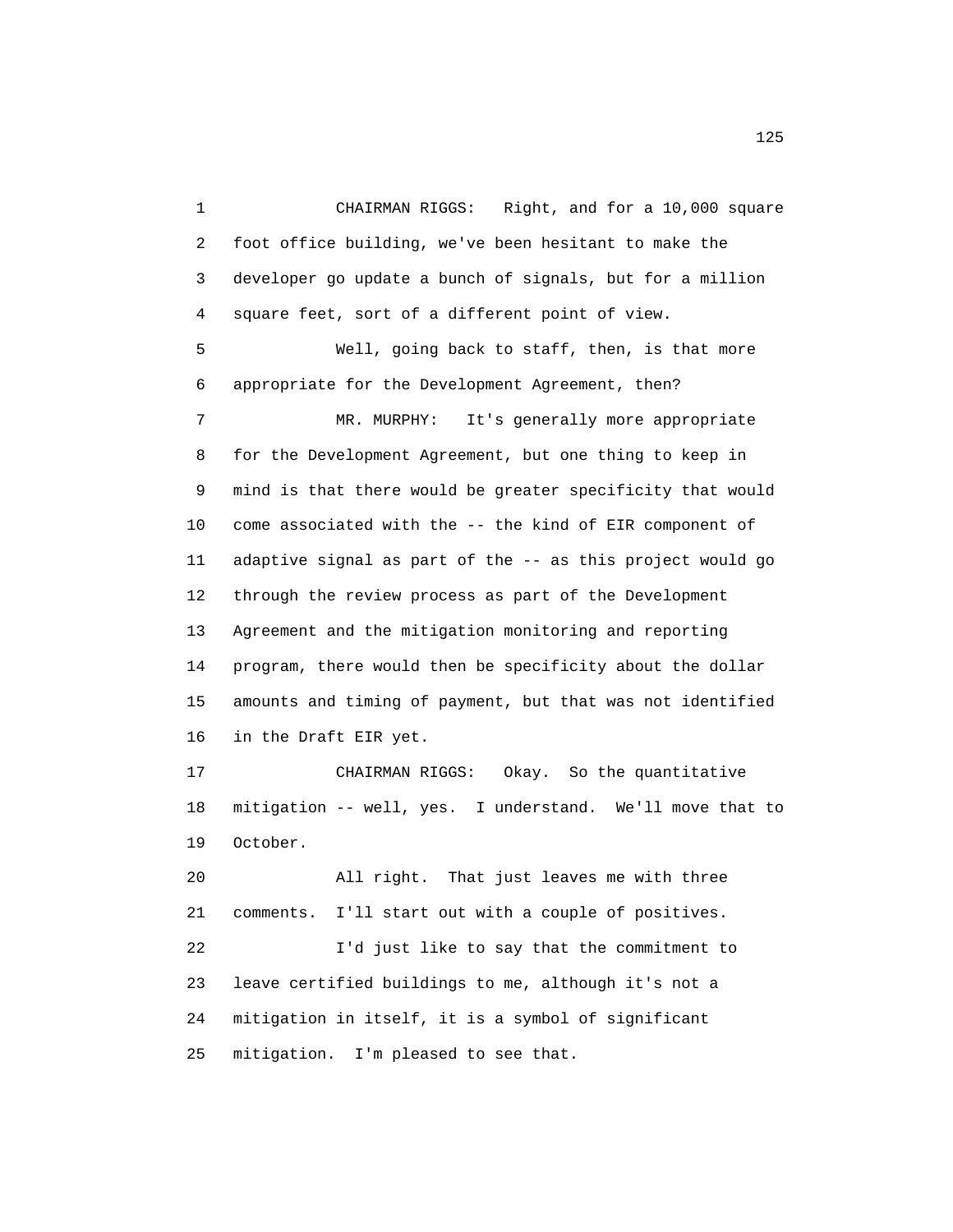1 Also, the Traffic Demand Management Plan I 2 thought was particularly effective, and I can speak to that 3 in experience. I did work on a campus for three and a half 4 years during -- and during that time, TDM was voluntarily 5 enacted, and the effect on parking and morning traffic was 6 notable.

 7 And then AE2.1 which deals with -- I call it 8 light pollution, I believe it's glare from the project, 9 there's a reference that this being in an urban setting, 10 the night sky views are not really there to protect, and I 11 would have to disagree.

 12 Living approximately a mile from this project, I 13 am often amazed that -- just by standing in the middle of 14 my street with fairly obscured street lights due to the 15 matured growth of the trees, it feels like being in Tahoe, 16 and the sky is quite clear.

 17 So I think -- although mitigations were 18 indicated, I believe twenty foot high poles colored correct 19 and shielded.

 20 I would just like to make a background note that 21 the north end of Menlo Park is not an urban night sky.

22 And Vince, over to you.

 23 COMMISSIONER BRESSLER: Okay. A different 24 thing than has been discussed here.

25 I notice that there's no hotel only option. I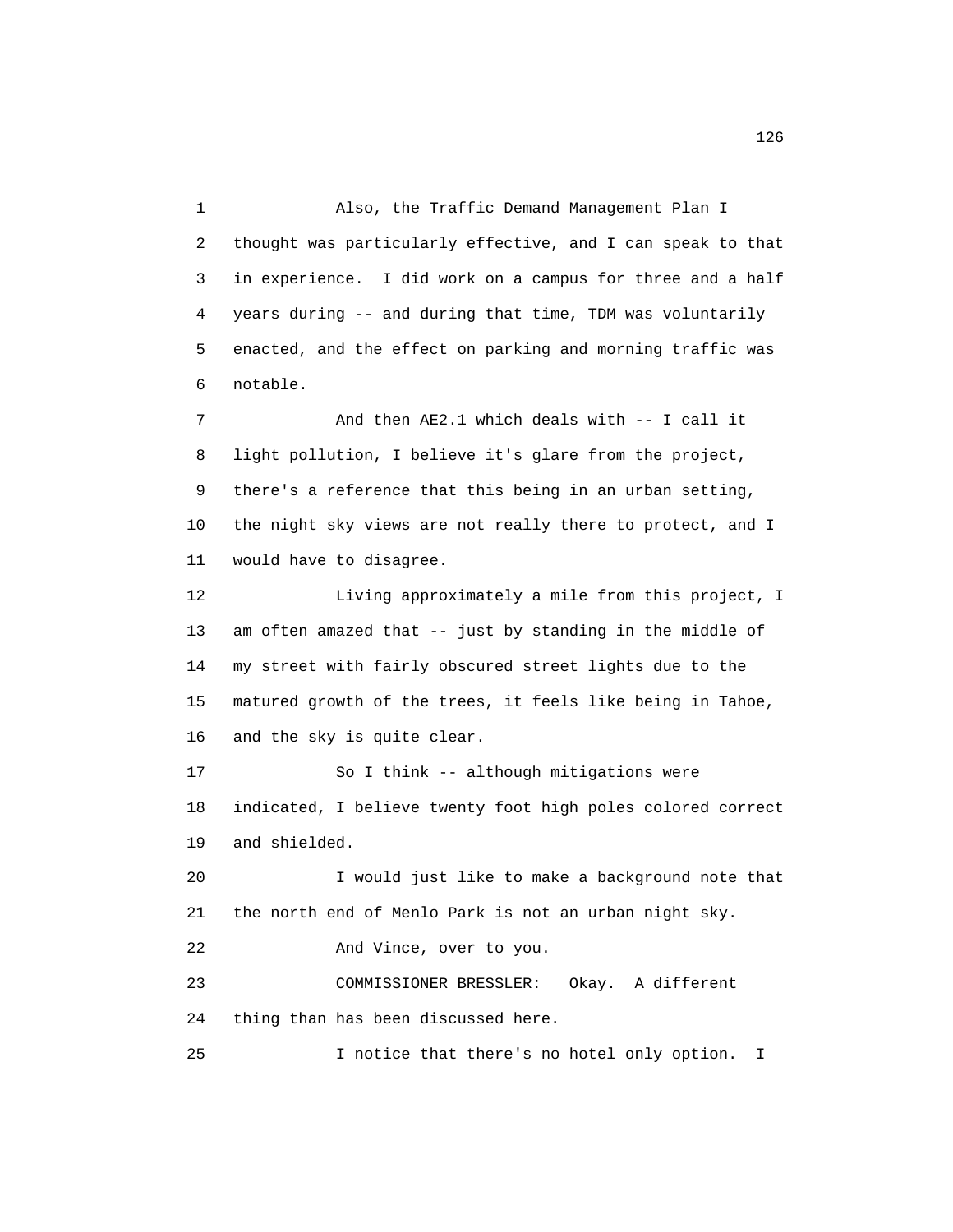1 know the developer doesn't -- has stated here that this is 2 not a real option. 3 My question is: My understanding of the EIR is 4 that you can reduce the impact and the EIR remains valid. 5 So if we approve an EIR that includes the hotel, 6 does that mean that the hotel only option is valid 7 according to that EIR? 8 MR. ROGERS: Generally speaking, yes. You can 9 reduce the size of a project and it would still be covered 10 by the outer envelope of a larger EIR. 11 So a hotel only approval or an office only 12 approval would be covered by this. It just may not get 13 built, possibly. 14 COMMISSIONER BRESSLER: Okay. That's great. 15 Thanks. 16 CHAIRMAN RIGGS: Jack. 17 COMMISSIONER O'MALLEY: I have a question for 18 staff. 19 In this report there, chapter two is a project 20 description, and it goes into quite some detail as to what 21 is going to be done. 22 My question is: This EIR is -- is based I think 23 on that project description, and if -- if some of those 24 things that are described in the project are not done, does 25 that invalidate the EIR?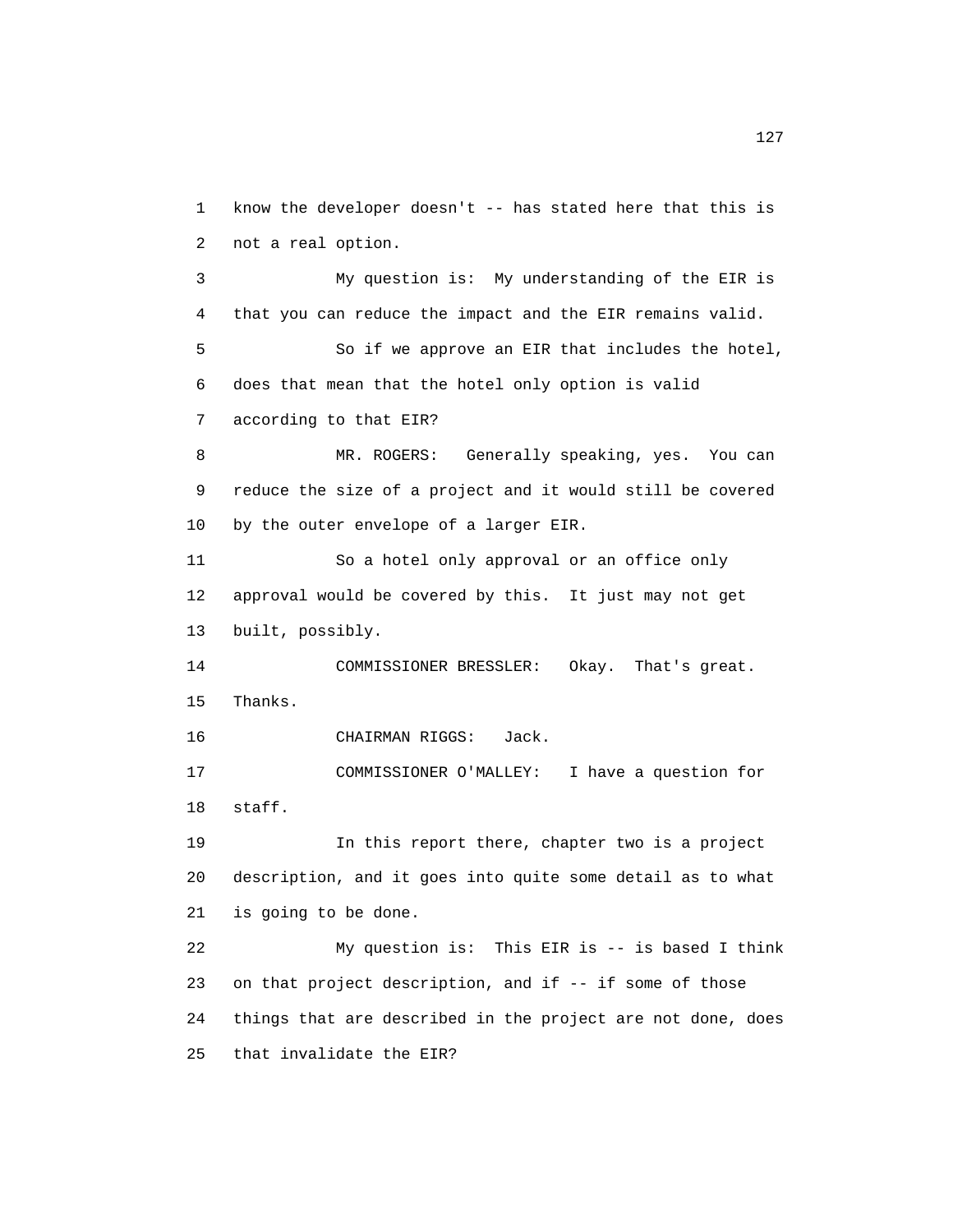1 MR. ROGERS: It would depend on the specific 2 element. There could be, you know, an element that's 3 exchanged for something that's, you know, not technically 4 the exact same thing, but is functionally equivalent. 5 I don't necessarily want to get into a 6 discussion of which ones are the -- the ones they can't do. 7 But overall, it does set the -- kind of 8 parameters and the understanding of what the project is. 9 It's a very -- definitely a very important part of the 10 document. It's one that we've spent a lot of time on 11 before starting the rest of the documents. 12 So I'd say in general, it's -- it's not 13 something that can be tinkered with after the fact without 14 eventually endangering the overall document. 15 But again, it depends on the specifics. 16 COMMISSIONER O'MALLEY: The reason I bring it 17 up is that in one portion -- this is one of the questions I 18 felt was more appropriate for the next meeting, but now 19 that it's been mentioned. 20 The lead principles, it indicates that they're 21 going to go for certification, gold for offices and silver 22 for the hotel, and -- and that's fine, but it doesn't 23 guarantee they're going to get certification, and that 24 always bothers me. 25 I see -- in a number of reports like this, I see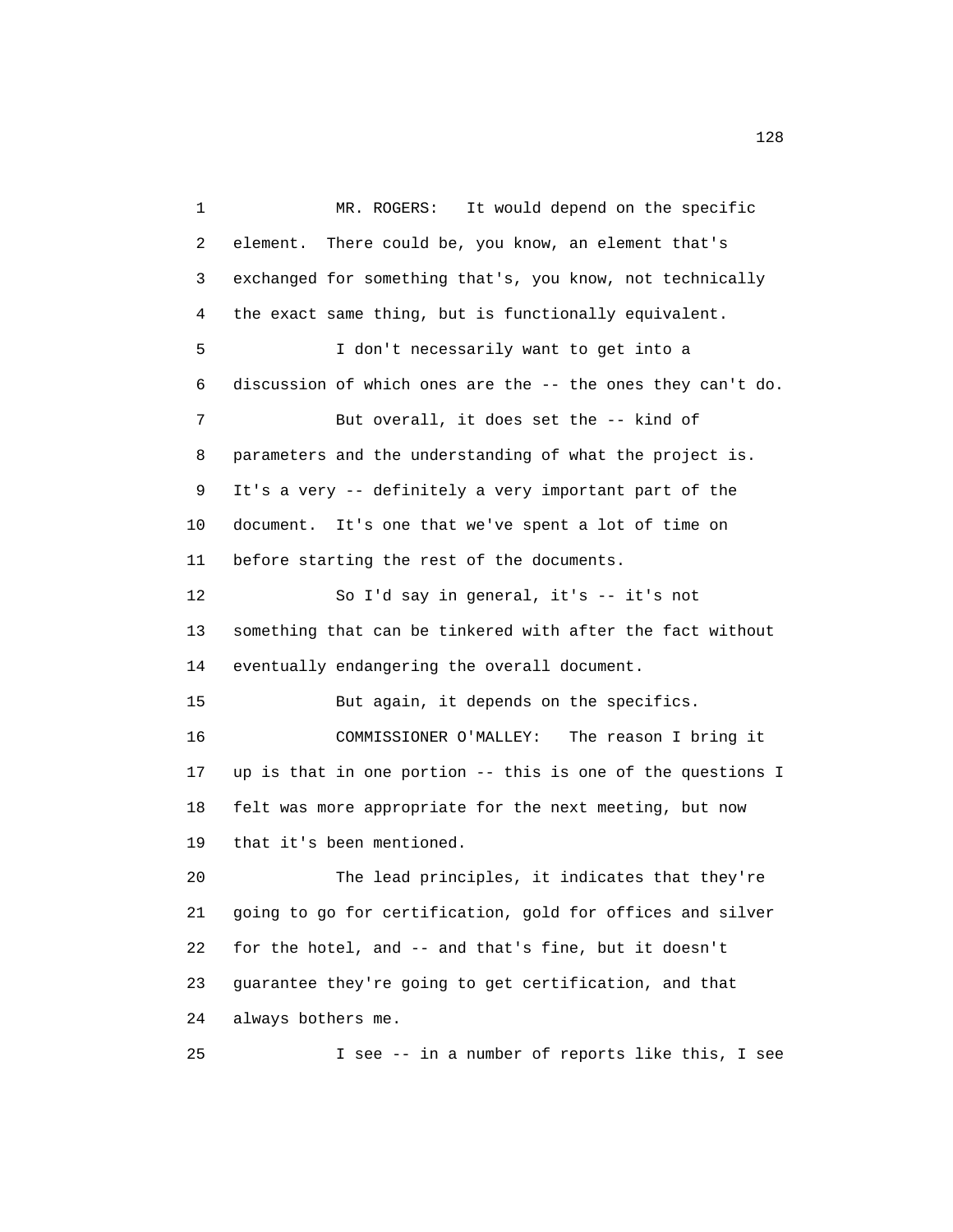1 people making comments they're going to go for this, 2 they're going to go for that, but when you question them in 3 great detail, you find out that well, the goals are there. 4 They're going to do the goals, but they -- they don't want 5 to commit to actually getting the certification. 6 That was one of the reasons I -- I brought that 7 up, because -- because as I looked at the project 8 description, I thought it was just a general description, 9 but it is a legal part of this document. That's what I'm 10 hearing you saying. 11 Okay. So that one could -- if major changes 12 were made to that, one could challenge it. Whether or not 13 the challenge would hold is another issue. It's a 14 statement, not a question. 15 Thank you. 16 CHAIRMAN RIGGS: All right. Katie. 17 COMMISSIONER FERRICK: Thank you. 18 I just have -- it sounds like we're kind of 19 winding down, so I wanted to be sure and get my last few 20 questions in, and they may not be something that can be 21 answered tonight, but I had one thing on drainage, one 22 thing on housing, a traffic and then several comments, so 23 something for everyone. 24 I couldn't quite find this. For drainage, how

25 much of the fifteen acres is permeable percentage-wise?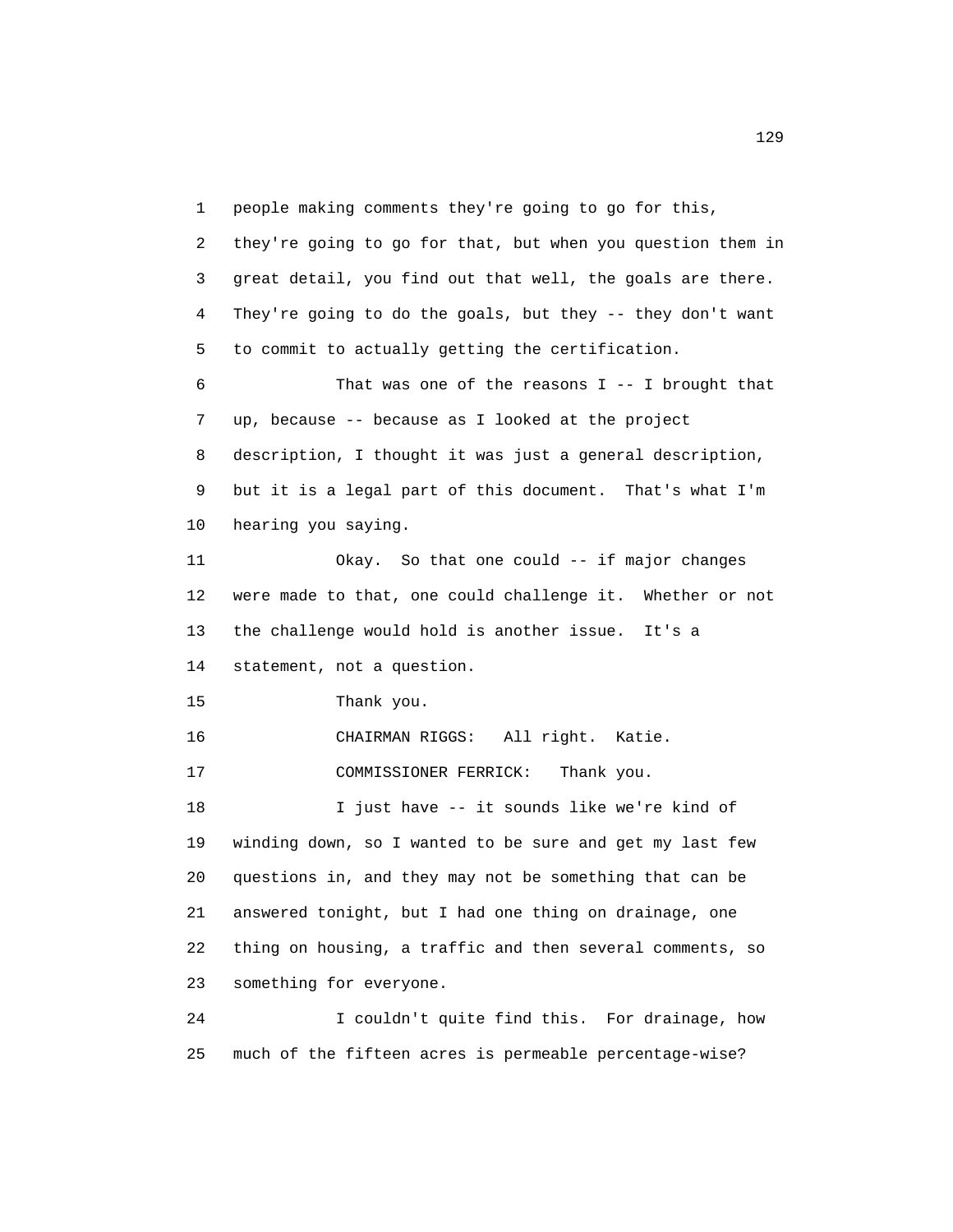1 I'll let you look that up. I'm moving on.

 2 What are the -- I know we were talking earlier 3 about the jobs to housing allocation and surmising that 4 other county -- cities are the same. 5 Can you comment on that? Like what -- are 6 we -- is this ten percent? It just seems so low to me, you 7 know, just not knowing what the other cities are. 8 Is there? 9 MR. DOEZEMA: Actually, in the -- in the report  $10 - -$  11 COMMISSIONER FERRICK: Yeah. 12 MR. DOEZEMA: -- there's a list of cities in 13 five different counties, and Menlo Park -- we did a 14 ranking. 15 COMMISSIONER FERRICK: Mm-hmm. 16 MR. DOEZEMA: So out of the 105 jurisdictions 17 listed, Menlo Park is 99th. 18 So that means there are, I guess, six 19 jurisdictions that have a lower percentage than Menlo Park. 20 COMMISSIONER FERRICK: In the world or -- 21 MR. DOEZEMA: In the five counties. 22 COMMISSIONER FERRICK: Okay. Thank you. 23 And then a question is -- I've already asked the 24 applicant. 25 What, if any, traffic mitigations were completed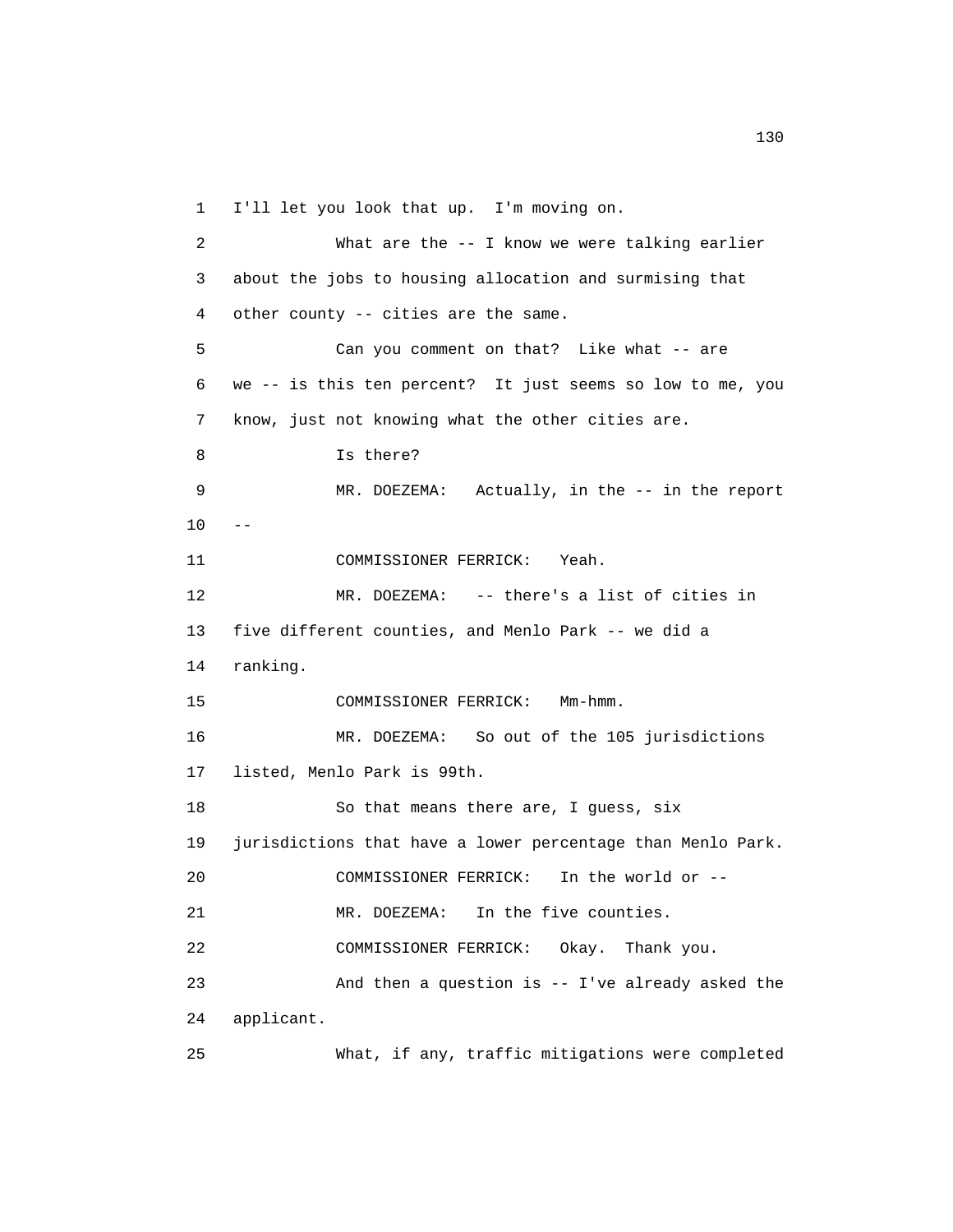1 by the developers of University Circle and Bay Meadows 2 thinking that, you know, that might take some research and 3 basically the main arteries, the University Avenue, 4 Hillsdale Avenue (sic) and the surrounding project area. 5 And that might also be more appropriate for 6 October, anyway, because it's really a financial -- partly 7 financial question.

 8 And then my comments are that I'm really happy 9 to see it be lead certified, going for that in such a large 10 scale, and I think it will make a really healthy place for 11 people to work and that I was really happy to see the 12 extensive community outreach through this whole process. 13 And then a quick architecture question that may 14 be best addressed, but I'm trying to figure it out. 15 On the Constitution site, between the office 16 buildings, it looks like there's that main plaza kind of 17 entry area, but I don't see any curb cut or cutout for 18 dropping off people or like a little drive or anywhere to 19 even stop.

 20 So I didn't know how that would ever be accessed 21 by -- as an entry. So that's just something I wanted to 22 bring up. So the architectural control or something we're 23 supposed to deal with a little bit tonight.

 24 CHAIRMAN RIGGS: Well, yeah. Except it's part 25 of -- that's why I did that little double-take when reading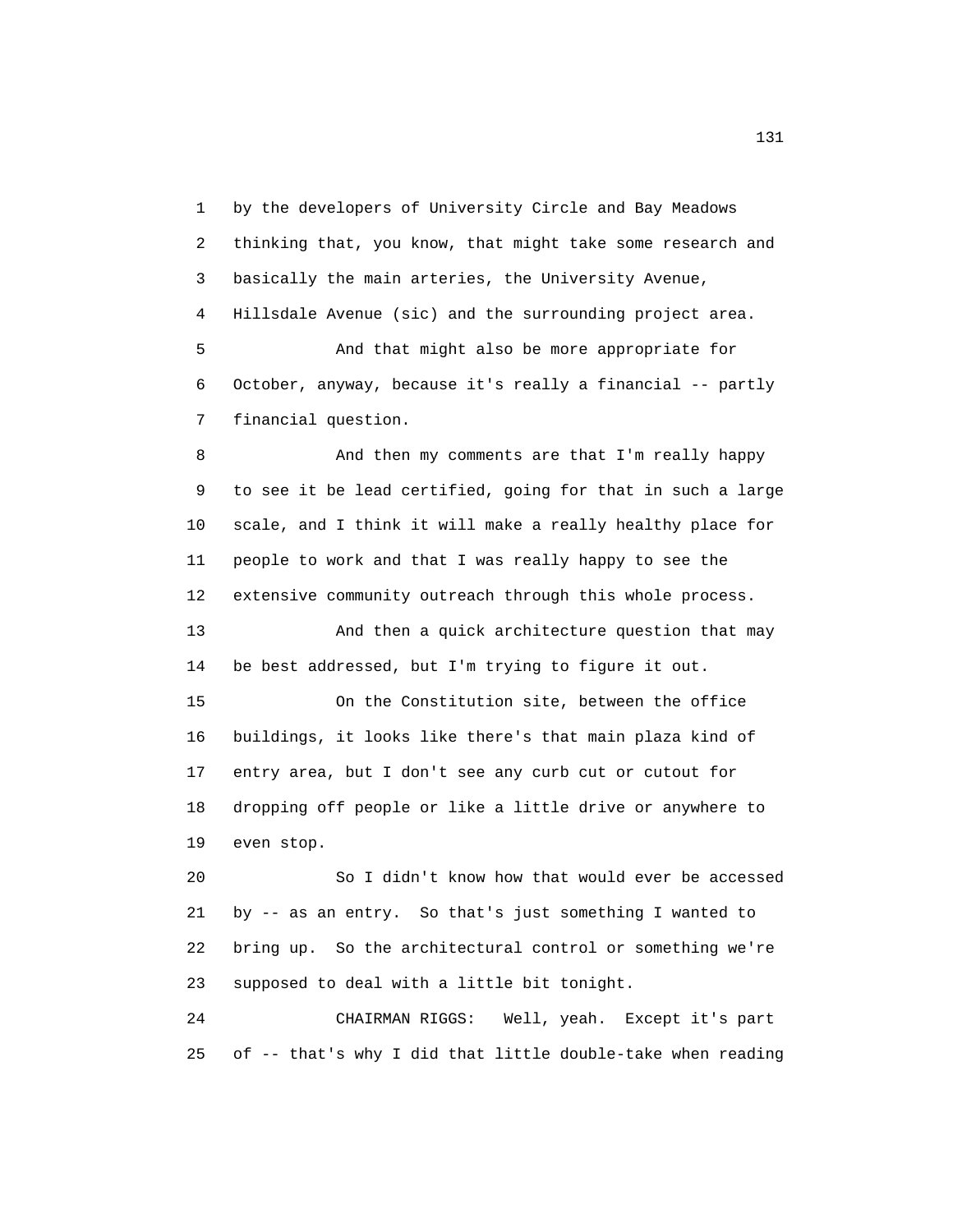1 it. 2 Architectural control is part of our project 3 duties, but tonight it's pretty much limited to EIR. 4 COMMISSIONER FERRICK: Okay. 5 CHAIRMAN RIGGS: On the other hand, it's -- 6 COMMISSIONER FERRICK: I'll be bringing that up 7 at a later date. 8 CHAIRMAN RIGGS: And very good observation. 9 Do you want a response on -- 10 COMMISSIONER FERRICK: If you found it. 11 CHAIRMAN RIGGS: -- What EPA did about traffic 12 mitigations at University? 13 COMMISSIONER FERRICK: Mm-hmm. 14 CHAIRMAN RIGGS: I'll let Mark. 15 MR. SPENCER: I can't speak to that, but I can 16 give you an answer to your earlier question so at least we 17 can get that into the record and check one off our -- our 18 list. 19 COMMISSIONER FERRICK: Great. 20 MR. SPENCER: How's that? 21 You had asked earlier about the segment of Marsh 22 between Scott and Bohannon and why that was not 23 significantly impacted, but the segment from Bohannon to 24 Bay was. 25 The reason for that is that the segment between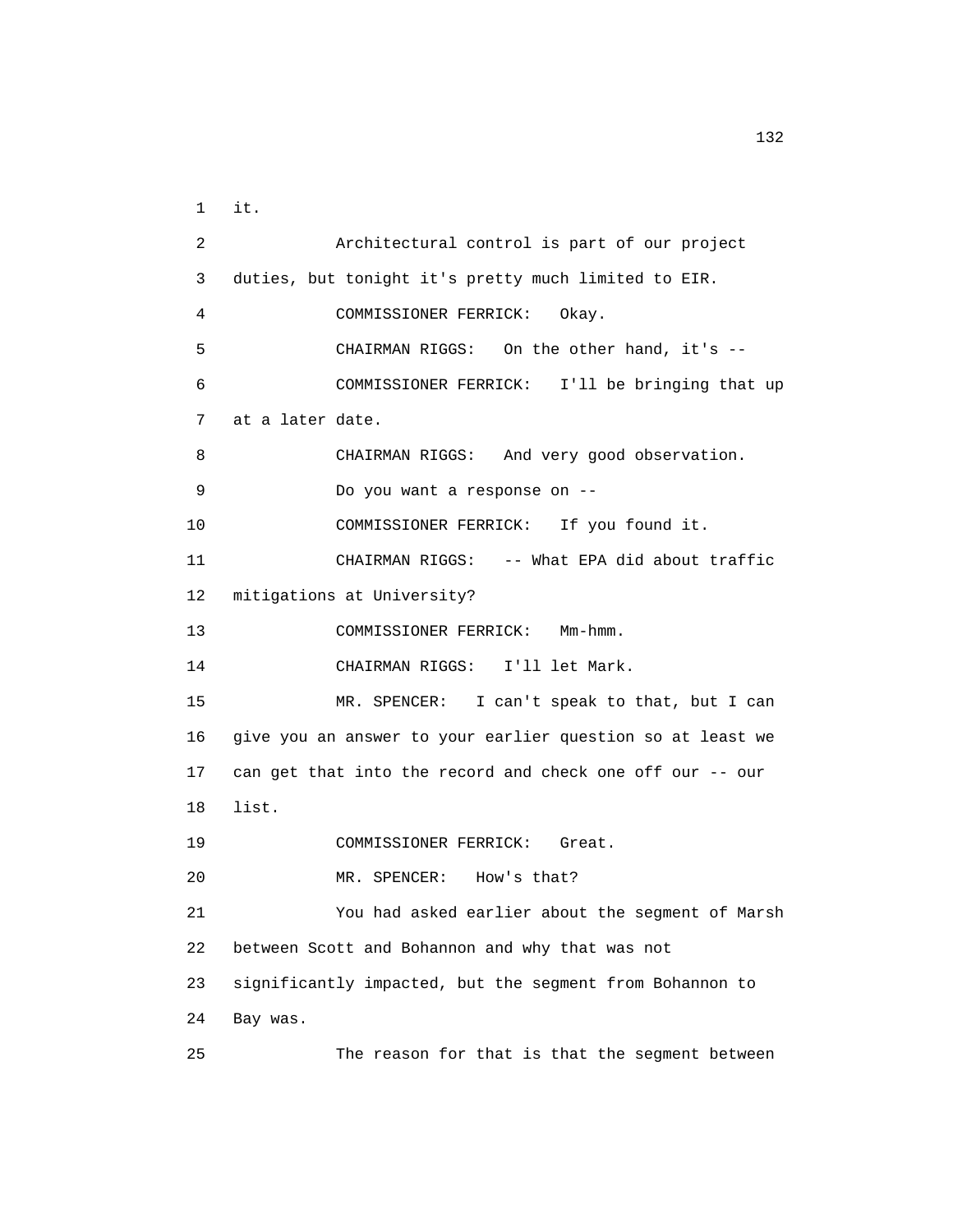1 Scott and Bohannon on Marsh is classified differently under 2 the City of Menlo Park Roadway Classification System.

 3 The classification between Scott and Bohannon is 4 a primary arterial, sometimes referred to as a major 5 arterial, and therefore it's a categorically exempt from 6 daily traffic analysis.

 7 However, the segment between Bohannon and Bay is 8 considered a minor arterial. It does have an average daily 9 traffic over 18,000 vehicles and the project does add more 10 than a hundred trips to that segment, and therefore it does 11 significantly impact that segment.

 12 Now, obviously the project also adds quite a bit 13 more than that, actually. It does add to both segments, 14 but it's just a different classification.

 15 The capacity of the roadways, the cross- 16 sections are exactly the same. It's just a classification 17 change that occurs at the Bohannon intersection as you move 18 further west.

 19 COMMISSIONER FERRICK: Thank you. That helps a 20 lot.

 21 So in practical experience, it will be the same 22 amount of traffic. It's just that --

23 MR. SPENCER: You betcha.

 24 COMMISSIONER FERRICK: -- you drive into a 25 different area, yeah. Got ya.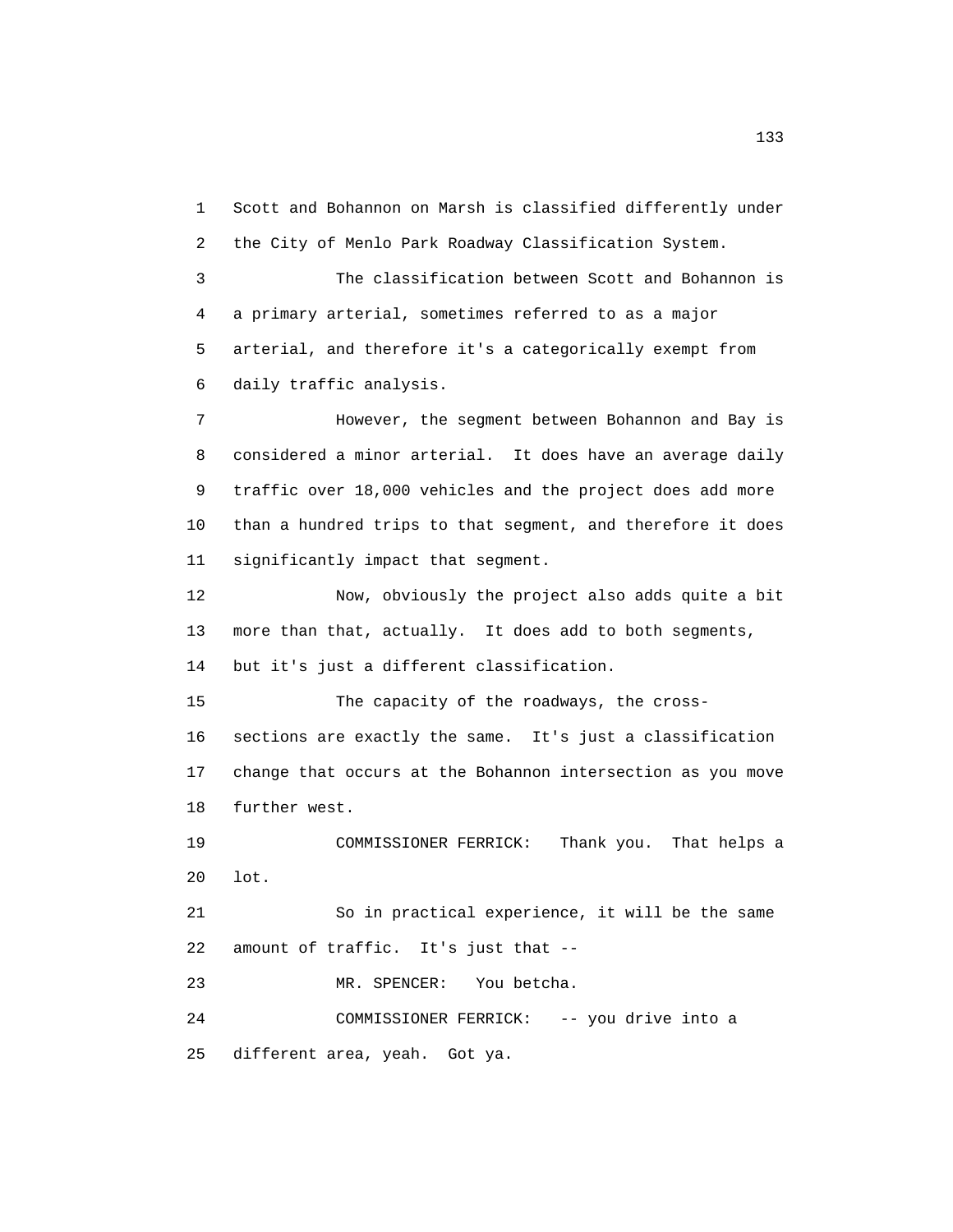1 CHAIRMAN RIGGS: Could I follow up on that a 2 little bit? 3 Am I right that the increase in delay through 4 the intersection was I think under two seconds? At the 5 intersection of Florence and Marsh Road? Florence, also 6 known as Bohannon when it crosses -- 7 COMMISSIONER FERRICK: On the other side, yeah. 8 MR. SPENCER: Yeah. The intersection delay was 9 not that great an allocation. 10 CHAIRMAN RIGGS: I guess that's the bottom 11 line. 12 COMMISSIONER FERRICK: And also the Bay and 13 Marsh. You use that one a few hundred times a day, too, 14 right? 15 CHAIRMAN RIGGS: Yes, I do. 16 Vince. 17 COMMISSIONER BRESSLER: A few times tonight, 18 the Rosewood Hotel project has come up, and since this is 19 the first time we've talked about an M-3 and this is -- 20 this project would initiate a new zoning district, I'm just 21 wondering why didn't the Rosewood Hotel need a new zoning 22 district? Why did this need a new zoning district, but 23 not the Rosewood Hotel? 24 CHAIRMAN RIGGS: Staff, Thomas. 25 MR. ROGERS: I think that's a -- more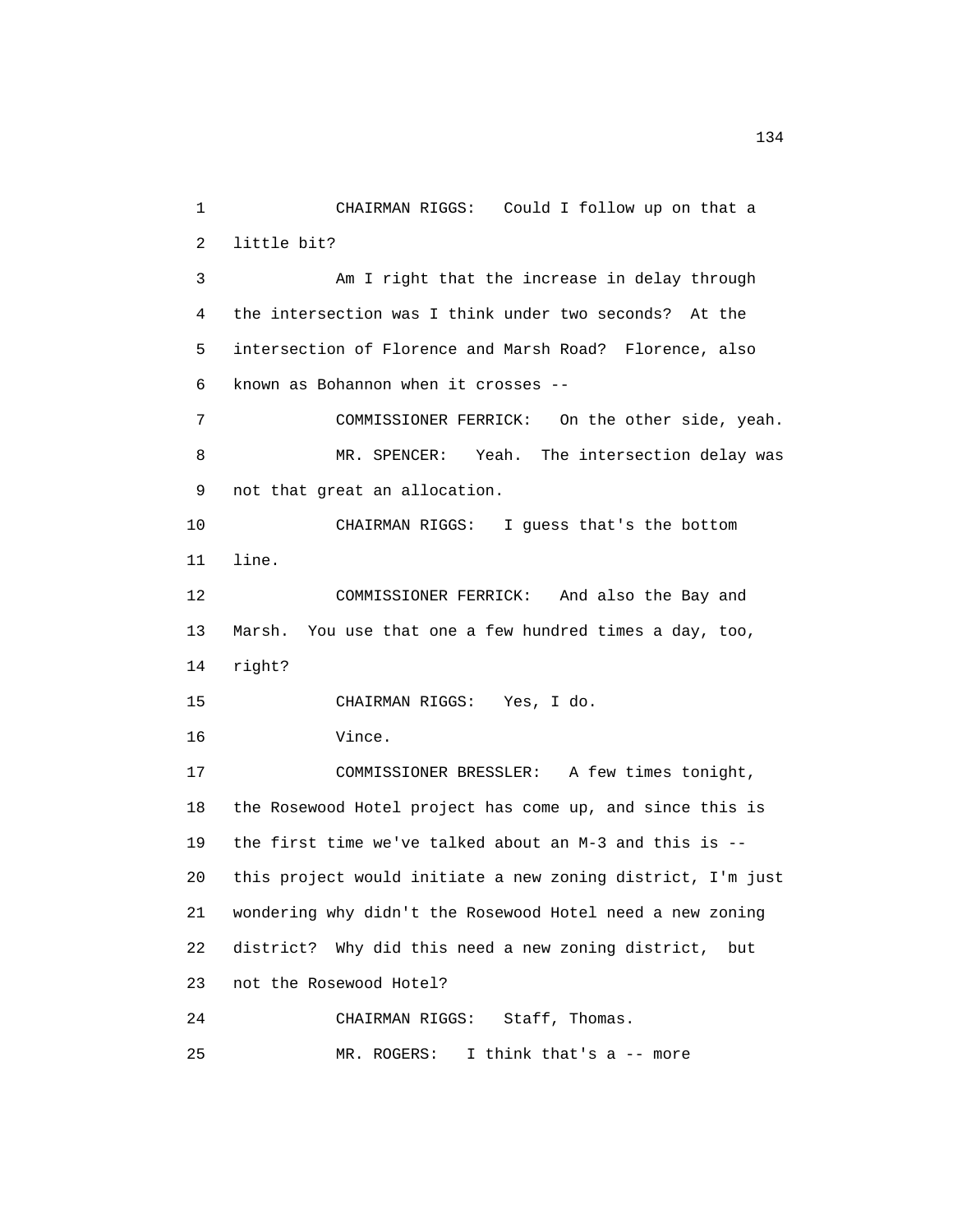1 discussion for the 5th and I think it's something that you 2 can be prepared to ask the applicant further response from. 3 CHAIRMAN RIGGS: Well, we -- is it not true 4 that we were able to modify -- to -- to create a planned 5 development area over an Sand Hill Road that was not as 6 divergent in height or density as this project is from its 7 current one? 8 MR. ROGERS: The Rosewood Hotel was -- did

 9 involve the application of an existing zoning district, the 10 C-4 non-El Camino zoning district to a parcel that was not 11 zoned C-4.

 12 So it was a rezoning. It was not a zoning 13 ordinance text amendment. It was a General Plan land use 14 designation amendment, but it was not a General Plan text 15 amendment.

 16 COMMISSIONER BRESSLER: I'll be a little more 17 specific, because what I'd like to see the next time we see 18 this project is how to fit this within an existing zoning 19 designation, and I think that needs to be part of this 20 document, as well.

 21 Because it's a lot to ask to create an entirely 22 new zoning district for one project, and I really -- it's 23 not really appropriate in my mind, and I think we need to 24 see that.

25 So I've given you a template, to come at with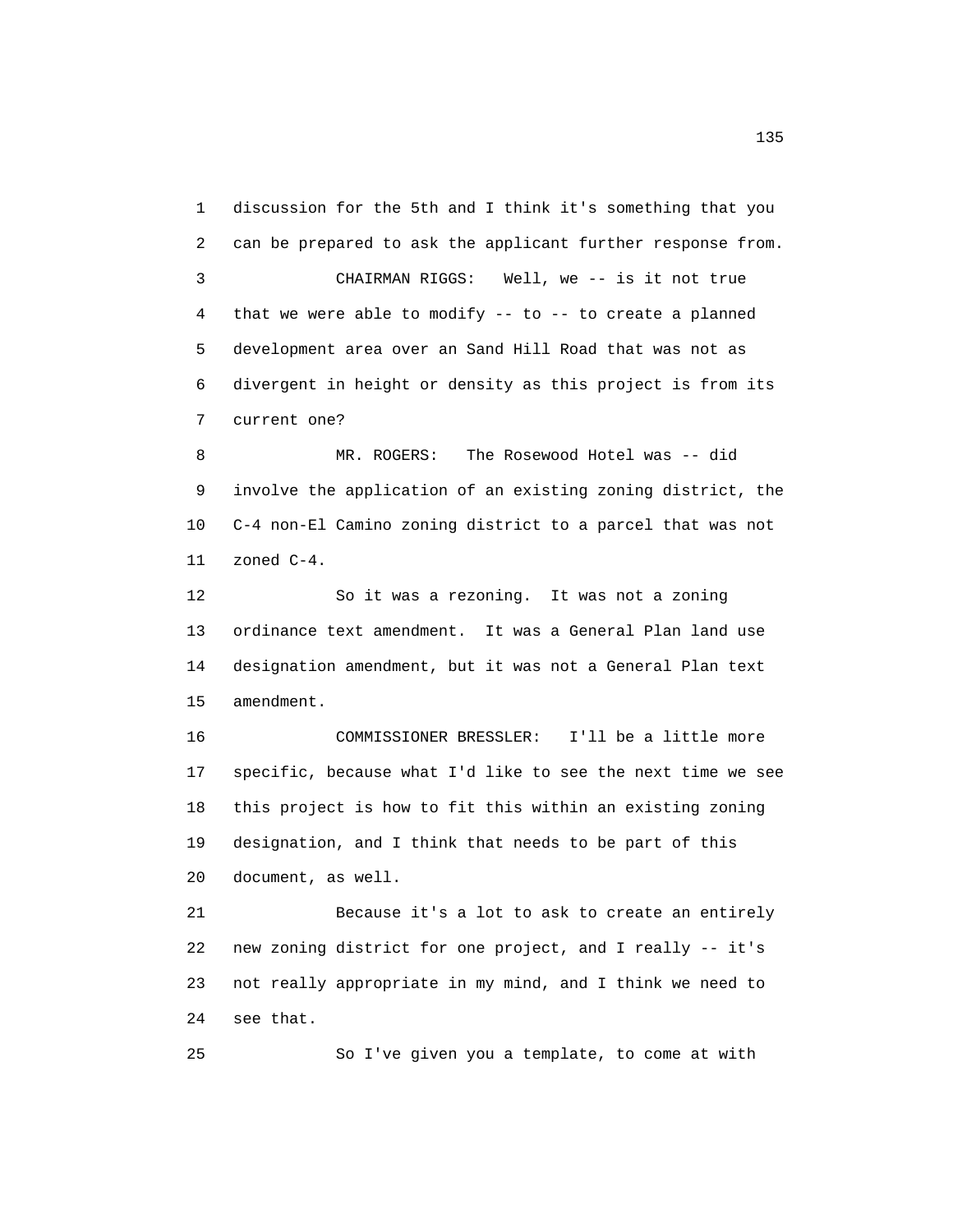1 the Rosewood and see how they did that, and maybe we don't 2 have to create a new zoning district for one project.

3 CHAIRMAN RIGGS: Okay. And Melody.

 4 COMMISSIONER PAGEE: Just to add to John's 5 question regarding lead. Because the applicant can provide 6 all the documentation, they don't have the final say on 7 whether or not they become lead certified.

 8 That often is not done for two to four months 9 after a project's complete and all the documentation has 10 been submitted.

 11 So what the applicant does in preparing for 12 their project, they put down goals. Yes, definitely 13 they're going to need that or maybe they might need it or 14 definitely no, they won't, and when they score that, the 15 total yeses gives them an indication of where they might be 16 falling as far as gold, silver or platinum for 17 certification.

 18 And then it's up to another body, USGBC, to 19 determine whether or not their yeses is were done correctly 20 and that they had the right certification or that there may 21 be -- there may be something to require.

 22 So their goal would be to fall there, but it's 23 often out of their control unless they provide the proper 24 documentation whether or not they -- they get their 25 certification they desire.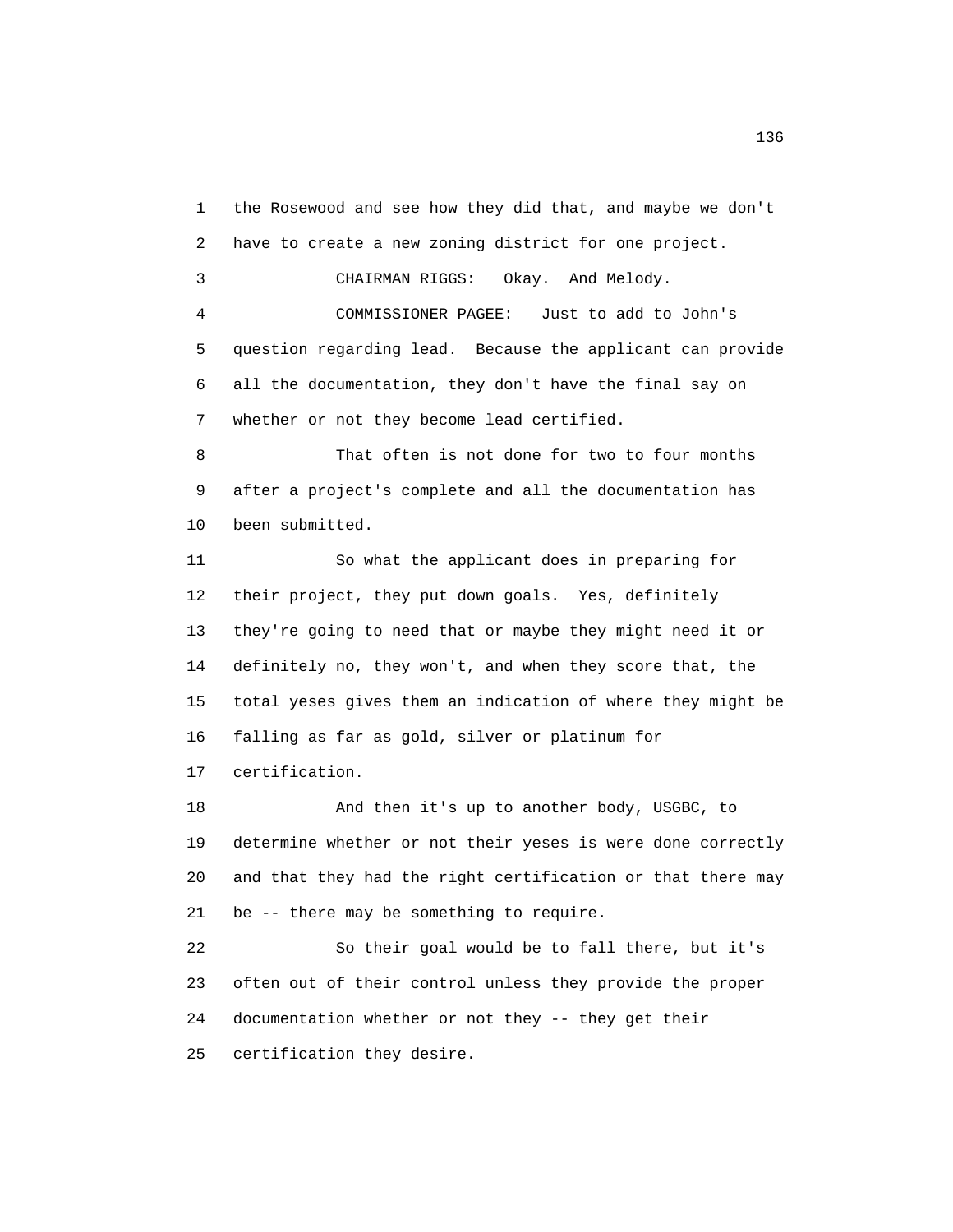1 COMMISSIONER O'MALLEY: Okay. So basically 2 our way of protecting ourself, then, and protecting the 3 City is to specifically address every single goal that the 4 applicants are trying to achieve in order to get the 5 certifications? 6 COMMISSIONER PAGEE: Or -- or make a financial 7 incentive that if -- if they don't make it, then, you know, 8 offsetting dollars. 9 COMMISSIONER O'MALLEY: Okay. We have some 10 options there. 11 COMMISSIONER PAGEE: Mm-hmm. 12 COMMISSIONER O'MALLEY: Thank you. 13 CHAIRMAN RIGGS: John. 14 COMMISSIONER KADVANY: I think I have a couple 15 questions for Rod. 16 Could you just clarify a little bit the 17 assumption behind the square footage/employee ratio that 18 was discussed a couple times. Maybe people are not 19 thinking about like the amount of like work space, 20 staircases, bathrooms, however you do that. 21 What -- you know, is that an industry standard 22 or whatever? 23 MR. JEUNG: That -- that's a great question. 24 It's come up repeatedly on a number of different 25 environmental documents that we work on, and we do look at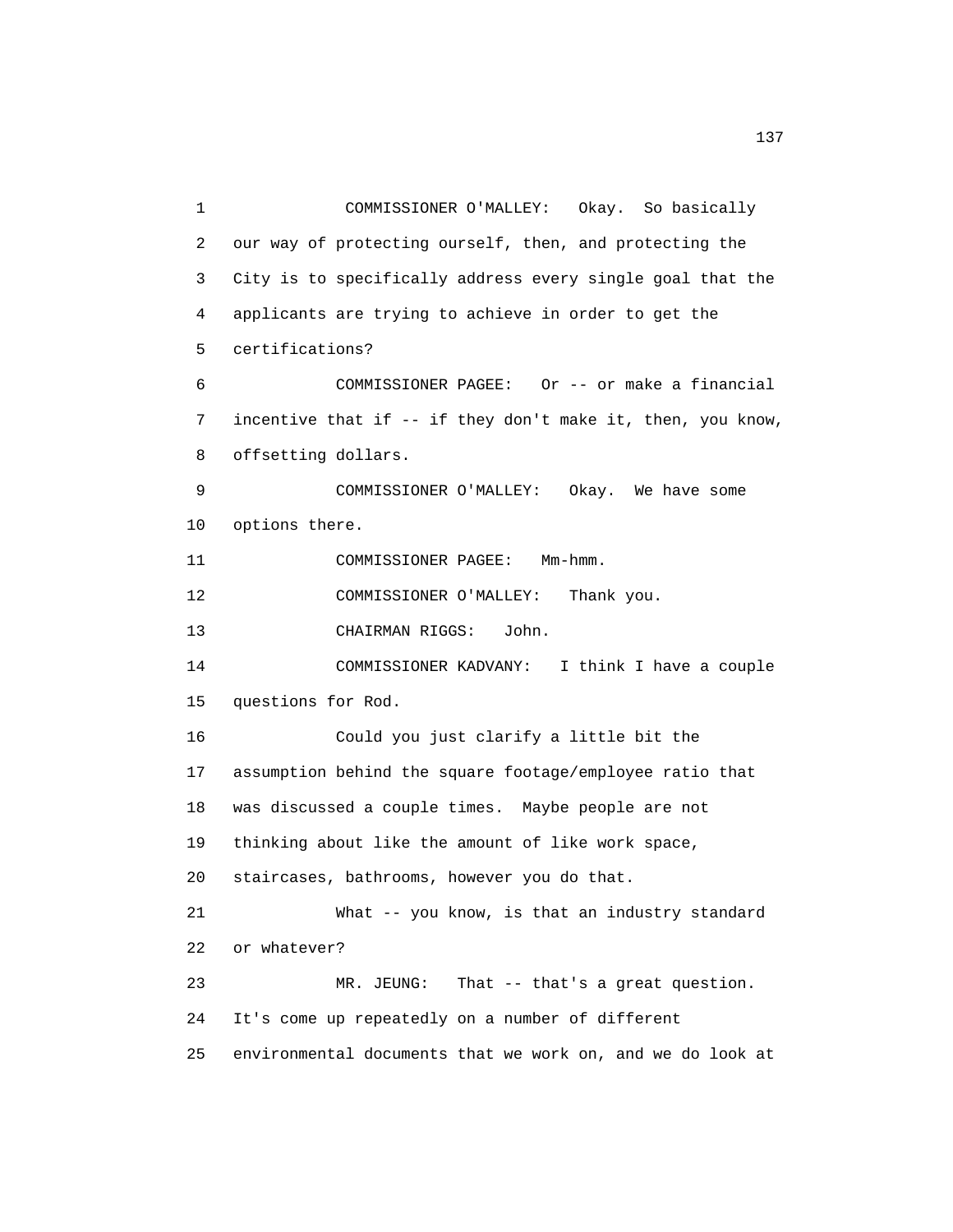1 different sources for arriving at what we consider to be an 2 appropriate employment density for different land uses.

 3 In this case, we had the benefit of working with 4 Keyser Marston and with BAE who have done a lot of real 5 estate studies for other communities for these types of 6 uses.

 7 So that's one source of information that we use 8 to check the densities that were used.

 9 There's also information that's contained within 10 the traffic trip generation modules that the traffic 11 engineers use, because they provide trip generation not 12 only by square footage, but also by employees.

 13 So we're also able to draw upon information 14 that's contained in those documents.

 15 There's also documentation available from ABAG 16 that describes how many square feet per employee, and all 17 of those different sources are then considered in trying to 18 arrive at what we think is reasonable.

 19 All of that information is shared with staff and 20 we discuss if it's appropriate to Menlo Park.

 21 COMMISSIONER KADVANY: But it's a figure that 22 wraps in staircases?

23 MR. JEUNG: Right.

 24 COMMISSIONER KADVANY: It's not just -- it's 25 more than just cubicle.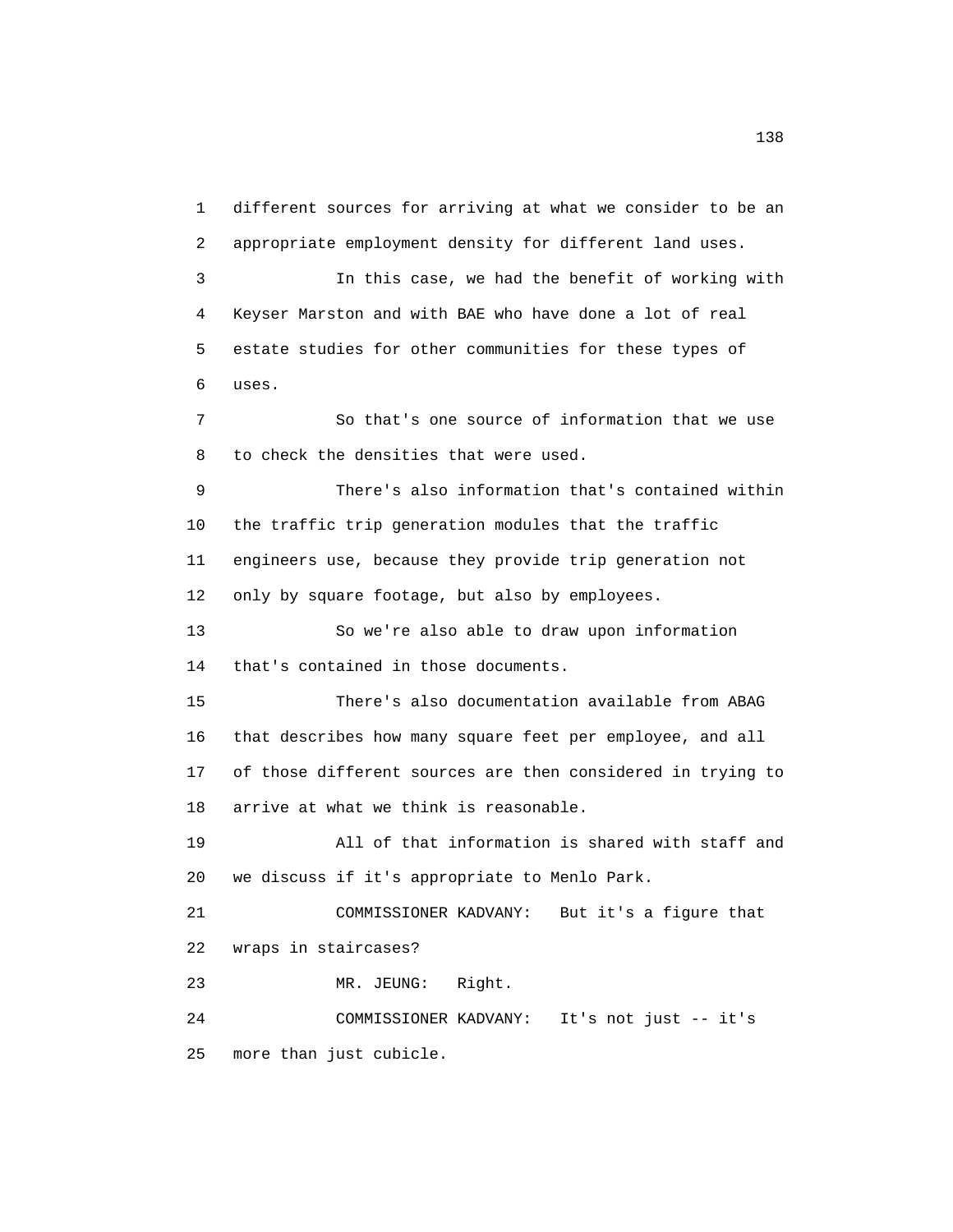1 MR. JEUNG: Right.

 2 COMMISSIONER KADVANY: Good. A second 3 different question is: Can you say anything about the -- 4 the -- on the Constitution side, everything on that side is 5 coming up pretty close and high to the high voltage 6 transmission lines. 7 What's -- what's happening about developing 8 in the cor -- you know, that corridor? We have the open 9 space, so we have the open space out there and so on. 10 I mean, what are we looking for there in terms 11 of appropriate building safety, I guess. 12 MR. JEUNG: I'll let staff speak to some of the 13 planning considerations related to that, but I can speak a 14 little bit to some of the environmental. 15 When -- when we're developing near a high 16 voltage line, there are typically two considerations -- 17 three considerations that we're looking for. 18 We're looking first at the right-of-way and the 19 easement that's been established by the utilities to make 20 sure we're beyond that area, obviously, so we're not 21 encroaching to the right of way. 22 Second, there's a certain amount of noise that's 23 associated with the crackling that occurs along high 24 voltage lines. 25 Those oftentimes you can hear at 75 decibels at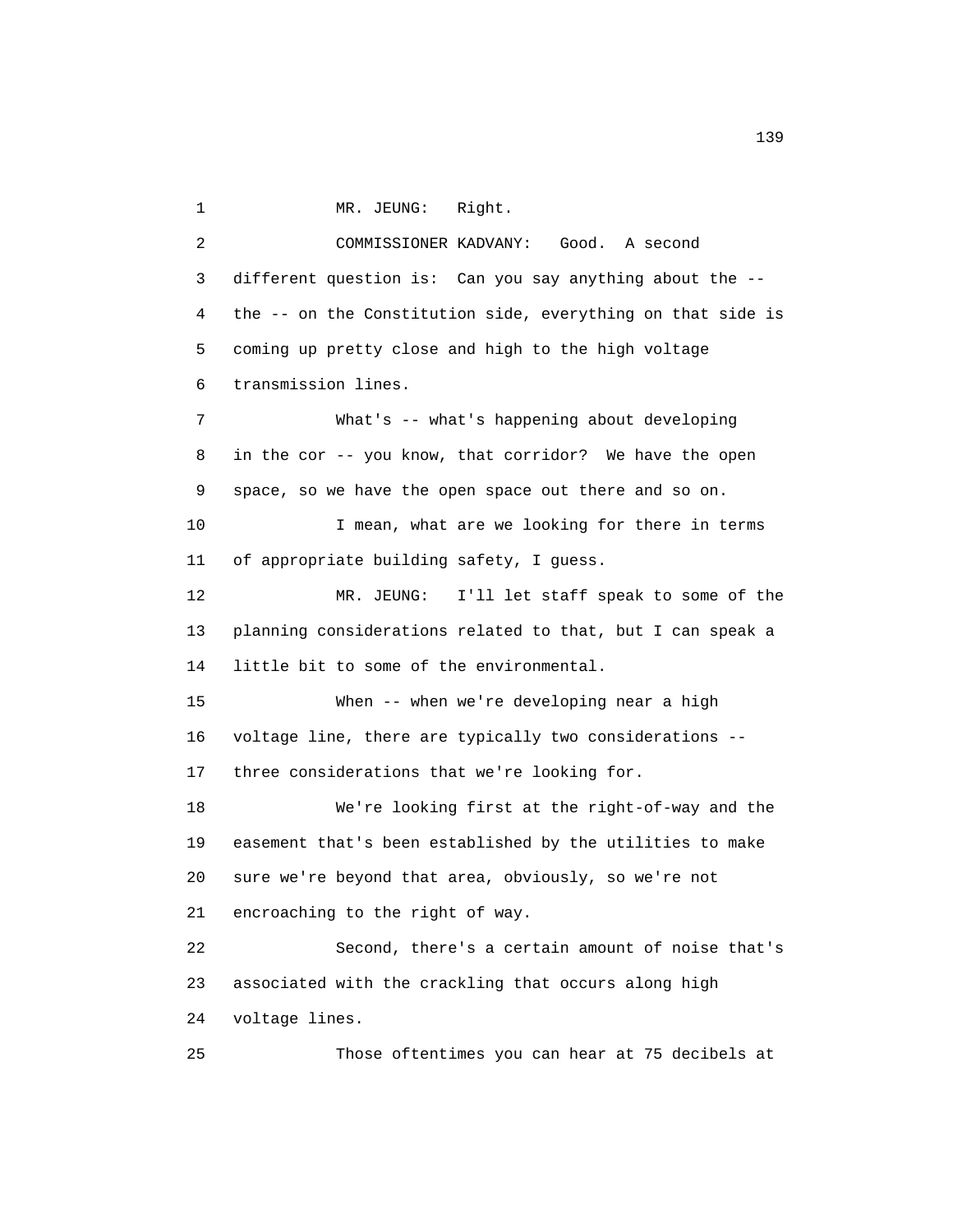1 fifty to a hundred feet.

 2 So typically if we're concerned about 3 residential development, we want to make sure there's an 4 adequate setback to protect against the -- the noise 5 associated with the high voltage lines. 6 The third thing is associated with electro- 7 magnetic fields. There's been a tremendous amount of 8 discussion and a lot of guidance documents that have come 9 out from the California Public Utilities Commission. There 10 have also been the benefit of thirty years of 11 epidem -- I trip on this word. Epidemiological studies to 12 try to demonstrate if there is a causal link to exposure to 13 high levels of electromagnetic fields and any health risks. 14 To date, there isn't a strong causal link, and 15 so typically, agencies such as the California Public 16 Utilities Commission will recommend instead that you apply 17 a practice of prudent avoidance, and that is again trying 18 to maintain a certain amount of distance from those 19 particular high voltage lines. 20 We've done General Plan Amendments, for example, 21 in other communities where the commercial development is 22 fairly close to the high voltage transmission lines. 23 Residential development, we try to provide a bit more 24 space.

25 COMMISSIONER KADVANY: Is the right of way --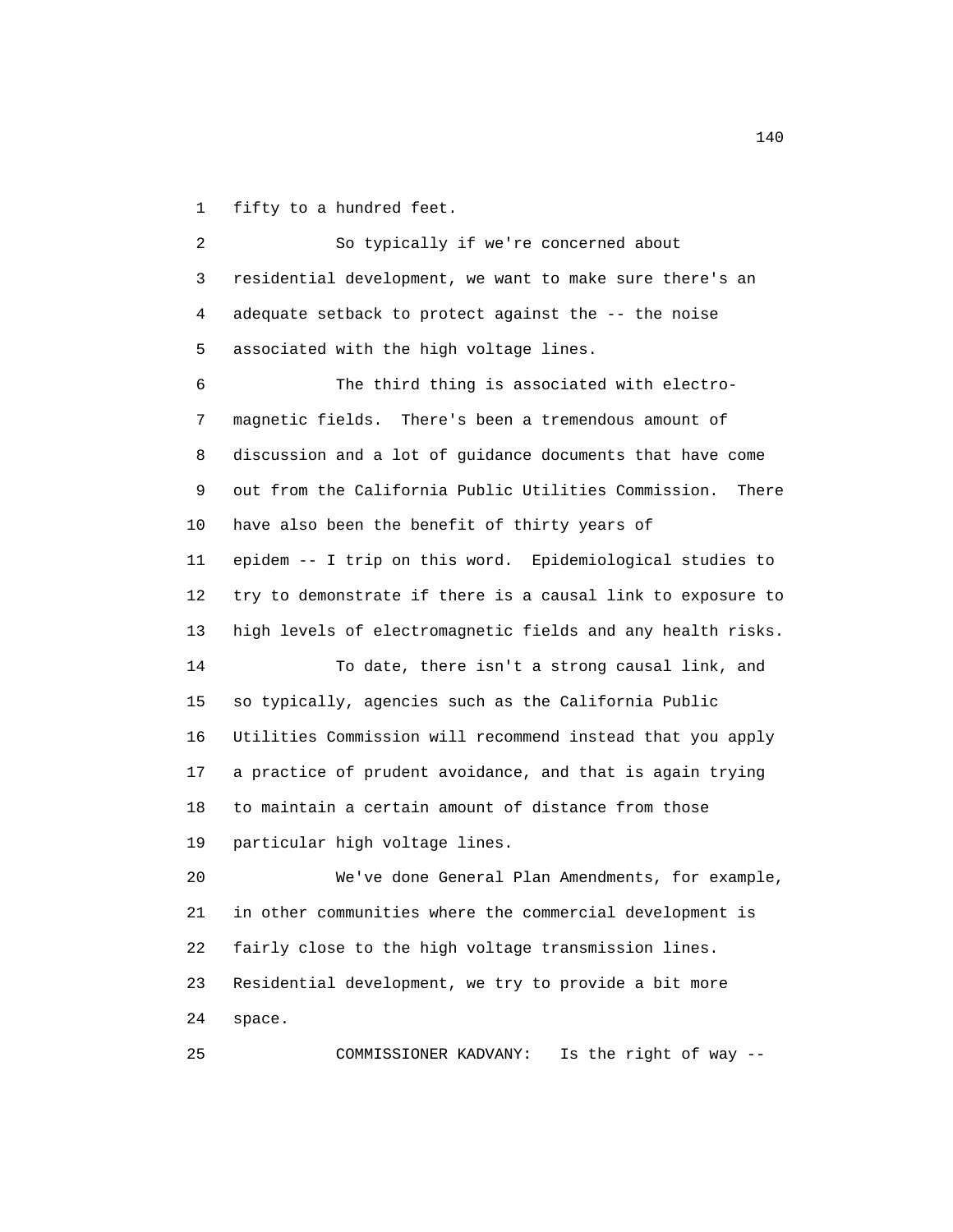1 does the right-of-way just go up straight vertically in the 2 space or is it a cone or how does -- 3 MR. JEUNG: We're looking at the right-of-way 4 as it hits the ground. So that's where we're kind of 5 measuring right-of-way. 6 COMMISSIONER KADVANY: Thanks. Thanks. 7 CHAIRMAN RIGGS: All right. No other comments 8 or questions? 9 All right. I want to thank the consultants for 10 spending this -- well, inevitably long amount of time with 11 us as we try to represent the many questions that the 12 community has. 13 Thomas, any -- perhaps you could just mention 14 our next steps. 15 MR. ROGERS: Thank you. 16 So the comments that are received tonight will 17 be transcribed and reviewed for inclusion in the Final EIR 18 along with any written comments that have been or will be 19 received by the September 21st deadline. 20 I would encourage those of you hearing any other 21 comments to make sure -- from anyone who didn't verbalize 22 them tonight to get them in writing to me by next Monday. 23 The Planning Commission will next hold a study 24 session on this item with a very general -- general focus 25 on October 5th.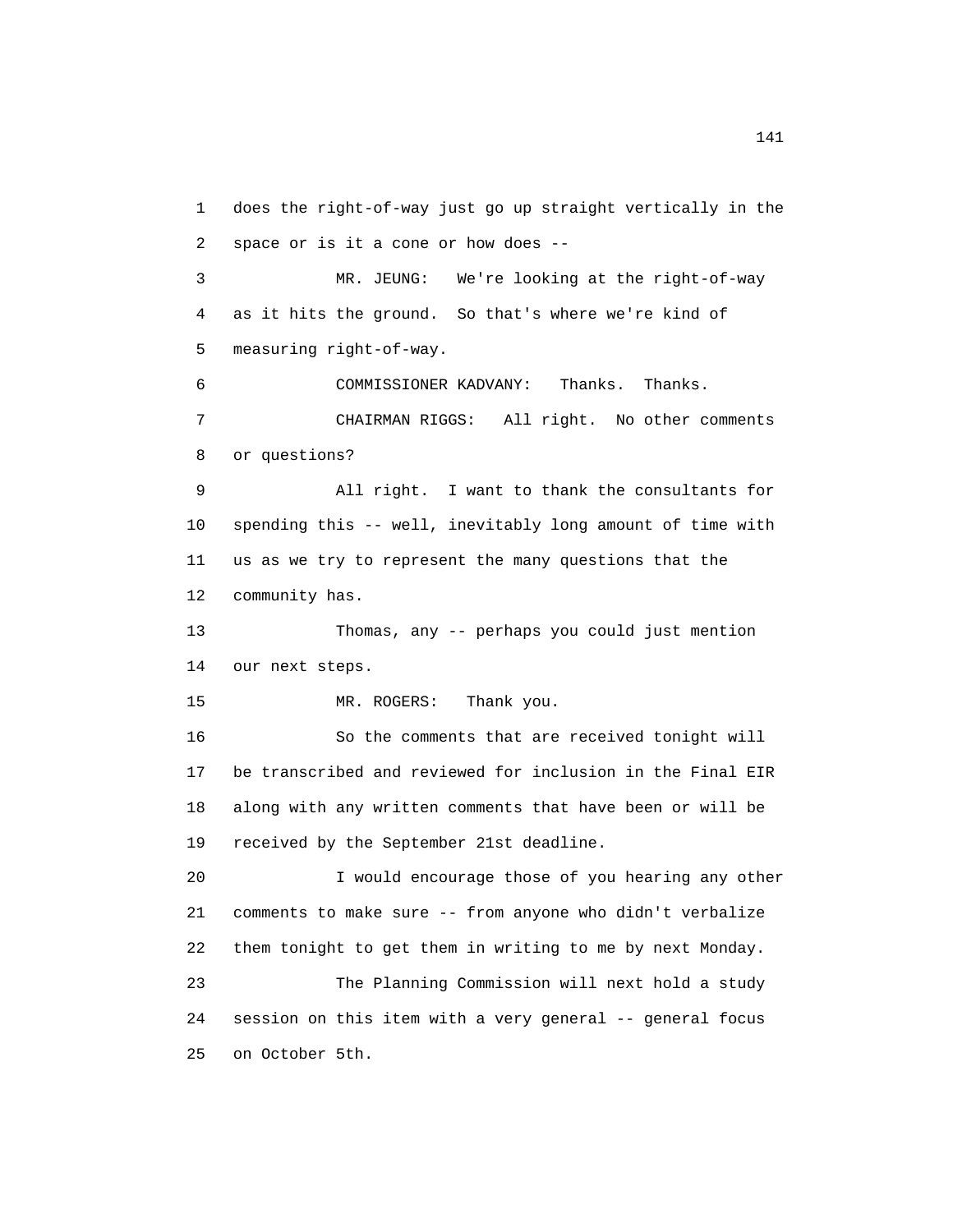1 One thing of note is that meeting does have 2 another item on it. It's a review of the El Camino 3 Downtown Specific Plan reviewing direction from the 4 workshop that's taking place this Thursday.

 5 That's a very important item, as well. Both 6 these items could take sometime, so to the extent that we 7 can -- as always, assuming we can address comments or 8 questions in advance of the meeting to have the meeting run 9 most effective, we always appreciate that, and then during 10 the meeting, appreciate your assistance directing the 11 comments effectively.

 12 At this current moment, we're planning for the 13 El Camino Real study session to start before the Bohannon 14 Menlo Gateway study session that evening. Following 15 the City Council -- following the Planning Commission's 16 review on the 5th, it goes to the City Council in November, 17 and I would encourage everyone to stay involved. 18 If they're not already on on our project team

19 outlets, that's a Gateway to stay informed.

 20 CHAIRMAN RIGGS: All right. I believe that 21 closes our public hearing and I'll turn that over to Deanna 22 for Commission business.

 23 MR. ROGERS: All right. You're not done with 24 me.

25 El Camino downtown specific plan has a workshop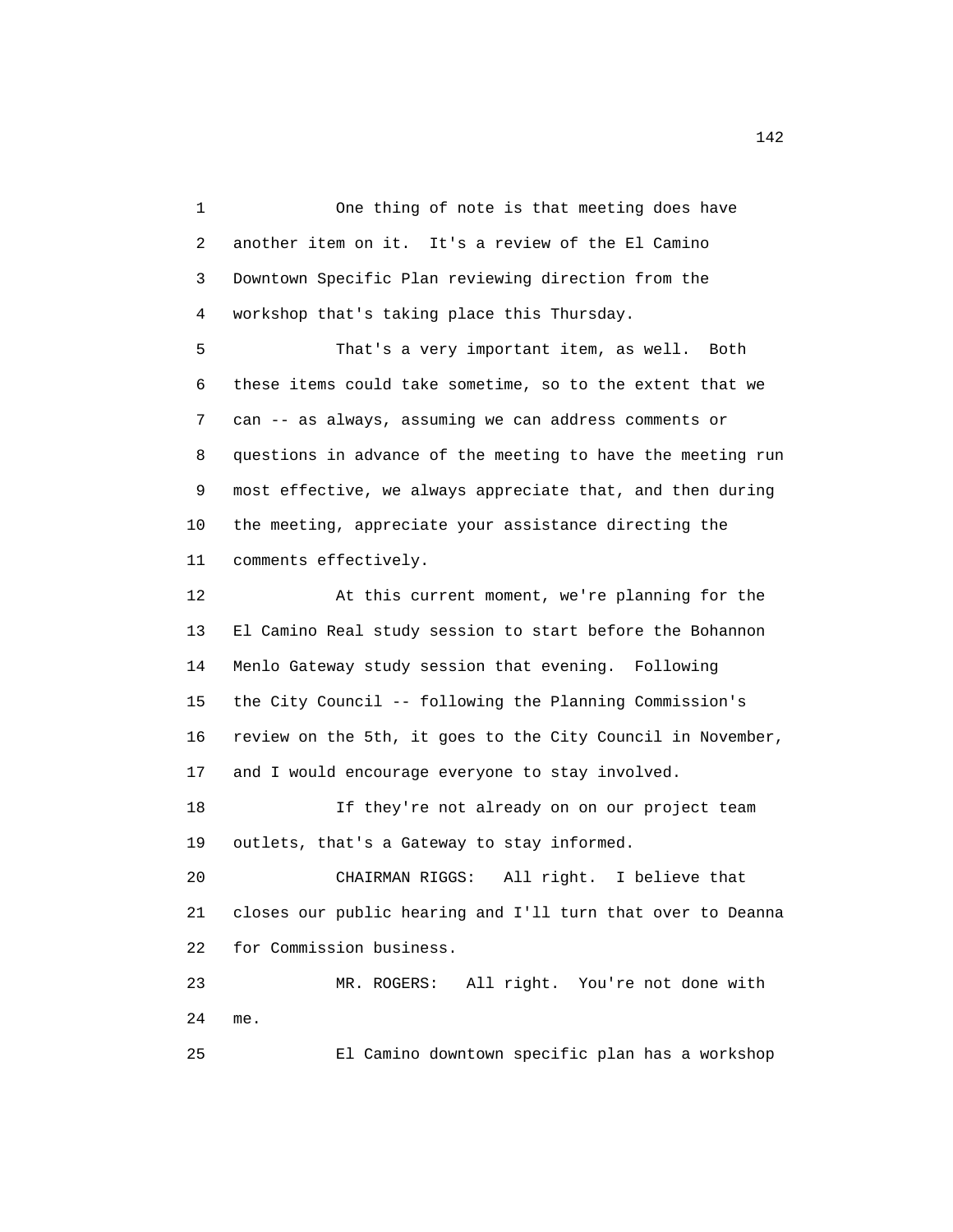1 that's Thursday, September 17th. The workshop program 2 starts at seven o'clock, although we're encouraging folks 3 to come early at 6:30 in order to get preview of the 4 materials we're presenting for the meeting.

 5 The meeting format will involve a presentation 6 from the consultant and then an interactive open house 7 style format similar to the first workshop in this process 8 in April, and then to reconvene for individual comments and 9 summaries, as well, an understanding of next step.

 10 So I listed the Planning Commission meeting 11 that's happening in October. There's also a City Council 12 meeting happening after the Planning Commission meeting. 13 That was originally scheduled for October 6th, but has been 14 rescheduled for October 13th.

 15 The intent of that -- both of those meetings is 16 to review the direction from the workshop in advance of the 17 preparations for the Draft EIR and Draft Specific plan, 18 which are going to require a lot of technical work and 19 associated detail type stuff over the next few months, the 20 winter into the spring.

 21 There's also a meeting of the oversight 22 committee meeting on Thursday, October 1st.

 23 So with the workshop this Thursday, we were 24 informed recently that there's an unfortunate conflict with 25 the Hillview Middle School parents' night, so to the extent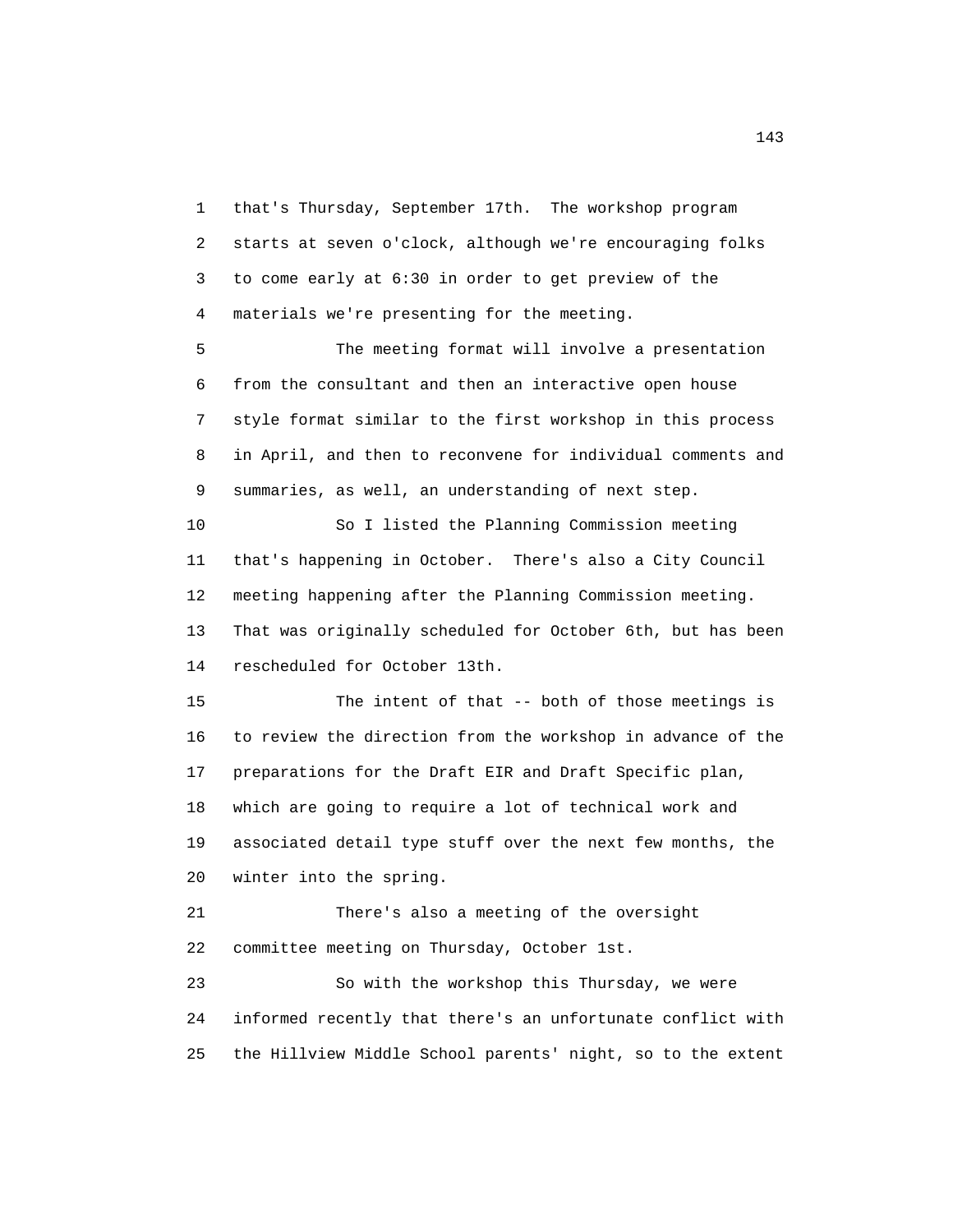1 that any of you are directly affected by that or know 2 people who are directly affected by that, we wanted to 3 encourage everyone to attend even part of the meeting. 4 If you can drop by for half an hour, it's still 5 a value. We're looking very seriously at opportunities for 6 videotaping this particular meeting. 7 It may not be the -- the most elegant format, 8 but we're looking to mitigate that impact as it will -- as 9 it were to the best of our ability, and in any event, all 10 materials, as has been the case for the last -- all the 11 last workshops and every single meeting associated with 12 this project, all those materials will be on the website 13 afterwards, and we can receive comments electronically, as 14 well. 15 Do you want me to go to the -- all right. I got 16 them all. 17 COMMISSIONER FERRICK: Okay. 18 CHAIRMAN RIGGS: Deanna. 19 MS. CHOW: For the appeal for 825 Santa Cruz 20 Avenue, at the last meeting, we updated you that the City 21 Council will be hearing that on September 22nd. 22 There is the potential that that item would be 23 deferred until the October 6th City Council meeting, and 24 that would be -- that will be on the request of both the 25 appellant as well as the applicant.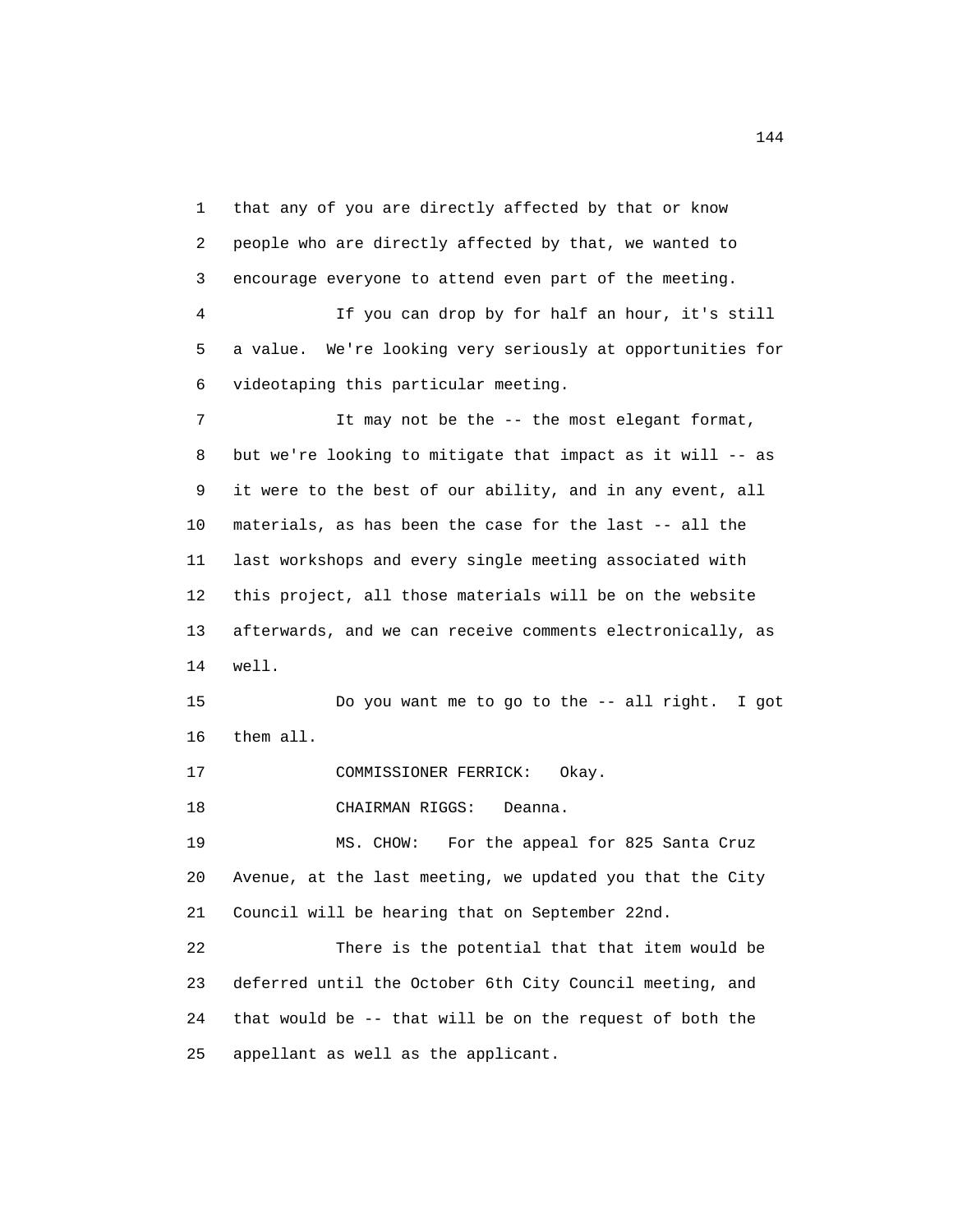1 And then finally, 1300 El Camino Real project, 2 which the Planning Commission has provided its 3 recommendation to the City Council, that will be scheduled 4 for also the October 6th City Council meeting. 5 And moving on to reports and announcements, 6 again, the Commission recognition event is scheduled for 7 September 24th at six o'clock PM here outside our Council 8 Chambers, and if you have not already RSVP'd to Margaret, 9 I'm happy to take your RSVP, or you call or e-mail 10 Margaret, and I can provide you with the information if you 11 don't already have it. 12 CHAIRMAN RIGGS: Okay. Any Commissioner 13 comments before we close? 14 All right. This meeting is adjourned. 15 (The meeting concluded at  $10:14$  PM). 16 ---o0o--- 17 18 19 20 21 22 23 24 25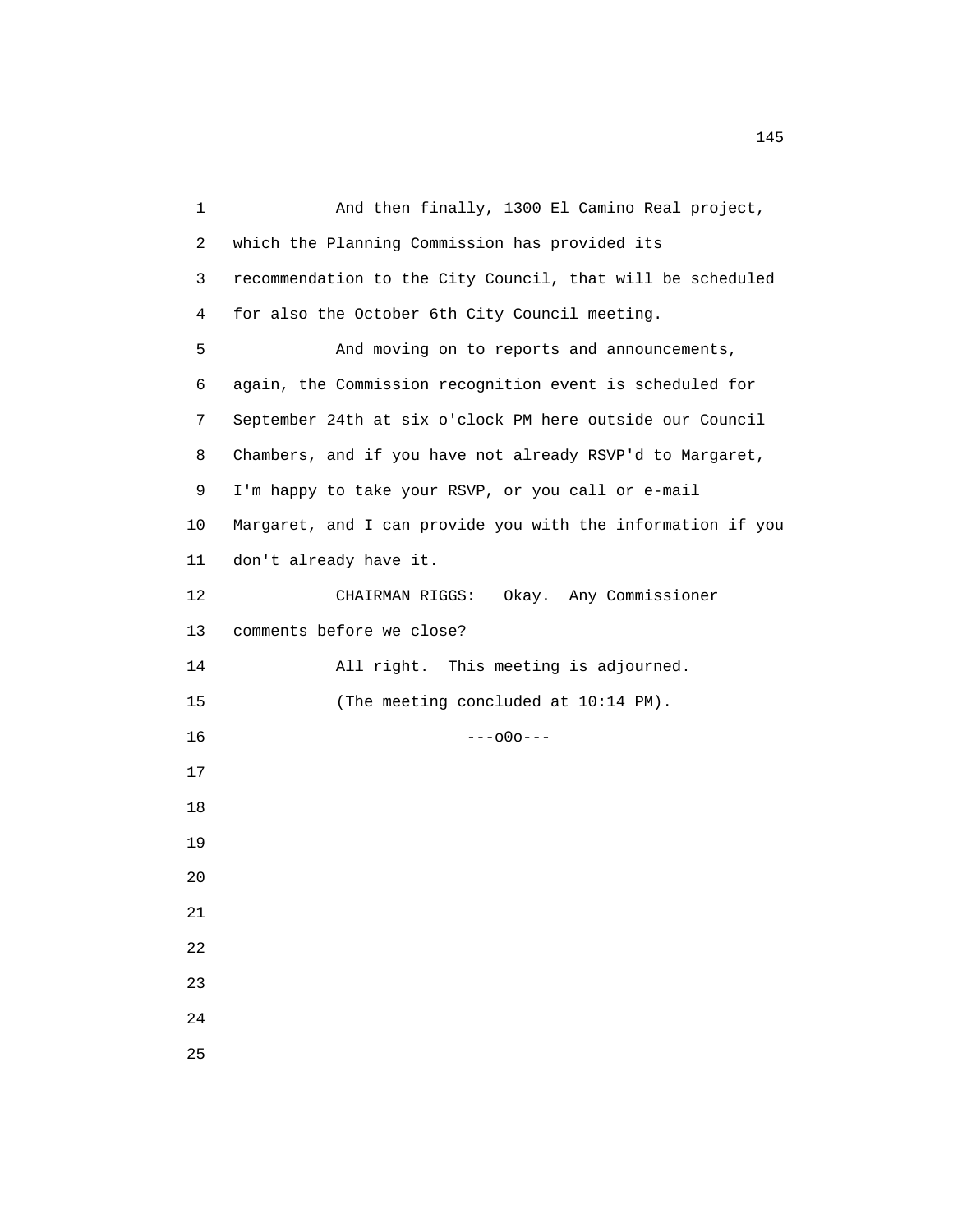1 STATE OF CALIFORNIA ) 2 COUNTY OF SAN FRANCISCO ) 3 I, the undersigned, hereby certify that the 4 discussion in the foregoing meeting was taken at the time 5 and place therein stated; that the foregoing is a full, 6 true and complete record of said matter.<br>7 7 I further certify that I am not of counsel or 8 attorney for either or any of the parties in the foregoing 9 meeting and caption named, or in any way interested in 10 the outcome of the cause named in said action. 11 12 13 13 IN WITNESS WHEREOF, I have 14 hereunto set my hand this 15 \_\_\_\_\_\_\_day of \_\_\_\_\_\_\_\_\_\_\_\_, 16 2009.  $\overline{\phantom{a}}$  , and the state of the state of the state of the state of the state of the state of the state of the state of the state of the state of the state of the state of the state of the state of the state of the stat 17 18 Mark I. Brickman CSR No. 5527 19 20 21 22 23 24 25